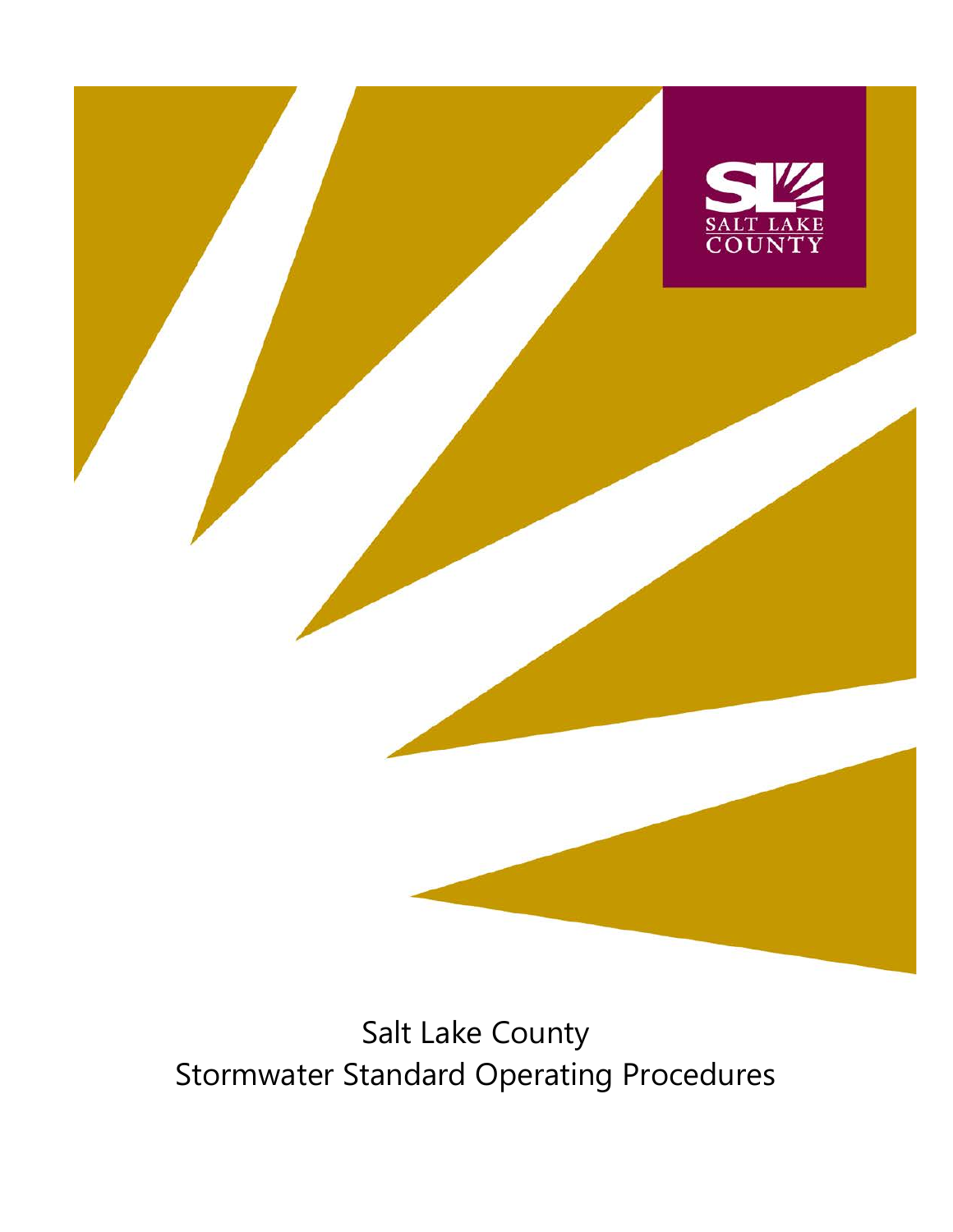

**Ben McAdams** Salt Lake County Mayor

Lori Bays Deputy Mayor & Chief Administrative Officer January 25, 2016

Dear Employees,

Salt Lake County has the responsibility and opportunity to operate and maintain our storm drain system, and to protect all waterways from contamination and pollution. We have a great team dedicated to keeping stormwater that discharges to our creeks, the Jordan River, and the Great Salt Lake clean.

The Stormwater Team has successfully developed exceptional Standard Operation Procedures as well as an employee Training Program. Staying in compliance with the law requires educated and cooperative residents, in addition to County employees leading by example. Therefore, it is essential that all County departments adopt these two programs. Employees make all the difference, and the SOP's and training program will prepare our employees to do their part in helping us meet these requirements.

We continually strive to provide excellent services to the people of Salt Lake County, and this program helps us to reach that goal. I commend our Stormwater Team for their hard work and dedication.

Salt Lake County is committed to providing a healthy environment for its residents. I wish us all success as we protect our aquatic ecosystem and environment.

Sincerely,

Ben McAdams **Salt Lake County Mayor**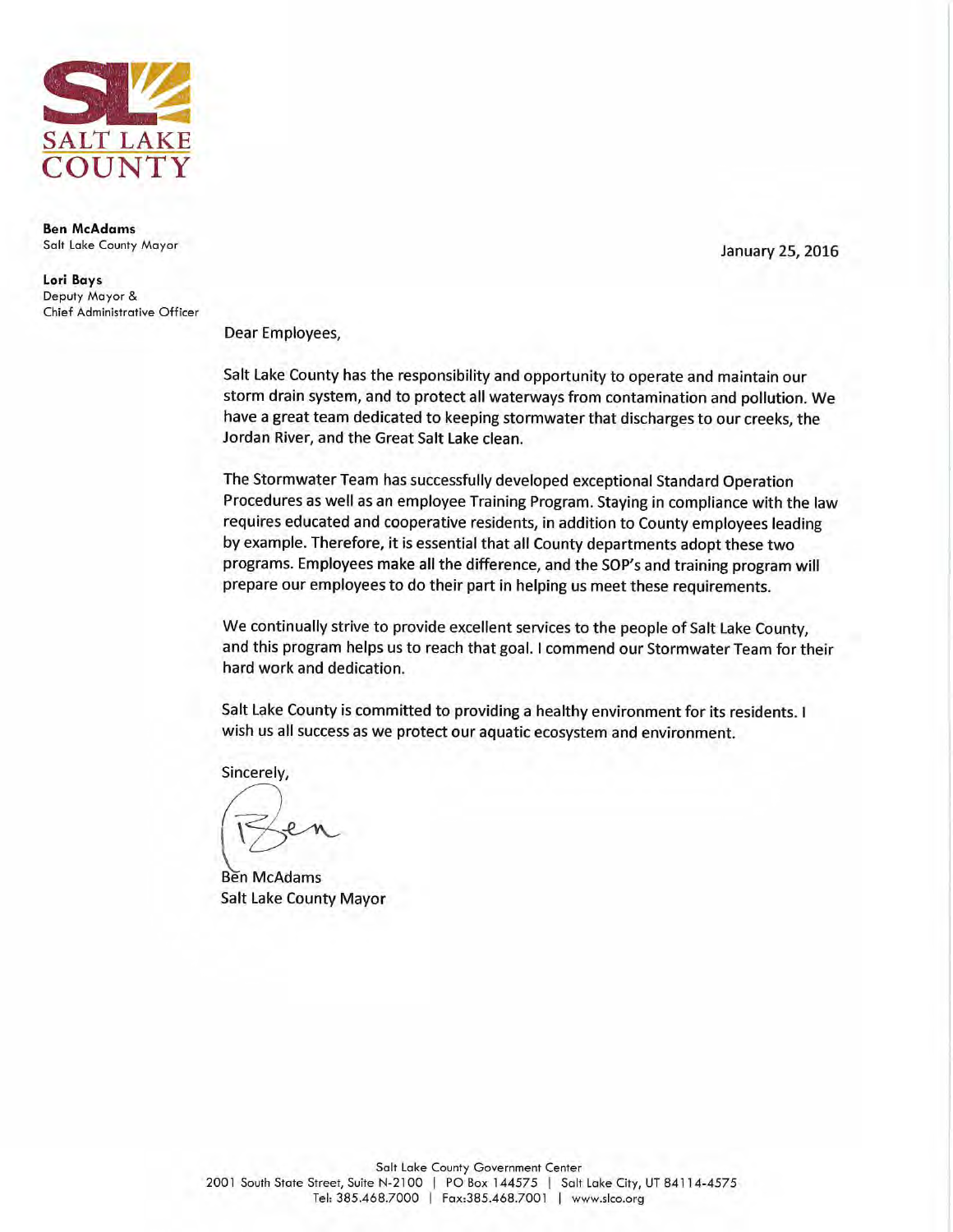

# **INTRODUCTION**

In 1987, as an amendment to the 1972 Federal Clean Water Act), Congress passed the Water Quality Act that established a phased approach to regulating the discharge of municipal storm water to waters of the United States. This Act led to Salt Lake County being designated as a Phase 1 Municipal Separate Storm Sewer System (MS4) based on its population in 1993. As a Phase 1 MS4, Salt Lake County is authorized to discharge municipal storm water in accordance with seven control measures outlined in the Utah Pollutant Discharge Elimination (UPDES) Jordan Valley Municipalities Permit No. UTS000001. A link to the permit can be found in **Appendix A** of this document.

This permit is administered by the State of Utah Division of Water Quality with oversight from the EPA. Pursuant and in compliance with the current permit, Salt Lake County is required to develop and follow Standard Operating Procedures (SOPs) to prevent pollutants from entering Salt Lake County's storm water drainage system. The County through its Office of Township Services has adopted a Storm Water Management Plan (SWMP) that addresses the implementation of the seven control measures: Public Education and Outreach, Public Involvement, Construction Site Run-off Control, Post-Construction storm water controls, Illicit Discharge Detection and Elimination (IDDE), Good Housekeeping, and the Industrial/Commercial oversight Program. A copy of the SWMP can be found at:

### <http://slco.org/pweng/stormwater/pdf/2014-SLCo-Stormwater-management-report.pdf>

Enclosed within the document below are the SOPs developed by the Salt Lake County Stormwater Agency to meet the requirements of the permit. These SOPs are not intended to replace all SOPs that may presently exist in the various County Organizations, but are meant to supplement and accompany those SOPs. In cases where these SOPs may conflict with existing SOPs, the most rigorous related to protecting water quality shall govern. Each County Agency and Organization shall implement the applicable SOPs in their operations and business practices.

It is the responsibility of Agency Managers and/or Supervisors to train employees as required, including temporary employees, on these SOPs and report this training and send documentation on the Training Form 100 (found in Appendix B of this document) to the County Stormwater Program Manager or the County Stormwater Program Supervisors for purposes of data management, reporting, and compliance tracking.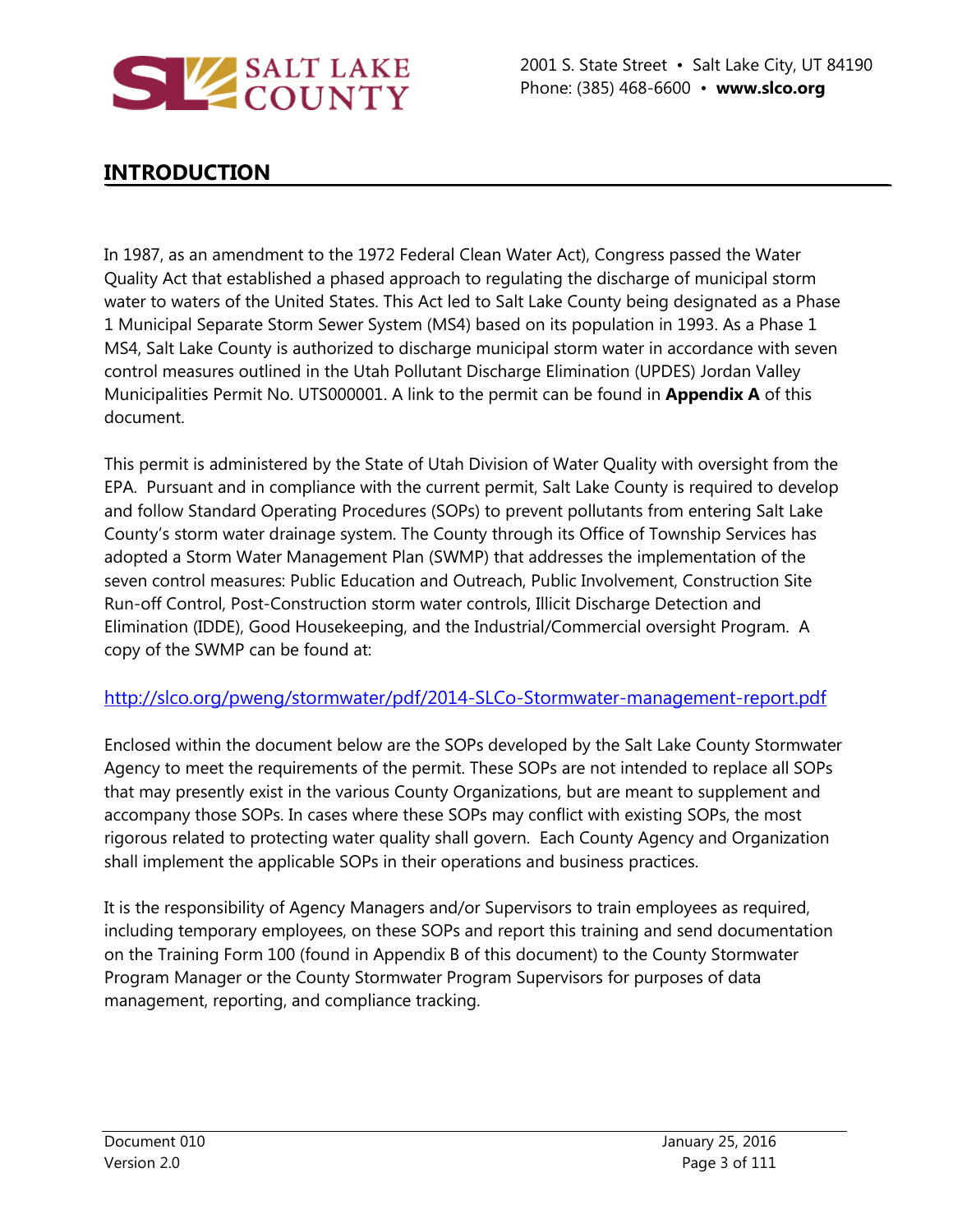

# **MAIN TABLE OF CONTENTS**

| 1.                                                                |  |  |  |  |  |
|-------------------------------------------------------------------|--|--|--|--|--|
| 2.                                                                |  |  |  |  |  |
| 3. CHEMICAL APPLICATION PESTICIDES, HERBICIDES, & FERTILIZERS  15 |  |  |  |  |  |
| STORAGE AND DISPOSAL OF FERTILIZER AND PESTICIDES  17<br>4.       |  |  |  |  |  |
| 5.                                                                |  |  |  |  |  |
| 6.                                                                |  |  |  |  |  |
| 7.                                                                |  |  |  |  |  |
| 8.                                                                |  |  |  |  |  |
| 9. GARBAGE STORAGE/SCRAP METAL CONTAINERS/TRASH PILES 23          |  |  |  |  |  |
|                                                                   |  |  |  |  |  |
|                                                                   |  |  |  |  |  |
|                                                                   |  |  |  |  |  |
|                                                                   |  |  |  |  |  |
|                                                                   |  |  |  |  |  |
|                                                                   |  |  |  |  |  |
|                                                                   |  |  |  |  |  |
|                                                                   |  |  |  |  |  |
|                                                                   |  |  |  |  |  |
|                                                                   |  |  |  |  |  |
|                                                                   |  |  |  |  |  |
|                                                                   |  |  |  |  |  |
|                                                                   |  |  |  |  |  |
|                                                                   |  |  |  |  |  |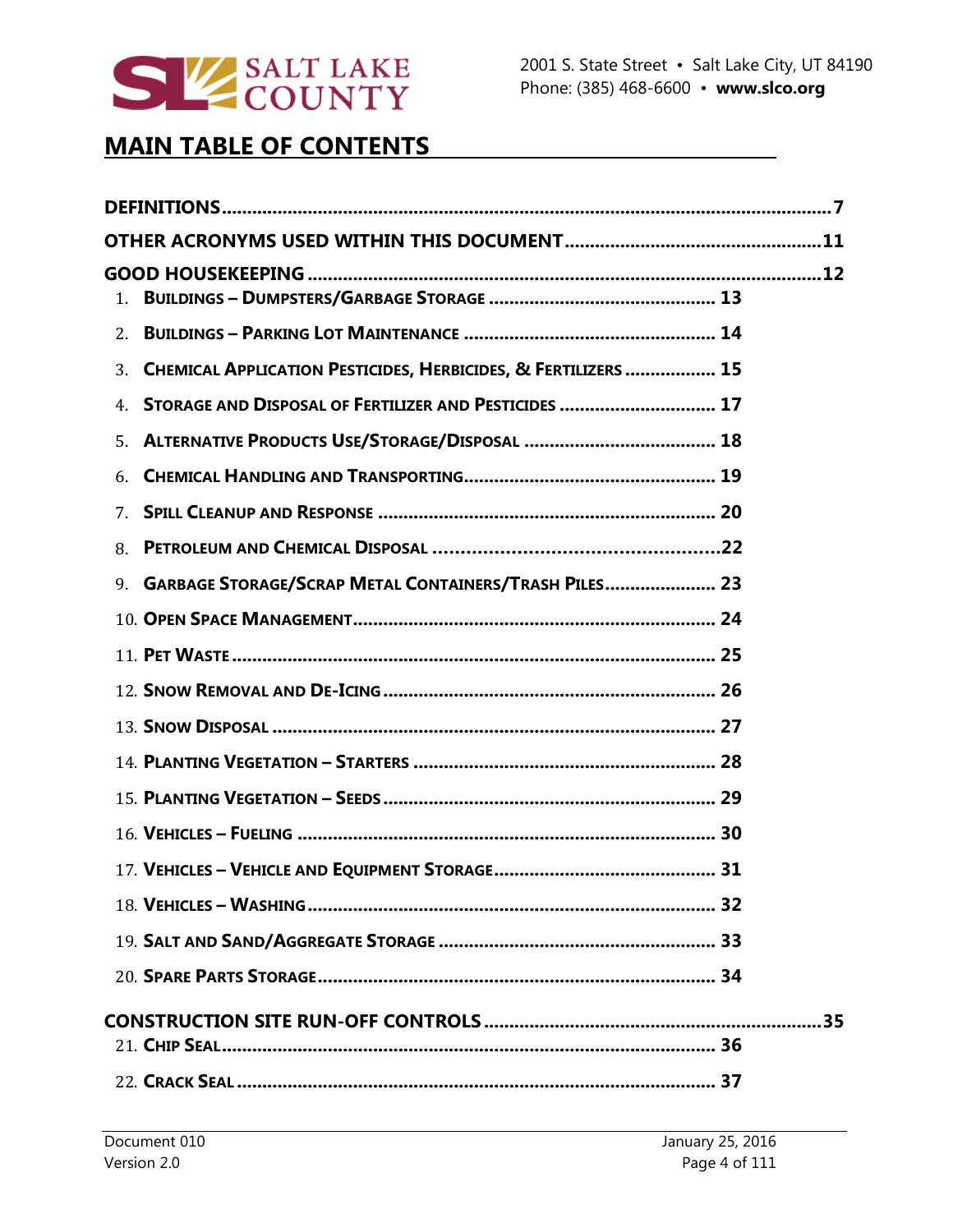

|  | 30. TRANSPORTING DRY EXCAVATED MATERIALS & SPOILS 46                            |  |
|--|---------------------------------------------------------------------------------|--|
|  |                                                                                 |  |
|  | 32. TRANSPORTING WET EXCAVATED MATERIALS & SPOILS  48                           |  |
|  | 33. PRE-CONSTRUCTION, PRE-SWPPP & SWPPP REVIEW  49                              |  |
|  |                                                                                 |  |
|  |                                                                                 |  |
|  |                                                                                 |  |
|  |                                                                                 |  |
|  |                                                                                 |  |
|  |                                                                                 |  |
|  |                                                                                 |  |
|  |                                                                                 |  |
|  | 41. INSPECTION REPORTING POST CONSTRUCTION PRIVATE STORMWATER BMP. 62           |  |
|  |                                                                                 |  |
|  |                                                                                 |  |
|  | 43. FOR FIELD STAFF RECEIVING CALLS OF OR OBSERVING AN INCIDENT 66              |  |
|  |                                                                                 |  |
|  | 44. PLANNED WATERLINE EXCAVATION REPAIR/REPLACEMENT 71                          |  |
|  | 45. UNPLANNED WATERLINE EXCAVATION REPAIR/REPLACEMENT  72                       |  |
|  | 46. WATERLINE FLUSHING AFTER CONSTRUCTION/SYSTEM DISINFECTION WITH DISCHARGE TO |  |
|  |                                                                                 |  |
|  |                                                                                 |  |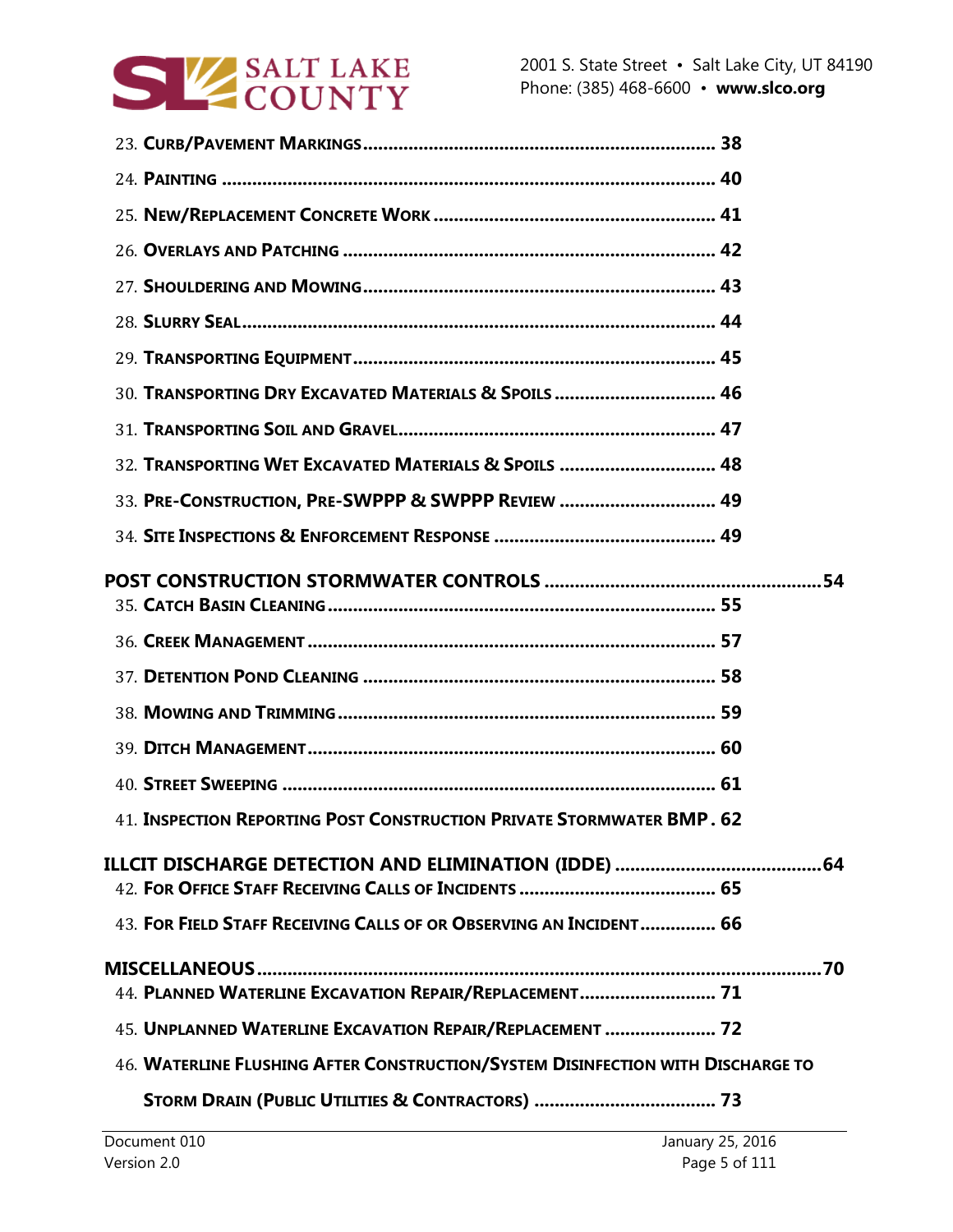

| 47. WATERLINE FLUSHING AFTER CONSTRUCTION/SYSTEM DISINFECTION WITH DISCHARGE WITH |  |
|-----------------------------------------------------------------------------------|--|
| HAUL OFF (USED FOR DUST CONTROL/COMPACTION)  74                                   |  |
|                                                                                   |  |
| 49. INDUSTRIAL AND COMMERCIAL FACILITIES STORM WATER POLLUTION PREVENTION PROGRAM |  |
|                                                                                   |  |
|                                                                                   |  |
| 50. UTAH POLLUTANT DISCHARGE ELIMINATION (UPDES) JORDAN VALLEY MUNICIPALITIES     |  |
|                                                                                   |  |
|                                                                                   |  |
|                                                                                   |  |
|                                                                                   |  |
|                                                                                   |  |
|                                                                                   |  |
| 53. ENFORCEMENT RESPONSE PLAN - CONSTRUCTION ACTIVITY 98                          |  |
|                                                                                   |  |
| 54. ENFORCEMENT RESPONSE GUIDE - CONSTRUCTION ACTIVITY  101                       |  |
|                                                                                   |  |
|                                                                                   |  |
|                                                                                   |  |
| 56. VIOLATIONS LIST AND ENFORCEMENT ACTIONS  103                                  |  |
|                                                                                   |  |
|                                                                                   |  |
|                                                                                   |  |
| 58. STORMWATER MANAGEMENT BMP SCHEDULE OF LONG TERM MANTENANCE                    |  |
|                                                                                   |  |
|                                                                                   |  |
| 59. SMP OPERATION AND INSPECTION MAINTENANCE REPORT SAMPLE110                     |  |
|                                                                                   |  |
|                                                                                   |  |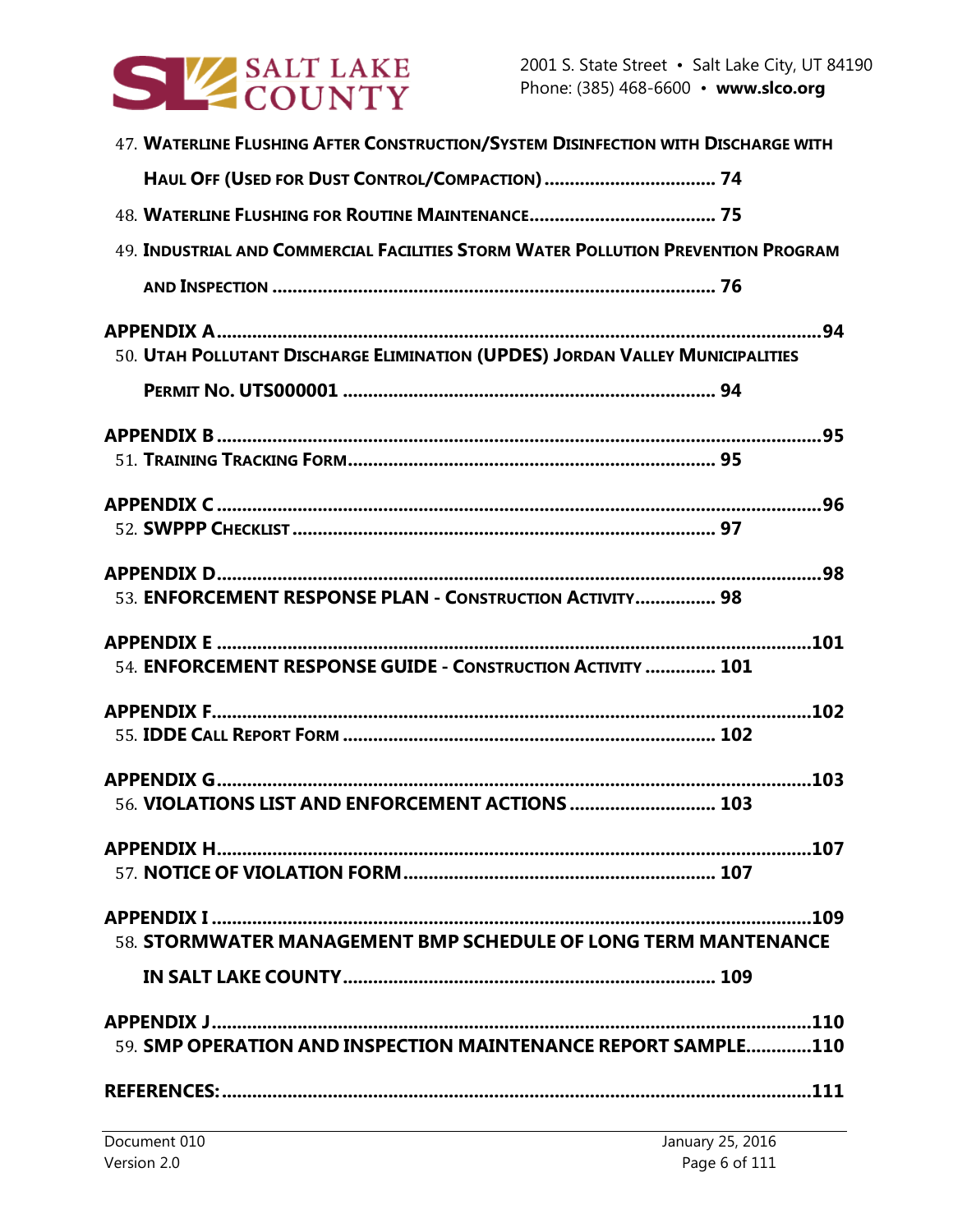

# **DEFINITIONS**

- 1. **40 CFR**: Refers to Title 40 of the Code of Federal Regulations, which is the codification of the general and permanent rules published in the Federal Register by the executive departments and agencies of the Federal government.
- 2. **Act**: Means the Utah Water Quality Act.
- 3. **Analytical monitoring**: Refers to monitoring of water bodies (streams, ponds, lakes, etc.) or of storm water, according to UAC R317-2-10 and 40 CFR 136 "Guidelines Establishing Test Procedures for the Analysis of Pollutants," or to State or Federally established protocols for biomonitoring or stream bioassessments.
- 4. **Beneficial Uses**: Means uses of the Waters of the State, which include but are not limited to: domestic, agricultural, industrial, recreational, and other legitimate beneficial uses.
- 5. **Best Management Practices (BMPs)**: Means schedules of activities, prohibitions of practices, maintenance procedures, and other management practices to prevent or reduce the pollution of Waters of the State. BMPs also include treatment requirements, operating procedures, and practices to control facility site runoff, spillage or leaks, sludge or waste disposal, or drainage from raw material storage.
- 6. **CWA**: Means The Clean Water Act of 1987, formerly referred to as the Federal Water Pollution Control Act.
- 7. **Co-Permittee**: Means any operator of a regulated small MS4 that is applying jointly with another applicant for coverage under the MS4 Permit. A Co-Permittee owns or operates a regulated Small MS4 located within or adjacent to another regulated MS4. A Co-Permittee is only responsible for complying with the conditions of this Permit relating to discharges from the MS4 the Co-Permittee owns or operates. See also § 40 CFR 122.26(b) (l).
- 8. **Control Measure**: Refers to any Best Management Practice or other method used to prevent or reduce the discharge of pollutants to Waters of the State.
- 9. **Common plan of development or sale**: Means one plan for development or sale, separate parts of which are related by any announcement, piece of documentation (including a sign, public notice or hearing, sales pitch, advertisement, drawing, plat, blueprint, contract, Permit application, zoning request, computer design, etc.), physical demarcation (including contracts) that identify the scope of the project. A plan may still be a common plan of development or sale even if it is taking place in separate stages or phases, is planned in combination with other construction activities, or is implemented by different owners or operators.
- 10. **Division**: Means the Utah Division of Water Quality.
- 11. **Discharge**: For the purpose of the Permit and this document, unless indicated otherwise, refers to discharges from the Municipal Separate Storm Sewer System (MS4).
- 12. **Drinking Water Source Protection Zones**: These are hereby established use districts to be known as zones one, two, three, and four, of the drinking water source protection area,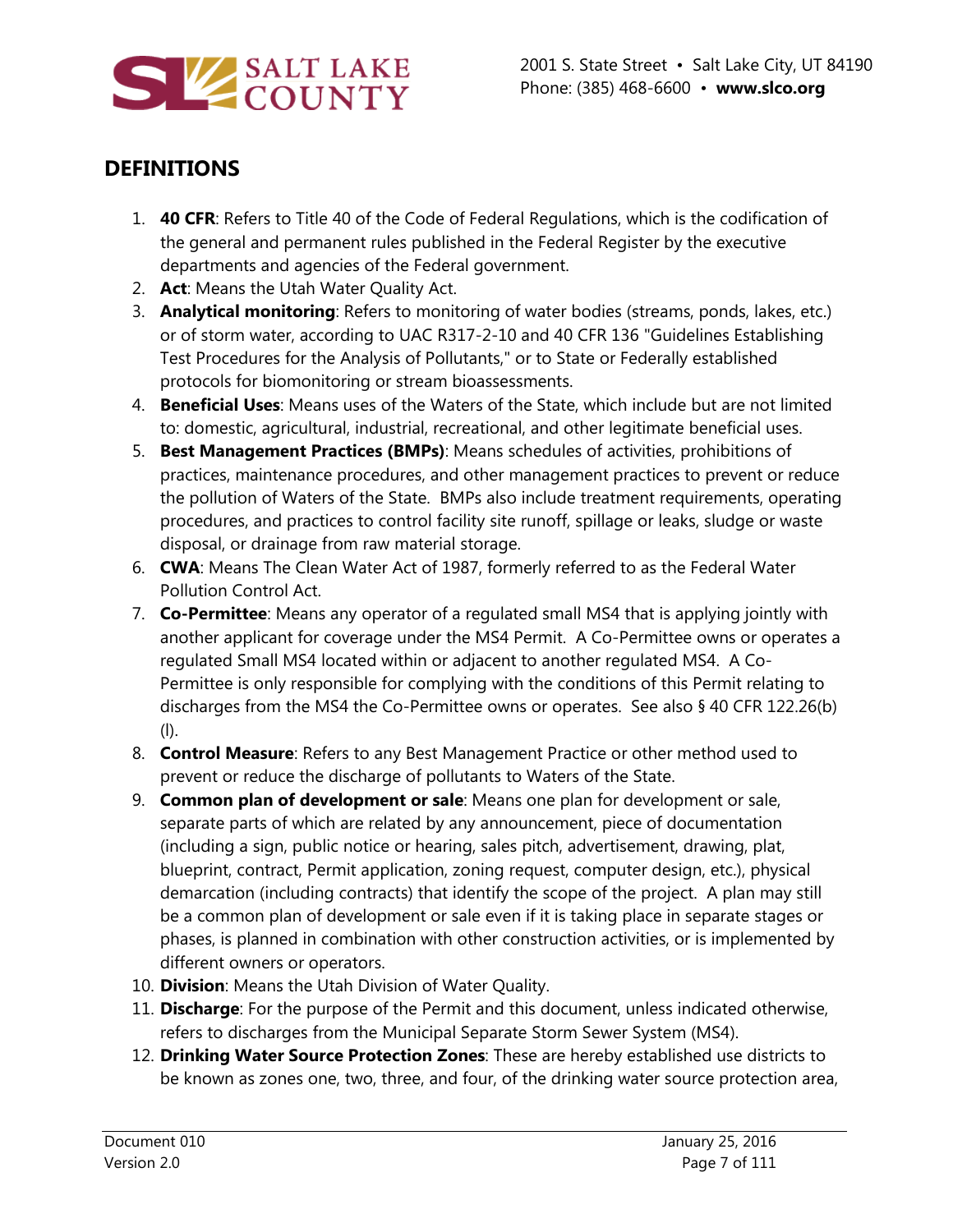

or alternatively the Management Area. These zones shall have the approval of the State of Utah, Division of Drinking Water as described in R309-600.

- 13. **Dry weather screening**: Is monitoring done in the absence of storm events to discharges representing, as much as possible, the entire storm drainage system for the purpose of obtaining information about illicit connections and improper dumping.
- 14. **Eprocess 360 v.2015**: The current database and tracking system used by the Salt Lake County Planning and Development agency.
- 15. **Escalating enforcement procedures**: Refers to a variety of enforcement actions in order to apply as necessary for the severity of the violation and/or the recalcitrance of the violator.
- 16. **Entity**: Means a governmental body or a public or private organization.
- 17. **EPA**: Means the United States Environmental Protection Agency.
- 18. **General Permit**: Means a Permit which covers multiple dischargers of a point source category within a designated geographical area, in lieu of individual Permits being issued to each discharger.
- 19. **Ground water**: Means water in a saturated zone or stratum beneath the surface of the land or below a surface water body.
- 20. **High quality waters**: Means any water, where, for a particular pollutant or pollutant parameter, the water quality exceeds that quality necessary to support the existing or designated uses, or which supports an exceptional use.
- 21. **Illicit connection**: Means any man-made conveyance connecting an illicit discharge directly to a municipal separate storm sewer.
- 22. **Illicit discharge**: Means any discharge to a municipal separate storm sewer that is not composed entirely of storm water except discharges pursuant to a UPDES Permit (other than the UPDES Permit for discharges from the municipal separate storm sewer) and discharges resulting from firefighting activities.
- 23. **Impaired waters**: Means any segment of surface waters that has been identified by the Division as failing to support classified uses. The Division periodically compiles a list of such waters known as the § 303(d) List.
- 24. **Large MS4**: Large municipal separate storm sewer system means all municipal separate storm sewers that are located in an incorporated place with a population of 250,000 or more as determined by the current Decennial Census by the Bureau of the Census.
- 25. **Low Impact Development (LID)**: is an approach to land development (or redevelopment) that works with nature to more closely mimic pre-development hydrologic functions. LID employs principles such as preserving and recreating natural landscape features, minimizing effective imperviousness to create functional and appealing site drainage that treat storm water as a resource rather than a waste product. There are many practices that have been used to adhere to these principles such as bioretention facilities, rain gardens, vegetated rooftops, rain barrels, and permeable pavements.
- 26. **MS4**: Is an acronym for "municipal separate storm sewer system".
- 27. **Maximum Extent Practicable (MEP)**: Is the technology-based discharge standard for Municipal Separate Storm Sewer Systems established by paragraph 402(p)(3)(B)(iii) of the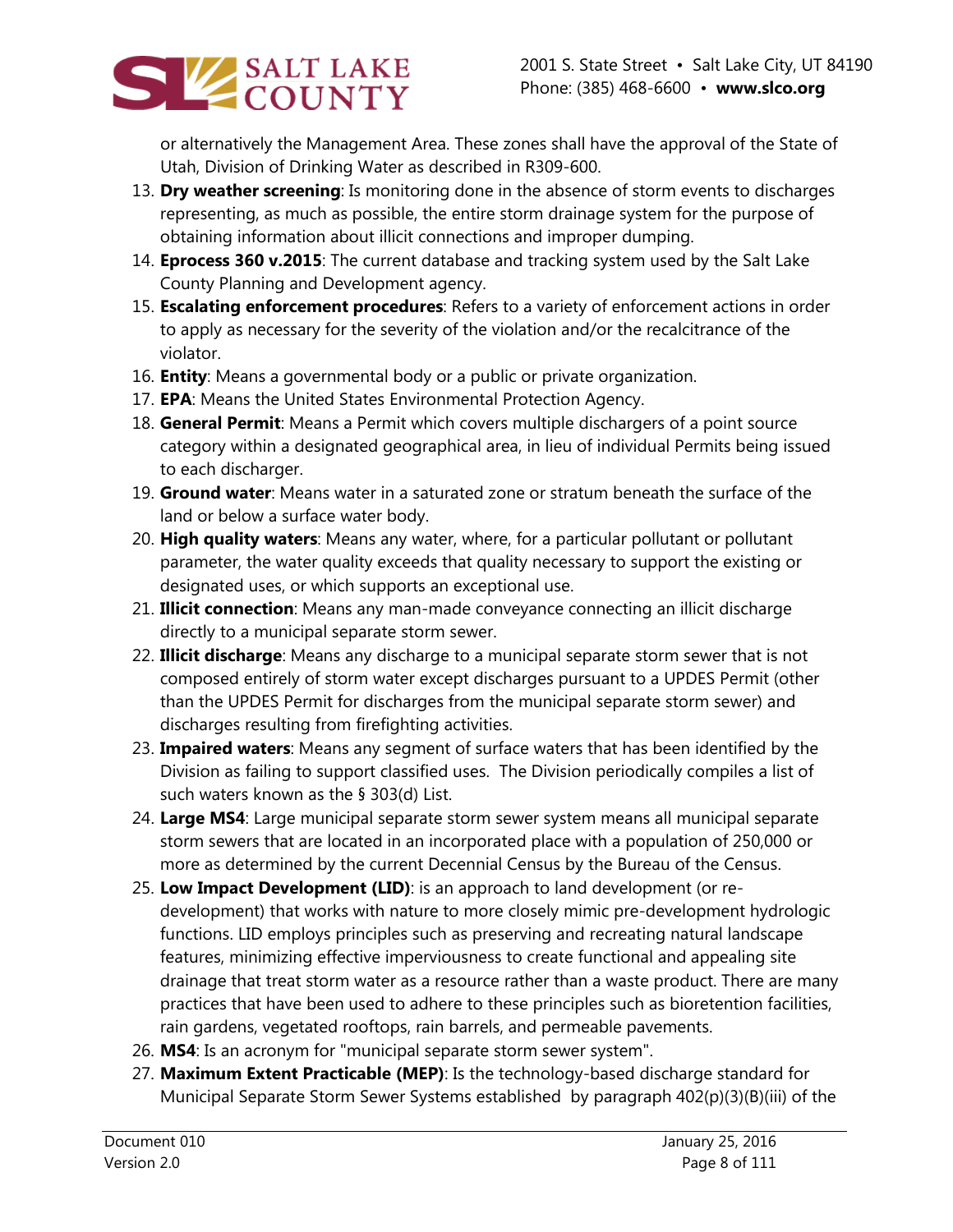

Federal Clean Water Act (CWA), which reads as follows: "Permits for discharges from municipal storm sewers shall require controls to reduce the discharge of pollutants to the maximum extent practicable, including management practices, control techniques, and system, design, and engineering methods, and other such provisions as the Administrator or the State determines appropriate for the control of such pollutants."

- 28. **Medium MS4**: Medium municipal separate storm sewer system means all municipal separate storm sewers that are located in an incorporated place with a population of 100,000 or more but less than 250,000, as determined by the 1990 Decennial Census by the Bureau of the Census
- 29. **Monitoring**: Refers to tracking or measuring activities, progress, results, etc.;
- 30. **Municipal separate storm sewer system**: Means a conveyance or system of conveyances (including roads with drainage systems, municipal streets, catch basins, curbs, gutters, ditches, man-made channels, or storm drains) pursuant to paragraphs R317-8-1.6(4), (7), & (14), or designated under UAC R317-8-3.9(l)(a)5:
	- a. that is owned or operated by a state, city, town, county, district, association, or other public body (created by or pursuant to State Law) having jurisdiction over disposal of wastes, storm water, or other wastes, including special districts under State Law such as a sewer district, flood control district or drainage district, or similar entity, or a designated and approved management agency under section
		- 208 of the CWA that discharges to Waters of the State;
	- b. that is designed or used for collecting or conveying storm water;
	- c. which is not a combined sewer; and
	- d. which is not part of a Publicly Owned Treatment Works (POTW) as defined in 40 CFR 122.2.
- 31. **NOI**: Is an acronym for "Notice of Intent" to be covered by this Permit and is the mechanism used to "register" for coverage under a general Permit.
- 32. **Non-analytical monitoring**: Refers to monitoring for pollutants by means other than UAC R317-2-10 and 40 CFR 136, such as visually or by qualitative tools that provide comparative or rough estimates.
- 33. **Operator**: Is the person or entity responsible for the operation and maintenance of the MS4.
- 34. **Outfall**: Means a point source as defined by UAC R317-8-1.5(34) at the point where a municipal separate storm sewer discharges to Waters of the State and does not include open conveyances connecting two municipal separate storm sewers, or pipes, tunnels or other conveyances which connect segments of the same stream or other Waters of the State and are used to convey waters of the State.
- 35. **Owne**r: Is the party responsible for all operations and meeting all permit requirements.
- 36. **Priority construction site**: Means a construction site that has potential to threaten water quality when considering the following factors: soil erosion potential; site slope; project size and type; sensitivity of receiving water bodies; proximity to receiving water bodies; non-storm water discharges and past record of non-compliance by the operators of the construction site.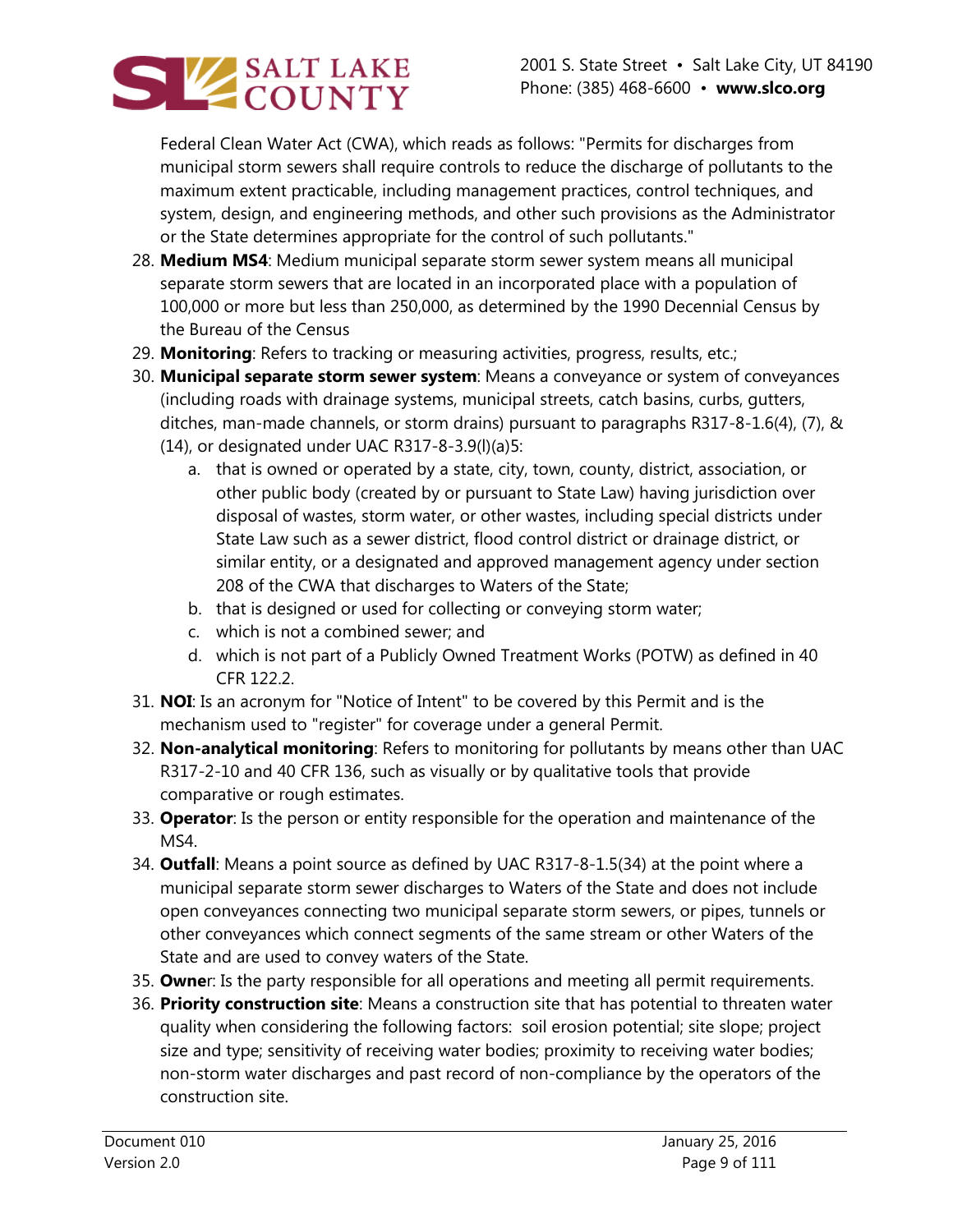

- 37. **Redevelopment**: Is the replacement or improvement of impervious surfaces on a developed site.
- 38. **Runoff**: Is water that travels across the land surface, or laterally through the ground near the land surface, and discharges to water bodies either directly or through a collection and conveyance system. Runoff includes storm water and water from other sources that travels across the land surface.
- 39. **SWMP**: Is an acronym for storm water management program. The SWMP document is the written plan that is used to describe the various control measures and activities the Permittee will undertake to implement the storm water management plan.
- 40. **SWPPP**: Is an acronym for storm water pollution prevention plan.
- 41. **Small MS4**: Is any MS4 not already covered by the Phase I program as a medium or large MS4. The Phase II Rule automatically covers on a nationwide basis all Small MS4s located in "urbanized areas" (UAs) as defined by the Bureau of the Census (unless waived by the UPDES Permitting authority), and on a case-by-case basis those Small MS4's located outside, or UAs that the UPDES Permitting authority designates.
- 42. **SOP**: Is an acronym for standard operating procedure which is a set of written instructions that document a routine or repetitive activity. For the purpose of this Permit, SOPs should emphasize pollution control measures to protect water quality.
- 43. **Stormwater**: Means stormwater runoff, snowmelt runoff, and surface runoff and drainage.
- 44. **TMDL**: Is an acronym for "Total Maximum Daily Load" and in this Permit refers to a study that:
	- a. quantifies the amount of a pollutant in a stream;
	- b. identifies the sources of the pollutant; and
	- c. recommends regulatory or other actions that may need to be taken in order for the impaired water body to meet water quality standards.
- 45. **Urbanized area**: Is a land area comprising one or more places and the adjacent densely settled surrounding area that together have a residential population of at least 50,000 and an overall population density of at least 1,000 people per square mile.
- 46. **Waters of the State**: Means all streams, lakes, ponds, marshes, water-courses, waterways, wells, springs, irrigation systems, drainage systems, and all other bodies or accumulations of water, surface and underground, natural or artificial, public or private which are contained within, flow through, or border upon this state or any portion thereof, except bodies of water confined to and retained within the limits of private property, and which do not develop into or constitute a nuisance, or a public health hazard, or a menace to fish and wildlife which shall not be considered to be "Waters of the State" under this definition ("UAC" R317-1-1.32).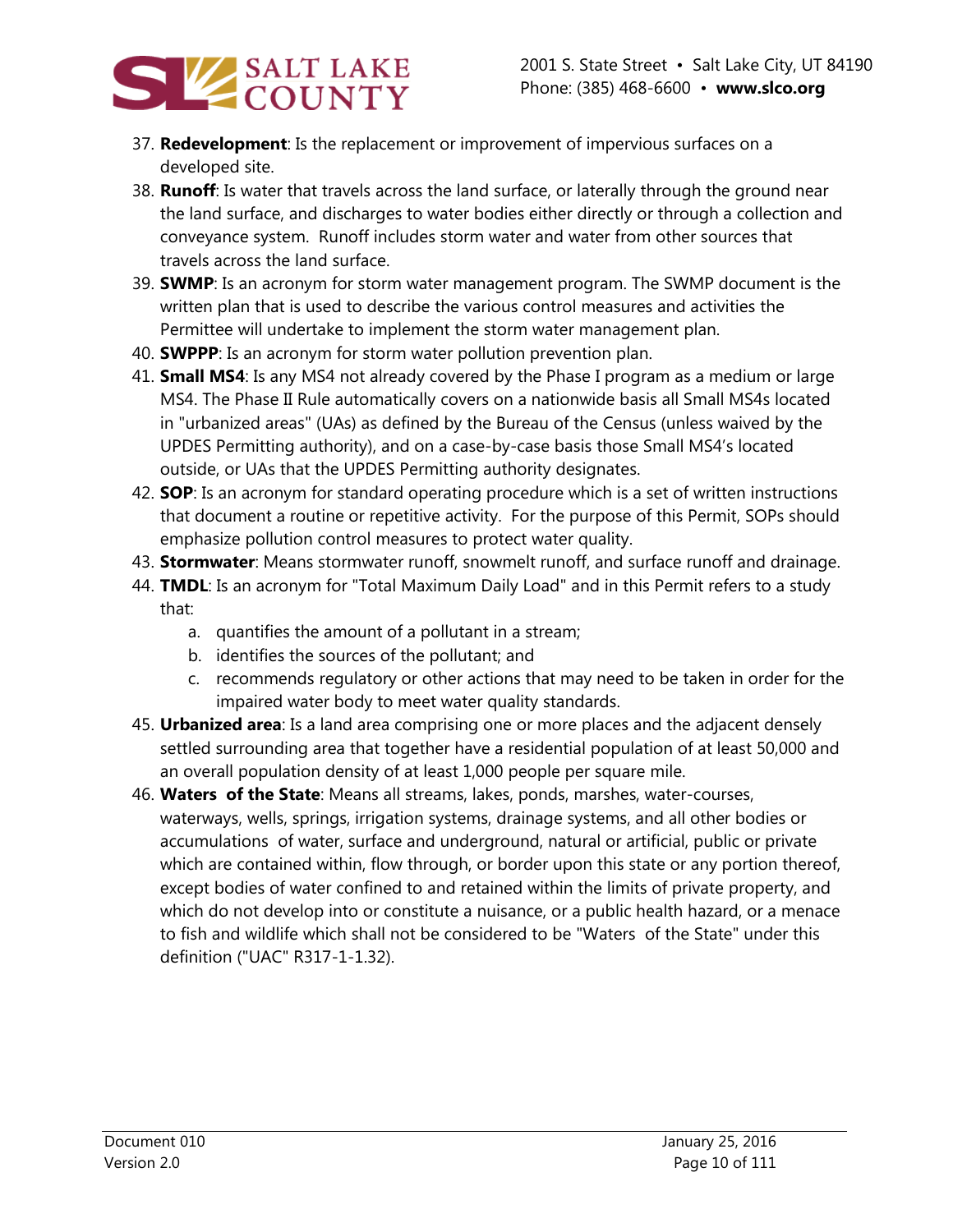

# **OTHER ACRONYMS USED WITHIN THIS DOCUMENT**

- BMP Best Management Practices
- DEQ Division of Environmental Quality
- HHW Household Hazardous Waste
- ICFSWPPP Industrial/Commercial Facility Storm Water Pollution Prevention Plan
- IDDE Illicit Discharge Detection and Elimination
- SDS Safety Data Sheet
- MOU Memorandum of Understanding
- NOT Notice of Termination
- NOV Notice of Violation
- PPE Personal Protective Equipment
- RSI Registered Storm Water Inspector
- RSR Registered Storm Water Reviewer
- SLCO HD Salt Lake County Health Department
- SLCO Salt Lake County
- SOP Standard Operating Procedure
- SWMA Storm Water Maintenance Agreement
- TCLP Toxicity Characteristic Leaching Procedure
- UDEQ Utah Department of Environmental Quality
- UPDES Utah Pollutant Discharge Elimination System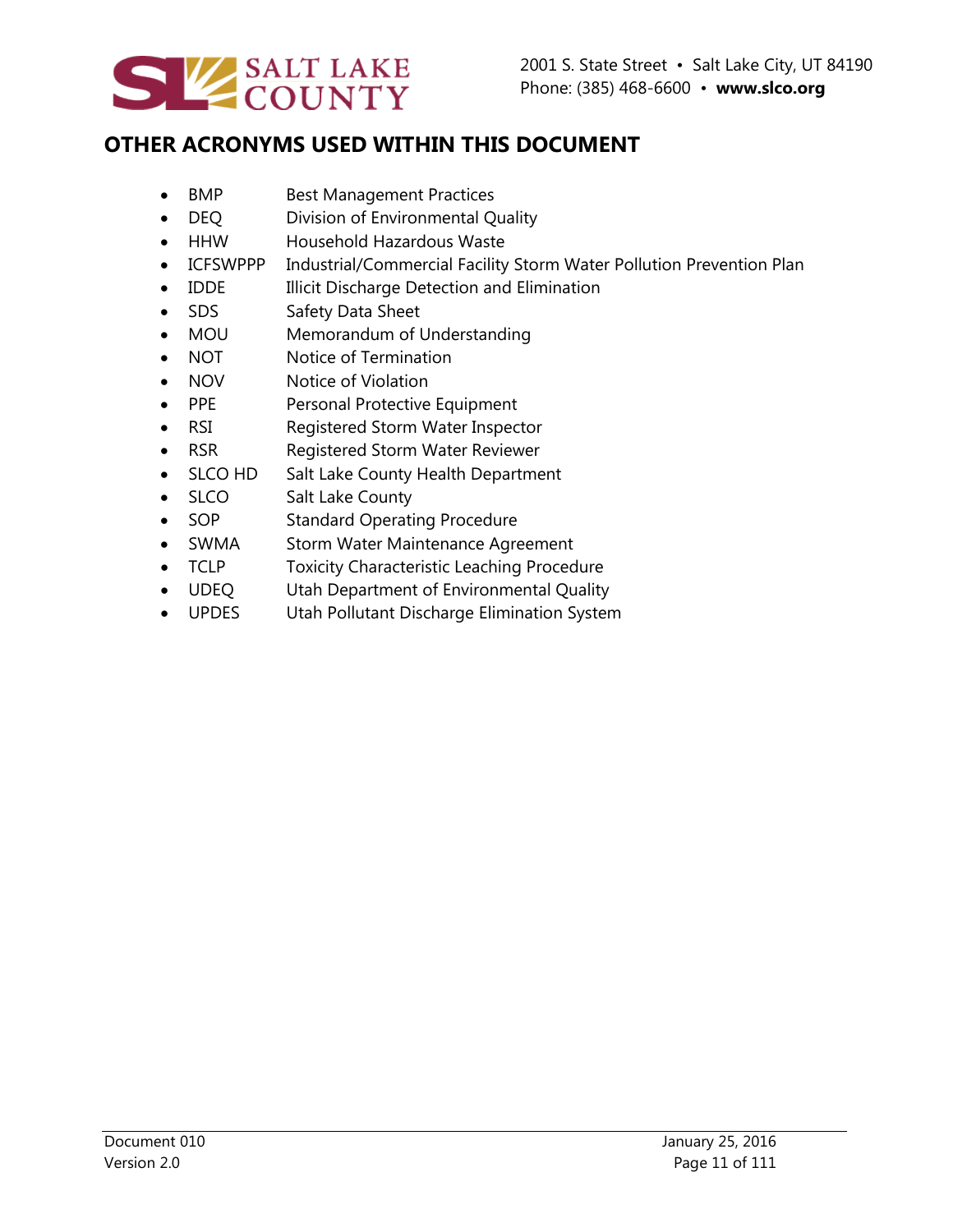

# **GOOD HOUSEKEEPING TABLE OF CONTENTS**

| 1. |                                                                |
|----|----------------------------------------------------------------|
| 2. |                                                                |
| 3. | CHEMICAL APPLICATION PESTICIDES, HERBICIDES, & FERTILIZERS  15 |
| 4. | STORAGE AND DISPOSAL OF FERTILIZER AND PESTICIDES  17          |
| 5. |                                                                |
| 6. |                                                                |
| 7. |                                                                |
| 8. |                                                                |
|    | 9. GARBAGE STORAGE/SCRAP METAL CONTAINERS/TRASH PILES 23       |
|    |                                                                |
|    |                                                                |
|    |                                                                |
|    |                                                                |
|    |                                                                |
|    |                                                                |
|    |                                                                |
|    |                                                                |
|    |                                                                |
|    |                                                                |
|    |                                                                |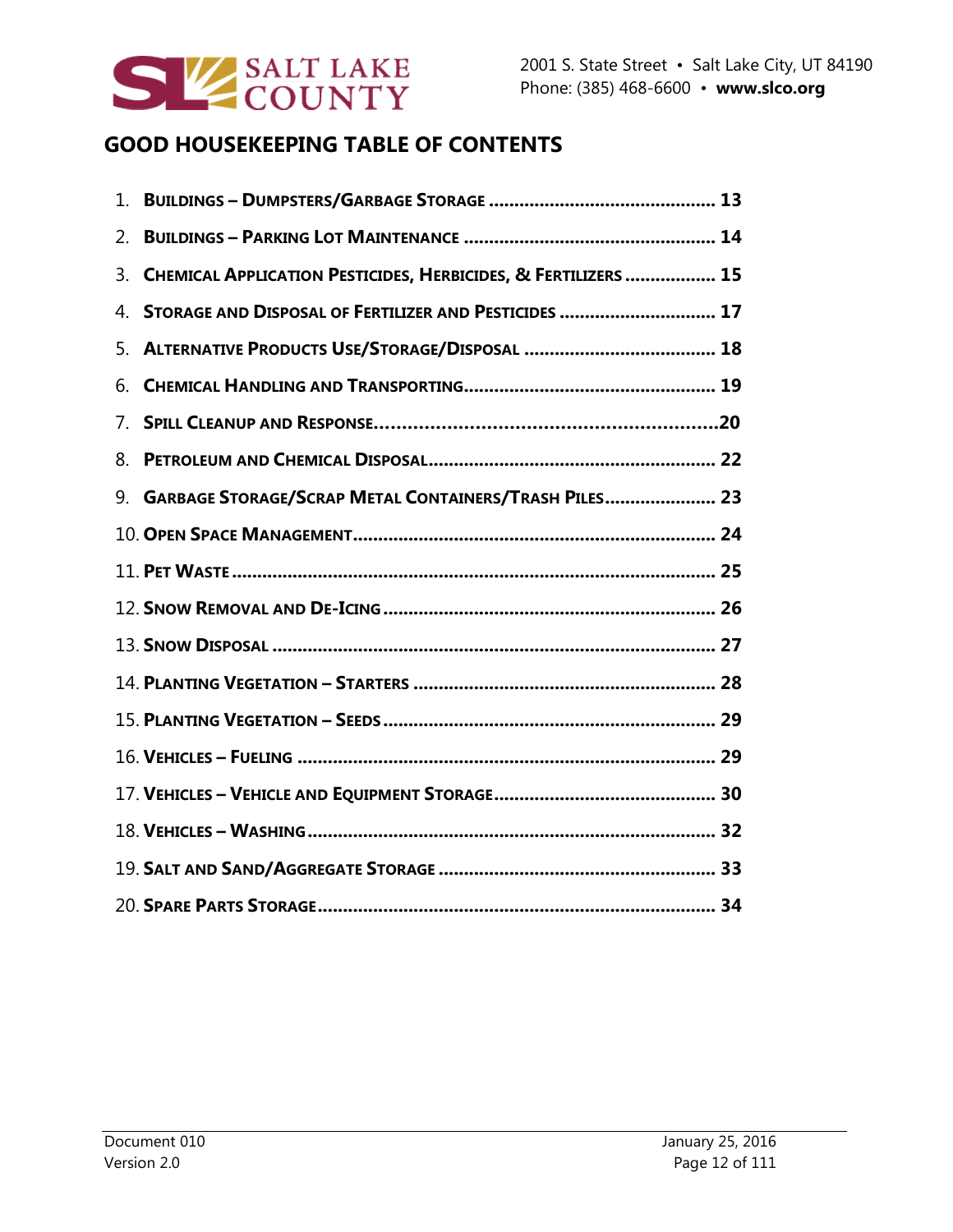

### **Buildings – Dumpsters/Garbage Storage Standard Operating Procedure**

#### **PURPOSE:**

To prevent pollution of stormwater from improper handling of garbage and maintenance of dumpsters.

#### **PROCEDURE:**

- 1. Preparation:
	- a. Train employees on proper trash disposal.
	- b. Locate dumpsters and trash cans in convenient, easily observable areas.
	- c. Provide properly-labeled recycling bins to reduce the amount of garbage disposed.
	- d. Where feasible, install berms, curbing, or vegetation strips around storage areas to control water from entering and leaving storage areas.

### 2. Process:

- a. Inspect garbage bins for leaks regularly, and have repairs made immediately by responsible party.
- b. Request/use dumpsters, and trash cans with lids and without drain holes.
- c. Locate dumpsters on a flat, hard surface that does not slope or drain directly into the storm drain system.

#### 3. Clean-up:

- a. Keep areas around dumpsters clean of all garbage.
- b. Ensure garbage bins emptied regularly to keep from overfilling.
- c. Wash interior of bins or dumpsters, as needed, in properly designated areas.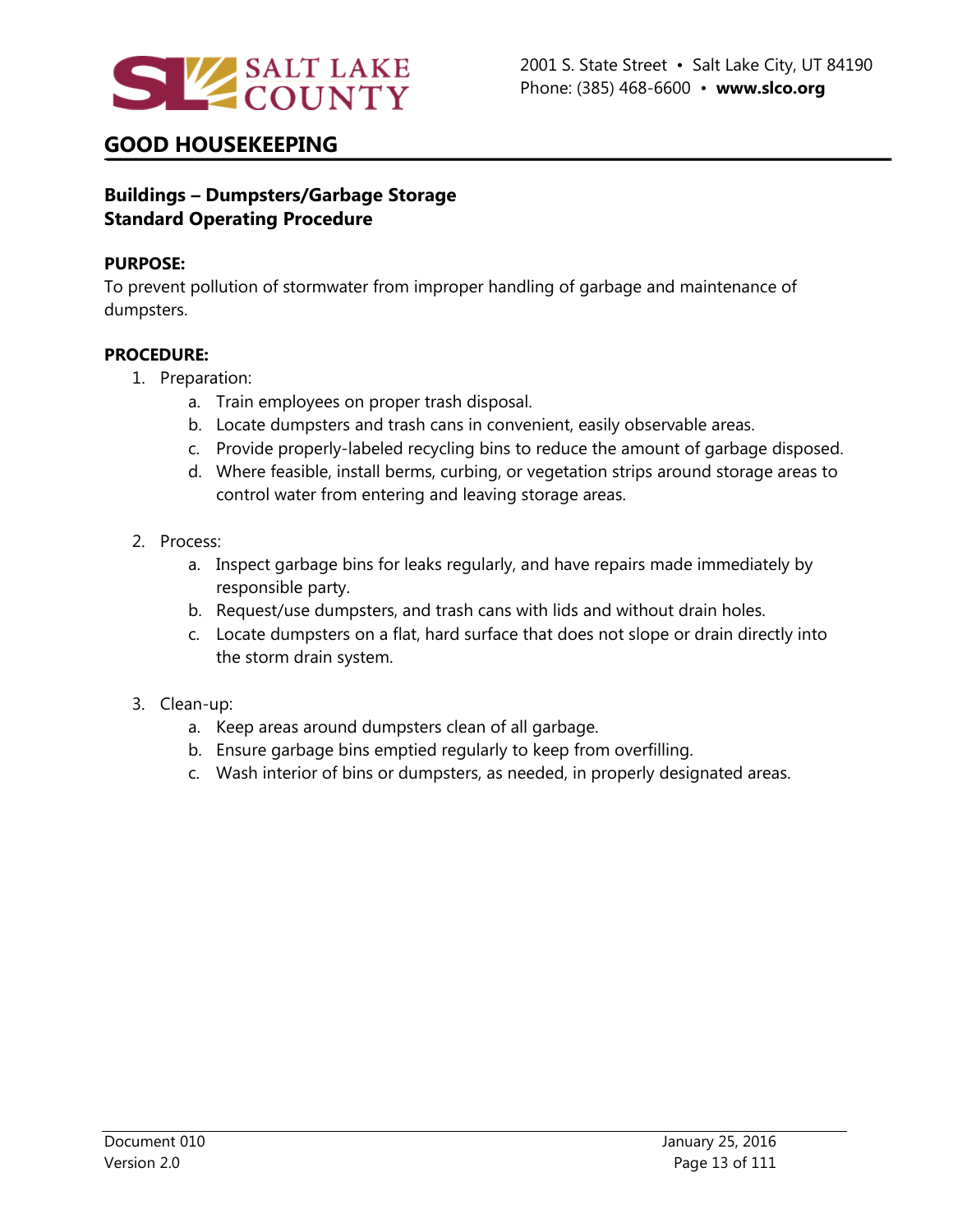

#### **Buildings – Parking Lot Maintenance Standard Operating Procedure**

#### **PURPOSE:**

To prevent pollution of stormwater run-off from parking lots.

- 1. Preparation:
	- a. Conduct regular employee training to reinforce proper housekeeping.
	- b. Restrict parking in areas to be swept prior to and during sweeping.
	- c. Perform regular maintenance and services in accordance with the recommended vehicle maintenance schedule on sweepers to increase and maintain efficiency.
- 2. Process:
	- a. Sweep parking areas, as needed, or as directed.
	- b. Hand sweep sections of gutter if soil and debris accumulate.
	- c. Pick-up litter as required to keep parking areas clean and orderly.
- 3. Clean-up:
	- a. Dispose of sweepings properly (designated solid waste facility).
	- b. Street sweepers to be cleaned out in a manner as instructed by the manufacturer and in a location that swept materials cannot be introduced into the storm drain.
	- c. Swept materials will not be stored in locations where stormwater could transport fines into the storm drain system.
- 4. Documentation:
	- a. Retain work orders to track swept parking areas and approximate quantities.
	- b. Log training activities along with regular required safety training.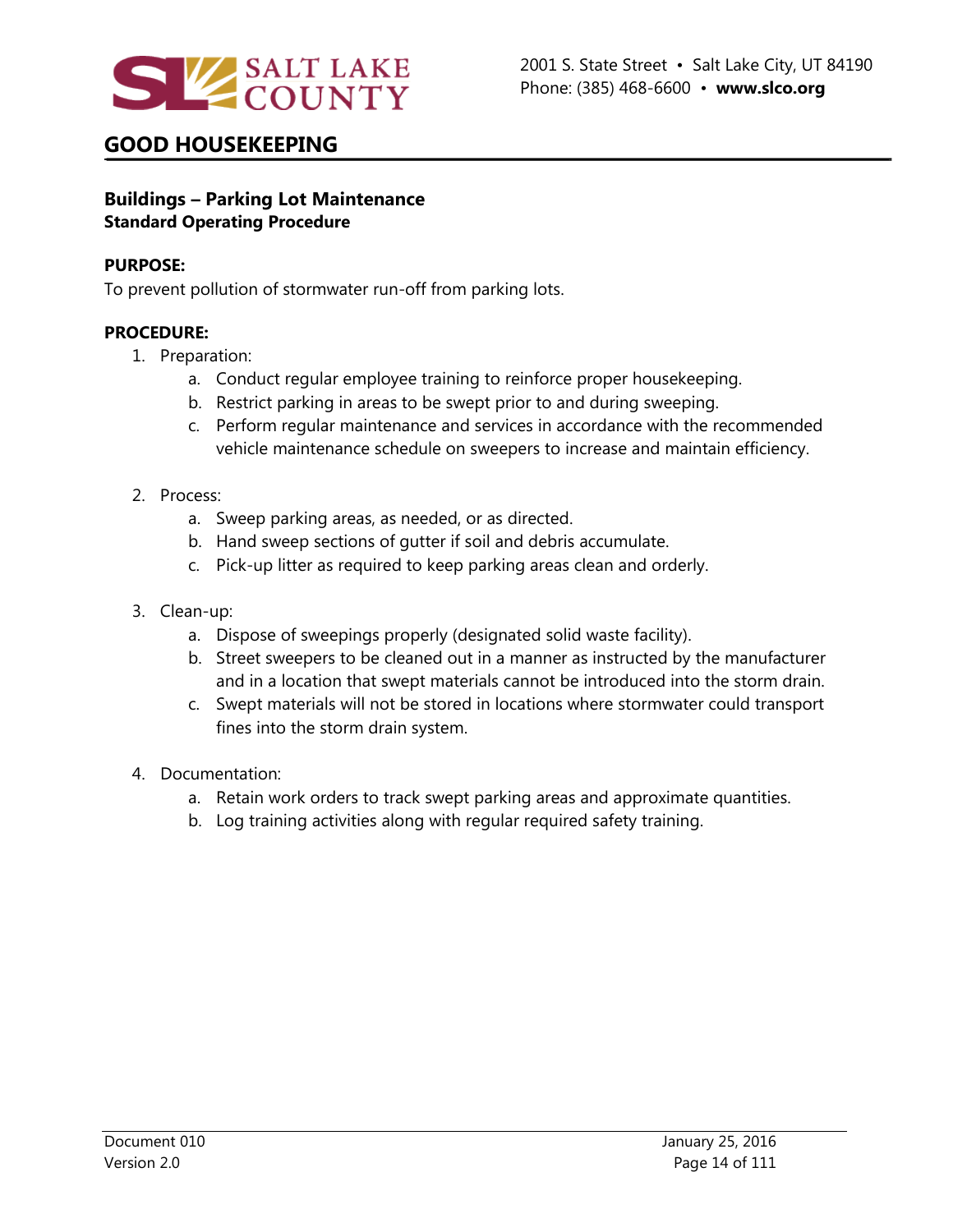

### **Chemical Application Pesticides, Herbicides, & Fertilizers Standard Operating Procedure**

#### **PURPOSE:**

To protect stormwater by properly applying pesticides, herbicides, & fertilizers.

- 1. Preparation:
	- a. Make sure your state Chemical Handling Certification (i.e. Hazwoper) is complete and up-to-date before handling any chemicals.
	- b. Make sure all pesticide application is conducted or supervised by personnel certified by Utah Department of Agriculture.
	- c. Calibrate fertilizer and pesticide application equipment to avoid excessive application.
	- d. Use pesticides only if there is an actual pest problem.
	- e. Time and apply the application of fertilizers, herbicides or pesticides according to the manufacturer's recommendation for best results ("Read the Label").
	- f. Know the weather conditions. Do not use pesticides if rain is expected within a 24 hour period. Apply pesticides only when wind speeds are low (less than 5 mph).
- 2. Process:
	- a. Follow the manufacturer's recommendations for mixing, applying, and disposing of pesticides ("Read the Label").
	- b. Do not mix or prepare pesticides for application near storm drains, preferably mix inside a protected area with impervious secondary containment (preferably indoors) so that spills or leaks will not contact soils.
	- c. Employ techniques to minimize off-target application (e.g. spray drift, over broadcasting) of pesticides and fertilizers.
	- d. Whenever possible spot treat affected areas only instead of entire location.
	- e. Choose the least toxic pesticides that still achieve results.
	- f. Never apply controlled pesticides unless certified to do so.
	- g. Never apply pesticides before a heavy rainfall.
- 3. Clean-up:
	- a. Clean up any spilled chemicals (see SOP #7 Spill Cleanup and Response and #8 Petroleum and Chemical Disposal).
	- b. Sweep or blow pavements or sidewalks where fertilizers or other solid chemicals have fallen, back onto grassy areas before applying irrigation water.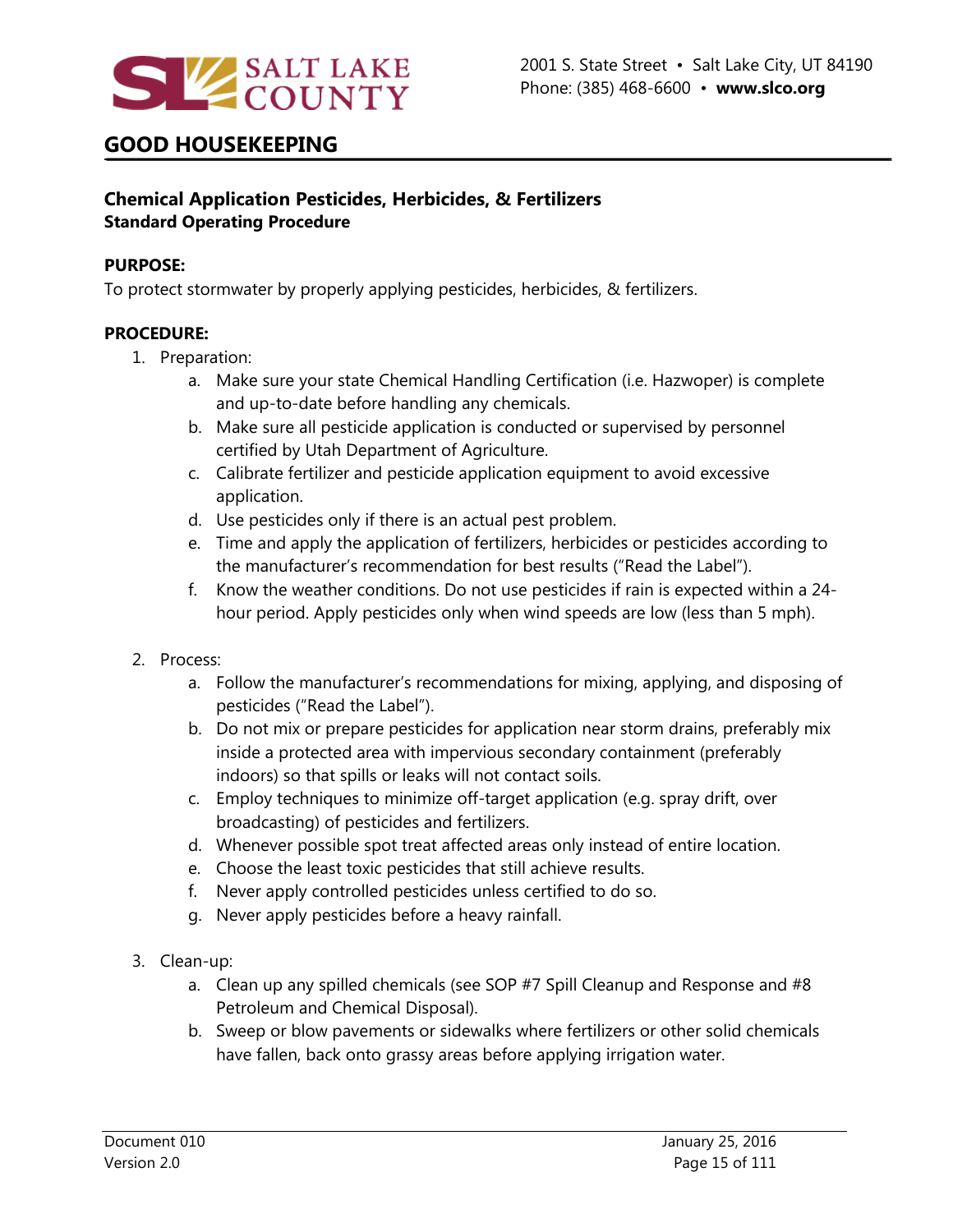

- c. Rinse equipment only when necessary. Triple rinse pesticide and herbicide containers, and use rinse water as product. Dispose of unused pesticide as hazardous waste.
- d. Always follow all federal and state regulations governing use, storage and disposal of fertilizers, herbicides or pesticides and their containers ("Read the Label").
- e. Never discharge rinse water or excess chemicals to storm drain, sewer or ground surface.
- 4. Documentation:
	- a. Retain copies of SDS sheets for all pesticides, fertilizers and other hazardous products.
	- b. Record fertilizing and pesticide application activities, including date, individual who performed the application, the amount of product used and the approximate area covered.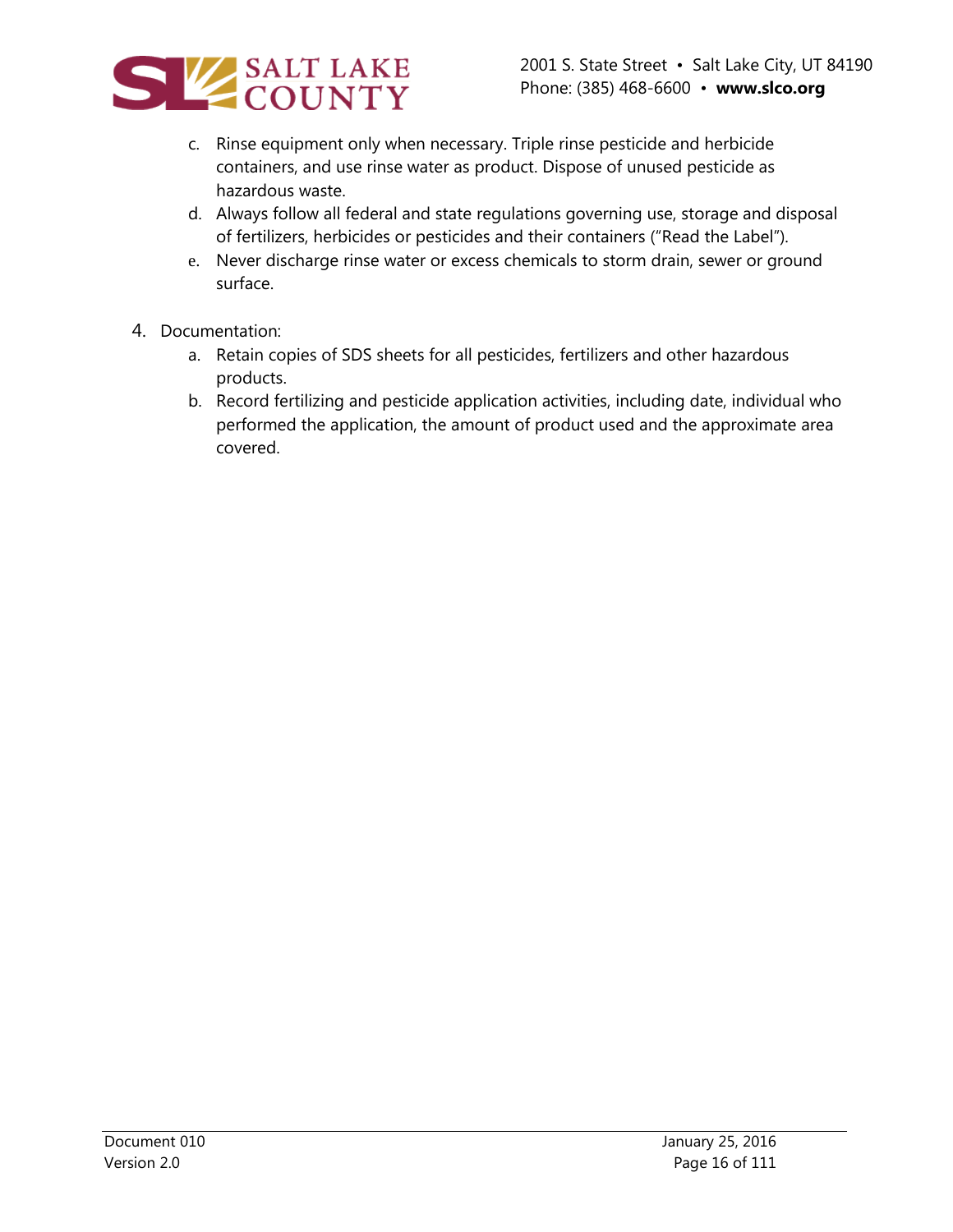

### **Storage and Disposal of Fertilizer and Pesticides Standard Operating Procedure**

#### **PURPOSE:**

To protect stormwater by properly storing and disposing of fertilizers and pesticides (herbicides and fungicides).

- 1. Always:
	- a. Store fertilizers and pesticides in high, dry locations, according to manufacturer's specifications and applicable regulations.
	- b. Clearly label secondary containers.
	- c. Properly dispose of fertilizers and pesticides according to manufacturer's specifications and applicable regulations.
	- d. Regularly inspect fertilizer and pesticide storage areas for leaks and spills.
	- e. Clean up spills and leaks of fertilizers and pesticides to prevent the chemicals from reaching the storm drain system (see SOP #7 Spill Cleanup and Response and #8 Petroleum and Chemical Disposal).
- 2. Whenever Possible:
	- a. Store pesticides in enclosed areas or in covered impervious containment, preferably in a locked cabinet.
	- b. Order fertilizers and pesticides for delivery as close to time of use as possible to reduce amount stored at facility.
	- c. Order only the amount needed to minimize excess or obsolete materials requiring storage and disposal.
	- d. Use ALL fertilizers and pesticides appropriately to minimize the amount of chemicals requiring disposal.
	- e. Conduct annual review of storage areas and dispose of old, unusable or "obsolete" fertilizers or pesticides in accordance with applicable regulations.
- 3. Never:
	- a. Dispose of fertilizers or pesticides in storm drains.
	- b. Leave unlabeled or unstable chemicals in any storage area.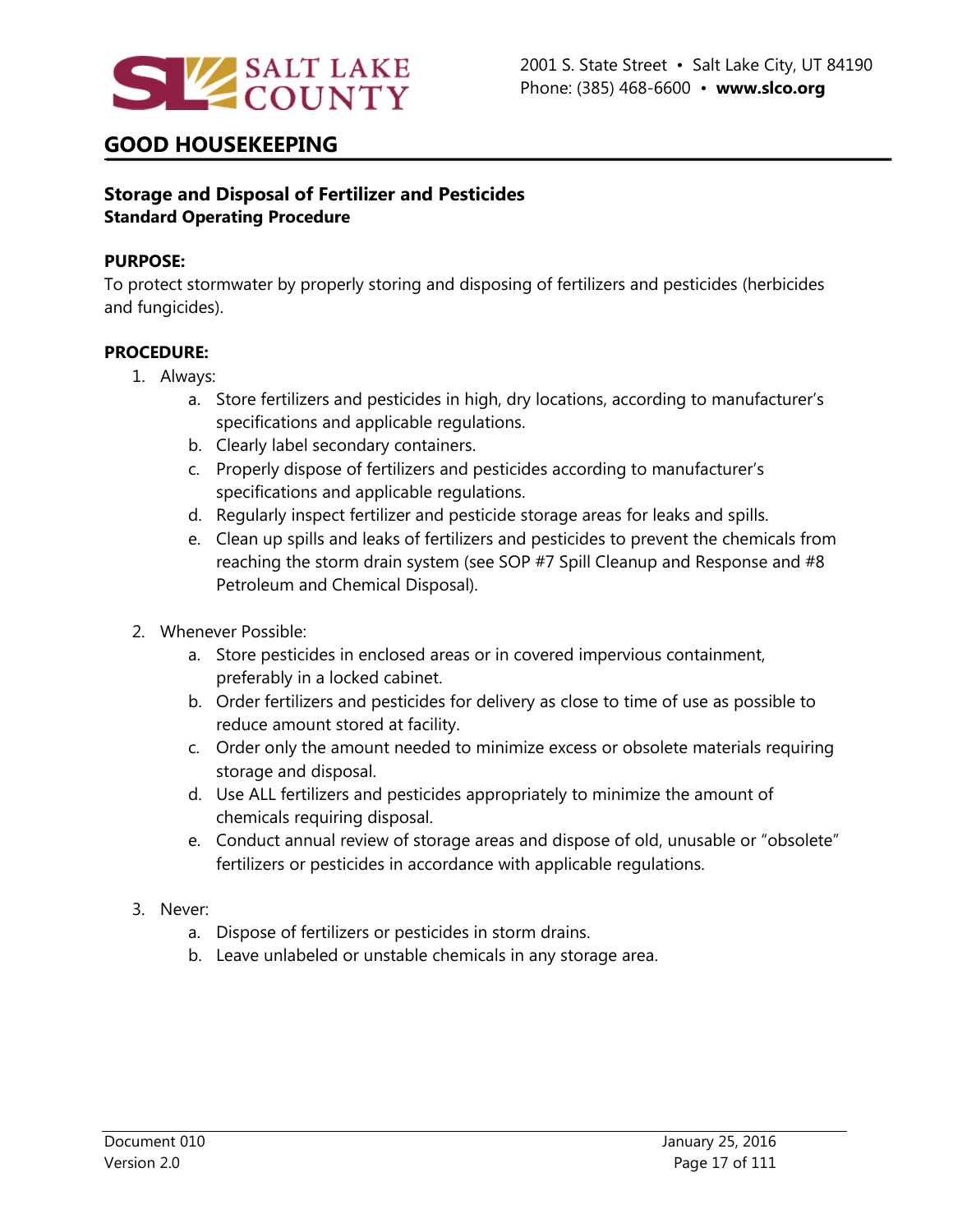

### **Alternative Products Use/Storage/Disposal Standard Operating Procedure**

#### **PURPOSE:**

To protect storm water by using alternative products that are more environmentally friendly.

#### **PROCEDURE:**

- 1. Always:
	- a. Ask product suppliers, peers, or regulatory agents if there is a more environmentally friendly alternative, when ordering any product.

#### 2. Whenever Possible:

- a. Use alternative products when deemed appropriate:
	- i. Instead of solvent-based parts cleaners use citrus–based cleaners or steam/pressure wash to an oil/water separator/holding tank. Use alternative products when deemed appropriate.
	- ii. Instead of herbicides use bark mulch.
	- iii. Instead of fertilizer use compost or manure.
	- iv. Instead of pesticides plant marigolds, onion, or garlic as deterrents; release or attract beneficial insects.
	- v. Instead of synthetic adsorbents, use corncob or cellulose products for petroleum spills that can be burned for energy recovery.
- b. Train employees on the benefits of using alternative products.
- c. Minimize waste by purchasing recyclable products that have minimal packaging.
- d. Use less harmful de-icers such as calcium magnesium acetate, potassium acetate, or organic de-icers.
- e. Use a "pre-mix" of 4 to 1 sodium chloride and calcium chloride, which is the most cost-effective alternative to straight salt.
- f. Substitute synthetic fertilizers with natural compost and organic fertilizers to improve soil pH, texture and fertility, and cause less leaching to groundwater:
	- i. Use no-phosphorus lawn fertilizer.
- g. Reduce or eliminate mown lawn in areas that are not actively used:
	- i. Consider converting unused turf to meadow or forest.
- h. Use slow-release nitrogen fertilizers.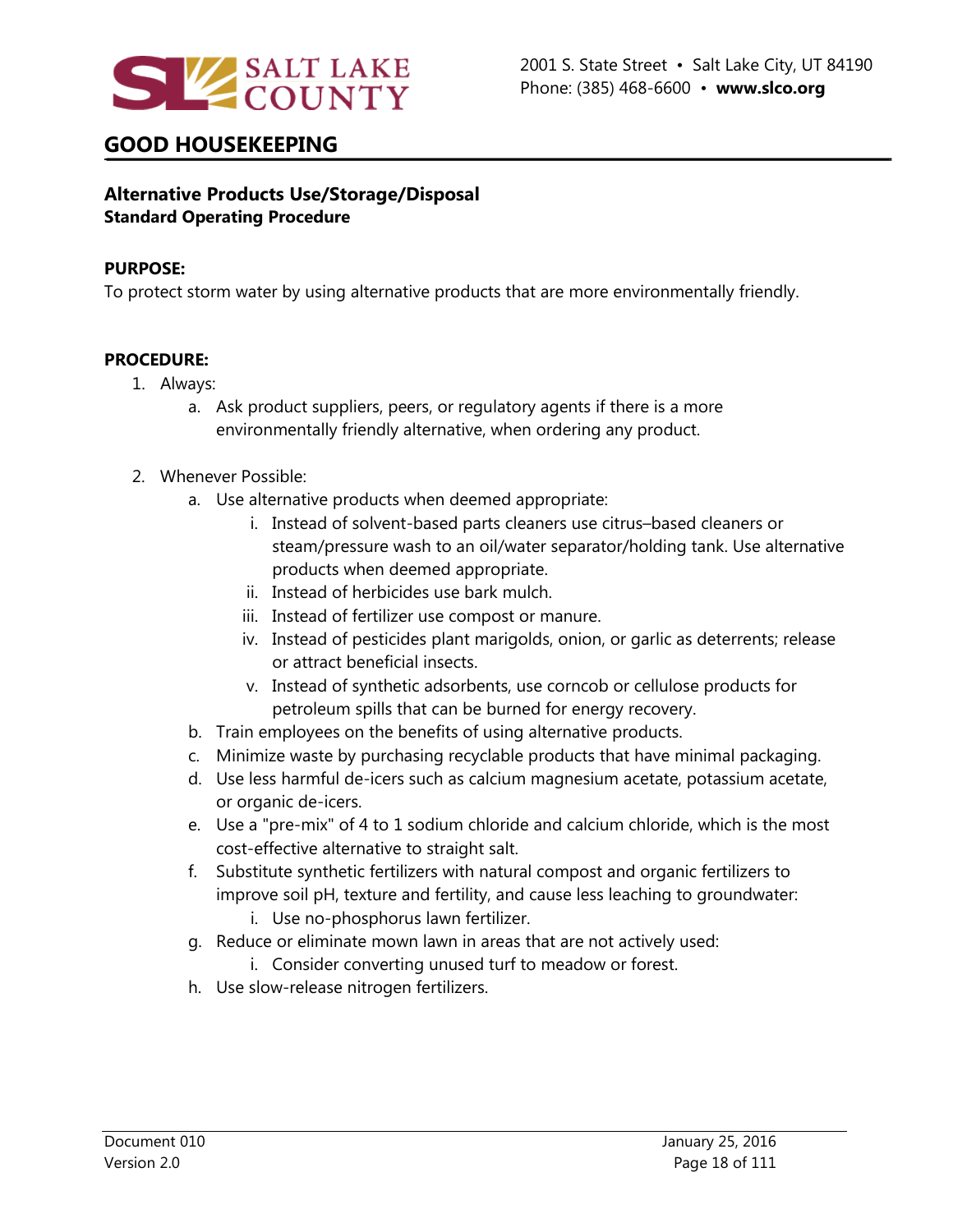

### **Chemical Handling and Transporting Standard Operating Procedure**

#### **PURPOSE:**

To prevent the discharge of pollutants into stormwater from buildings and grounds maintenance activities through proper chemical handling and application.

- 1. Preparation:
	- a. Make sure your state Chemical Handling Certification (i.e. Hazwoper) is complete and up-to-date before handling any chemicals.
	- b. Supervisors ensure that employees handling and transporting chemicals are trained on the proper procedures.
	- c. Ensure there is a spill kit onsite for containment and prevention of pollutants from discharging into stormwater systems.
	- d. Have proper PPE available and wear it prior to handling chemicals as necessary or as required.
	- e. Understand and follow SDS for handling of chemicals and other hazardous products.
- 2. Process:
	- a. Wear proper PPE for chemical being used, transported or handled.
	- b. Begin transfer or handling process.
	- c. Stop process if spills occur (Refer to SOP #7 Spill Cleanup and Response).
	- d. Disconnect and store handling equipment as required.
- 3. Clean-up:
	- a. Clean up any spills with proper material.
	- b. Dispose of contaminated material at appropriate facility.
- 4. Documentation:
	- a. Report spills to **Salt Lake County Health Department 801-580-6681** as necessary.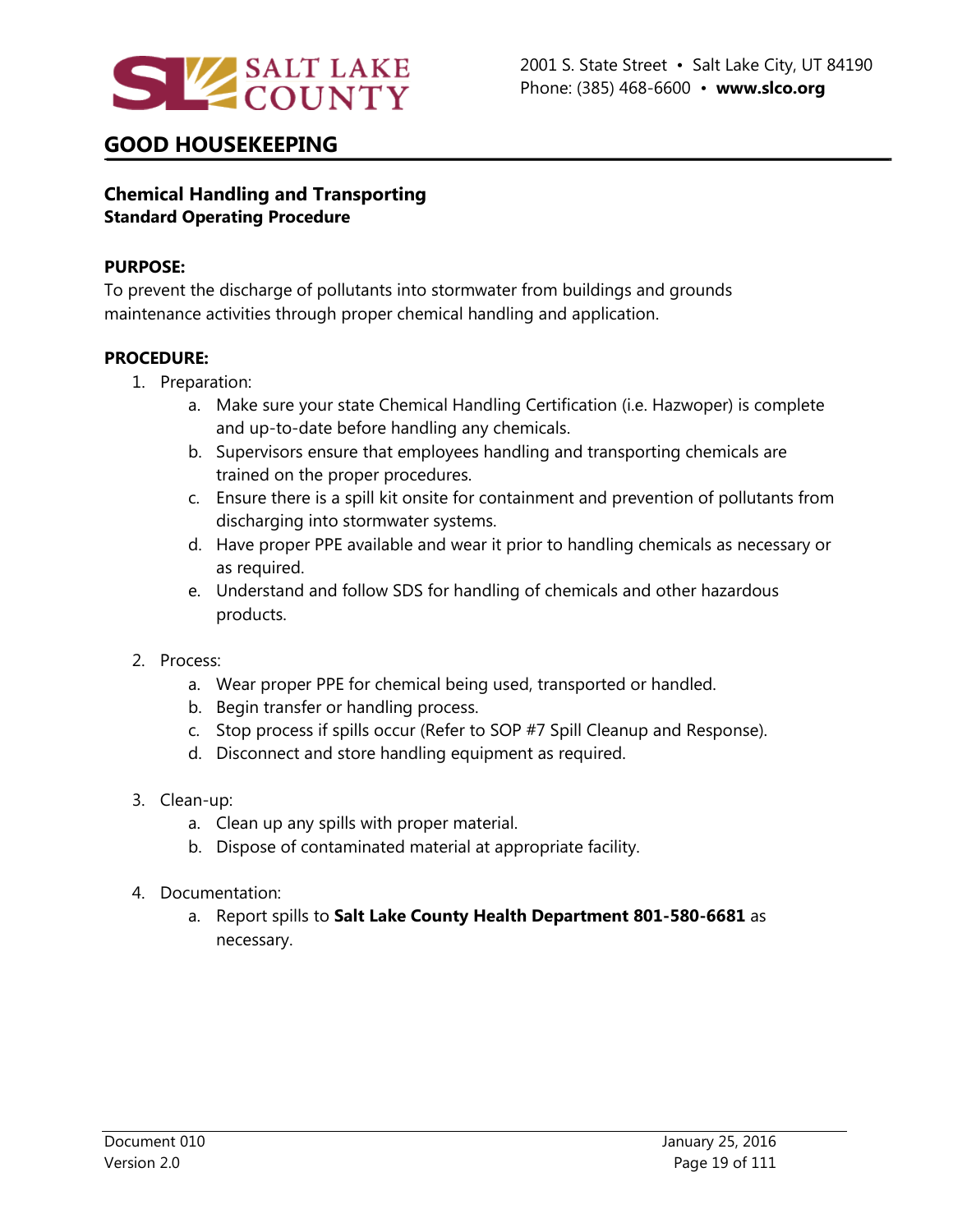

### **Spill Cleanup and Response Standard Operating Procedure**

#### **PURPOSE:**

To protect stormwater by educating employees on proper spill cleanup procedures, state reporting requirements, and preventative actions.

- 1. Always:
	- a. Stop the source of the spill, if possible to safely do so.
	- b. Contain any liquids, if possible to safely do so.
	- c. Cover the spill with absorbent material such as kitty litter, sawdust, or oil absorbent pads. Do not use straw or water (See SOP #8 Petroleum and Chemical Disposal).
	- d. Petroleum spills involve, but are not limited to: crude oil, gasoline, various fuel oils, lubricating oil, hydraulic oil, asphaltic residuals.
	- e. Report a petroleum spill (801)-580-6681 if:
		- i. The spill is greater than 25 gallons, or
		- ii. The spill cannot be immediately contained, or
		- iii. The spill and/or contamination cannot be completely removed within 24 hours, or
		- iv. There is an impact or potential impact to ground/surface water.
		- v. **IF IN DOUBT, REPORT THE SPILL!**
	- f. Hazardous materials spills involve non-oil spills that pose a threat to human health or the environment, such as chemical releases.
		- i. Report any discharge of hazardous waste immediately (within one hour) to local emergency officials (fire department), then contact Health Department Emergency Response Team (801)-580-6681.
		- ii. Contact local fire department  $\qquad \qquad$  (phone  $\#$ )
		- iii. Develop and maintain a Spill Prevention, Control, and Countermeasure (SPCC) Plan if the facility stores more than 1,320 gallons of petroleum.
	- g. Fit petroleum and chemical storage containers with secondary containment structures.
	- h. Keep a spill kit in areas where petroleum or hazardous materials are stored.
	- i. Train employees in spill response procedures and equipment.
	- j. Deploy containment booms if spill could potentially reach a storm drain or water body.
	- k. Position mats to contain drips from equipment or vehicles until they can be repaired.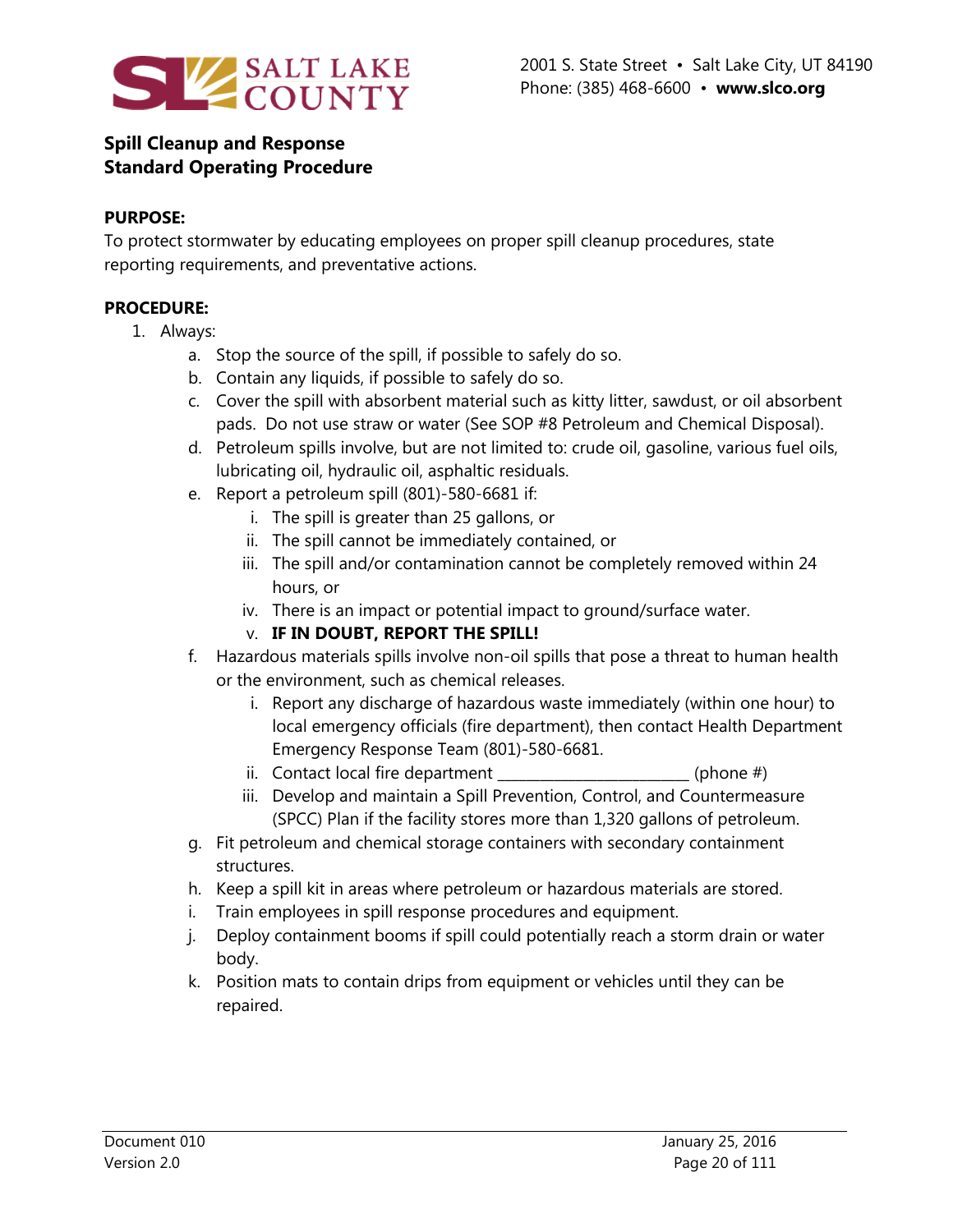

### 2. Whenever Possible:

- a. Seal the floor with paint to prevent absorption of fluids into concrete.
- b. Install low-level or low-pressure alarms and/or cut-off systems on hydraulic equipment.
- 3. Never:
	- a. Never wash a spill into the storm drain or a water body.
	- b. Never leave a spill without cleaning it up.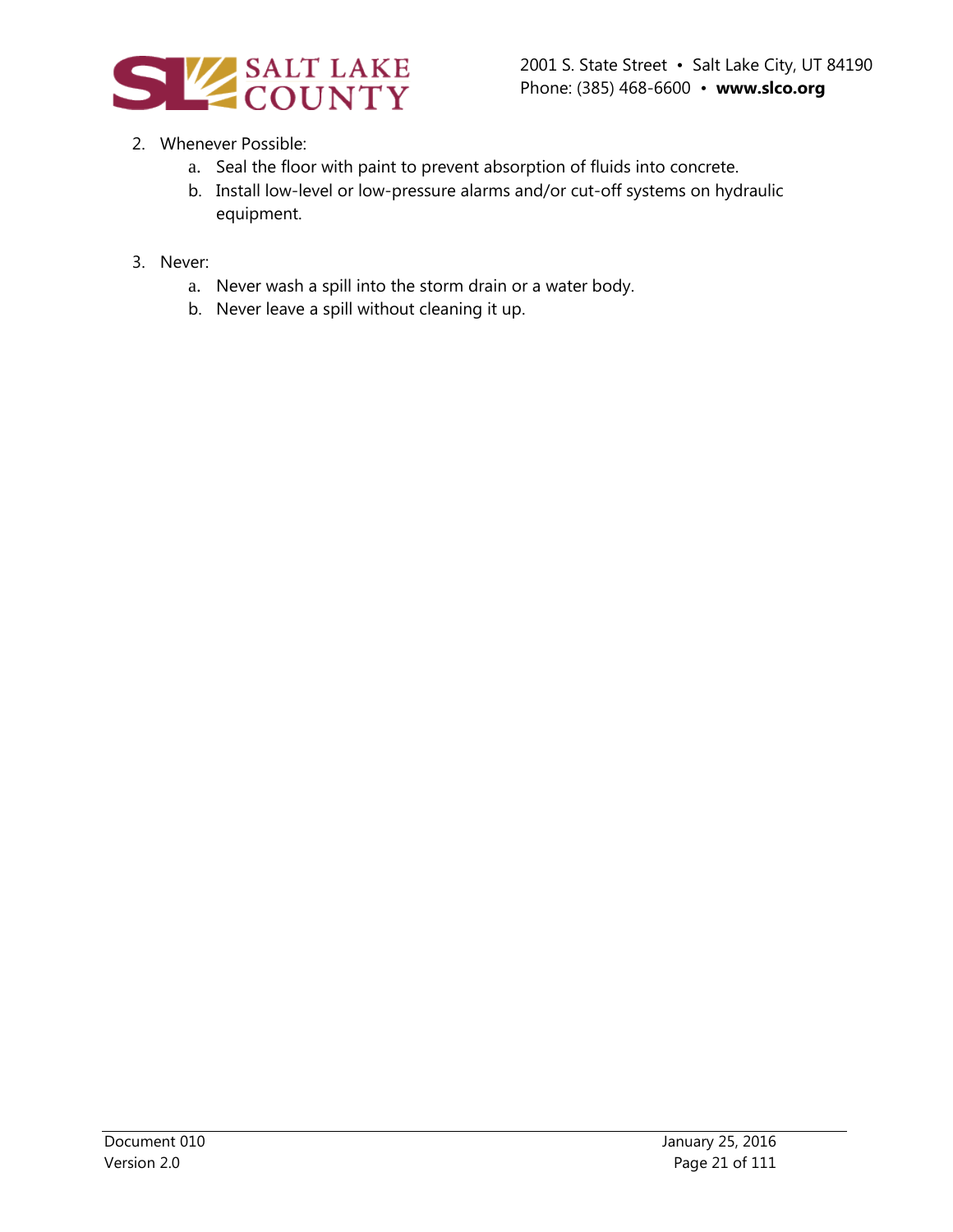

### **Petroleum and Chemical Disposal Standard Operating Procedure**

#### **PURPOSE:**

To protect stormwater from petroleum and chemical products due to improper disposal practices.

- 1. Always:
	- a. Maintain tracking and a manifest, where necessary, of chemicals and petroleum products being disposed or recycled off-site.
	- b. Transport used petroleum and chemical products with a licensed transporter and maintain records.
	- c. Train employees on proper disposal practices.
	- d. Analyze floor drain solids (from sediment trap) for TCLP to determine if hazardous waste or not.
- 2. Whenever Possible:
	- a. Minimize the number of solvents used to reduce the variety of waste generated and to make recycling easier.
	- b. Use safer alternatives (see SOP #5 Alternative Products Use/Storage/Disposal).
- 3. Never:
	- a. Never place hazardous waste in solid waste dumpsters.
	- b. Never pour hazardous waste down floor drains, sinks, or outdoor storm drain inlets.
	- c. Never mix petroleum waste and chemical waste.
	- d. Never dispose of any gasoline-contaminated waste in the regular trash. Dispose of it only as a hazardous waste.
	- e. Never mix incompatible chemicals such as acids and bases.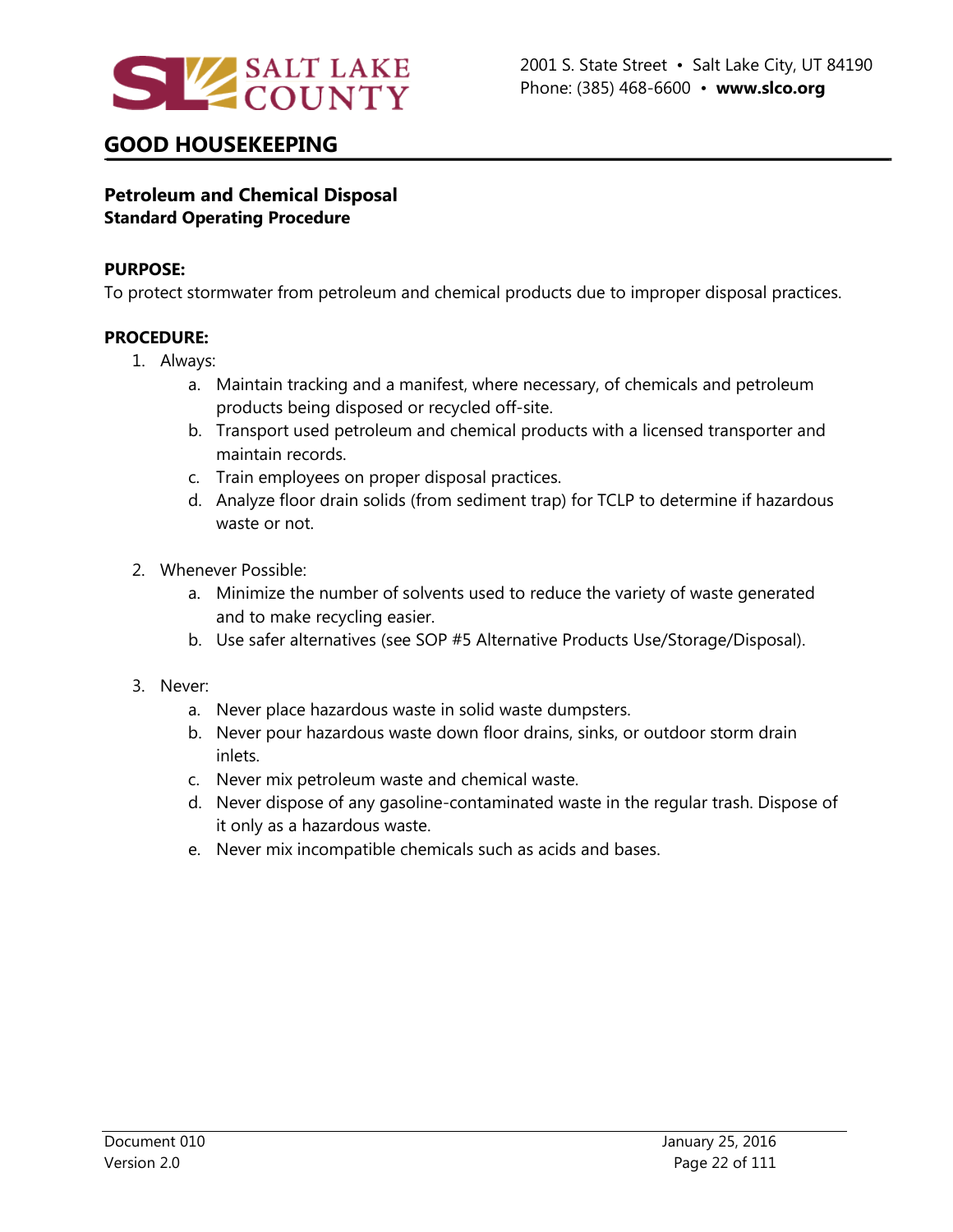

### **Garbage Storage/Scrap Metal Containers/Trash Piles Standard Operating Procedure**

#### **PURPOSE:**

To protect stormwater by properly inspecting, maintaining, and cleaning garbage collection areas.

- 1. Preparation:
	- a. Locate dumpsters and trash cans with lids in convenient, easily observable areas.
	- b. Locate scrap metal bin under cover if there is no lid or tarp to provide cover.
	- c. Provide properly-labeled recycling bins to reduce the amount of garbage disposed.
	- d. Provide training to employees to prevent improper disposal of general trash.
	- e. Control run-off of sediments and debris from trash storage areas. Provide silt traps or oil water separators at run off entry points into the storm drain system.
- 2. Process:
	- a. Inspect garbage bins for leaks regularly, and have repairs made immediately by responsible party.
	- b. Locate dumpsters on a flat, impervious surface that does not slope or drain directly into the storm drain system.
	- c. Control run off leaving storage areas.
	- d. Keep lids closed when not actively filling dumpster.
- 3. Clean-up:
	- a. Keep areas around dumpsters clean of all garbage.
	- b. Ensure garbage bins are emptied as often as needed to keep from overfilling.
	- c. Wash out interior of bins or dumpsters, as needed, in properly designated areas only.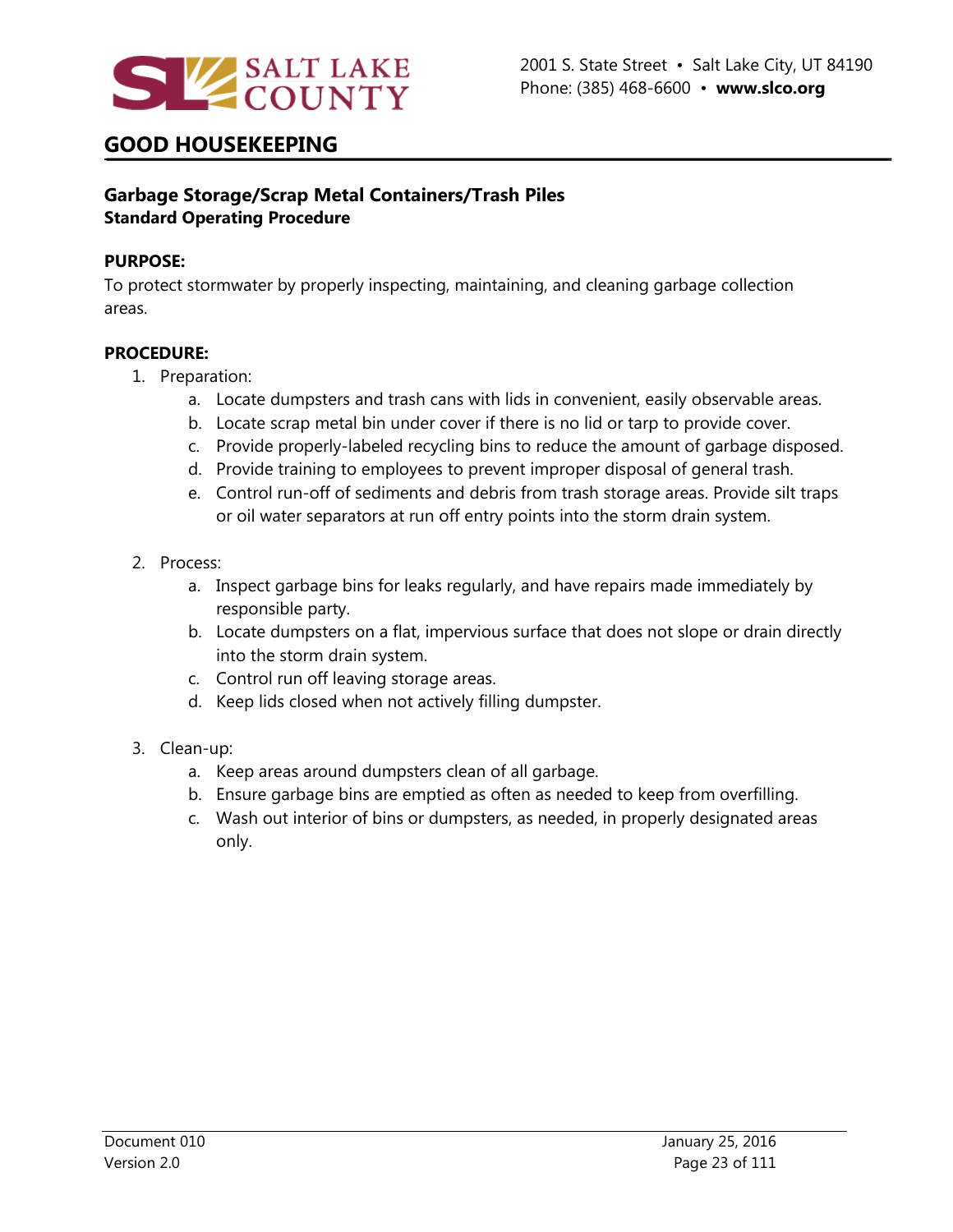

### **Open Space Management Standard Operating Procedure**

#### **PURPOSE:**

To protect stormwater by ensuring open space areas are kept free of trash and debris, stormwater controls are properly maintained and inspected.

- 1. Preparation:
	- a. Provide a regular observation and maintenance of parks, golf courses, and other public open spaces.
	- b. Identify public open spaces that are used for storm water detention and verify that detention areas are included on the storm water system mapping, inspection schedules, and maintenance schedules.
- 2. Process:
	- a. Ensure that any stormwater or drainage system components on the property are properly maintained.
	- b. Avoid placing bark mulch (or other floatable landscaping materials) in stormwater detention areas or other areas where stormwater runoff can carry the mulch into the storm drainage system.
	- c. Follow all SOPs related to mowing, planting vegetation, and pet waste management (See SOP #38 Mowing and Trimming, #14 Planting Vegetation – Starters, #15 Planting Vegetation – Seeds, and #11 Pet Waste).
- 3. Clean-up:
	- a. Keep all outdoor work areas neat and tidy. Clean by sweeping instead of washing whenever possible. If areas must be washed, ensure that wash water will enter a landscaped area rather than the stormwater. Do not use soap for outdoor washing.
	- b. Pick up trash on a regular basis.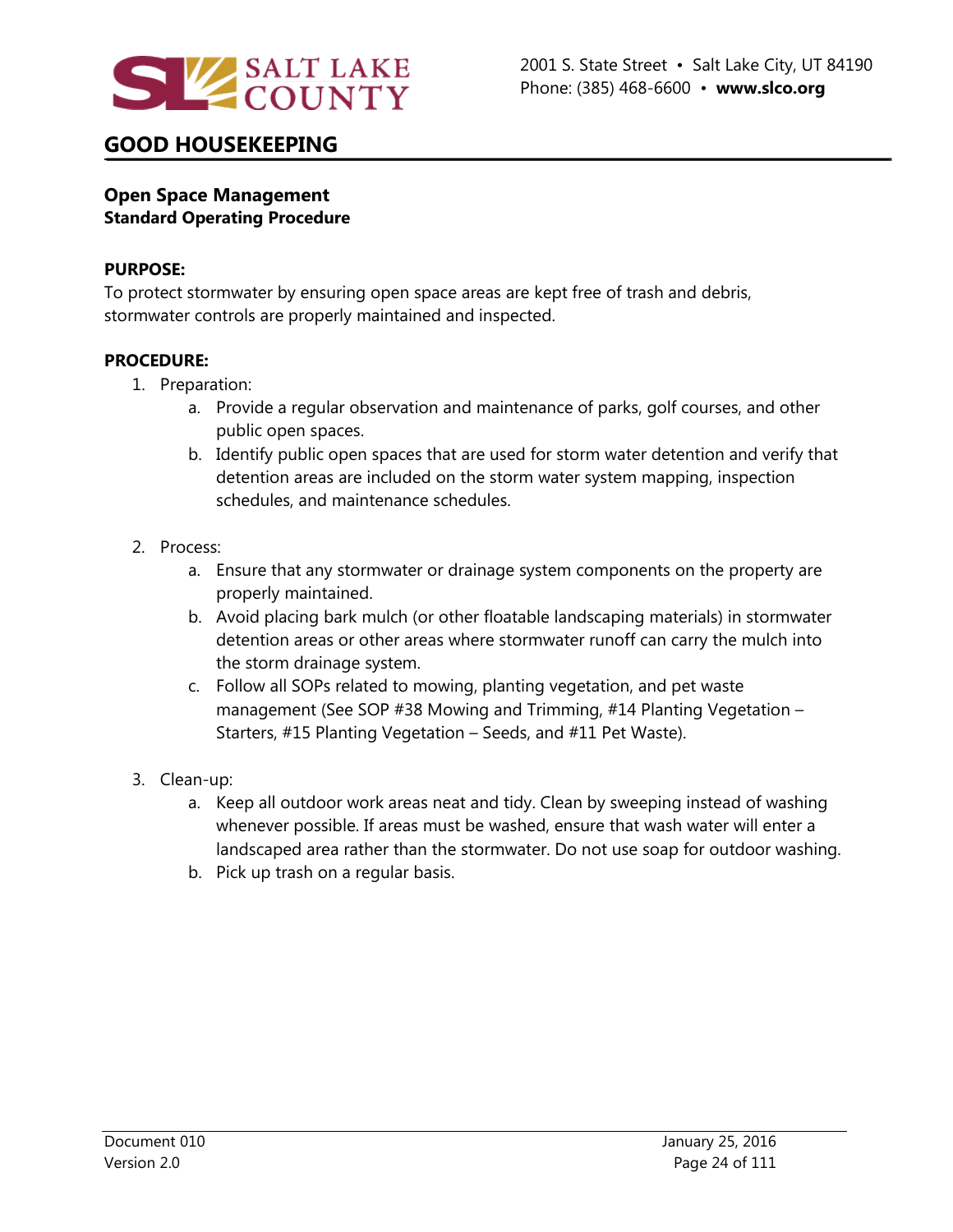

### **Pet Waste Standard Operating Procedure**

#### **PURPOSE:**

To protect stormwater from pet waste bacteria.

- 1. Preparation:
	- a. Enforce regulations that require pet owners to clean up pet waste and use leashes in public areas (Regulation #7, General Sanitation, 4.8.2). If public off-leash areas are designated, make sure they are clearly defined. Avoid designating public offleash areas near streams and water bodies.
	- b. Whenever practical and cost effective, install dispensers for pet waste bags and provide disposal containers at locations such as trail heads or parks where pet waste has been a problem. Provide signs with instructions for proper cleanup and disposal.
- 2. Process:
	- a. Check parks and trails for pet waste as needed.
	- b. Check public open space for pet waste prior to mowing.
	- c. Provide ordinance enforcement as needed.
- 3. Clean-up:
	- a. Remove all pet waste; provide temporary storage in a covered waste container, and dispose of properly. Preferred method of disposal is at a solid waste disposal facility.
- 4. Documentation:
	- a. Document problem areas for possible increased enforcement and/or public education signs.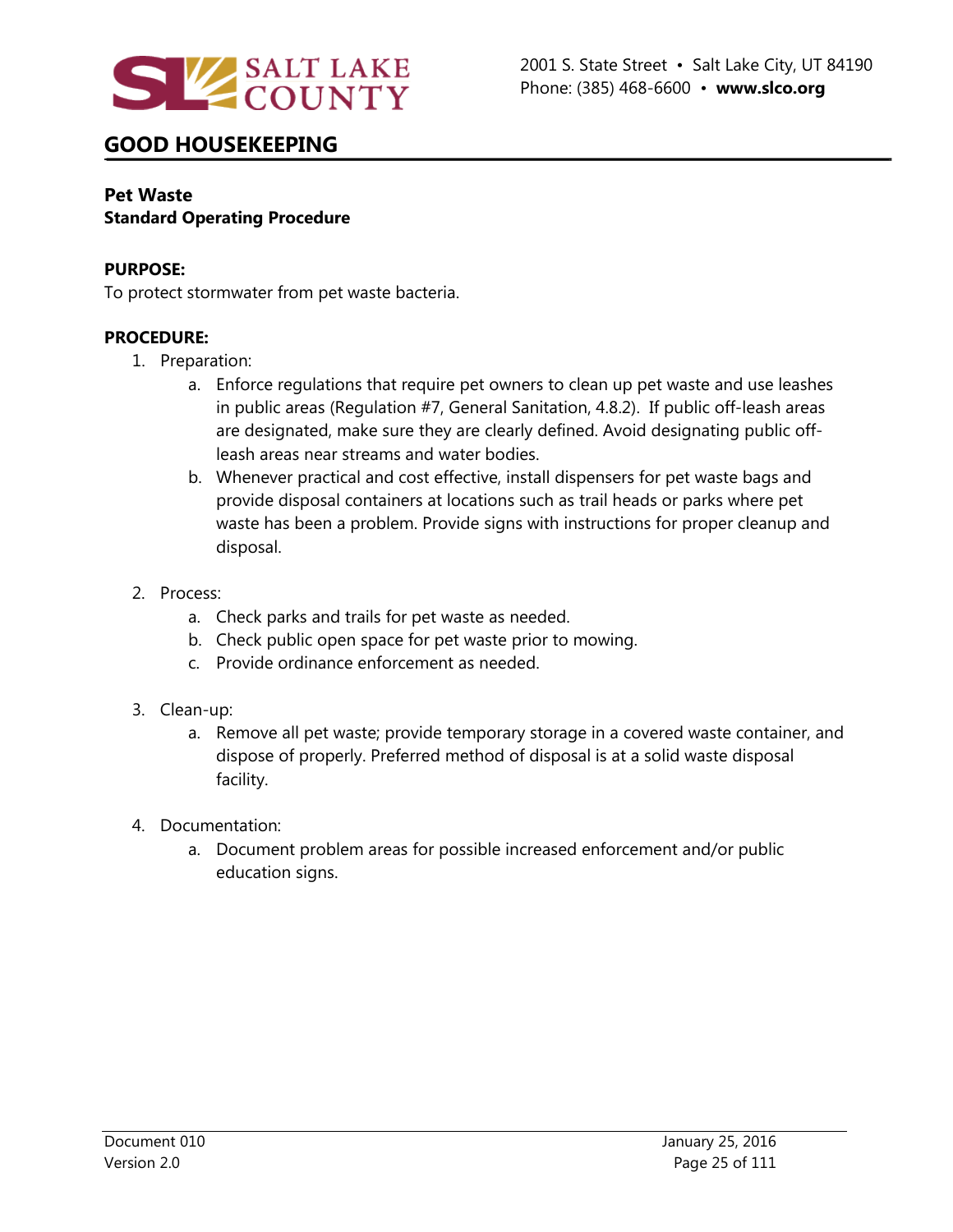

### **Snow Removal and De-Icing Standard Operating Procedure**

#### **PURPOSE:**

To prevent pollution of stormwater from all snow removal and de-icing activities.

- 1. Preparation:
	- a. Store de-icing material under a covered storage area, or other approved storage method that prevents runoff from entering the storm drain (See SOP #19 Salt and Sand/Aggregate Storage).
	- b. Wash out vehicles (if necessary) in approved washout area before preparing them for snow removal.
	- c. Calibrate spreaders to minimize amount of de-icing material used and still be effective.
	- d. Equip supervisor vehicles with spill cleanup kits in case of hydraulic line rupture or other spills.
	- e. Train employees in spill cleanup procedures and proper handling and storage of de-icing materials (See SOP #7 Spill Cleanup and Response).
- 2. Process:
	- a. Load material into trucks carefully to minimize spillage.
	- b. Periodically dry sweep loading area to reduce the amount of de-icing materials exposed to runoff.
	- c. Distribute the minimum amount of de-icing material to be effective on roads.
	- d. Turn spreader off while loading and any other time the vehicle is not moving in the forward position.
	- e. Park trucks loaded with de-icing material inside when possible.
- 3. Clean-up:
	- a. Sweep up all spilled de-icing material around loading area.
	- b. Clean out trucks after snow removal duty in approved washout area.
	- c. Provide maintenance for vehicles in covered area.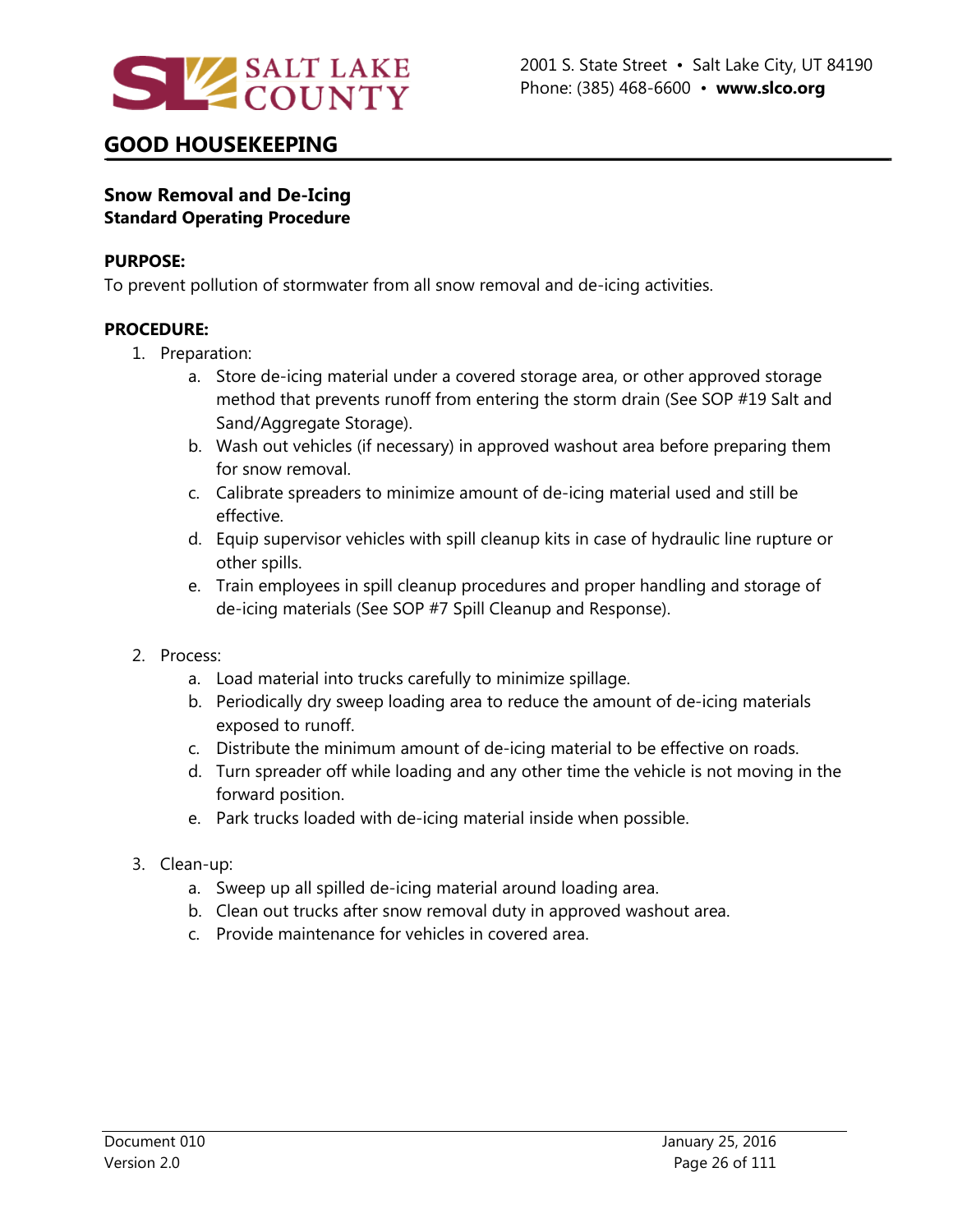

### **Snow Disposal Standard Operating Procedure**

#### **PURPOSE:**

a. To protect stormwater by minimizing the impact of snow piles which contain sand, salt, and trash which generate concentrated releases of pollutants during spring snowmelt conditions. For public Right-of-Way snow disposal, see Public Works, Operations Division Storm Water Protection SOP.

- 2. Always:
	- a. Identify sensitive ecosystems prior to disposal and avoid disposal in these areas.
	- b. Store snow at least 25 feet from the high water mark of a surface water.
	- c. Store snow at least 75 feet from any private water supply, at least 200 feet from any community water supply, and at least 400 feet from any municipal wells.
	- d. Clear debris in storage area each year prior to snow storage use.
	- e. Clear debris in snow storage area and immediately after snowmelt occurs of each year the storage area is in use.
- 3. Whenever Possible:
	- a. Select storage locations that do not drain into surface waters, but rather where environmental impacts of spring melt are minimal.
	- b. Store snow on areas that are well above groundwater table on a flat, vegetated slope.
	- c. Avoid disposal on pavement, concrete, and other impervious surfaces.
	- d. Do not pile snow in wooded areas, around trees or in vegetative buffers.
	- e. Divert water run-off from areas outside the snow piles.
	- f. Use less harmful deicers such as calcium magnesium acetate, potassium acetate, or organic de-icers such as Magic Salt.
- 4. Never:
	- a. Never dispose of snow in wetlands, lakes, streams, rivers, mudflats, or near drinking water sources.
	- b. Never store snow in well-head protection areas (Drinking Water Source Protection Zones).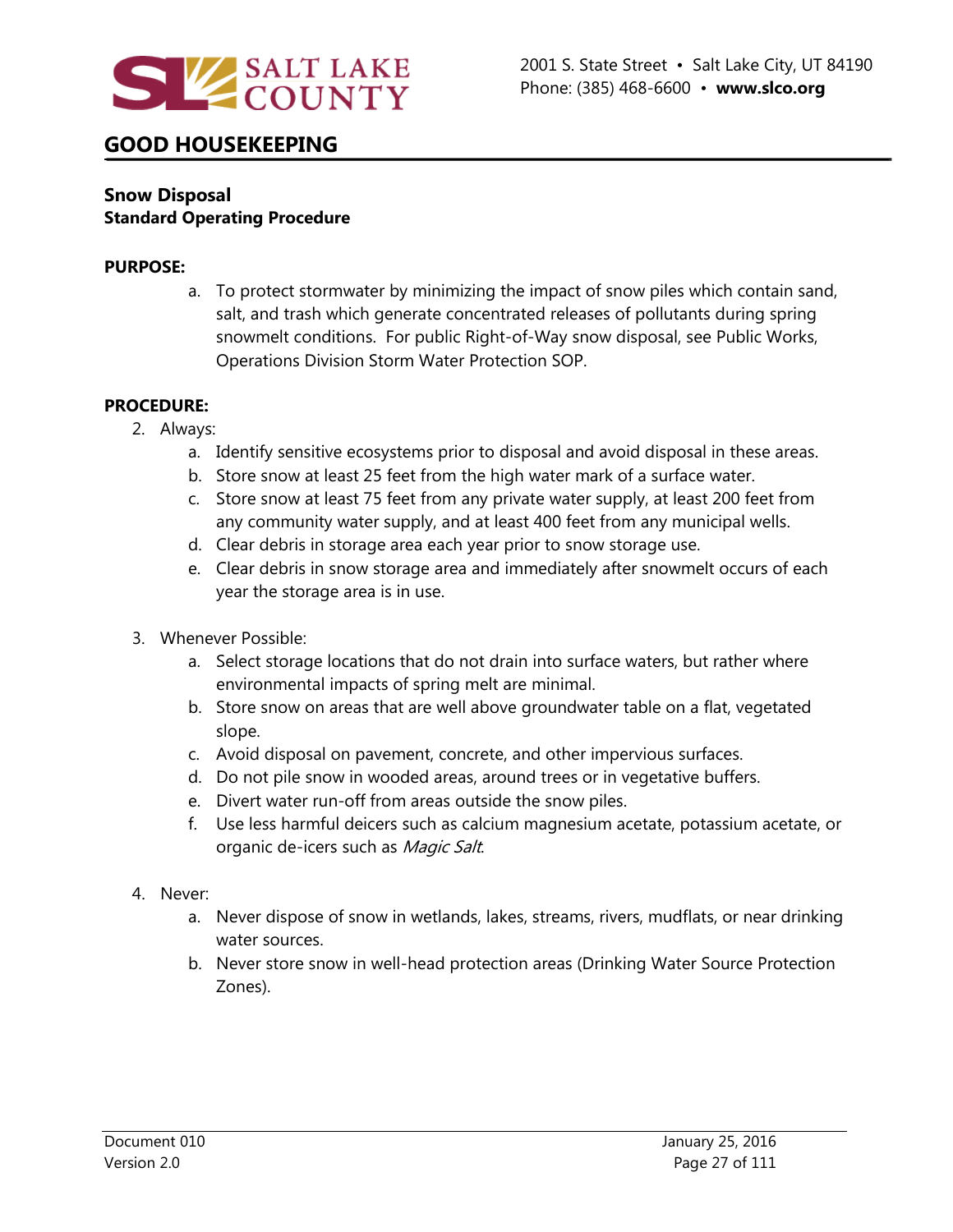

### **Planting Vegetation – Starters Standard Operating Procedure**

#### **PURPOSE:**

To prevent pollution of stormwater when planting vegetation.

- 1. Preparation:
	- a. Call the Blue Stakes Center [\(http://www.bluestakes.org\)/o](http://www.bluestakes.org)/)f Utah at 811 or 1-800-662-4111 at least 2 working days before any digging will be done, to reveal the location of any underground utilities.
	- b. Transport spoils to their designated fill or disposal area.
- 2. Process:
	- a. Dig holes; place spoils on tarps or plastic near the hole where they may easily be placed back around roots. Avoid placing spoils in the gutter.
	- b. Bring each plant near the edge of the hole.
	- c. Check the depth of the hole, and adjust the depth if necessary. The depth of the hole for a tree should be 2" less than the root flare to the bottom of the root ball, so that the root flare is 2" above the finish grade.
	- d. Carefully remove pot or burlap.
	- e. Place the plant in the hole.
	- f. Backfill the hole with existing spoils, compost, and a little fertilizer if desired. Do not use excessive amendments.
	- g. Thoroughly water the plant to remove any air pockets that may be in the soil.
	- h. Stake the plant, if necessary, to stabilize it.
	- i. Provide erosion control on slopes where necessary using tackifiers, erosion mats, soil stabilizers or other appropriate methods.
- 3. Clean-up:
	- a. Sweep dirt from surrounding pavement(s) into the planter area.
	- b. Transport spoils to their designated fill or disposal area.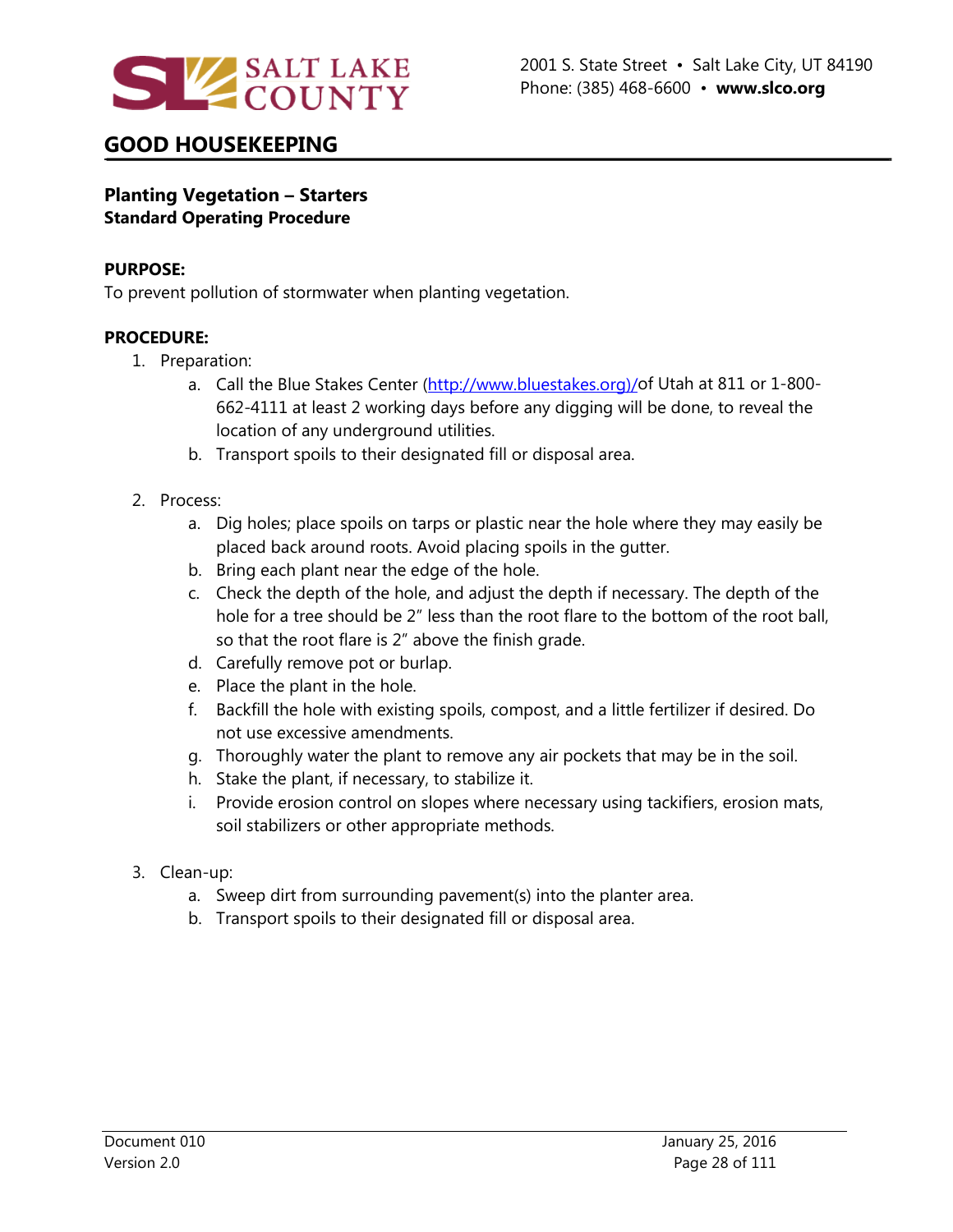

### **Planting Vegetation – Seeds Standard Operating Procedure**

#### **PURPOSE:**

To prevent pollution of stormwater when planting seeds.

- 1. Preparation:
	- a. Call the Blue Stakes Center [\(http://www.bluestakes.org\)](http://www.bluestakes.org/) of Utah at 811 or 1-800-662-4111 at least 2 working days before any digging will be done, to reveal the location of any underground utilities.
	- b. Determine the application rate, method, water source, and ensure adequate materials are on hand.
	- c. Grade and prepare the soil to receive the seed. Place any extra soil in a convenient location to collect.
- 2. Process:
	- a. Place the seed and any cover using the pre-determined application method (and rake).
	- b. Lightly moisten the seed.
	- c. Ensure that the regular watering method is working properly and limit amount of over spray on paved areas.
	- d. Provide erosion control on slopes where necessary using tackifiers, erosion mats, soil stabilizers or other appropriate methods.
- 3. Clean-up:
	- a. Sweep dirt, seeds, and any cover material, from surrounding pavement(s), into the planter area.
	- b. Transport spoils to their designated fill or disposal area.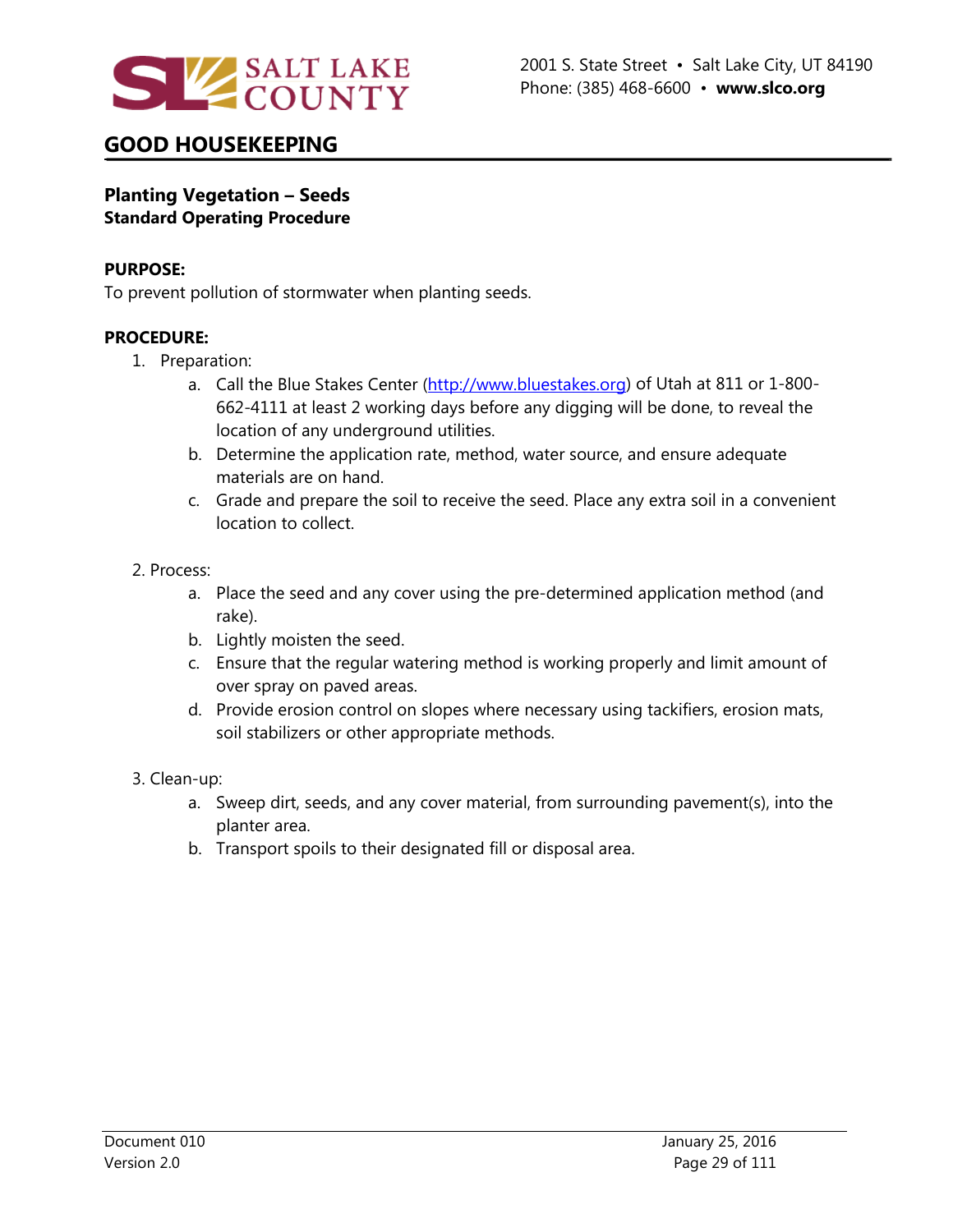

#### **Vehicles – Fueling Standard Operating Procedure**

#### **PURPOSE:**

To prevent pollution of stormwater during maintenance of vehicles.

- 1. Preparation:
	- a. Train employees on proper fueling methods and spill cleanup techniques.
	- b. Where possible, install a canopy or roof over above-ground storage tanks and fuel transfer areas.
	- c. Absorbent spill clean-up materials and spill kits shall be available in fueling areas and on mobile fueling vehicles, and shall be disposed of properly after use.
- 2. Process:
	- a. Shut off the engine.
	- b. Ensure that the fuel is the proper type of fuel for the vehicle.
	- c. Nozzles used in vehicle and equipment fueling shall be equipped with an automatic shut off to prevent overfill.
	- d. Fuel vehicle carefully to minimize drips to the ground.
	- e. Fuel tanks shall not be topped off.
	- f. Mobile fueling shall be minimized. Whenever practical, vehicles and equipment shall be transported to the designated fueling area in the facilities area.
	- g. When fueling small equipment from portable containers, fuel in an area away from storm drains and water bodies.
- 3. Clean-up:
	- a. Immediately clean up spills using dry absorbent material (e.g., kitty litter, sawdust, etc.). Sweep up absorbent material and dispose of properly.
	- b. Large spills shall be contained as best as possible and the Health Department Emergency Response Team (801-580-6681) should be notified as soon as possible.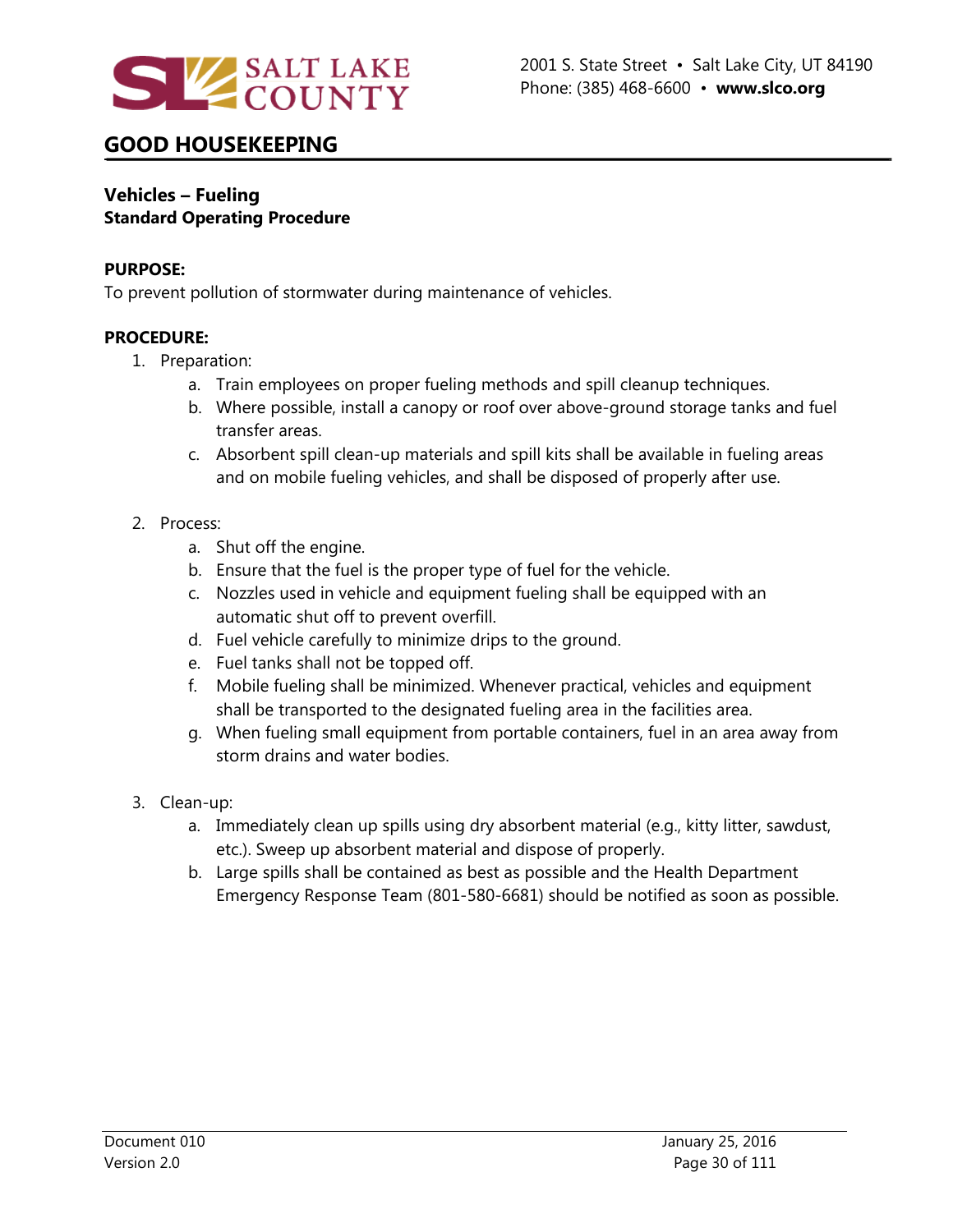

### **Vehicles – Vehicle and Equipment Storage Standard Operating Procedure**

#### **PURPOSE:**

To prevent pollution of stormwater by vehicles and equipment in storage.

- 1. Preparation:
	- a. Inspect parking areas for stains/leaks on a regular basis.
	- b. Provide drip pans or adsorbents for leaking vehicles.
- 2. Process:
	- a. Whenever possible, store vehicles inside where floor drains have been connected to sanitary sewer system.
	- b. When inside storage is not available, vehicles and equipment shall be parked in the approved designated areas and away from storm drain inlets as much as possible.
	- c. Maintain vehicles to prevent leaks as much as possible.
	- d. Address any known leaks or drips as soon as possible. When a leak is detected a drip pan will be placed under the leaking vehicle to collect the drip.
	- e. The shop will provide a labeled location to empty and store drip pans.
	- f. If any leaks are discovered, a drip pan will be used to collect the fluids and vehicle will be scheduled for repairs.
	- g. Clean up all spills using dry methods.
	- h. Never store leaking vehicles over a storm drain.
- 3. Clean-up:
	- a. Any leaks that are spilled on the asphalt will be cleaned up with dry absorbent; the dry absorbent will be swept up and disposed of in the garbage.
	- b. The paved surfaces around the building will be swept as needed, weather permitting.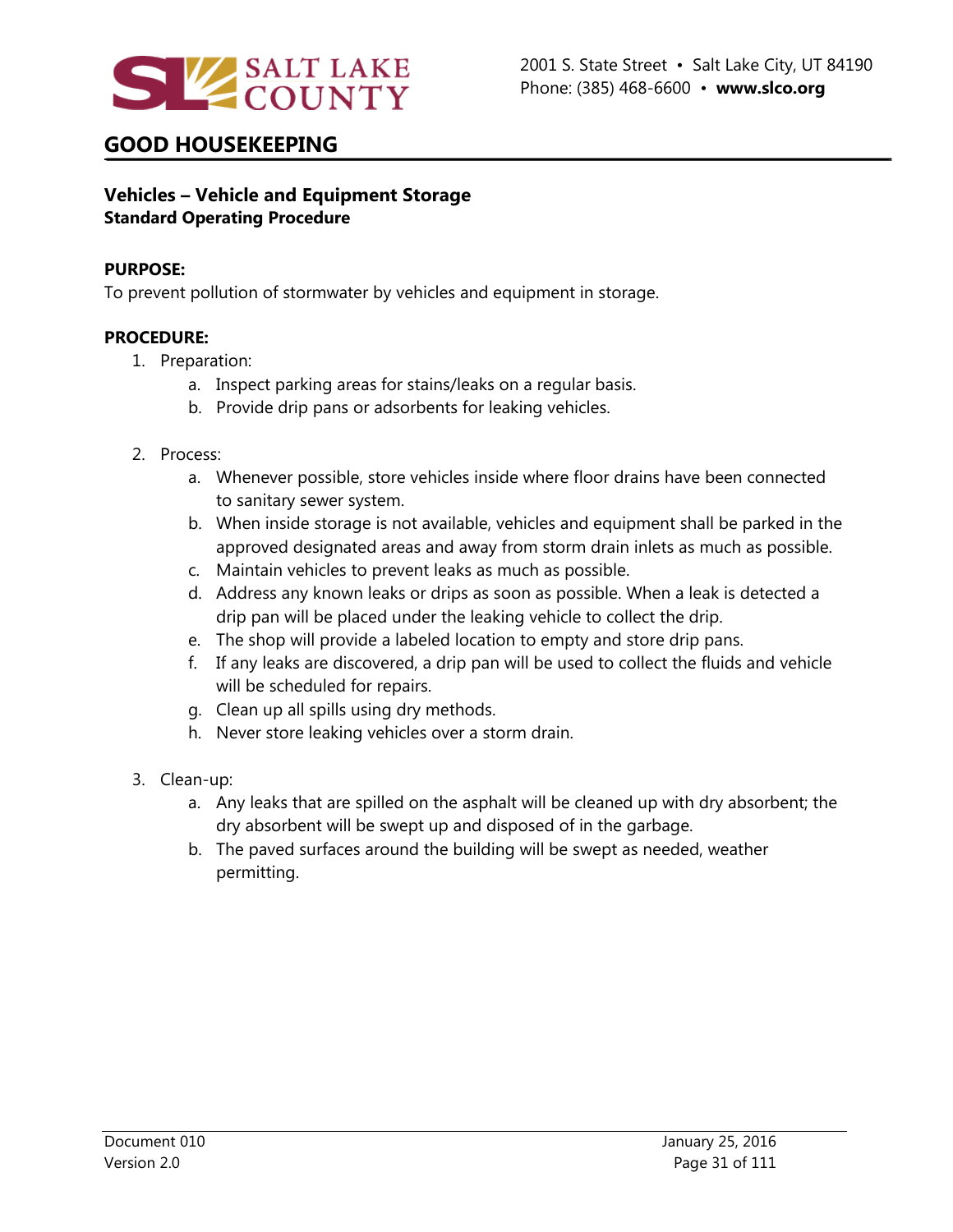

#### **Vehicles – Washing Standard Operating Procedure**

#### **PURPOSE:**

To prevent pollution of stormwater during cleaning of vehicles and equipment.

- 1. Preparation:
	- a. Trucks, vehicles, and equipment shall be washed in a designated area, with a drainage system that is attached to the sanitary sewer system.
	- b. No vehicle washing will be done where waste water will enter the storm drain system.
- 2. Process:
	- a. Minimize water and soap use when washing vehicles.
	- b. Use hoses with automatic shut off nozzles to minimize water usage.
	- c. Never wash vehicles over or near a storm drain.
- 3. Clean-up:
	- a. Clean solids from the settling pits on an as-needed basis.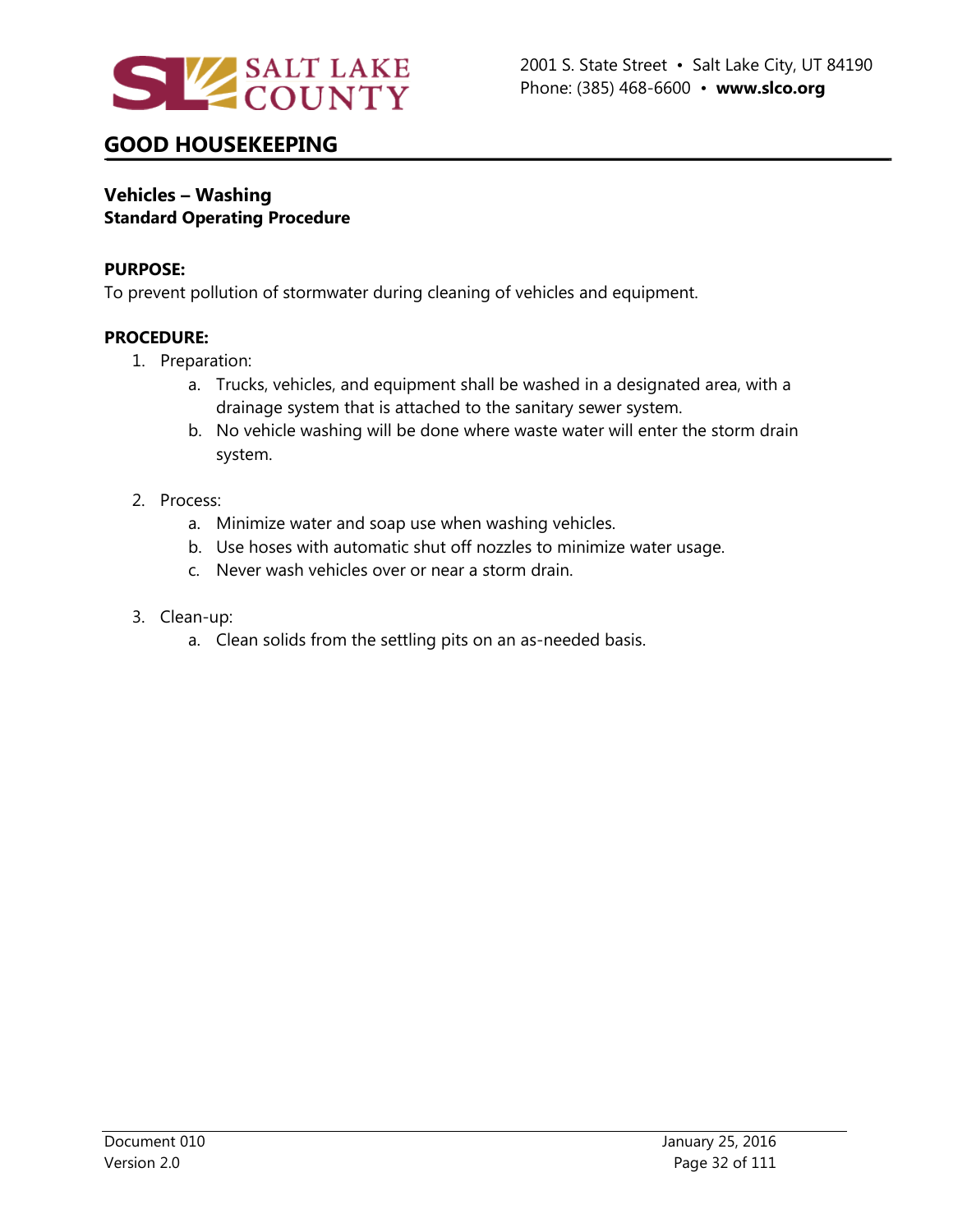

### **Salt and Sand/Aggregate Storage Standard Operating Procedure**

#### **PURPOSE:**

To prevent the discharge of pollutants into stormwater through the proper storage and maintenance of salt and aggregate piles.

- 1. Preparation:
	- a. Keep general area clean and free from general debris and potential hazards
	- b. Keep salt piles and other aggregate piles well-groomed and consolidated.
	- c. Keep salt piles and other aggregate piles together and away from stormwater controls.
	- d. If piles are covered, ensure that the cover facility is well maintained and in good repair. Cover piles where possible.
	- e. Ensure any drainage from uncovered salt piles is directed towards a secondary containment system and does not leave the site.
- 2. Clean-up:
	- a. Regularly sweep loading areas and track-out areas to reduce the amount of salt exposed to run-off as required.
	- b. Inspect secondary containment systems following storm events and keep these areas clean and well maintained.
- 3. Documentation:
	- a. Inspections and maintenance activities will be recorded as per requirements of the applicable SWPPP or MS4 permit.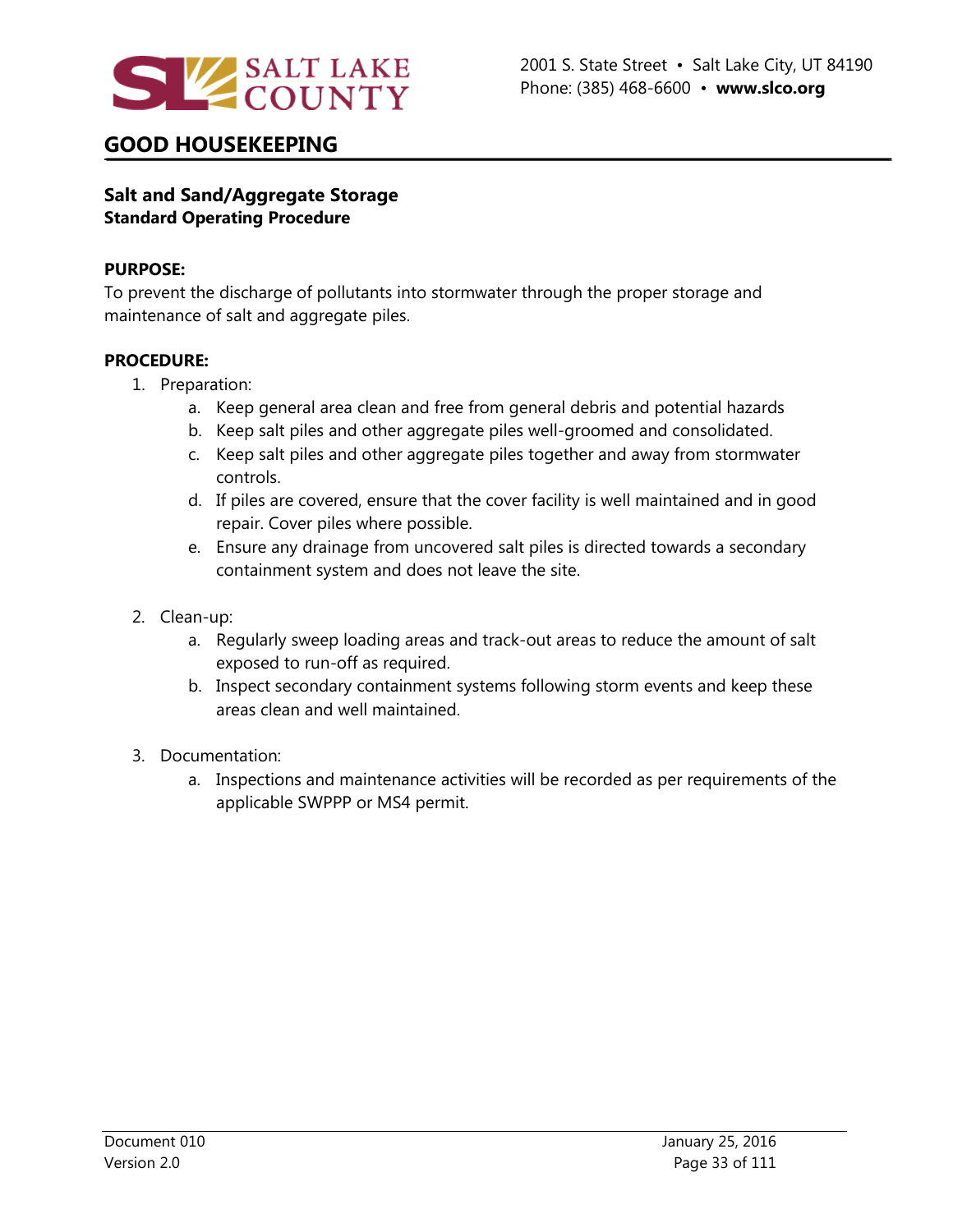

#### **Spare Parts Storage Standard Operating Procedure**

#### **PURPOSE:**

To protect storm water by properly storing spare parts. Improper storage of materials can result in pollutants and toxic materials entering ground and surface water supplies.

- 1. Always:
	- a. Store spare parts in a designated area.
	- b. Use drip pans for any parts that are dripping.
- 2. Whenever Possible:
	- a. Store spare parts inside or under cover.
	- b. Monitor storage areas for staining/leaks on a schedule decided on by the appropriate personnel.
	- c. Clean the majority of petroleum products from the parts that are to be stored.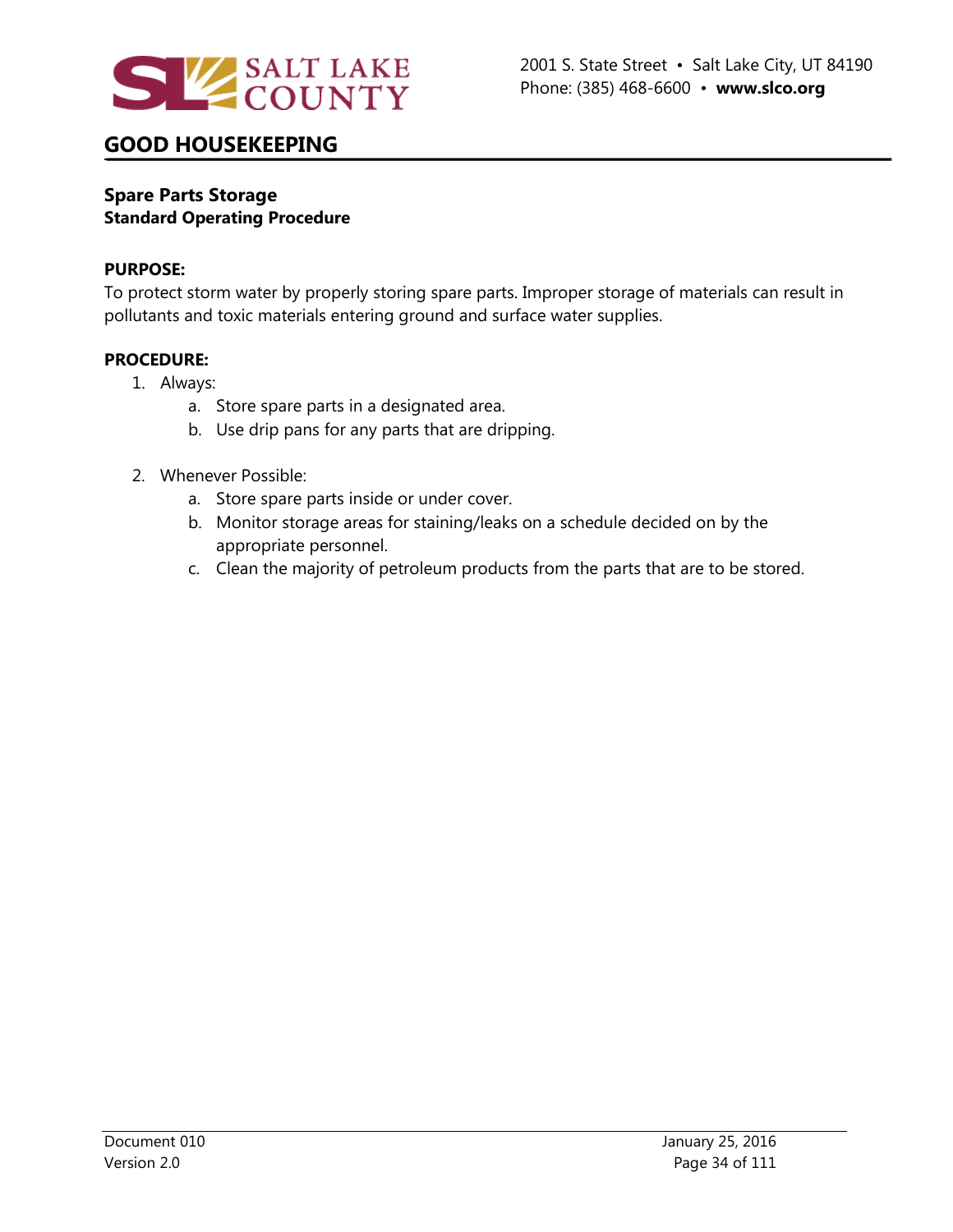

# **CONSTRUCTION SITE RUN-OFF CONTROLS TABLE OF CONTENTS**

| 30. TRANSPORTING DRY EXCAVATED MATERIALS & SPOILS  46                          |  |
|--------------------------------------------------------------------------------|--|
|                                                                                |  |
| 32. TRANSPORTING WET EXCAVATED MATERIALS & SPOILS  48                          |  |
| 33. PRE-CONSTRUCTION, PRE-SWPPP & SWPPP REVIEW, SITE INSPECTIONS & ENFORCEMENT |  |
|                                                                                |  |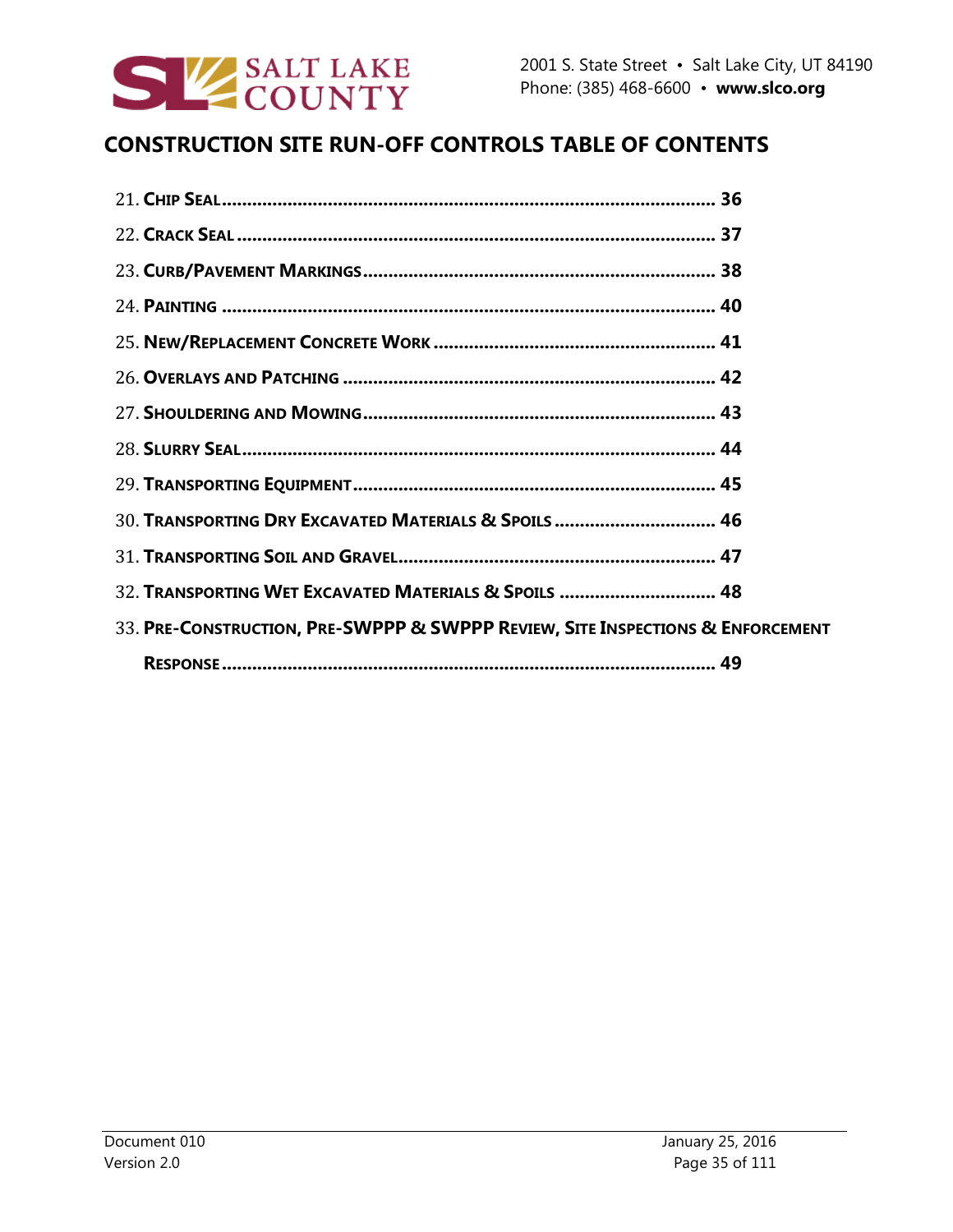

# **CONSTRUCTION SITE RUN-OFF CONTROLS**

# **Chip Seal**

### **Standard Operating Procedure**

### **PURPOSE:**

To protect stormwater by protecting stormwater controls from chip seal pollutants entering the storm drain system.

- 1. Preparation:
	- a. Clean and dry areas where materials are to be applied.
	- b. Apply temporary covers to manholes and catch basins, as needed, to prevent oil and materials from getting inside of them.
- 2. Process:
	- a. Apply emulsion at recommended rate.
	- b. Spread chips closely behind emulsion distributor, slowly such that the chips do not roll when they hit the surface.
	- c. Roll chips. Rollers follow closely behind the chip spreader. Roll entire surface twice.
	- d. Maximum speed 5 mph.
- 3. Clean-up:
	- a. All loose aggregate is removed from the roadway by sweeping it up (see SOP #40 Street Sweeping).
	- b. Excessive asphalt applications and spills are removed with shovels and scraping tools.
	- c. Remove the temporary covers from manholes and catch basins. If it appears that any chip seal materials have entered the inlet boxes, remove the material according to the SOP for catch basin cleaning (See SOP #35 Catch Basin Cleaning).
	- d. Properly dispose of, or recycle, any waste material that has been swept and scraped up by taking it to the landfill, or other designated location.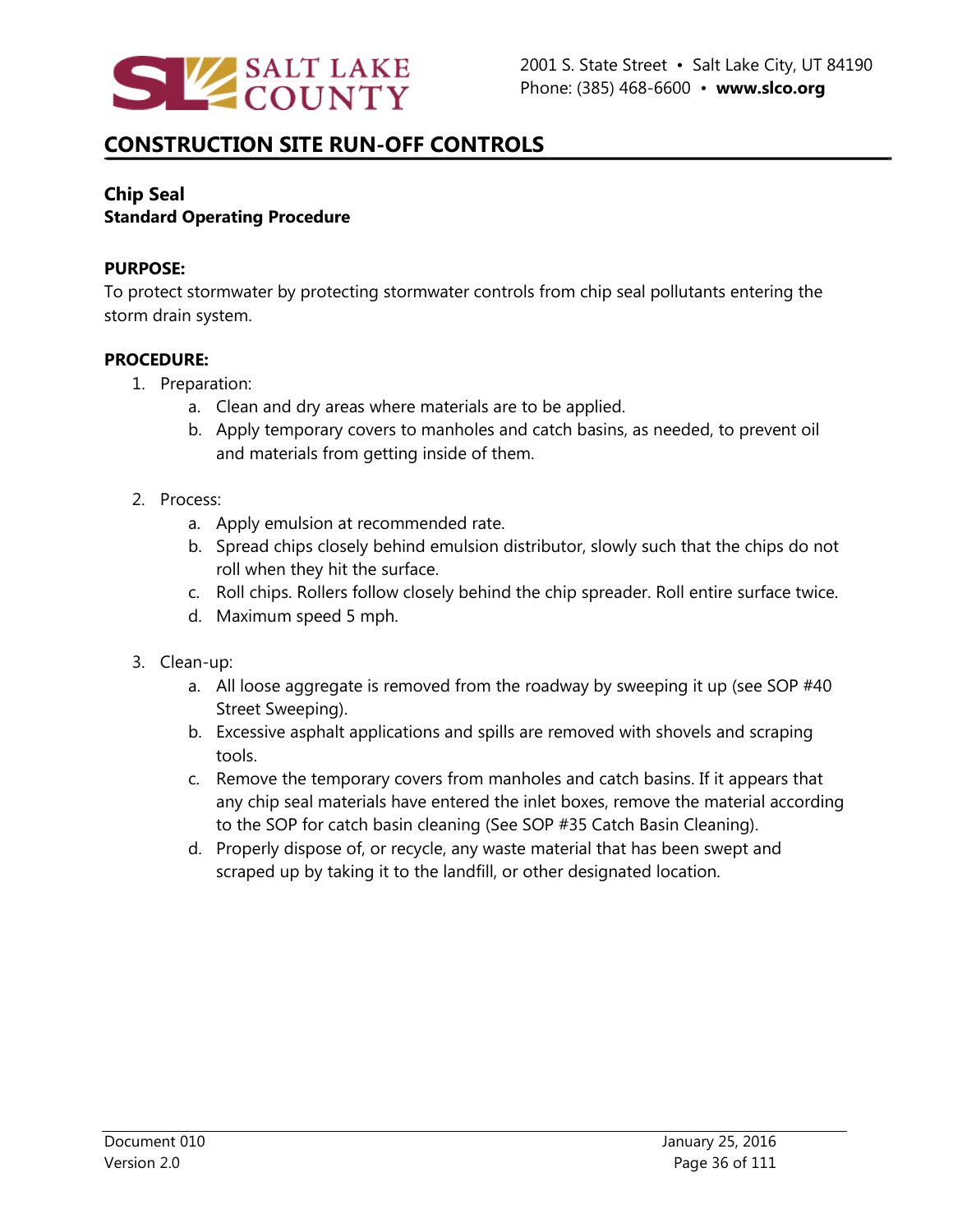

### **Crack Seal Standard Operating Procedure**

### **PURPOSE:**

To protect stormwater by protecting stormwater controls from crack seal pollutants entering the storm drain system.

- 1. Preparation:
	- a. Cover manholes, catch basins and valves, as needed, to prevent oil and materials from getting inside the structures or system.
	- b. Remove weeds from the road.
	- c. Air-blast the cracks to remove sediments from the crack to allow for proper adhesion.
	- d. Ensure that surface is clean and dry.
- 2. Process:
	- a. Proper temperature of material should be maintained.
	- b. Sufficient material is applied to form the specified configuration.
- 3. Clean-up:
	- a. Use shovels and/or scrapers to remove excessive sealant application or spills and dispose of them properly.
	- b. Sweep all loose debris from the pavement and dispose of it in the local landfill.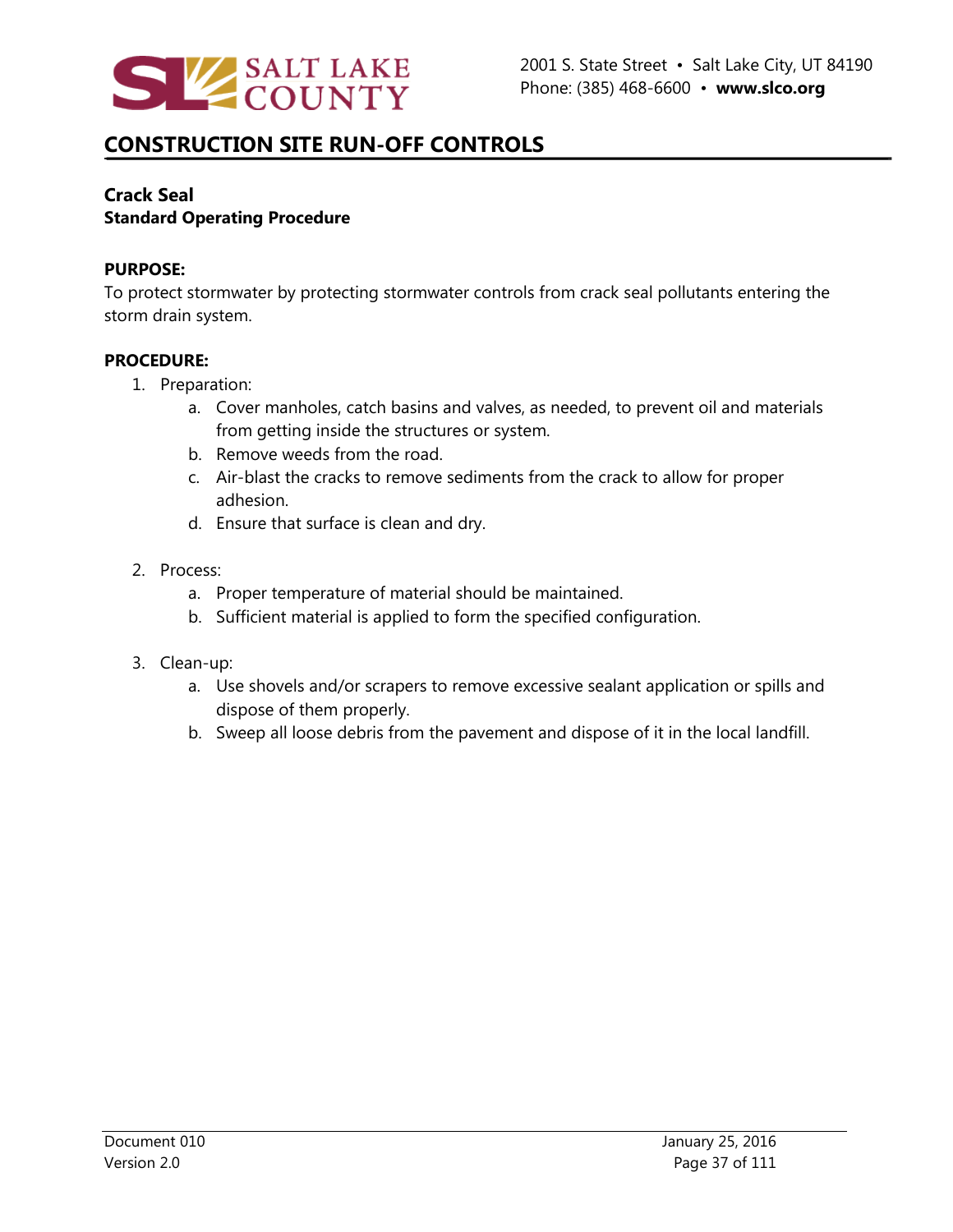

### **Curb/Pavement Markings Standard Operating Procedure**

#### **PURPOSE:**

To protect stormwater by properly storing, using, and disposing of paint and preparation materials. For public Right-of-Way curb/pavement markings, see Public Works, Operations Division SOPs.

#### **PROCEDURE:**

- 1. Preparation:
	- a. See SOP #24 Painting.
	- b. Calculate the amount of paint required for the job.
	- c. Use water based paints whenever possible.
	- d. Determine whether the wastes will be hazardous or not and designate the proper disposal of said wastes.
	- e. Determine locations of storm drain inlets and sewer inlets that may need to be protected.
	- f. Prepare surfaces to be painted without generating wastewater by scraping.
	- g. Thoroughly sweep up all paint scrapings and place them in the appropriate solid waste containers.
	- h. If paint stripping is needed, use a citrus-based paint remover whenever possible, because it is less toxic than chemical strippers.
	- i. If wastewater will be generated, use curb, dyke, etc. around the activity to collect the filter and collect the debris.

#### 2. Process:

- a. Paint curb/pavement.
- b. Prevent over-spraying of paints and/or excessive sandblasting.
- c. Use drip pans and drop clothes in areas of mixing paints and painting.
- d. Store latex paint rollers and brushes in air tight bags to be reused later.
- e. Have available absorbent material and other BMP's ready for an accidental paint spill.
- 3. Clean-up:
	- a. Paint out brushes and rollers as much as possible. Squeeze excess paint from brushes and rollers back into the containers prior to cleaning them.
	- b. Pour excess paint from trays and buckets back into the paint can containers and wipe with cloth or paper towels. Dispose of the towels according to the recommendations on the paint being used.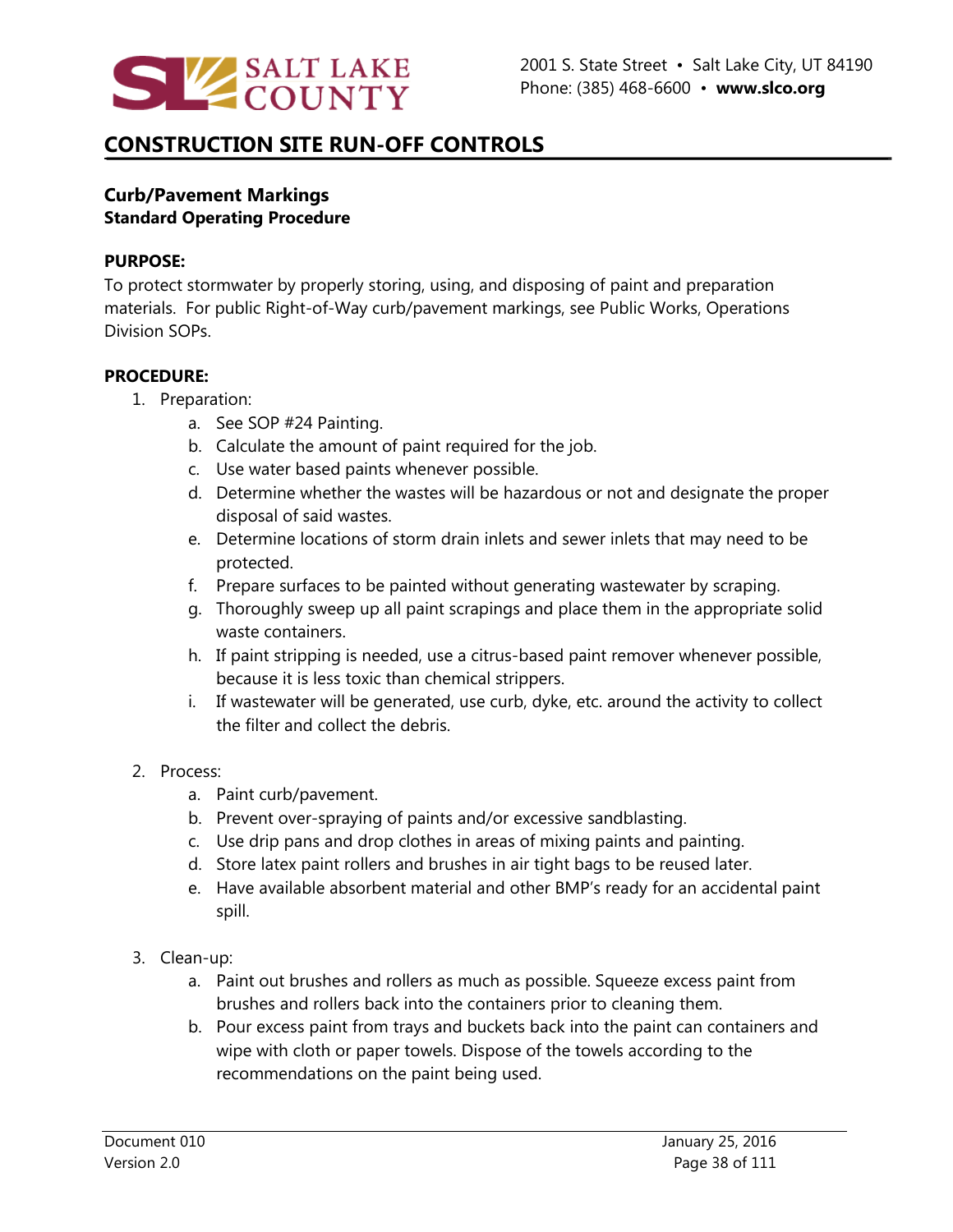

- c. Rinse water-based paint brushes in the sink after pre-cleaning. Never pour excess paint or wastewater from cleanup of paint in the storm drain.
- d. Upon completion of the painting project, a five-gallon bucket of clean water is used to clean the paint sprayer until the water comes out clear. The mixture of sprayed water/paint is directed at a pile of waste material. The material is allowed to dry before it is taken to the landfill.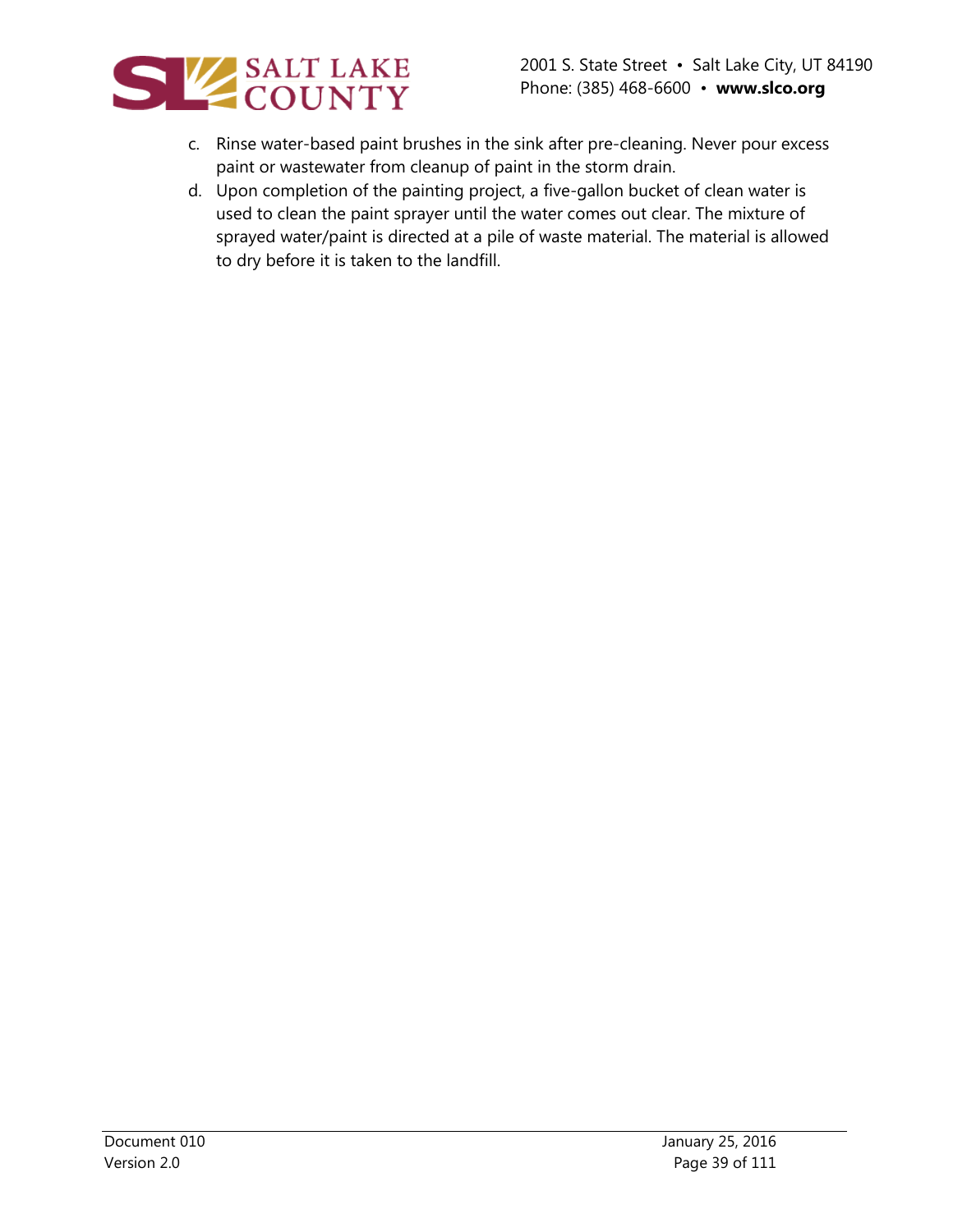

## **Painting**

## **Standard Operating Procedure**

### **PURPOSE:**

To protect stormwater by properly storing, using and disposing of paint and preparation materials.

- 1. Always:
	- a. Store waste paints, brushes, solvents, and rags in sealed containers.
	- b. Perform abrasive blasting and spray painting in accordance with regulations.
	- c. Properly clean, store, and dispose of paint and associated waste materials.
	- d. Train employees on Best Management Practices concerning painting activities, cleanup, and disposal.
- 2. Whenever Possible:
	- a. Replace solvent-based paint with less toxic paints such as latex or water-based paints.
	- b. Practice "source reduction" buy only the paint that is needed.
	- c. Use up, donate or recycle unused paint. Dispose of unusable paint at the HHW facility.
	- d. Use drop cloths under any painting or preparation activity such as scraping or sandblasting.
	- e. Use techniques such as brushing and rolling to avoid overspray.
	- f. Use vacuum sanders to collect paint dust.
	- g. Perform abrasive blasting and spray painting in an enclosed or covered area that is safe for personnel.
	- h. If solvent is used to clean equipment, dispose of at the HHW facility.
- 3. Never:
	- a. Never dispose of paint or waste paint products into the storm drain system, a water body, or onto the ground.
	- b. Never dispose of paint or waste paint products into the garbage unless paint is dry, or there is no longer any paint in the can.
	- c. Never clean paint brushes or equipment outside.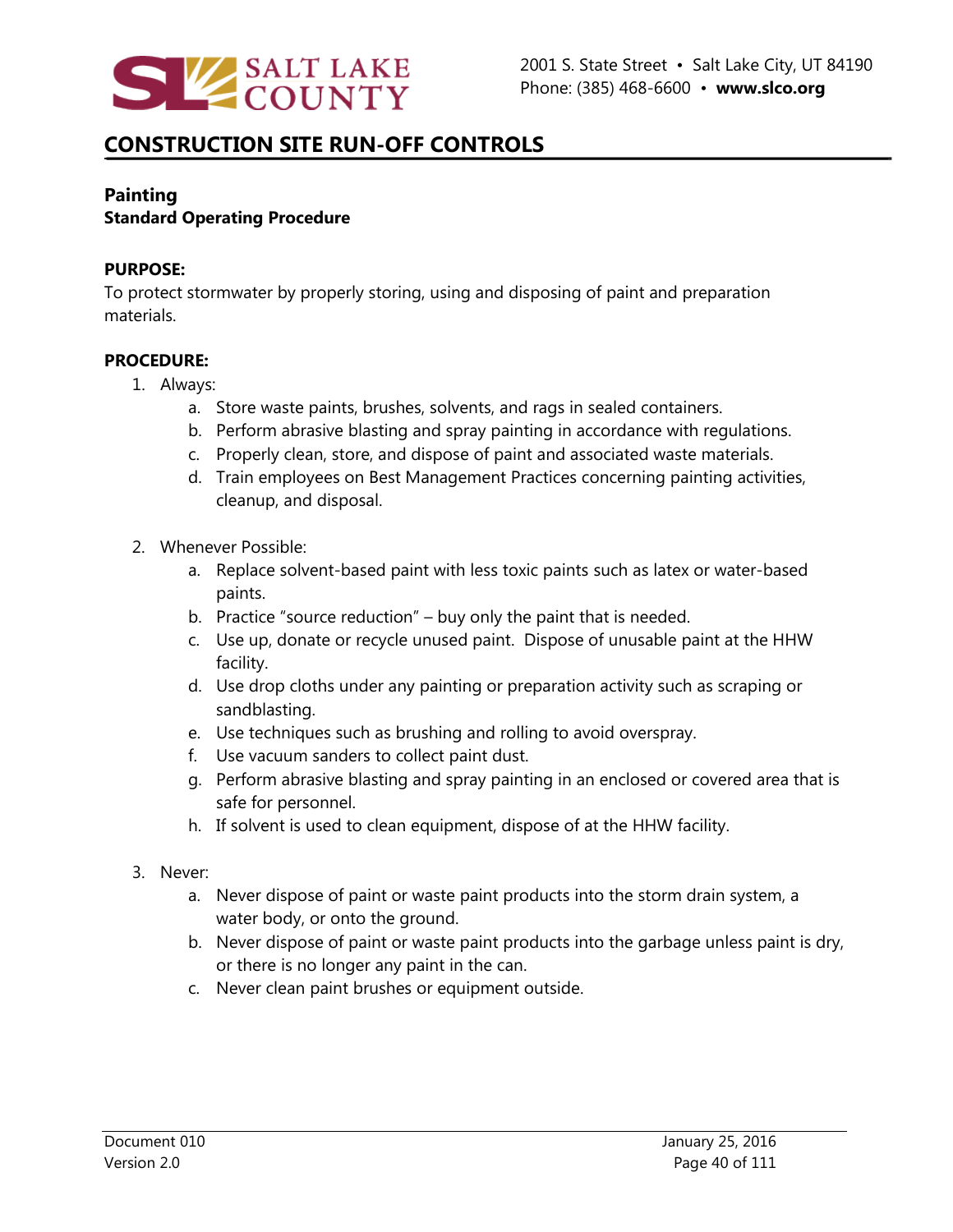

## **New/Replacement Concrete Work Standard Operating Procedure**

#### **PURPOSE:**

To protect stormwater from concrete construction activities and resulting waste products.

- 1. Preparation:
	- a. Store dry and wet materials under cover, away from drainage areas.
	- b. Remove any damaged concrete that may need to be replaced.
	- c. Prepare and compact sub-base.
	- d. Set forms and place any reinforcing steel that may be required.
	- e. Determine how much new concrete will be needed.
	- f. Locate or construct approved concrete washout facility.
- 2. Process:
	- a. Install inlet protection as needed.
	- b. Moisten sub-base just prior to placing new concrete. This helps keep the soil from wicking moisture out of the concrete into the ground.
	- c. Place new concrete in forms.
	- d. Consolidate new concrete.
	- e. Screet off surface.
	- f. Let concrete obtain its initial cure.
	- g. Apply appropriate surface finish.
	- h. Remove forms when concrete will not slump.
- 3. Clean-up:
	- a. Perform washout of concrete trucks and equipment in designated concrete washout areas only.
	- b. Insure that cement and concrete dust from grinding activities is swept up and removed from the site.
	- c. Sweep dirt or debris from street and gutter and dispose of in appropriate solid waste facilities.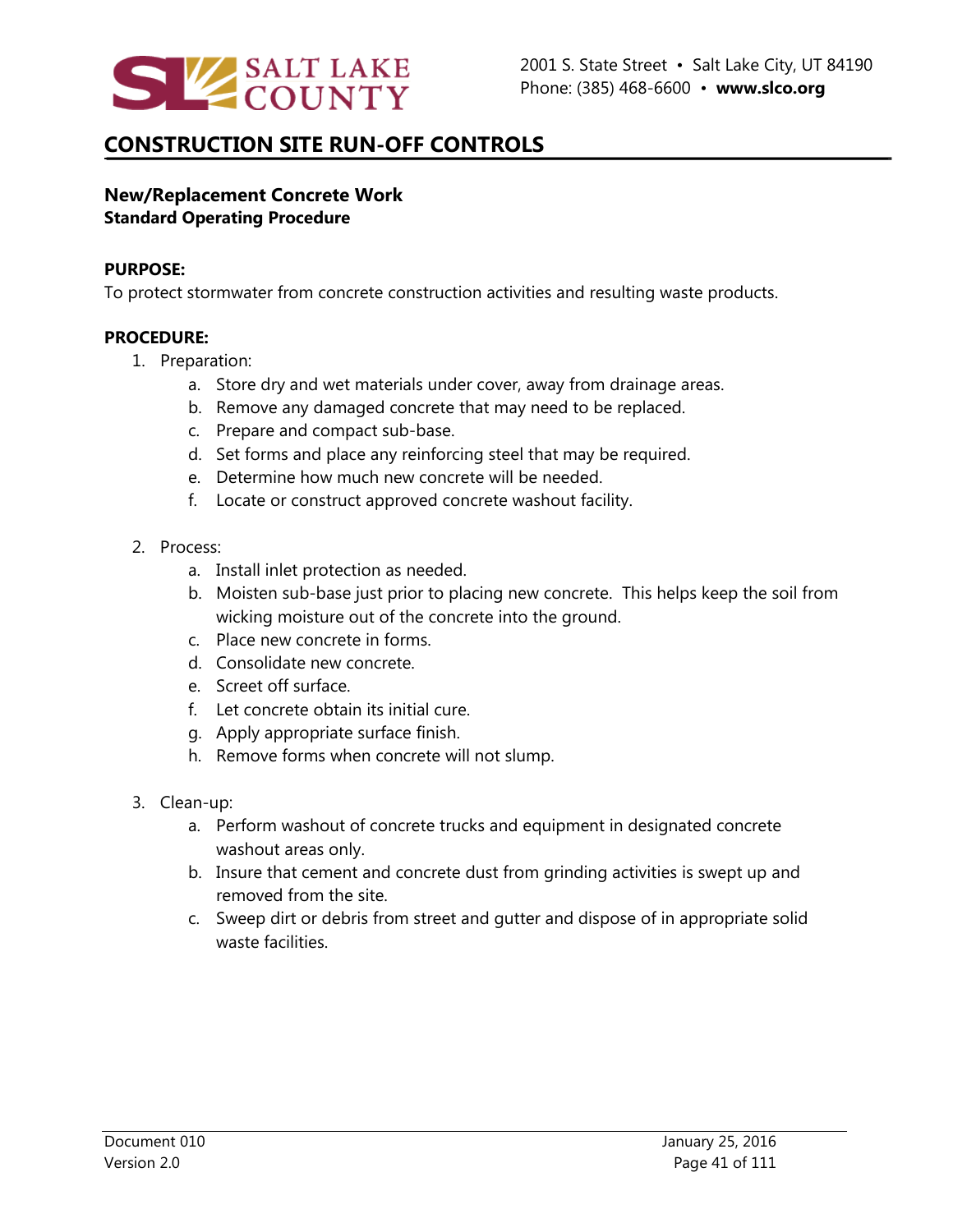

### **Overlays and Patching Standard Operating Procedure**

#### **PURPOSE:**

To protect stormwater by utilizing proper techniques and controls during overlay and patching activities.

- 1. Preparation:
	- a. Check weather conditions and avoid working in rain or any precipitation.
	- b. Set up /establish a traffic control for road with necessary detours, etc.
	- c. Measure and mark locations of manholes and valves on the curb.
	- d. Manholes and catch basins are to be covered as needed to prevent oil and materials from getting inside the structures or system.
	- e. Cracks should be properly sealed. Alligator cracks and potholes should be removed and patched. Rutting should be milled.
	- f. Surface should be clean and dry.
	- g. Uniform tack coat applied and cured prior to placement of overlay.
	- h. If milling is required, install inlet protection as needed.
- 2. Process:
	- a. Check hot asphalt mix for proper temperature, asphalt percentage, gradation, air voids and any other agency requirements.
	- b. Raise manhole lids and valves to elevation of new asphalt surface with riser rings.
	- c. Surface texture should be uniform, no tearing or scuffing.
	- d. Rolling should be done to achieve proper in-place air void specification.
- 3. Clean-up:
	- a. Covering should be removed as soon as the threat of imported materials entering the system is reduced and prior to a storm event.
	- b. After pavement has cooled, sweep gutters to remove loose aggregate.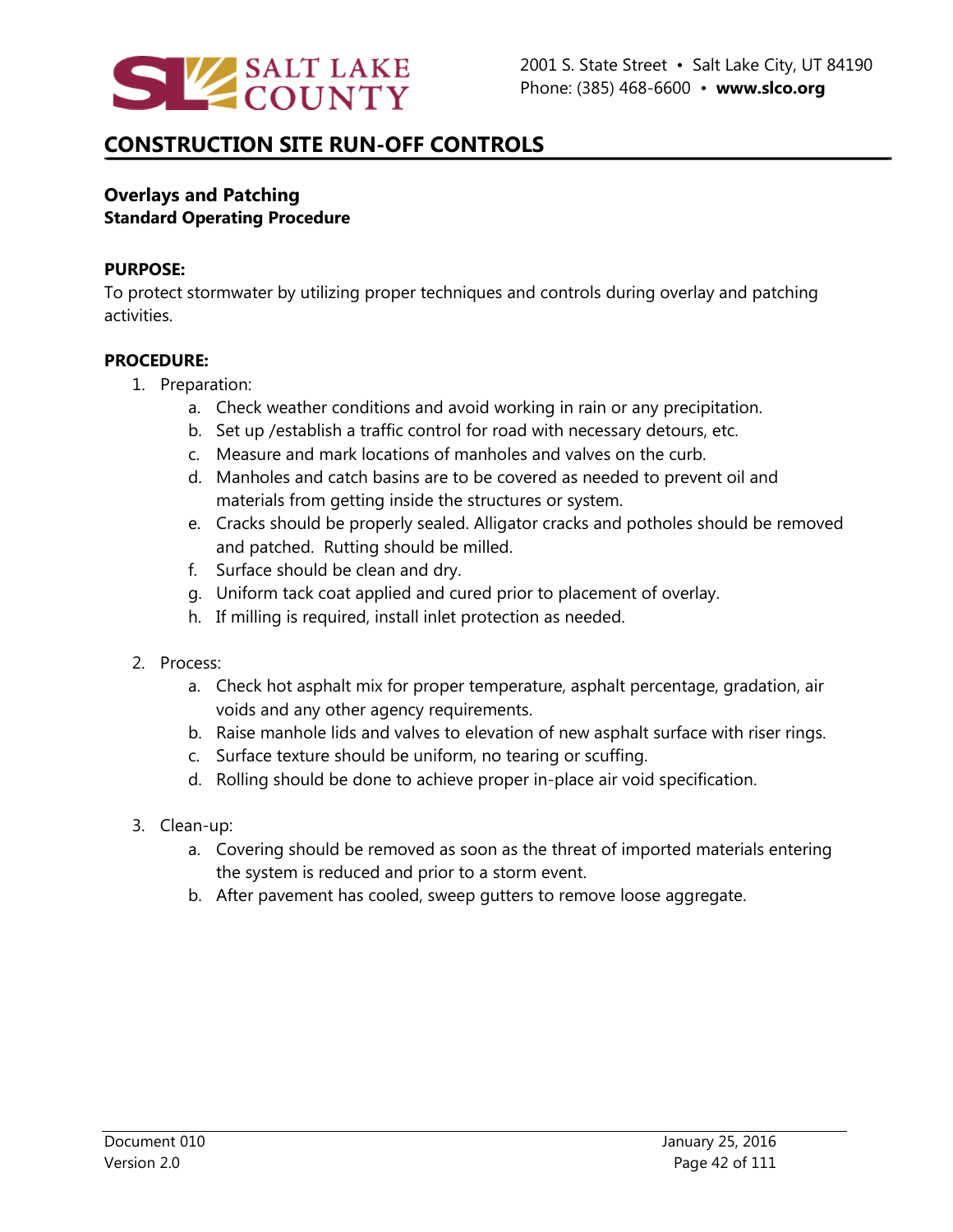

### **Shouldering and Mowing Standard Operating Procedure**

#### **PURPOSE**:

To prevent pollution of stormwater from shouldering and mowing activities.

- 1. Preparation:
	- a. Locate all storm drain collection structures and inlets in the right-of-way.
	- b. Place import material as needed and perform grading to achieve proper drainage.
	- c. Mulch clippings to help reduce the amount of supplemental fertilizer required.
	- d. Install temporary catch basin protection as required.
- 2. Clean-up:
	- a. Clean any loose material off asphalt or gutter in order to prevent material from entering the storm drain.
	- b. Transport to and dispose of materials at approved facility.
	- c. Wash equipment in approved wash station.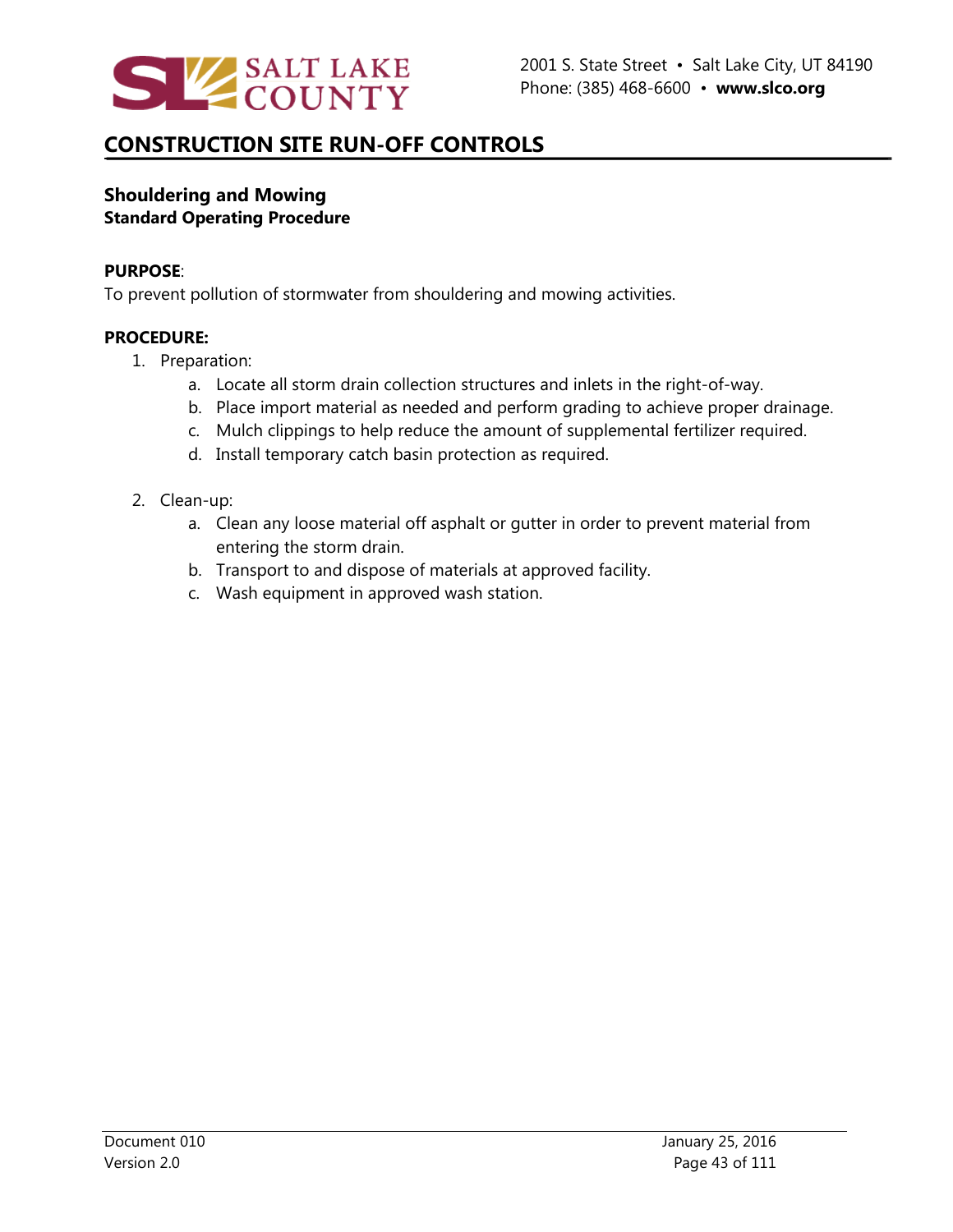

## **Slurry Seal Standard Operating Procedure**

#### **PURPOSE:**

To prevent pollution of stormwater from slurry sealing activities.

- 1. Preparation:
	- a. Remove weeds from the roads. Sweep areas where materials are to be applied, and allow drying, if necessary. Verify that existing pavement has been inspected for detrimental effects of poor drainage.
	- b. Cover/protect catch basins, manholes, and valves as needed.
- 2. Process:
	- a. Apply materials in a smooth and uniform manner. Slurry material should not run onto adjacent pavement surface, curb and gutter or waterway.
- 3. Clean-up:
	- a. If loose aggregate is remaining in street or curb, sweep it up.
	- b. Ensure that excess emulsion materials are removed from the site and stored for later use in an area or container that is not exposed to the weather.
	- c. Remove covers/protection from catch basins, manholes and valves etc.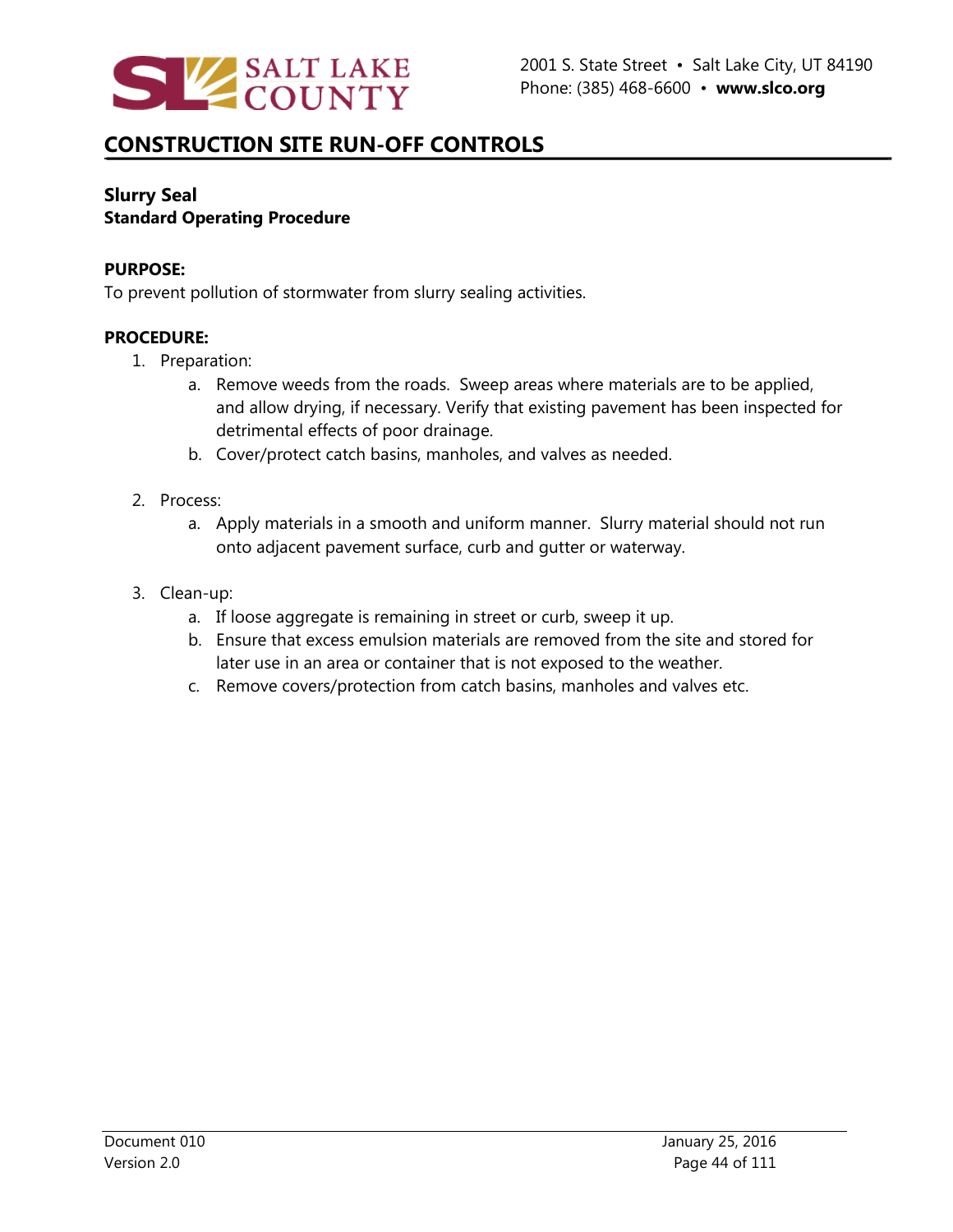

### **Transporting Equipment Standard Operating Procedure**

#### **PURPOSE:**

To prevent pollution of stormwater by ensuring proper transporting methods.

- 1. Preparation:
	- a. Determine equipment needed for transport and method (trailer, truck bed) needed to transport equipment.
	- b. Conduct pre-trip inspection of equipment to ensure any loose material is removed, that there are no leaking fluids and all equipment is secure.
	- c. Make sure dirt and debris that may fall from equipment is removed before transport.
- 2. Process:
	- a. Load and secure equipment on trailer or truck.
	- b. Load and secure fuel containers for equipment usage.
- 3. Clean-up:
	- a. Off load equipment.
	- b. Store equipment and trailer in proper location.
	- c. Conduct post-trip inspection of equipment.
	- d. If equipment needs to be washed, conduct cleaning according to manufacturer's SOP, and only in an approved area with a sanitary sewer connection.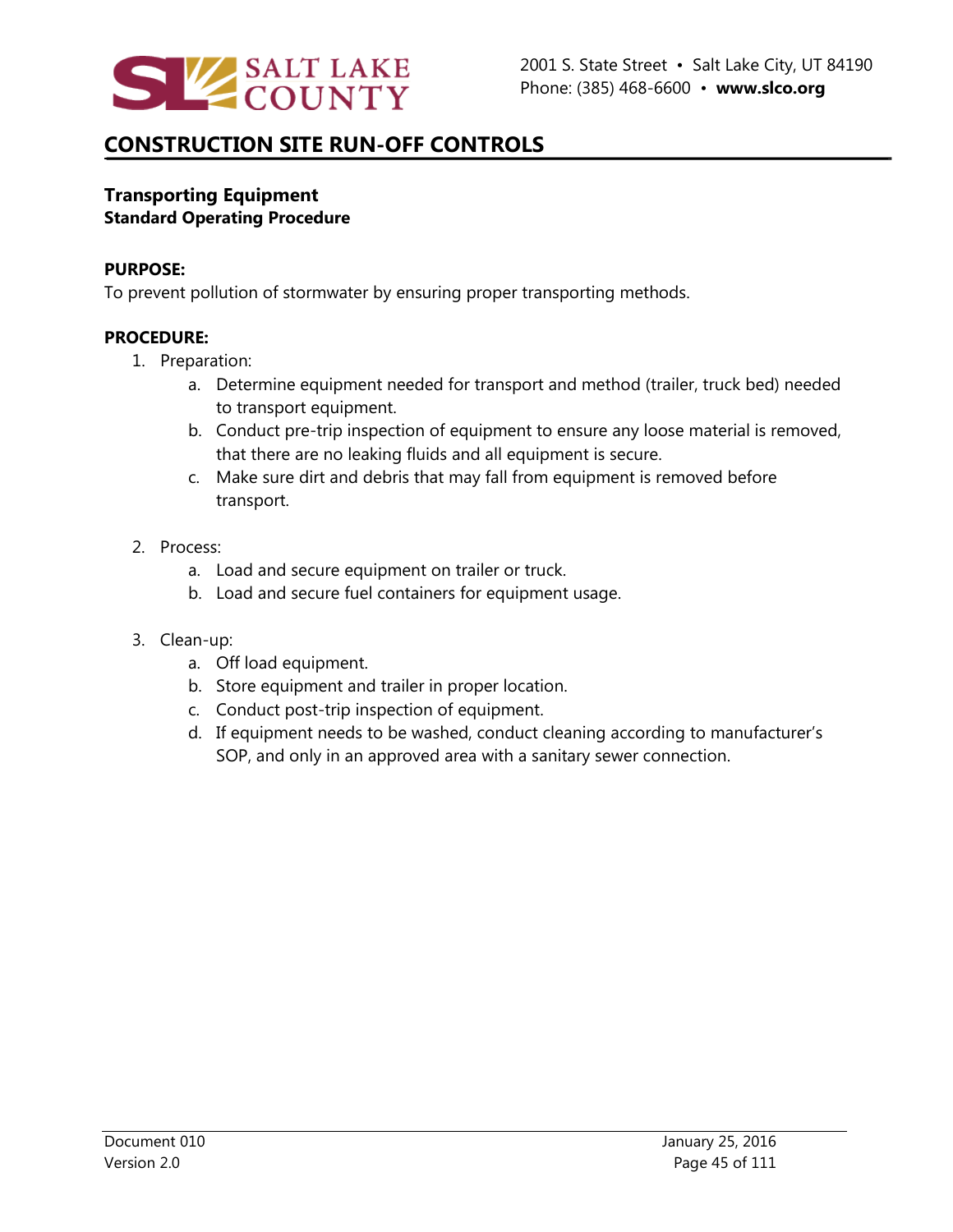

## **Transporting Dry Excavated Materials & Spoils Standard Operating Procedure**

#### **PURPOSE:**

To prevent pollution of stormwater by ensuring proper transporting methods.

- 1. Preparation:
	- a. Utilize truck with proper containment of materials.
	- b. Determine disposal site of excavated materials.
	- c. Determine the path of travel to and from disposal site.
- 2. Process:
	- a. Load.
	- b. Check truck after loading for possible spillage.
	- c. Transport in manner to eliminate spillage & tracking.
	- d. Utilize one route for transporting.
- 3. Clean-up:
	- a. Clean loading area.
	- b. Clean transporting route.
	- c. Wash off truck and other equipment in a designated vehicle wash area.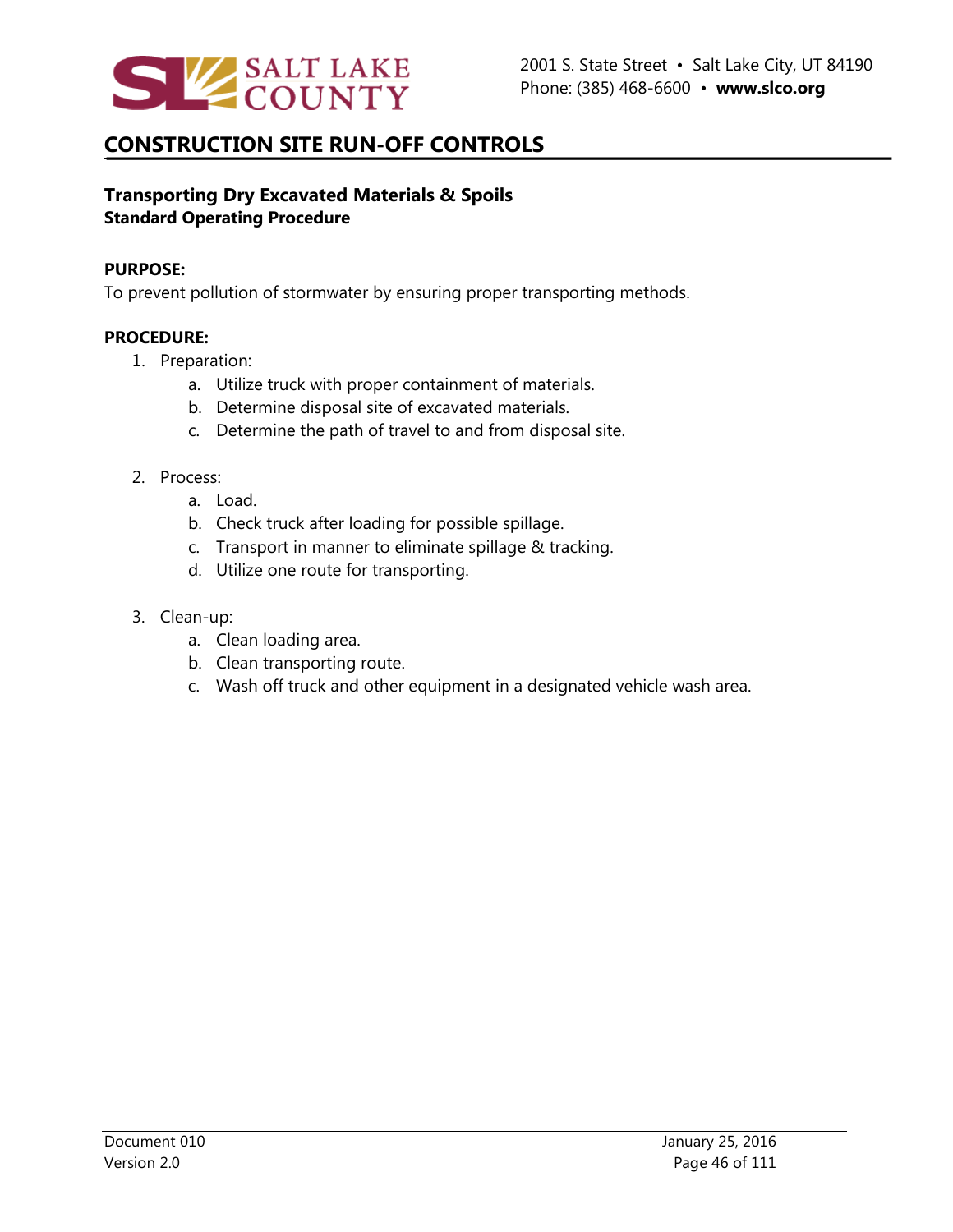

## **Transporting Soil and Gravel Standard Operating Procedure**

#### **PURPOSE:**

To prevent pollution of stormwater by ensuring proper transporting methods.

- 1. Preparation:
	- a. Dry out wet materials before transporting.
	- b. Spray down dusty materials to minimize blowing.
	- c. Make sure you know and understand the SWPPP requirements of the site where work will be performed.
	- d. Determine the location where the truck and other equipment will be cleaned afterwards.
	- e. Check vehicle tailgate to make sure it seals and latches properly.
- 2. Process:
	- a. Use a stabilized construction entrance to access or leave the site where materials are being transported to/from.
	- b. Cover truck bed with a secured tarp before transporting.
	- c. Follow the SWPPP requirements for the specific site to/from which the materials are being hauled.
	- d. Make sure not to overfill materials when loading trucks.
- 3. Clean-up:
	- a. Use sweeper to clean up any materials tracked out on the roads from site.
	- b. Wash out truck and other equipment when needed in properly designated vehicle wash areas.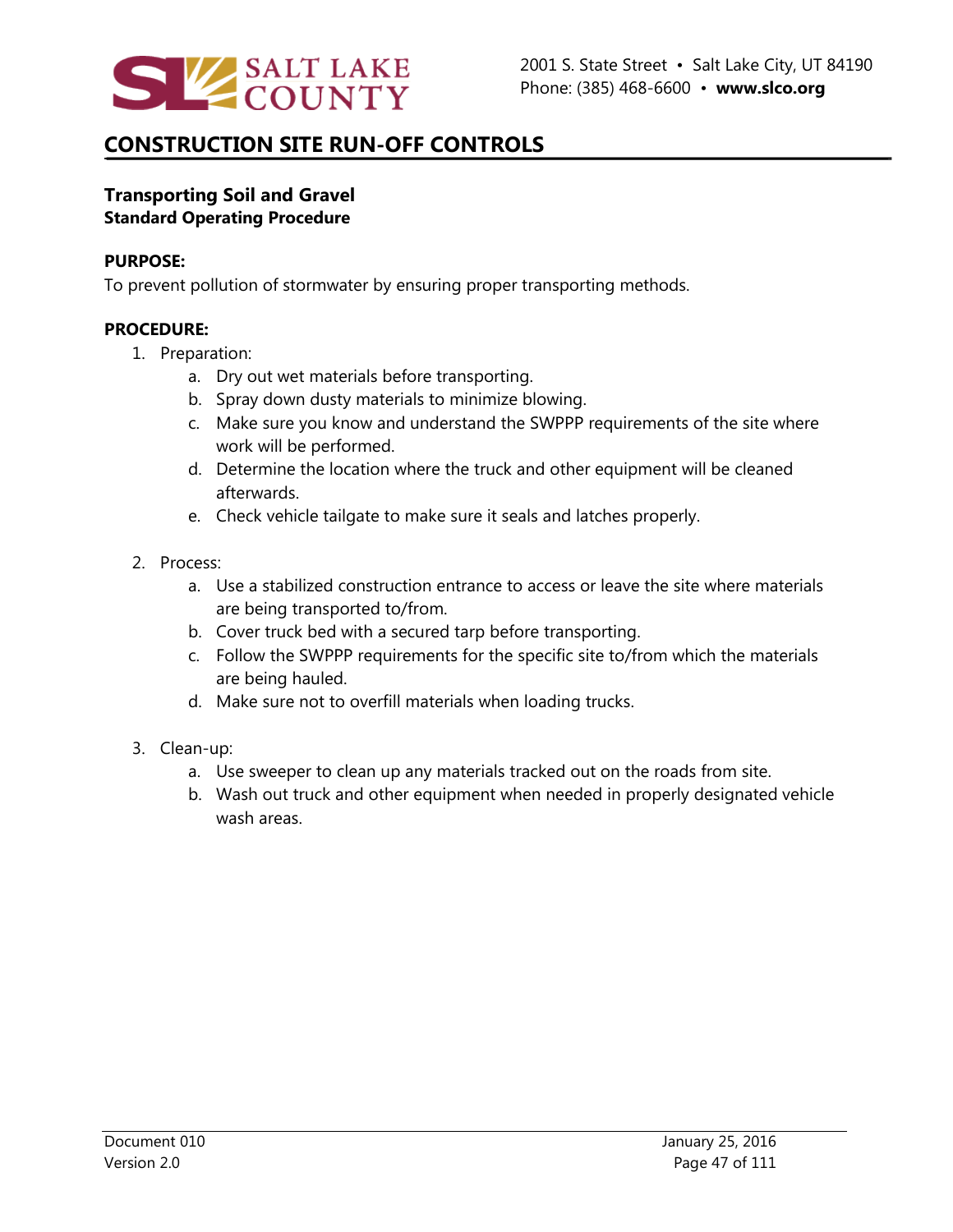

## **Transporting Wet Excavated Materials & Spoils Standard Operating Procedure**

#### **PURPOSE:**

To prevent pollution of stormwater by ensuring proper transporting methods.

- 1. Preparation:
	- a. Utilize truck with containment for material.
	- b. Determine disposal site of excavated material.
	- c. Determine the path of travel to and from disposal site.
- 2. Process:
	- a. Load and transport in manner to minimize spillage & tracking of material.
	- b. Check truck for spillage.
	- c. Utilize one route of transport.
- 3. Clean-up:
	- a. Clean route of transport to provide cleaning of any spilled material.
	- b. Wash out equipment truck and other equipment in designated vehicle wash area.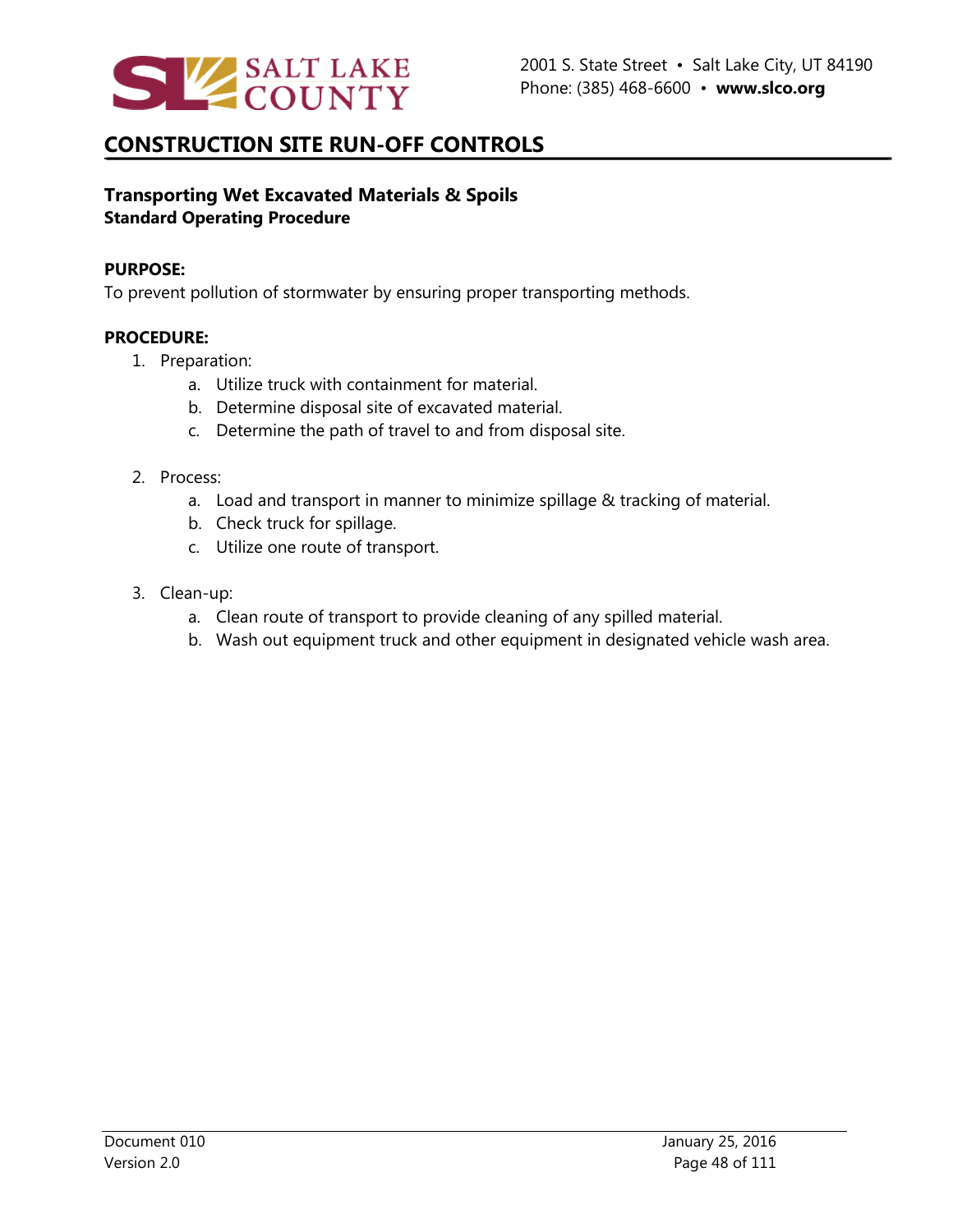

### **Pre-Construction, Pre-SWPPP & SWPPP Review Site Inspections & Enforcement Response Standard Operating Procedure**

#### **PURPOSE:**

Outline the procedures and responsibilities for meeting the construction sediment and erosion control requirements in Salt Lake County's storm water discharge permit for County personnel. The stormwater permit requirements apply for construction activities that:

- Disturb one acre or more of land,
- Disturb less than one acre of land, but are part of larger common plan of development that disturb one acre or more, or
- Disturb land of any size if the site is adjacent (within 100 ft.) to regulated wetlands or surface waters or located in the Salt Lake City watershed.

#### **PROCEDURE:**

- 1. Permit Application
	- a. Owner must obtain a UPDES Storm Water General Permit for Construction Activities from the UDEQ. The UDEQ construction permit application and related guidance are on the UDEQ website at**: [Stormwater Discharge Permit Associated](http://www.deq.utah.gov/Permits/water/updes/docs/2014/07Jul/FinalSWConstructionGenPermit.pdf)  [with Construction Activities](http://www.deq.utah.gov/Permits/water/updes/docs/2014/07Jul/FinalSWConstructionGenPermit.pdf)**, Permit UTRC00000. Owner must have State Login and obtain online.
	- b. Owner must complete and submit a County Building Permit Application to the County. The County permit application and related information are on the County website at: **[EProcess Building Permit.](http://slco.eprocess360.com/login)** The application must be completed online.
	- c. The application must designate the parties responsible for complying with the County requirements. The Owner will submit a signed copy of UDEQ NOI permit with Development Permit Application.
	- d. Owner must prepare and submit a SWPPP that includes site plans and construction details for proposed BMPs to be used for erosion and sediment control on the site during construction. The State of Utah Department of Environmental Quality construction permit application and SWPPP requirements are on the State of Utah DEQ website at:

**[http://www.deq.utah.gov/Permits/water/updes/stormwatercon.htm.](http://www.deq.utah.gov/Permits/water/updes/stormwatercon.htm)** Must have State Login and be obtained online.

- 2. SWPPP Review and Approval
	- a. Salt Lake County (RSR or equivalent) shall review the SWPPP and associated information for compliance with the Jordan Valley Municipal MS4 permit UTS0000001 and Salt Lake County standards and construction specifications by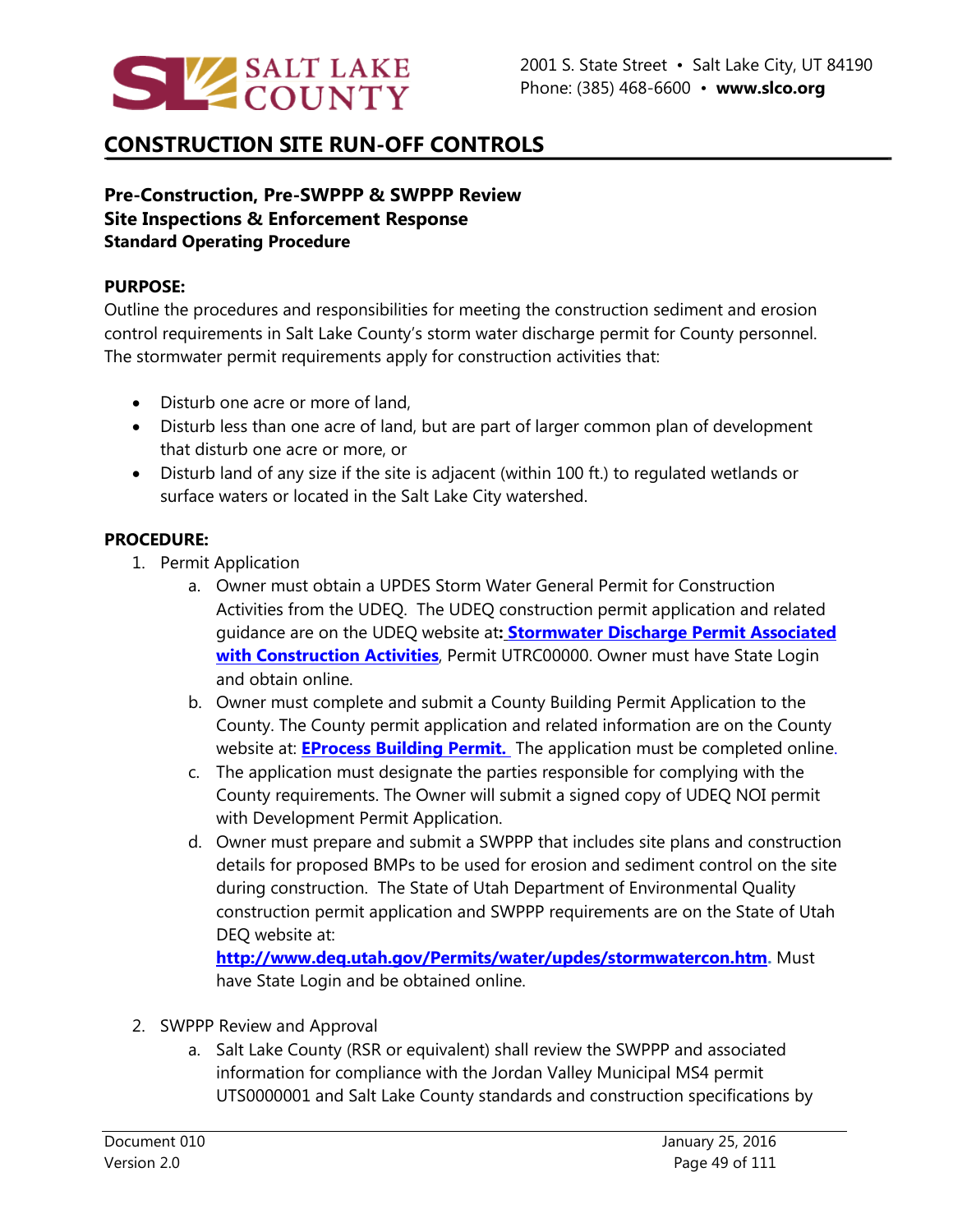

making a site visit during the planning application review process to evaluate the site and the proposed construction.

- b. Salt Lake County (RSR or equivalent) shall complete the pre-construction SWPPP review, which includes evaluation of the site design, the planned operation at the construction site, planned BMP's during the construction phase, and the planned BMP's to be used to manage runoff created after development. Considerations for potential water quality impact shall be included in the review procedures; the use of LID and Green Infrastructure should be encouraged. Identify the priority construction sites (i.e. those which discharge directly into waters of the State), and implement the use of the SWPPP check list. See **Appendix C**.
- c. Salt Lake County (RSR or equivalent) shall inform the applicant in writing of any deficiencies in the SWPPP through the most expedient method (usually by email) and insure that the applicant responds to and addresses those deficiencies before the SWPPP is approved, and any permits are issued for the construction.
- d. The County Reviewer, in conjunction with the County Urban Hydrology Engineer, shall verify that the ownership and maintenance responsibilities for permanent (long-term) BMPs are understood by the owner. They shall be recorded against the property in a Document required by §17.22 of Salt Lake County Ordinance, known as a Stormwater Maintenance Agreement and Management Plan (SWMA & SWMP) as part of the subdivision or other required approval being recorded and prior to permits being issued for Construction.
- 3. Permit approval and issuance
	- a. Once the SWPPP is reviewed and meets the County's requirements, The Reviewer shall upload a copy of the approved SWPPP and the associated documents into the Permit for the applicant using the current computer permit software. (Eprocess 360, v.2015).
	- b. The Construction Supervisor or Plans Examiner shall stamp & sign the plans for approval under the grading review portion of the Development Application. (electronically or wet stamp), and shall enter the quantities of cut and fill to be permitted, along with the area to be disturbed for permitting under the SWPPP land disturbance permit, using the current computer permit software (Eprocess 360, v.2015).
	- c. Administrative staff shall confirm approval using the current computer Permit software (Eprocess 360, v.2015) program, then collect the applicable fees, and issue the relevant County Permit.
- 4. Pre-Construction Meeting: A pre-construction meeting shall be held on-site after BMP's are observed and implemented, and prior to groundbreaking.
	- a. Required Attendees
		- i. Owners Special Construction Inspector
		- ii. Owner/Applicant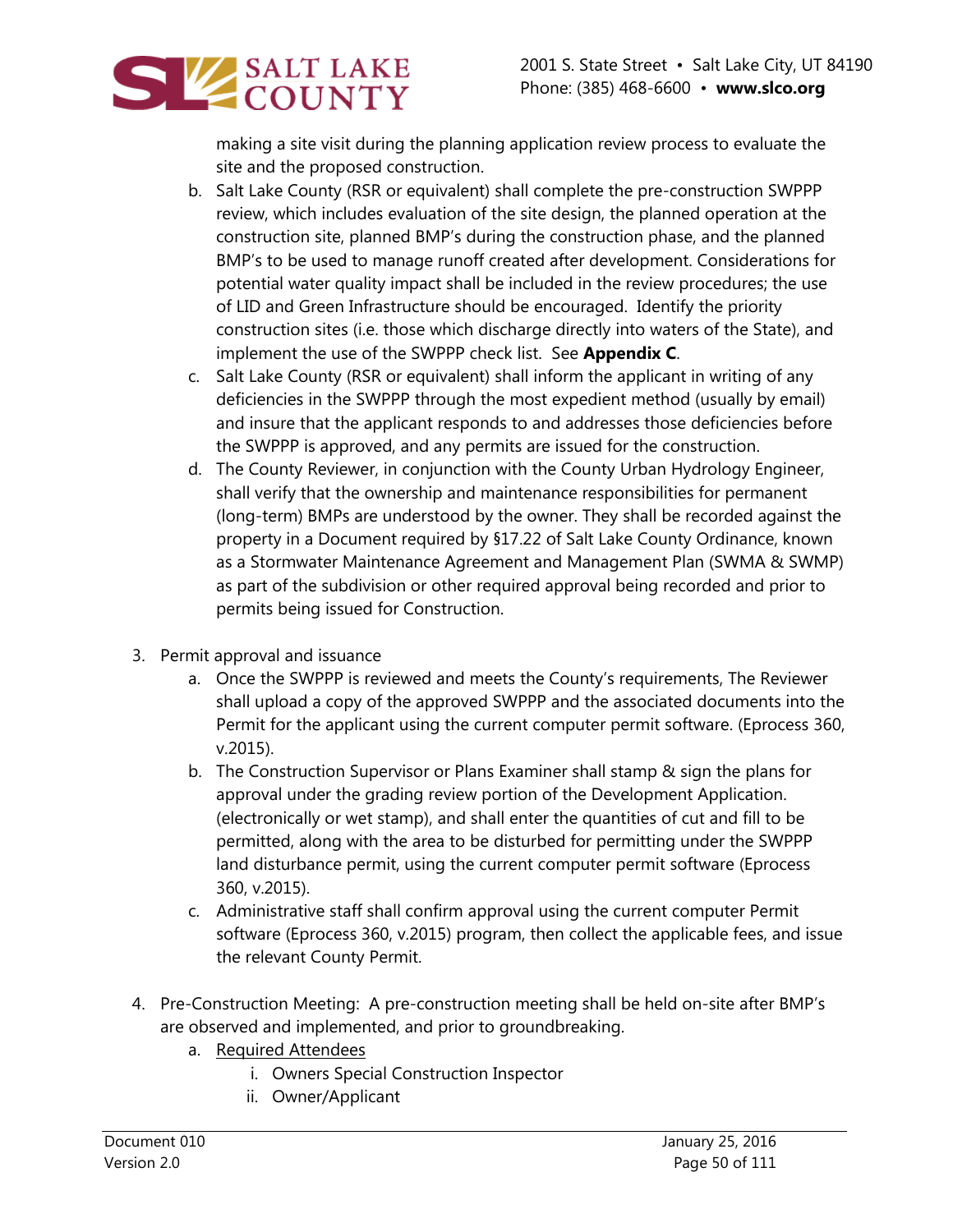



- iii. Owners Construction Supervisor and Foreman
- iv. Owners Special Inspector SWPPP (third party if contracted)
- v. County Inspector, RSI
- vi. County Construction Inspection Supervisor, (if deemed necessary)
- vii. County Project Grading Inspector
- viii. County Offsite Inspector
- ix. County Hydrology or Traffic Engineer (if deemed necessary)
- x. County Building Inspection Supervisor (if deemed necessary)
- b. At the meeting, the Owner shall provide evidence that the person responsible for supervising and inspecting installation and maintenance of BMPs for the duration of the project is a certified RSI (or equivalent) that has been trained in a program acceptable to the County.
- c. At the meeting, the Owner shall provide documentation that SWPPP has been approved by Salt Lake County (to be maintained on site)
- d. At the meeting, the Owner shall provide copies of storm water permits for construction issued by the State of Utah DEQ and Salt Lake County (permits shall be maintained on site)
- e. At the meeting, the Salt Lake County Stormwater Inspector shall explain the storm water requirements which include but are not limited to:
	- i. Expectations and requirements for erosion and sediment control practices and Enforcement consequences in accordance with §17.22 of Salt Lake County Ordinance
	- ii. Assurance that the SWPPP shall remain an approved SWPPP. These assurances are contingent on the owner/operator updating the SWPPP to reflect any changes in the BMPs if those changes become necessary.
	- iii. Requirements for maintaining a certified stormwater inspector on the project.
	- iv. Enforcement procedures for stormwater violations. **See Appendix D**.
	- v. Annual renewal requirements for the State of Utah and County Stormwater Discharge Permit.
	- vi. The State of Utah inspection checklist that shall be used by Salt Lake County or approve/agree to use checklist form proposed by owner/operator.
	- vii. Any additional documents that maybe required before the issuance of the County's permit (if the permit has not been issued), such as 404 permits, wetland or floodplain permits, etc.
	- viii. Requirements and forms for the transfer of ownership and Notice of Termination of permit.
- 5. Inspections
	- a. The Owner shall maintain a copy of the approved SWPPP onsite at all times. The SWPPP shall be maintained and updated per Salt Lake County requirements and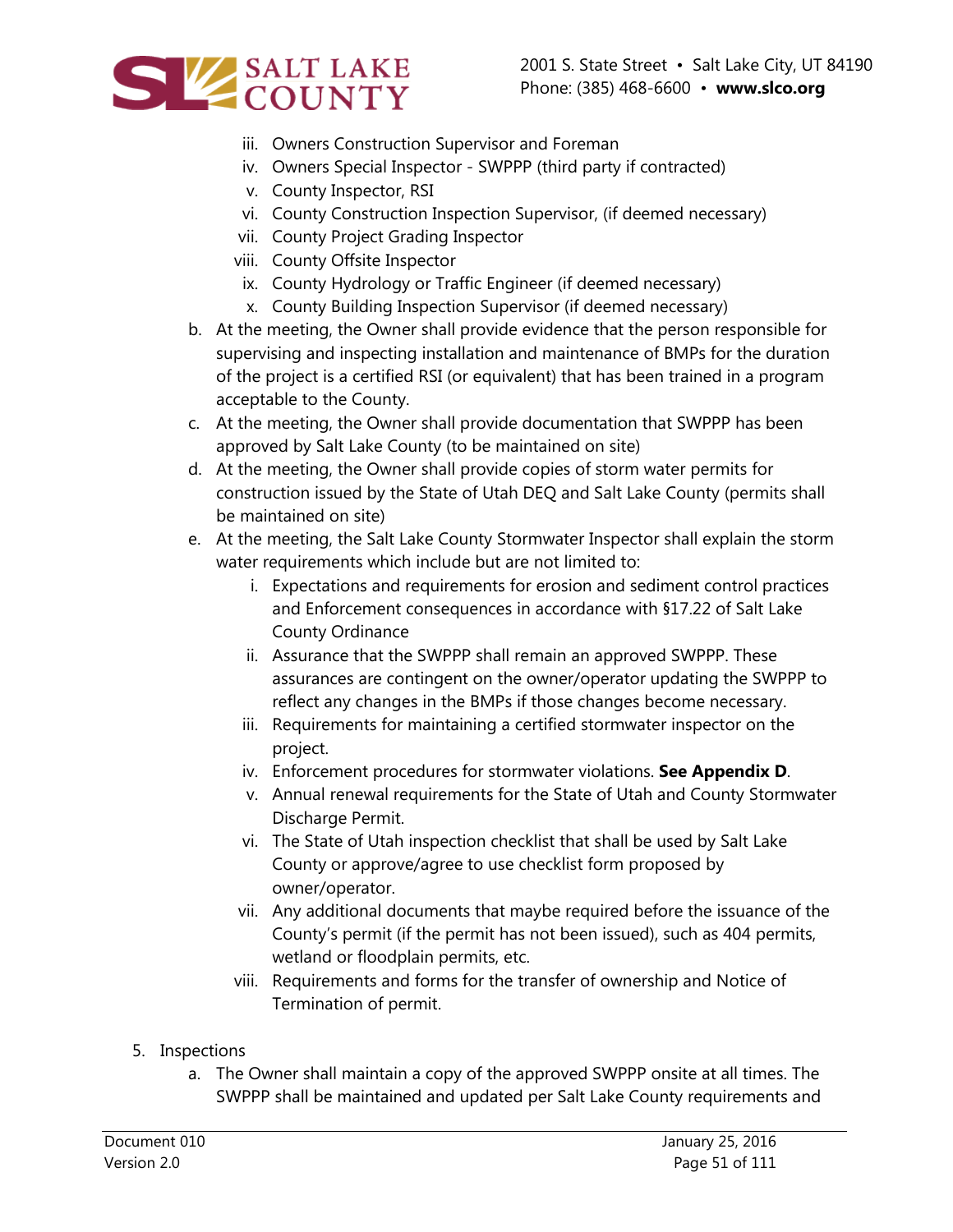

made available to Salt Lake County, The State of Utah and EPA inspectors upon request.

- b. The Owner shall install and maintain all BMPs as specified in the approved SWPPP.
- c. The Owner will update the SWPPP, including the site map and any procedures, and include any changes in BMPs.
- d. The Owner shall inspect all BMPs every fourteen (14) days and immediately after any significant rainfall (0.5 or greater) and snowfall and snowmelt or as required by SWPPP.
- e. The Owner shall maintain a record of inspections records of BMPs onsite with the SWPPP. Copies of records of inspections will be made available to the County Inspectors at the time of their storm event and other scheduled and nonscheduled Inspections.
- f. The Owner shall keep an onsite copy of the certification in erosion and sediment control for the person responsible for supervising installation and maintenance of sediment and erosion control practices.
- g. The Owner's Inspector shall inspect the erosion and sediment BMPs for compliance with the approved SWPPP. The County Inspector will meet on the site with the erosion and sediment control supervisor to inspect the site (using the State Construction Stormwater inspection form) in accordance with the Approved SWPPP and address any changes or improvements to the installed BMPs. At the same time, the County Inspector reviews the inspection records and revisions to the SWPPP.
- h. The Owner's Inspector shall document inspections in writing using Erosion and Sediment Control Field Inspection Report approved with the SWPPP
- i. The County Inspector shall discuss all inspections, penalties and fines with the Construction Inspection Supervisor, including those immediately after any significant rainfall (0.5 or greater) and snowfall and snowmelt. The County Inspector shall schedule, enter inspections, including relevant discussions, into the data base using the current computer software (Eprocess 360, v.2015).
- j. The County Construction Inspection Supervisor shall report all corrective actions and issued fines, Notice of Violations, etc. to the County Stormwater Management staff, at the weekly Stormwater Mangers staff meeting.
- k. The County Development Services Administrative staff shall collect and file hard copies of the active SWPPP documents and permits in a central location at the County Development Services Office and on the latest software (Eprocess 360, v.2015).
- l. The County Construction Stormwater Supervisor shall respond to stormwaterrelated requests and complaints submitted by the public. The complaints are then forwarded to the correct division and or agency (when applicable). The subsequent complaints are entered and tracked by the applicable agency or the County as required. The County uses the current software (Eprocess 360, v.2015).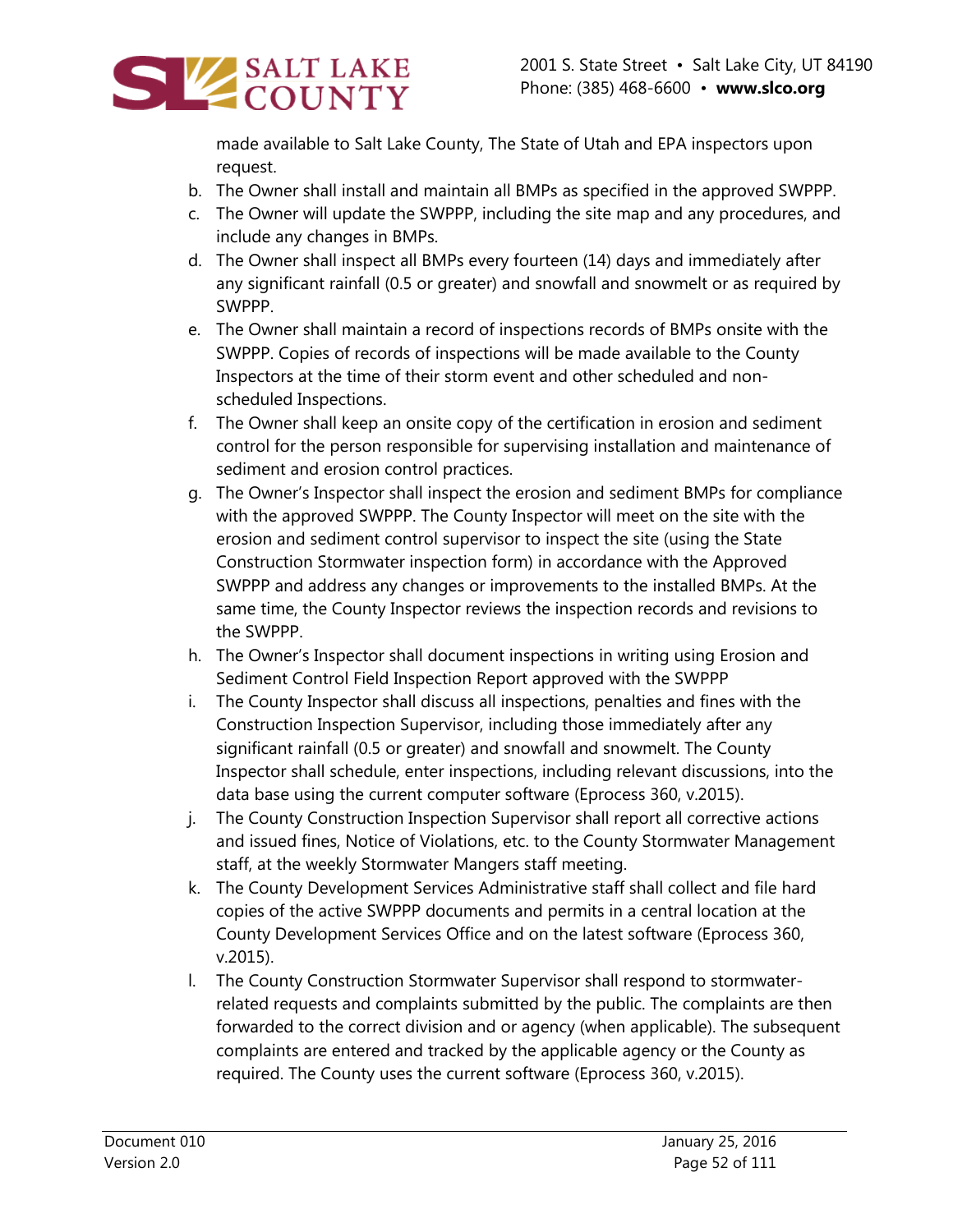

- 6. Change of Ownership/Transfer of Permit
	- a. The Owner shall submit transfer of ownership forms to Salt Lake County and the State of Utah DEQ when there is a change in ownership of the site or project.
	- b. The County Inspector shall insure that transfer of ownership application and Notice of Termination (NOT) forms are submitted by the Owner. He will sign the forms submitted, complete field inspections and report to the Construction Inspection Supervisor, findings of NOT inspection.
	- c. Salt Lake County Inspection Supervisor or Inspector shall record changes or project inactivation or Termination on the State of Utah DEQ Administration Access Stormwater Permits page.
- 7. Project Closeout
	- a. The Owner shall submit NOT forms to the County and UDEQ when the project is complete (70% Stabilized).
	- b. The Owner shall provide evidence that the NOT application has been submitted to UDEQ to the Salt Lake County Inspector.
	- c. The Owner shall prepare and submit to the Salt Lake County Construction Inspection Supervisor a certification signed by a Professional Engineer verifying that the permanent BMPs have been installed per approved plans and specifications (when applicable). The Construction Inspection Supervisor uploads the certification in the current computer software project file and send a copy to the Salt Lake County Stormwater Program Manager.
	- d. The site project manager and County Inspector shall inspect the permanent BMPs and final stabilization prior to deactivation of the Salt Lake County building and or grading permits by the permitted.
	- e. Salt Lake County Inspector shall certify, in writing, that all requirements for construction acceptance have been met and uploads the final documents into the current computer software (Eprocess 360, v.2015).
	- f. Salt Lake County Inspector shall submit the NOT, verbal or written, to the Salt Lake County Construction Inspection Supervisor.
- 8. Violations and Enforcement
	- a. The Salt Lake County Inspector shall initiate enforcement actions in accordance with Enforcement Response Plan (**Appendix D**) in response to actual or potential waste or sediment discharges to the storm drain system.
	- b. The Salt Lake County Inspector shall provide information for possible follow-up action to the Salt Lake County Construction Inspection Supervisor or to the Salt Lake County Health Department.
	- c. The Salt Lake County Inspector or Supervisor or The Salt Lake County Health Department staff shall issue NOVs, penalty assessments or takes other actions per Enforcement Response Plan or forward the violation to the Salt Lake County District Attorney.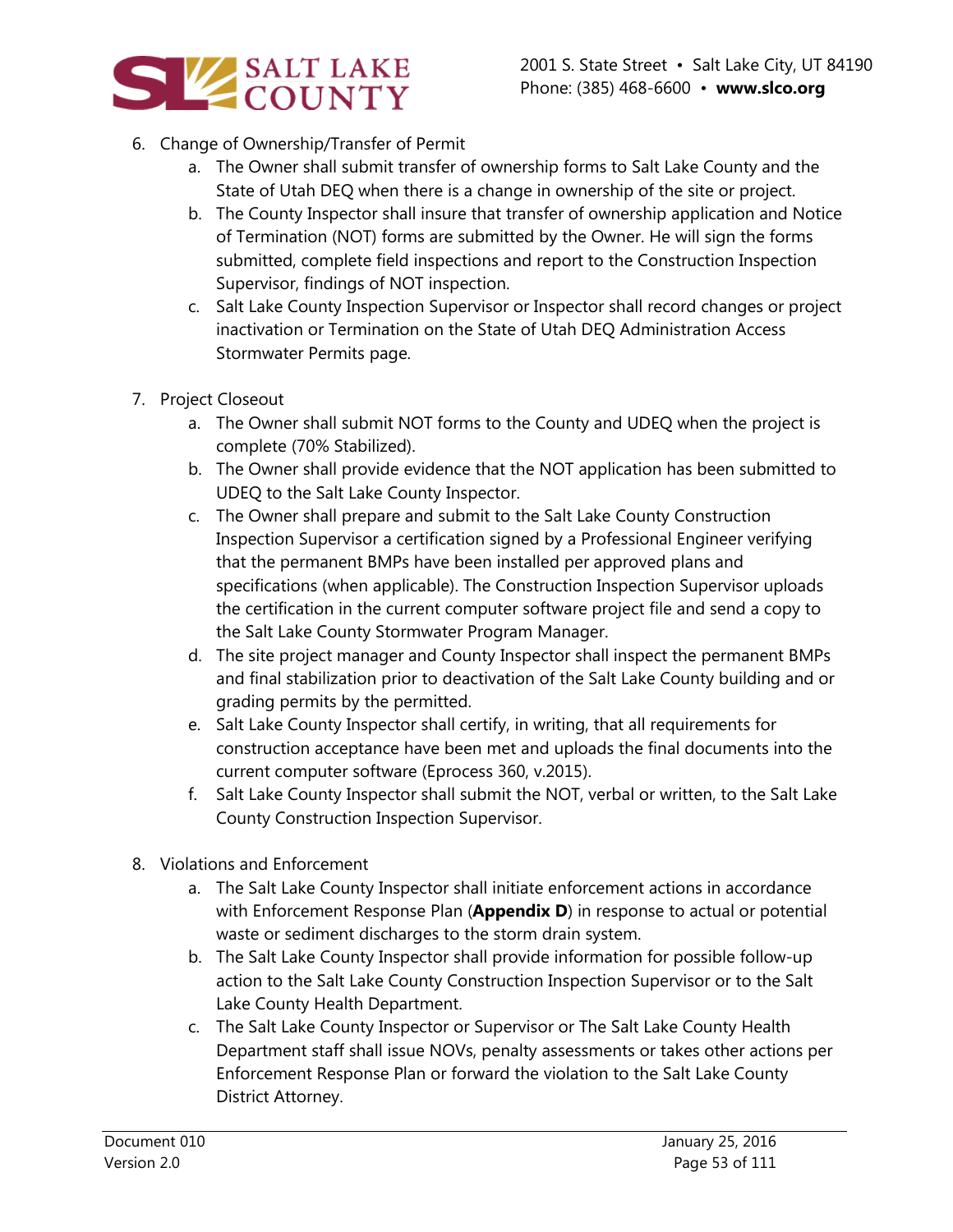

# **POST CONSTRUCTION STORMWATER CONTROLS TABLE OF CONTENTS**

| 40. INSPECTION REPORT POST CONSTRUCTION PRIVATE STORMWATER BMP 62 |  |
|-------------------------------------------------------------------|--|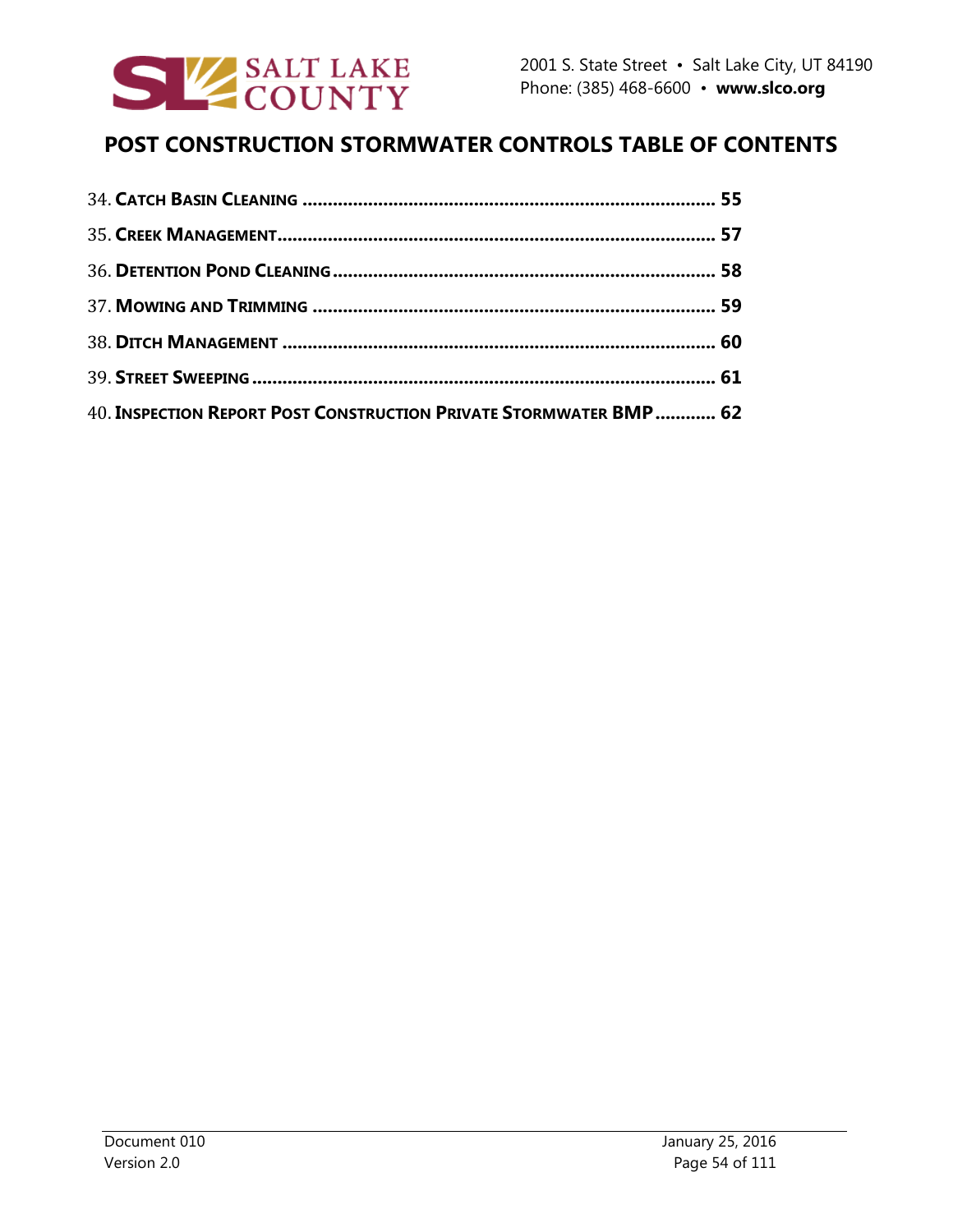

### **Catch Basin Cleaning Standard Operating Procedure**

#### **PURPOSE:**

To protect stormwater by maintaining the ability of catch basins to trap sediments, organic matter and litter. This reduces clogging in the storm drain system as well as the transport of sediments and pollutants into receiving water bodies.

- 1. Preparation:
	- a. Always inspect catch basins for structural integrity and evidence of illicit discharges. If gross contamination is present (sewage or oil) stop cleaning and report to supervisor for follow-up and **Health Department at (801) 580-6681**.
	- b. Remove accumulated trash and sediment from the grate.
	- c. Conduct visual inspection on outside of grate.
	- d. Make sure nothing needs to be replaced.
	- e. Conduct inside visual inspection to verify what needs to be cleaned.
- 2. Process:
	- a. Contact Facilities Manager if drain appears to be clogged or in need of service. Facilities Manager will give direction to follow the procedures below or arrange with Public Works to service the system.
	- b. Clean using a high powered vacuum truck to start vacuum standing water and sediment.
	- c. Use a high pressure washer to break up any remaining material in the catch basin, while capturing the slurry with the vacuum. Sweep parking areas, as needed, or as directed.
	- d. After catch basin is clean, clean out any sediment that might have entered the pipe.
	- e. Systematically clean catch basins per maintenance plan.
	- f. If cleaning by hand (shovel etc.), stockpile and cover catch basin residuals on an impermeable surface until it can be properly disposed.
	- g. Dispose solids in a sealed waste container that will be transferred to a permitted, lined solid waste landfill or other solid waste treatment facility. Fluids collected during catch basin cleaning shall be discharged to a sanitary sewer, or buffered detention area.
- 3. Clean-up:
	- a. When the vacuum truck is full of sediment, take it to the designated location to dump all sediment out of truck and into a drying bed.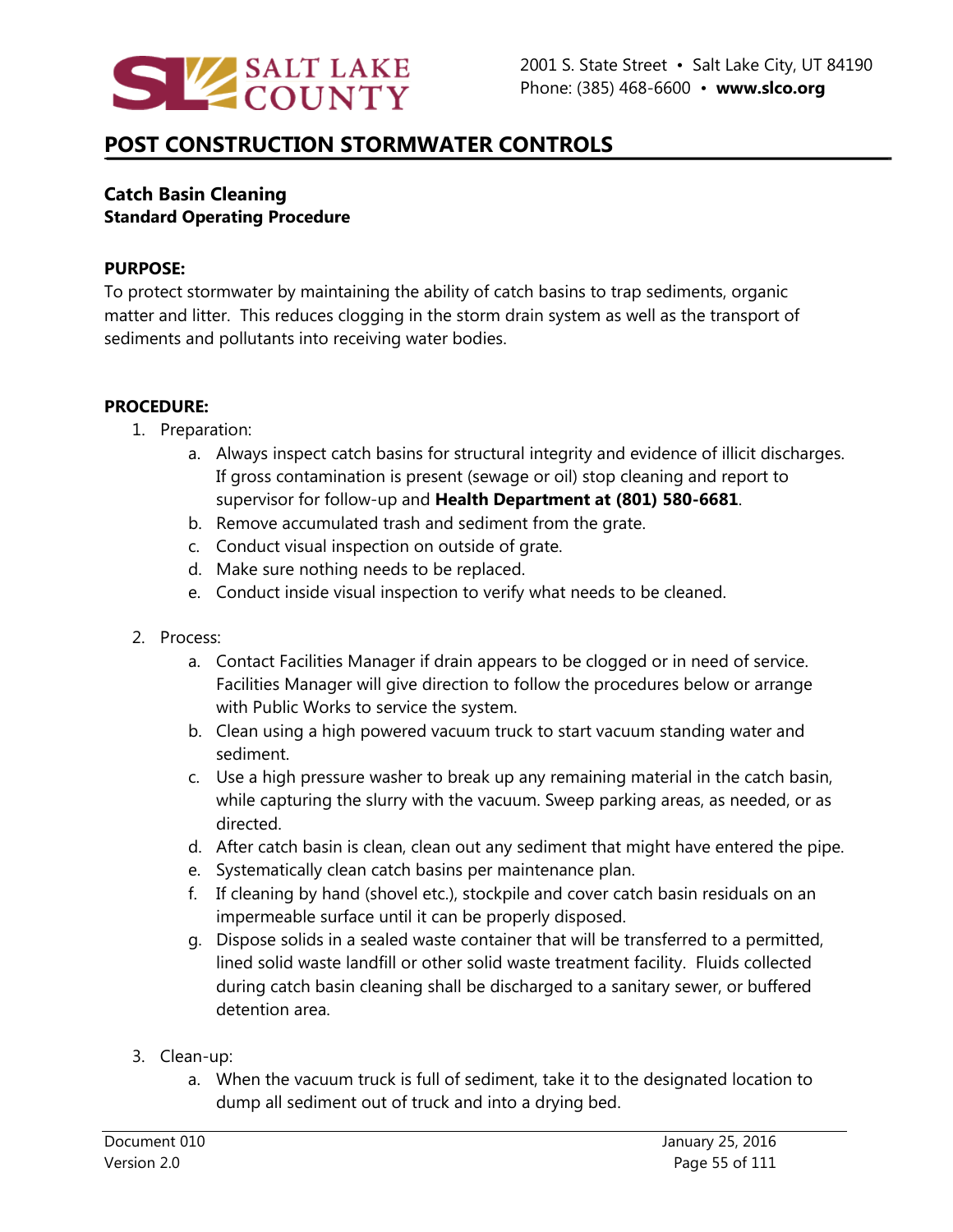

- b. Wash down area before leaving the designated dump location.
- 4. Documentation:
	- a. Keep records of number of catch basins cleaned, date cleaned and any other issues resolved.
	- b. Record the amount of waste collected and number of catch basins cleaned and the area in which they were cleaned.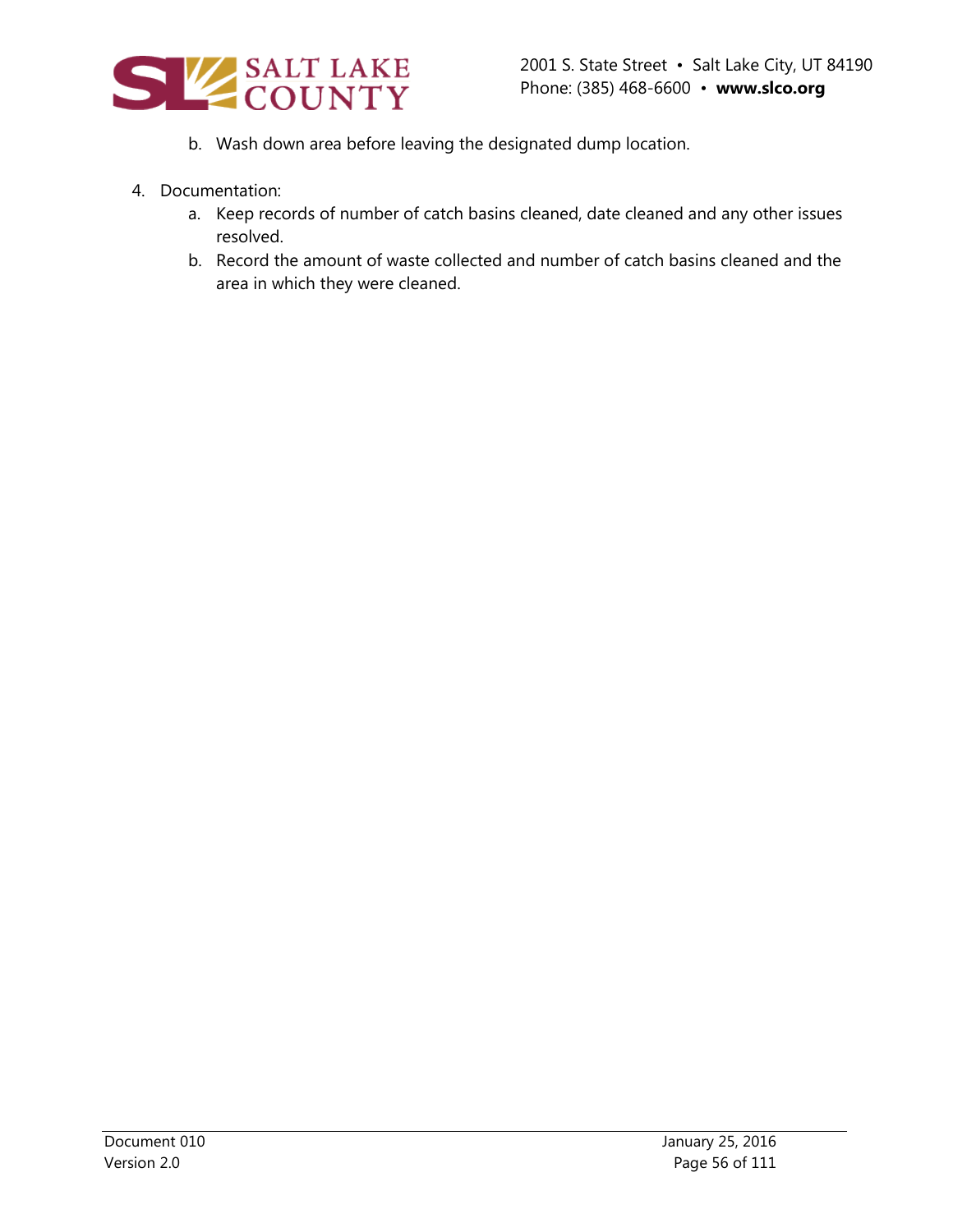

### **Creek Management Standard Operating Procedure**

#### **PURPOSE:**

To protect creeks from sediment and pollution resulting from creek maintenance activities.

- 1. Preparation:
	- a. Check creek channels prior to spring runoff and identify potential problem areas.
	- b. Monitor creeks on a regular basis.
	- c. Check culverts and crossings before spring runoff and after every storm.
	- d. Identify areas requiring maintenance.
	- e. Employ best management practices (e.g. check dams, waddles, gravel socks, silt fences) as required to prevent sediments, organic material, from releasing further downstream.
	- f. Properly remove and dispose of material collected when maintenance activities are completed.
- 2. Process:
	- a. Clean debris as necessary from channels and culverts.
	- b. Notify **Salt Lake County Flood Control at (385)-468-6600**.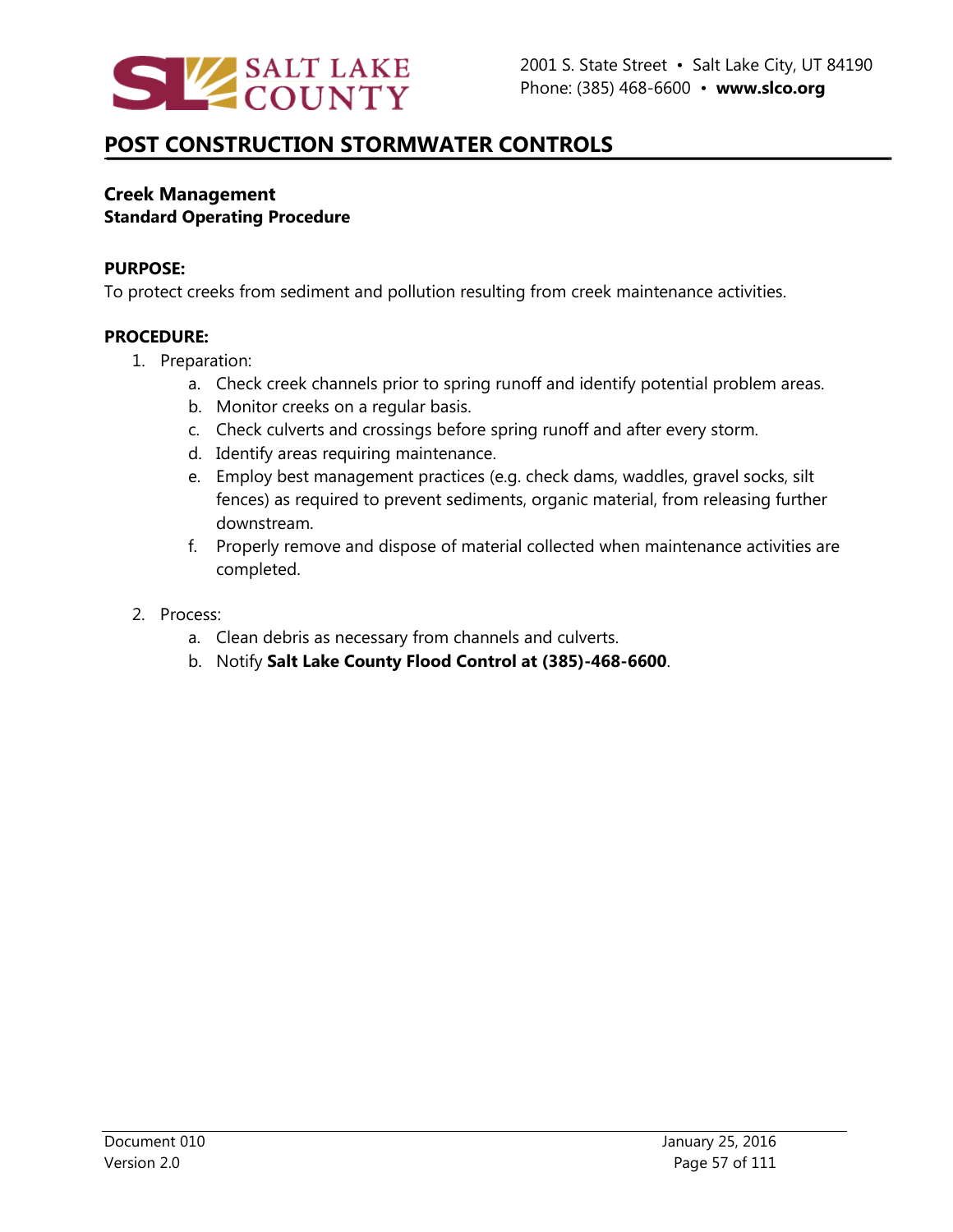

### **Detention Pond Cleaning Standard Operating Procedure**

#### **PURPOSE:**

To protect stormwater by removing trash and debris from detention ponds.

- 1. Preparation:
	- a. Schedule the pond cleaning work for a time when dry weather is expected.
	- b. Remove any sediment and trash from grates, placing it in a truck for disposal.
	- c. Conduct a visual inspection to make sure any grates, structures, manholes, boxes, and pipes are in good working order. Remove manhole covers and grates as necessary for inspecting.
- 2. Process:
	- a. Provide outlet protection where feasible to minimize the amount of debris that might leave basin during cleaning process.
	- b. Clean basin by using backhoe or front-end loader to remove debris and sediment from the bottom.
	- c. Continue cleaning structures and pond bottom as necessary by sweeping and shoveling.
	- d. Put all material removed from the pond into a dump truck.
	- e. Some structures may require use of a vactor truck. If so, use the same procedures described for cleaning catch basins.
- 3. Clean-up:
	- a. After cleaning basins, clean off the concrete pads using dry methods (sweeping and shoveling).
	- b. Make sure they are swept and clean.
	- c. Take the material that was removed to the landfill, or other designated area, for final disposal.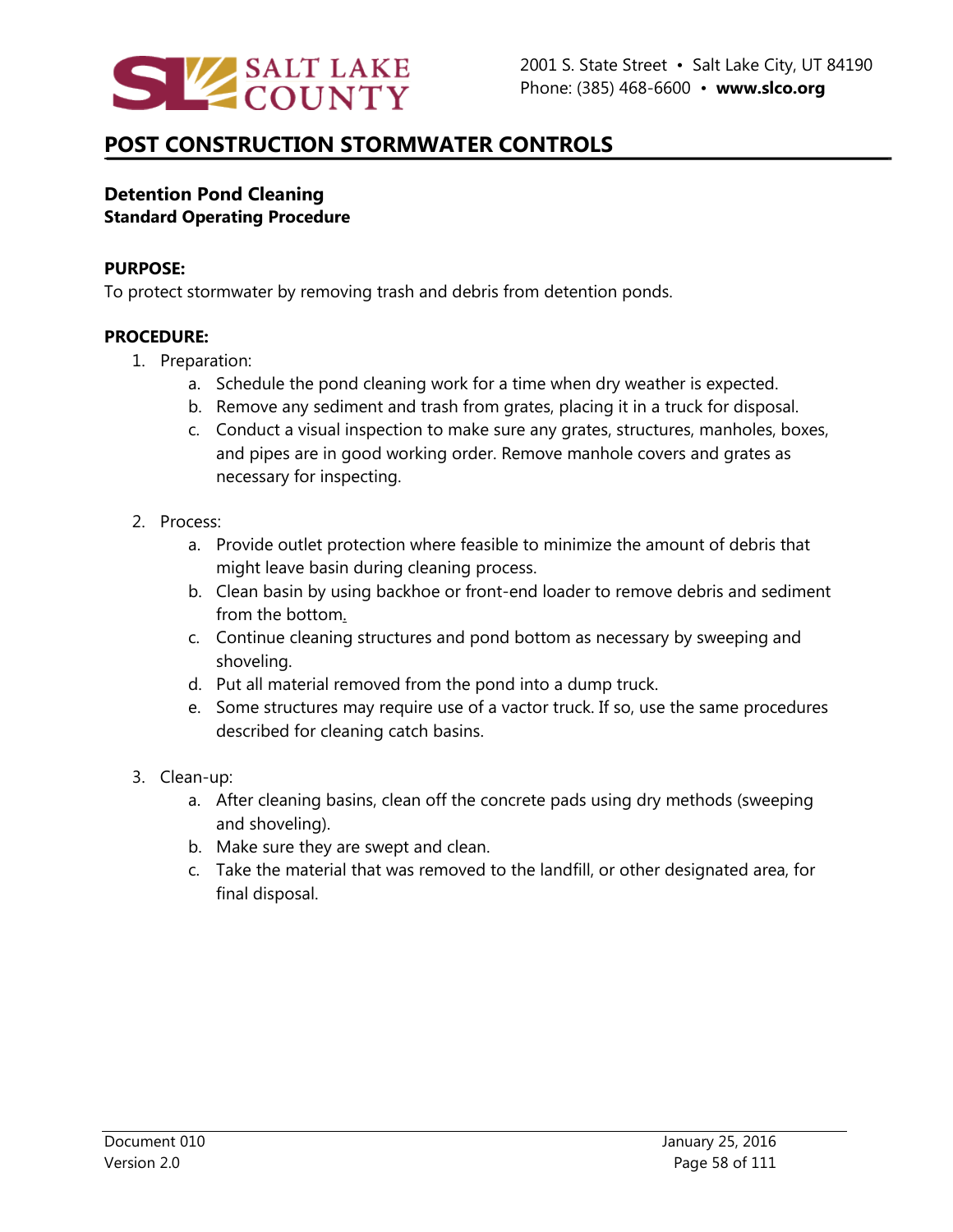

### **Mowing and Trimming Standard Operating Procedure**

#### **PURPOSE:**

To protect stormwater by properly sweeping, cleaning, and disposing of grass clippings.

### **PROCEDURE:**

- 1. Preparation:
	- a. Review the overall process with all employees.
	- b. Check the oil and fuel levels of the mowers and other equipment; fill if needed.

#### 2. Process:

- a. Protect catch basins where applicable.
- b. Use eye and hearing protection.
- c. Mow and trim the lawn.
- d. Sweep or blow clippings to grass areas.
- 3. Clean-up:
	- a. Wash equipment in approved wash station.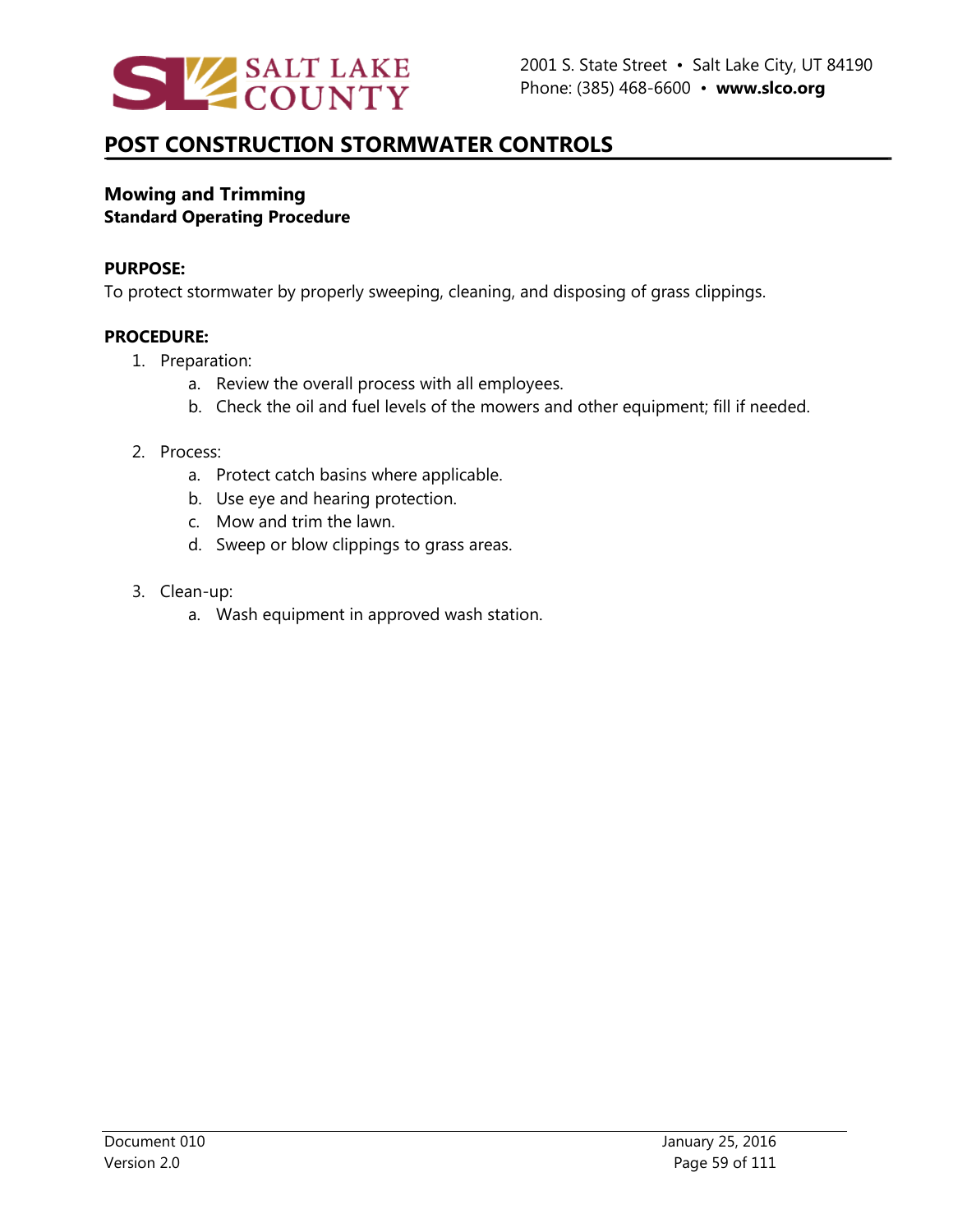

### **Ditch Management Standard Operating Procedure**

#### **PURPOSE:**

To protect stormwater by removing trash and debris from ditches and canals.

- 1. Preparation:
	- a. Monitor ditches on a regular basis.
	- b. Maintain access to ditch channels wherever possible.
	- c. Contact affected property owners, utility owners, and irrigation companies.
- 2. Process:
	- a. Identify areas requiring maintenance and determine responsible party/agency.
	- b. Determine what manpower or equipment will be required.
	- c. Identify access and easements to area requiring maintenance.
	- d. Determine method of maintenance that will be least damaging to the channel and adjacent properties or utilities.
	- d. Provide outlet protection where feasible to minimize the amount of debris that might leave basin during cleaning process.
- 3. Clean-up:
	- a. Stabilize all disturbed soils.
	- b. Remove all tracking from paved surfaces near maintenance site, if applicable.
	- c. Haul all debris or sediment removed from area to approved dumping site.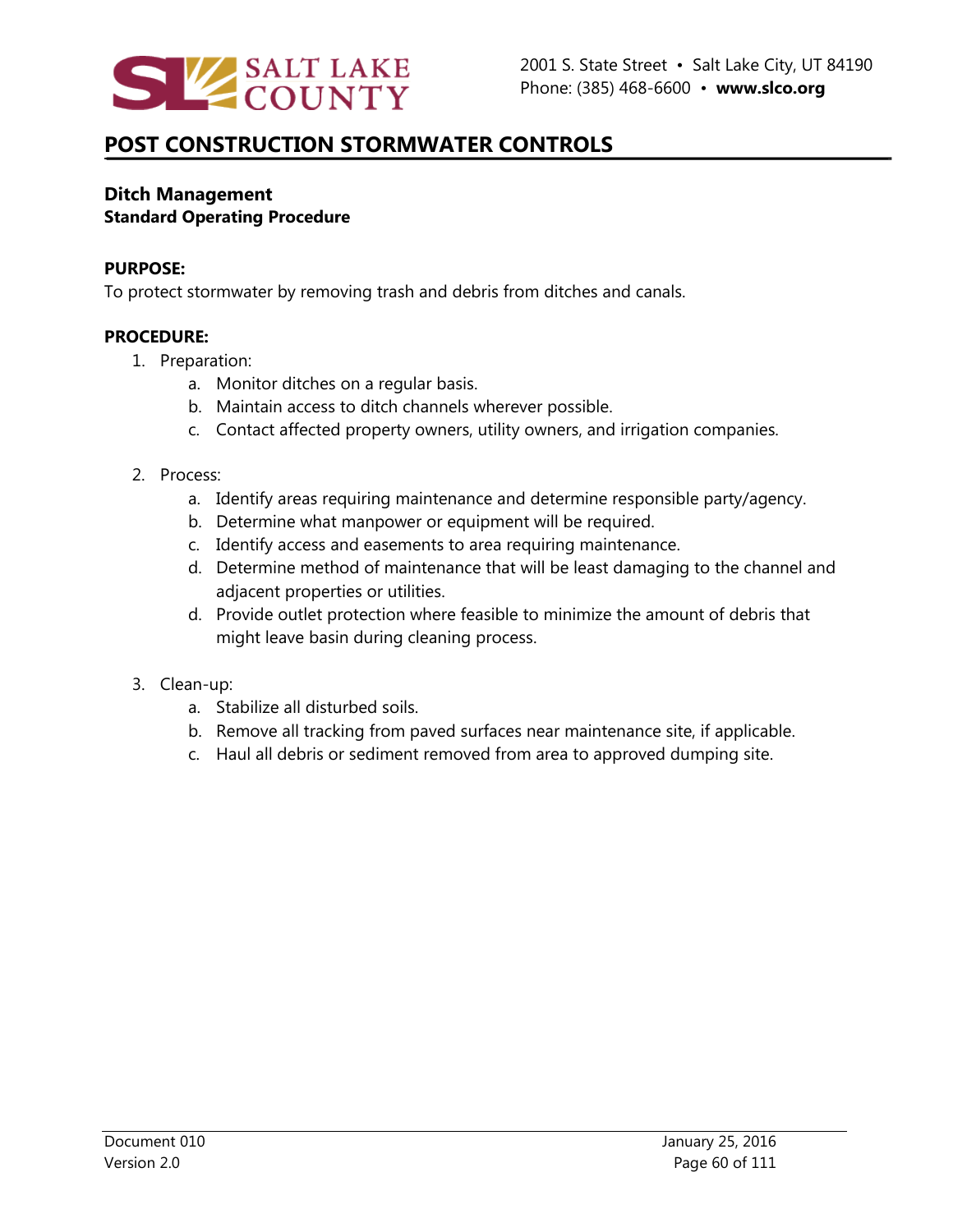

### **Street Sweeping Standard Operating Procedure**

#### **PURPOSE:**

To prevent pollution of stormwater by establishing effective street sweeping procedures.

- 1. Preparation:
	- a. Prioritize cleaning routes with the highest frequency usage and in areas with the highest pollutant loading.
	- b. Increase sweeping frequency just before the rainy season, unless sweeping occurs continuously throughout the year.
	- c. Perform preventative maintenance and services on sweepers to increase and maintain their efficiency.
	- d. Streets are to be swept as needed or specified by the County. Street maps will be used to insure all streets are swept at a specified interval.
- 2. Process:
	- a. Drive street sweeper safely and pick up debris.
	- b. When full, take the sweeper to an approved street sweeper cleaning station at the Public Works yard.
- 3. Clean-up:
	- a. Street sweepers are to be cleaned in a manner that does not allow debris to enter the storm drain system.
	- b. Street sweeping cleaning stations will separate the solids from the liquids.
	- c. Once solids have dried, haul them to the local landfill.
	- d. Decant water is to be collected and routed to an approved wastewater collection system area only.
	- e. Haul all dumped material to the landfill.
- 4. Documentation:
	- a. Keep accurate logs to track streets swept and streets still requiring sweeping.
	- b. Log the amount of debris collected and hauled off.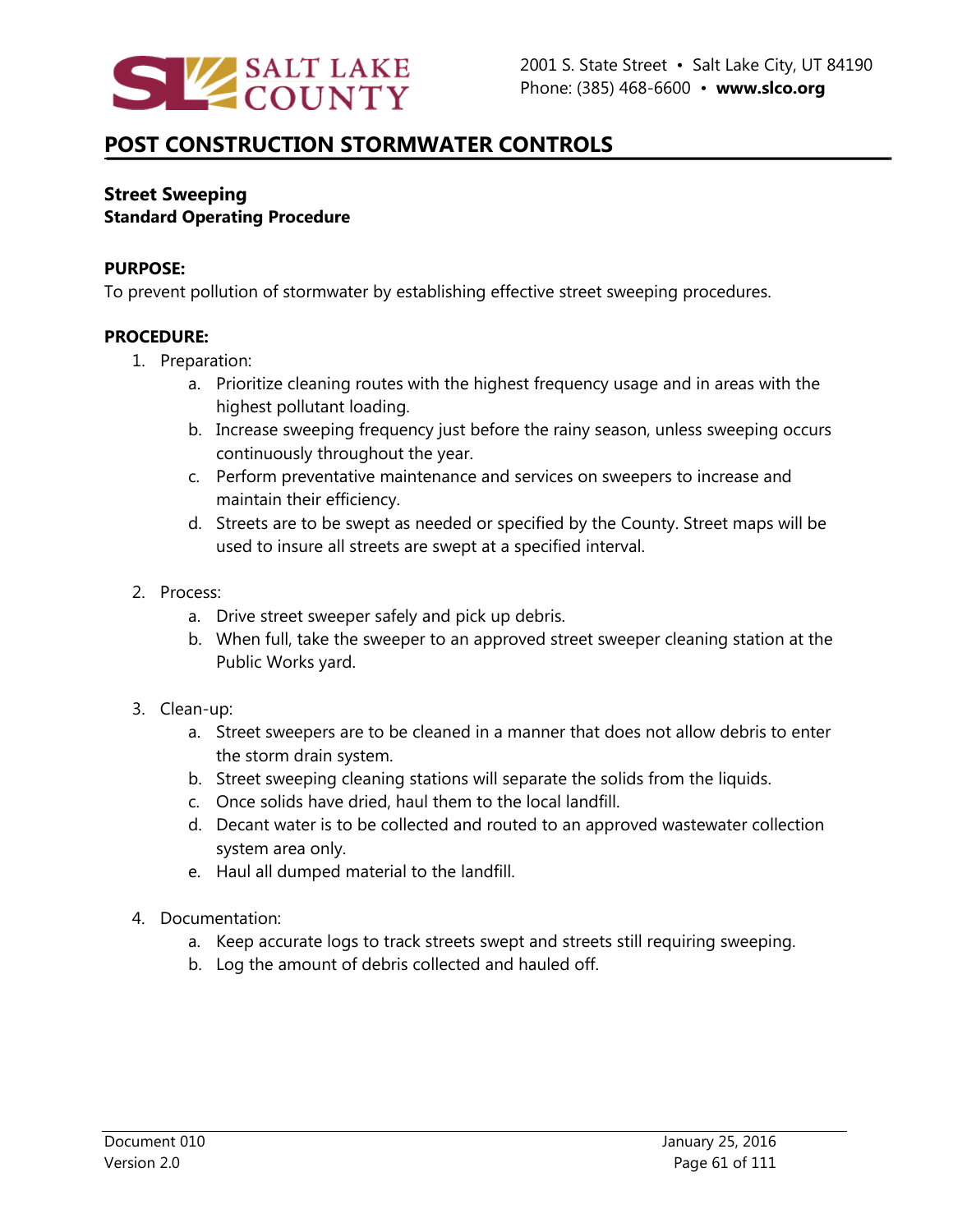

## **Inspection Reporting Post Construction Private Stormwater BMP Standard Operating Procedure**

#### **INSPECTION PROCEDURE:**

These instructions and inspection report can serve as a SOP to facilitate compliance with the DEQ. DEQ requires facilities- that discharge to Salt Lake County MS4- to be inspected annually. At the discretion of the Public Works Engineer, some sites will require additional site-specific SOPs in addition to the following:

Site evaluation− Submit a copy of the inspection report to Salt Lake County Township office by July 31st of each year.

- 1. Dumping Evidence: Evaluate catch basins, inlets, manholes, gutters etc. for the presence of stains from dumping or paints, thinners, oils, or other hazardous substances. Spill Evidence: Evaluate pavements and soils for spills, particularly for evidence of neglected spills.
- 2. General Site Exposure: Evaluate materials, devices, and operations that are exposed to weather. Inspect to verify that BMPs are in place or that there are practices that will contain or minimize pollutants and pollutant sources. Look for uncontained waste material, oil, antifreeze, cleansers and other materials and chemicals that could seep into the ground, enter the storm drain system, or affect water quality.
- 3. Other Pollution Sources: Evaluate any activity or operations that are polluting, or may pollute, the environment.
- 4. Stormwater Storage: Inspect for proper maintenance and condition of detention/retention ponds. Check for proper capacity of sediment accumulation, presence of debris or sediment accumulation, and that overflow devices are in place and in good condition, etc.
- 5. Inlets and catch basins: Inspect for proper maintenance and function of storm water inlets and catch basins. Inspect for pollutants, debris, and excessive amounts of dirt and sediment. Inlets, basins, and covers should be in good working order.
- 6. Conveyance Systems: Inspect for proper maintenance, condition, and function of stormwater pipes, catch basins, swales, ditches and other conveyances.
- 7. Manholes: Inspect manholes for condition, debris, excessive amounts of sediment, proper maintenance, and function.
- 8. Parking: Inspect parking areas for proper maintenance and condition. Inspect for pollutants, spills, etc. Pavement areas should indicate regular sweeping activity and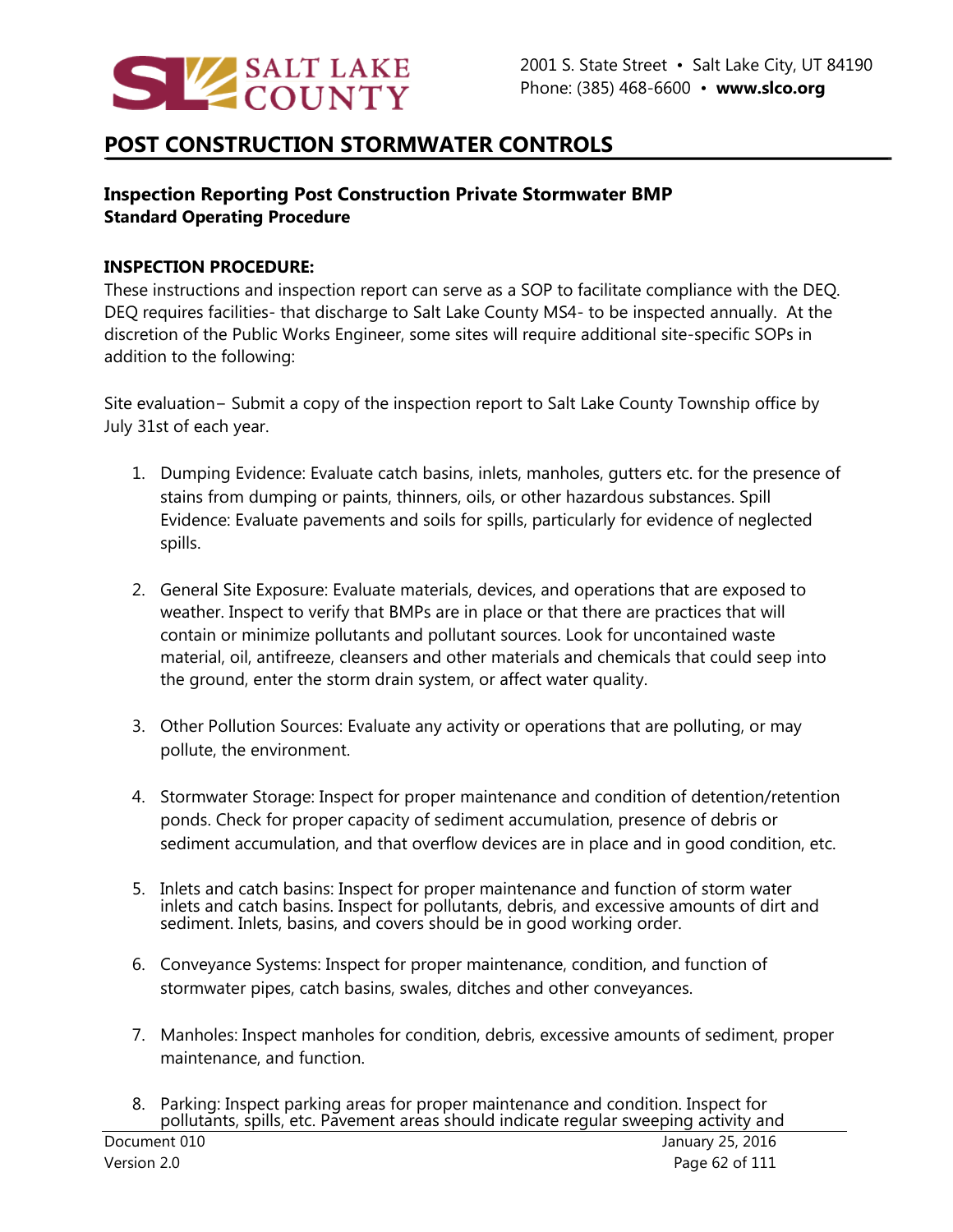

#### maintenance.

- 9. Waste Collection: Inspect for proper maintenance and function of waste collection facilities. Inspect for stains and leaks from containers. Ensure that lids are kept closed.
- 10. Landscaping: Inspect for condition, maintenance, and function. Inspect for excessive debris. Insure proper application of chemicals by looking for accumulation of excess fertilizers, herbicides, insecticides, etc.
- 11. Pre-Treatment Devices: Inspect pre-treatment devices for proper maintenance and condition. Pre-treatment devices are devices such as hooded outlet cover (Snout), grease/sand interceptors, or other devices designed to remove pollutants from stormwater.
- 12. Sumps: Inspect for proper maintenance and condition of sumps, class-v injection wells, and other similar underground devices designed to collect stormwater and percolate it to the ground.
- 13. Flow Control Devices: Inspect for proper maintenance and function of weirs, orifice plates and other similar flow control devices.
- 14. Site Specific SOP Items: Certain land uses require site specific stormwater management SOPs to ensure the quality of stormwater that is discharged from a site. Review site inspections for compliance with site SOPs. Evaluate the current SOPs and modify, update, or amend them as needed.
- 15. Other: Inspect other post construction stormwater items for proper function. This could include pumps, vaults, backflow devices, bio-filters, bio-retention areas, permeable pavement, green roofs, etc.
- 16. See **Appendix I** for the Stormwater Management BMP Schedule of Long Term Maintenance Activities in Salt Lake County.
- 17. Refer to **Appendix J** for the SMP Operation and Maintenance Inspection Report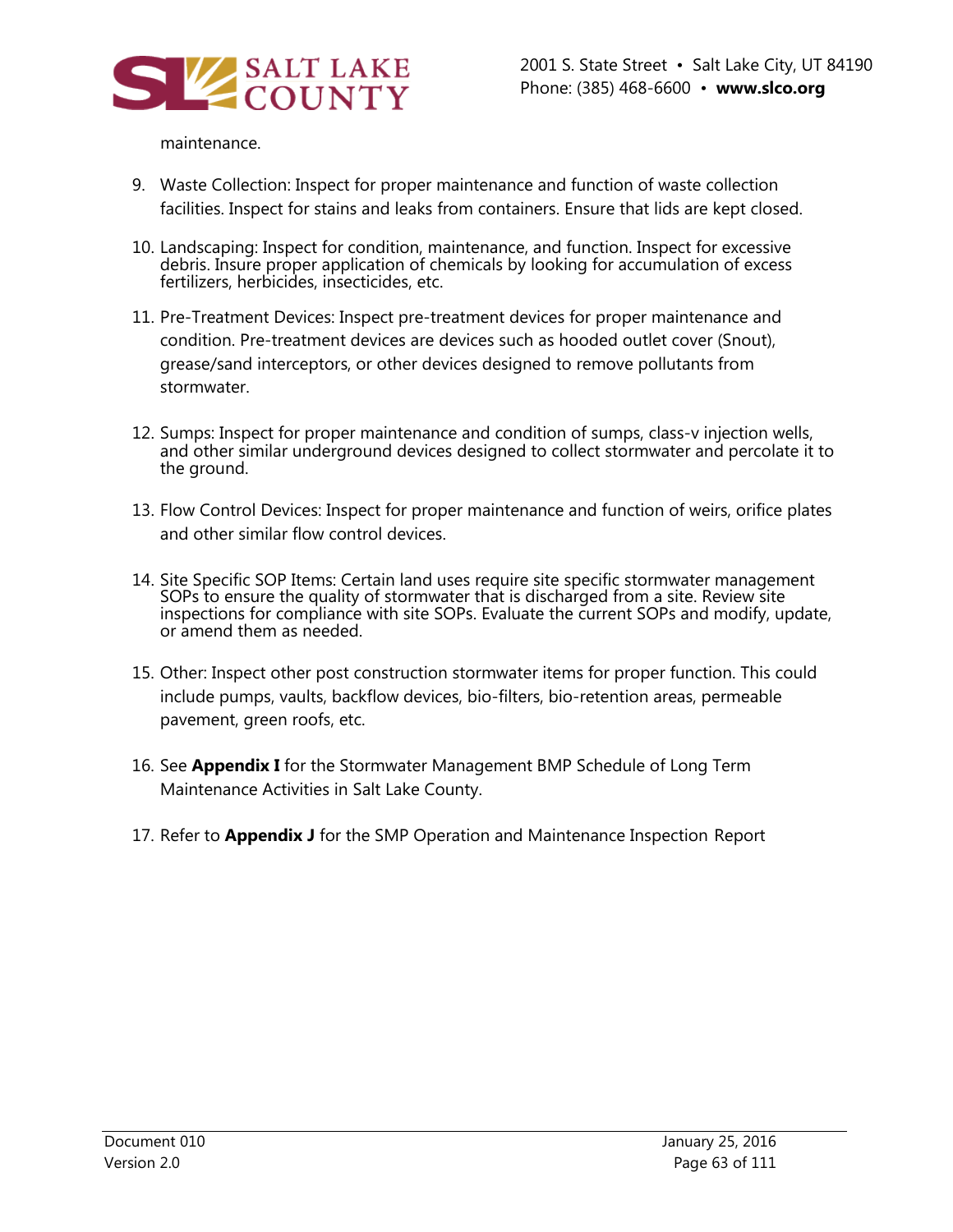

# **ILLCIT DISCHARGE DETECTION AND ELIMINATION (IDDE) TABLE OF CONTENTS**

42. **FOR FIELD STAFF RECEIVING OR OBSERVING AN INCIDENT ............................. 68**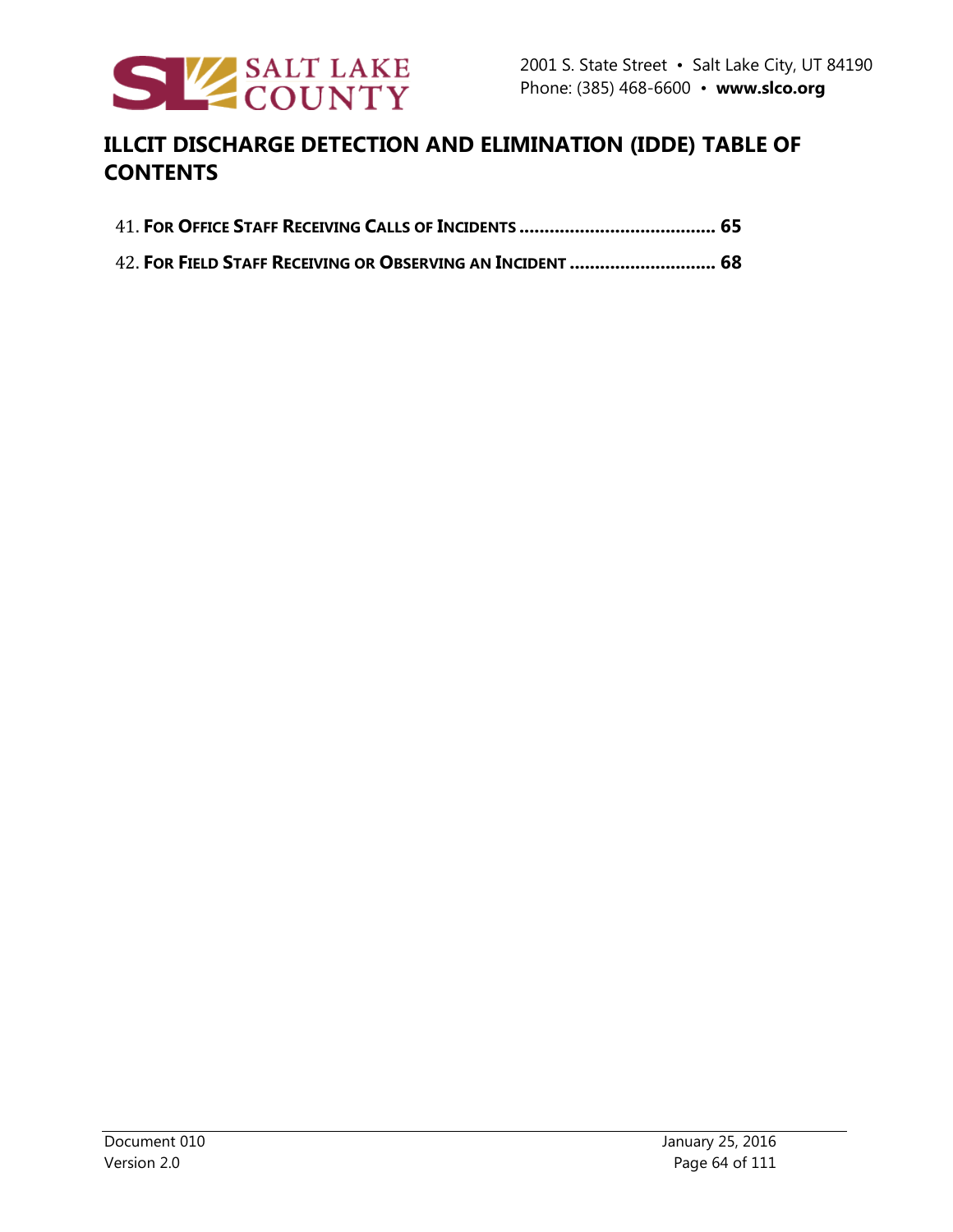

## **Illicit Discharge Detection and Elimination (IDDE)**

## **For Office Staff Receiving Calls of Incidents Standard Operating Procedure**

#### **PURPOSE:**

To follow a procedure for dispatching IDDE incidents to the proper authority so the issue can be quickly identified, traced, ceased, and cleaned to prevent further contamination and protect receiving waters.

### **PROCEDURE:**

Incident Report Standard Operating Procedures for office staff receiving a first report phone calls/emails, of an incident:

1. First, using sound judgment, determine whether the call is a serious Environmental threat to Humans or the Environment. If so, have the caller dial 911, or the **Salt Lake County Health Department Hotline for Environmental Health Emergency Response 801-580- 6681**. You should also offer to make these calls for them if necessary.

If the call is not an emergency, continue as described below.

- 2. Begin filling out the IDDE Incoming Call Report Form (**see Appendix F**). If you don't have a Call Report Form at hand, gather the information below in written form as follows:
	- a. Ask the person if they have taken a picture: Yes No
	- b. Date of Illicit Discharge:
	- c. Time:
	- d. Duration:
	- e. Address of Discharge:
	- f. Name and phone Number of Caller:
	- g. Chemical name or Identity (any description given) of any substance involved:
	- h. Is the substance hazardous?
	- i. Estimate of Quantity Spilled:
	- j. Did the illicit discharge enter a waterbody (lake/stream/river/creek/canal)?
	- k. Which waterbody (if known)?
	- l. Did the illicit discharge enter the storm drain system (manhole, inlet curb)? Yes No
- 3. Now, follow the Incident Response Flow chart (see Figure 1 on following page) as follows:
	- a. Did the illicit discharge enter the storm drain system or a waterway? Is it hazardous material or was there a large amount of material?
	- b. If yes, call the Salt Lake County Health Department 801-580-6681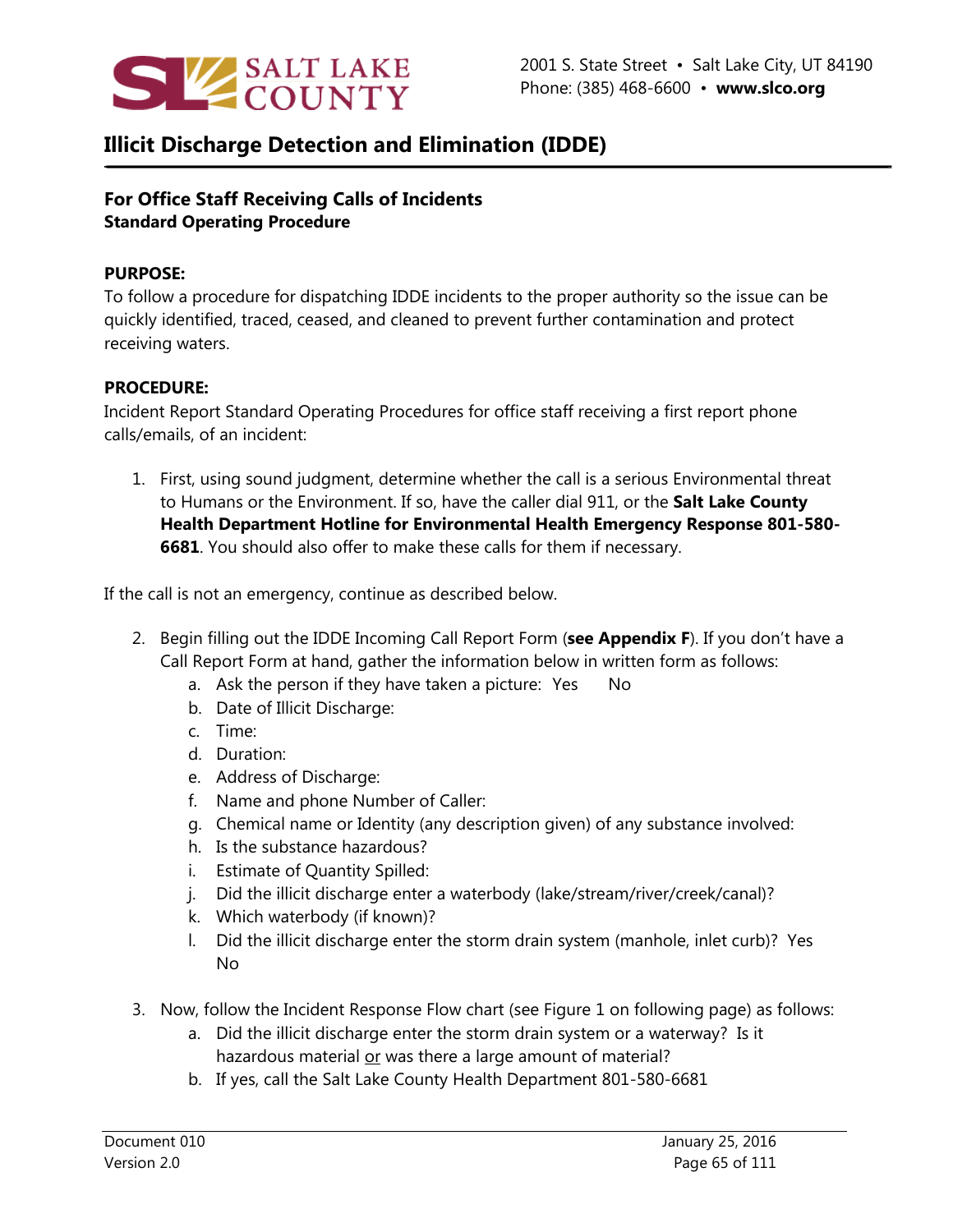

- c. If no, call Salt Lake County MS4 Staff 385-468-6600 and provide the information or Incident Sheet as directed.
- 4. Health Department will follow their SOP's and the Memorandum of Understanding we have for the MS4 permit IDDE Plan.

Salt Lake County MS4 Staff (IDDE staff) will fill out the proper IDDE incident forms tracking and documentation as described in the IDDE Plan herein.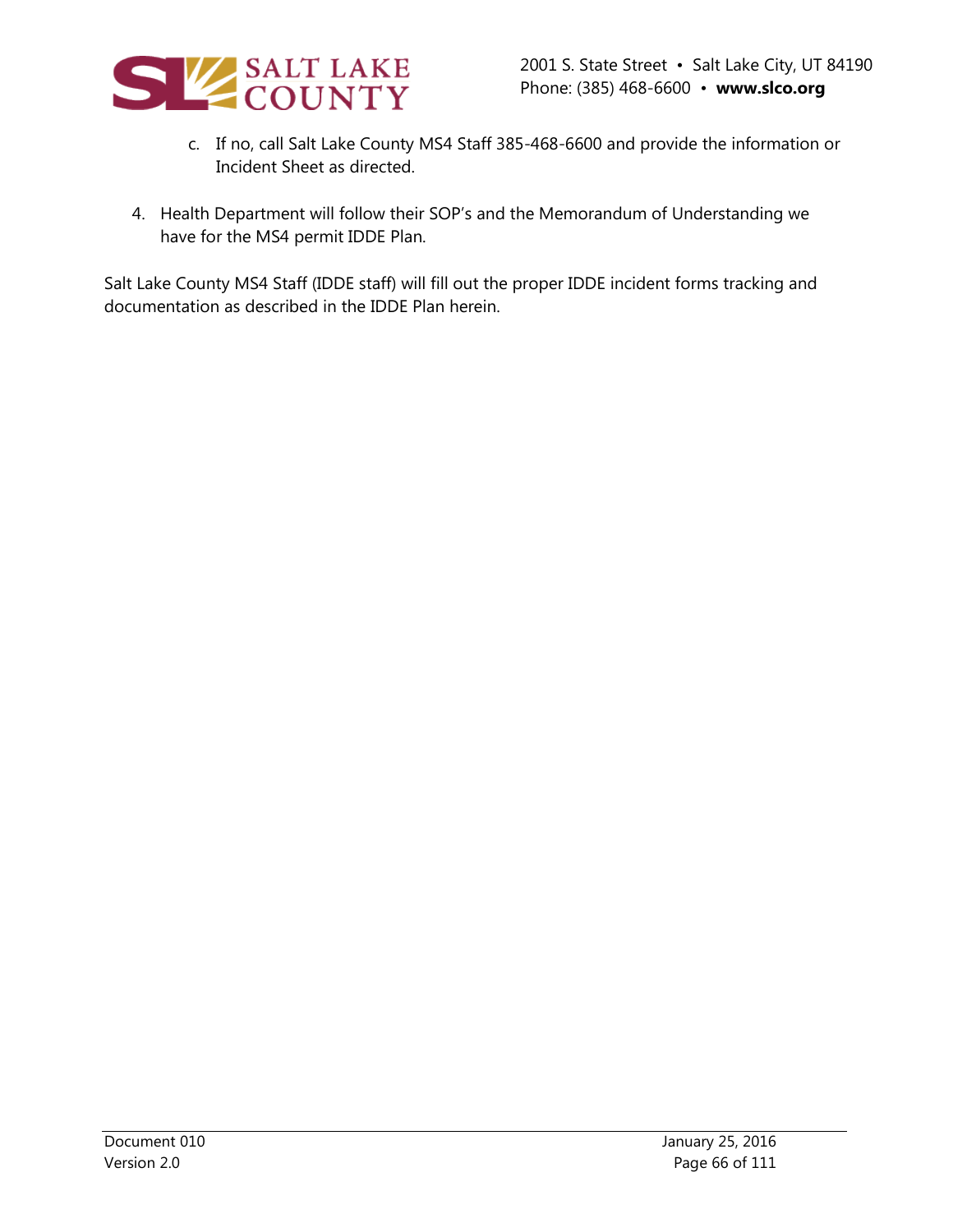

## **INCIDENT RESPONSE FLOWCHART**

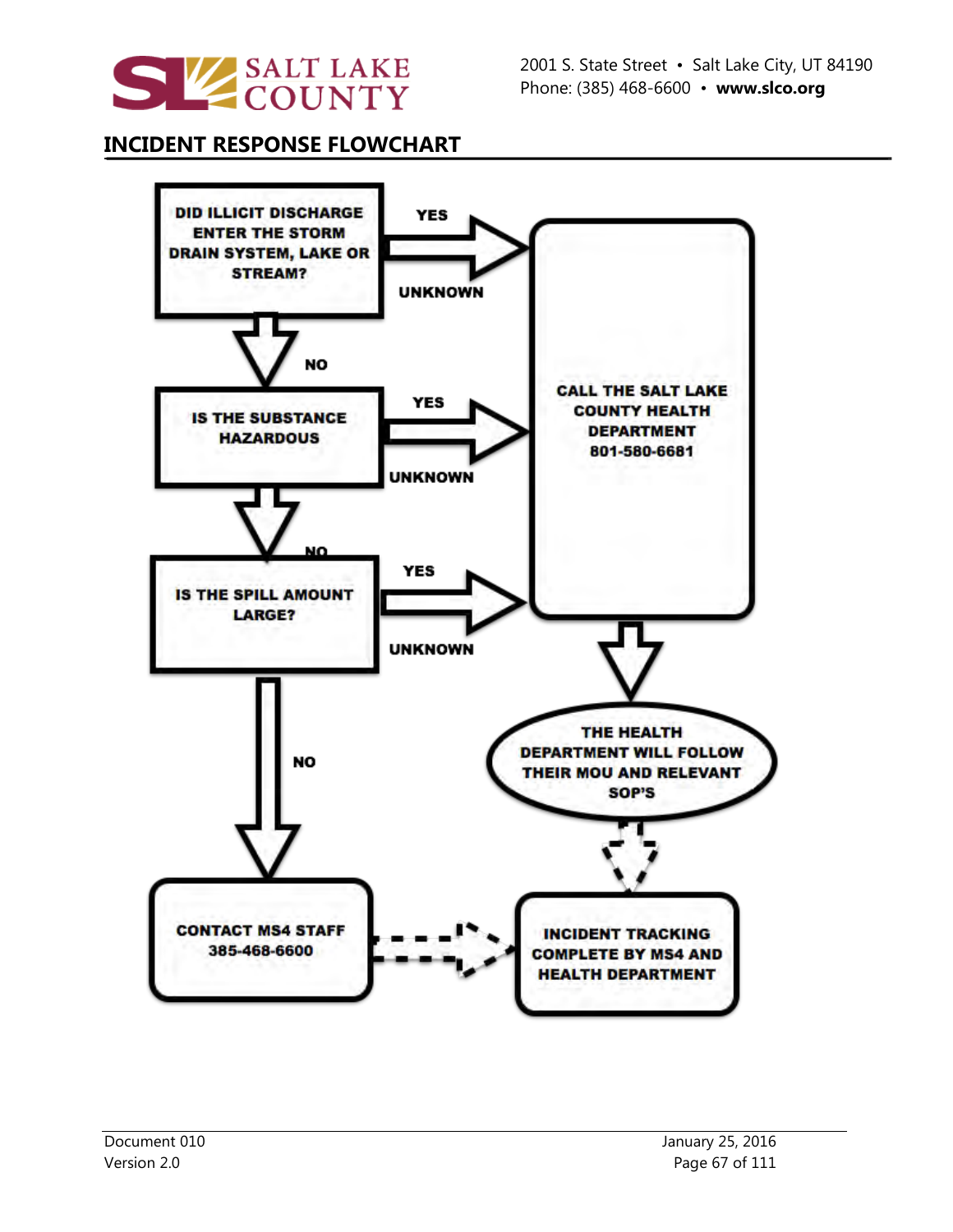

# **Illicit Discharge Detection and Elimination (IDDE)**

## **For Field Staff Receiving Calls of or Observing an Incident Standard Operating Procedure**

Incident Report Standard Operating Procedures for **FIELD STAFF** receiving or witnessing a first report of an illegal discharge or Incident by Phone calls/emails or in person:

1. First, using sound judgment, determine whether the call is a serious threat to humans or the environment. If so, have the caller dial 911, or the **Salt Lake County Health Department Hotline for Environmental Health Emergency Response 801-580-6681**. You should also offer to make these calls for them if necessary.

If the call is not an emergency, continue as described below.

- 2. Begin filling out the IDDE Incoming Call Report Form (**see Appendix F**). If you don't have a Call Report Form at hand, gather the information below in written form as follows:
	- a. Ask the person if they have taken a picture or take a picture?: Yes No
	- b. Date of illicit discharge:
	- c. Time:
	- d. Duration:
	- e. Address of discharge:
	- f. Name and phone number of caller:
	- g. Chemical name or Identity (any description given) of any substance involved:
	- h. Is the substance hazardous?
	- i. Estimate of quantity spilled:
	- j. Did the illicit discharge enter a water body (lake/stream/river/creek/canal)?
	- k. Which water body (if known)?
	- l. Did the illicit discharge enter the storm drain system (manhole, inlet curb)?: Yes No
- 3. Follow the Incident Response Flow chart on the previous page as follows:
	- a. Has the illicit discharge entered the storm drain system or a waterway? Is it hazardous material or was there a large amount of material?
	- b. If yes, call the Salt Lake County Health Department 801-580-6681.
	- c. If no, call the Salt Lake County MS4 Staff 385-468-6600 and give them information collected in regards to the incident.
- 4. The Health Department will follow the SOPs and the Memorandum of Understanding for the MS4 permit IDDE Plan.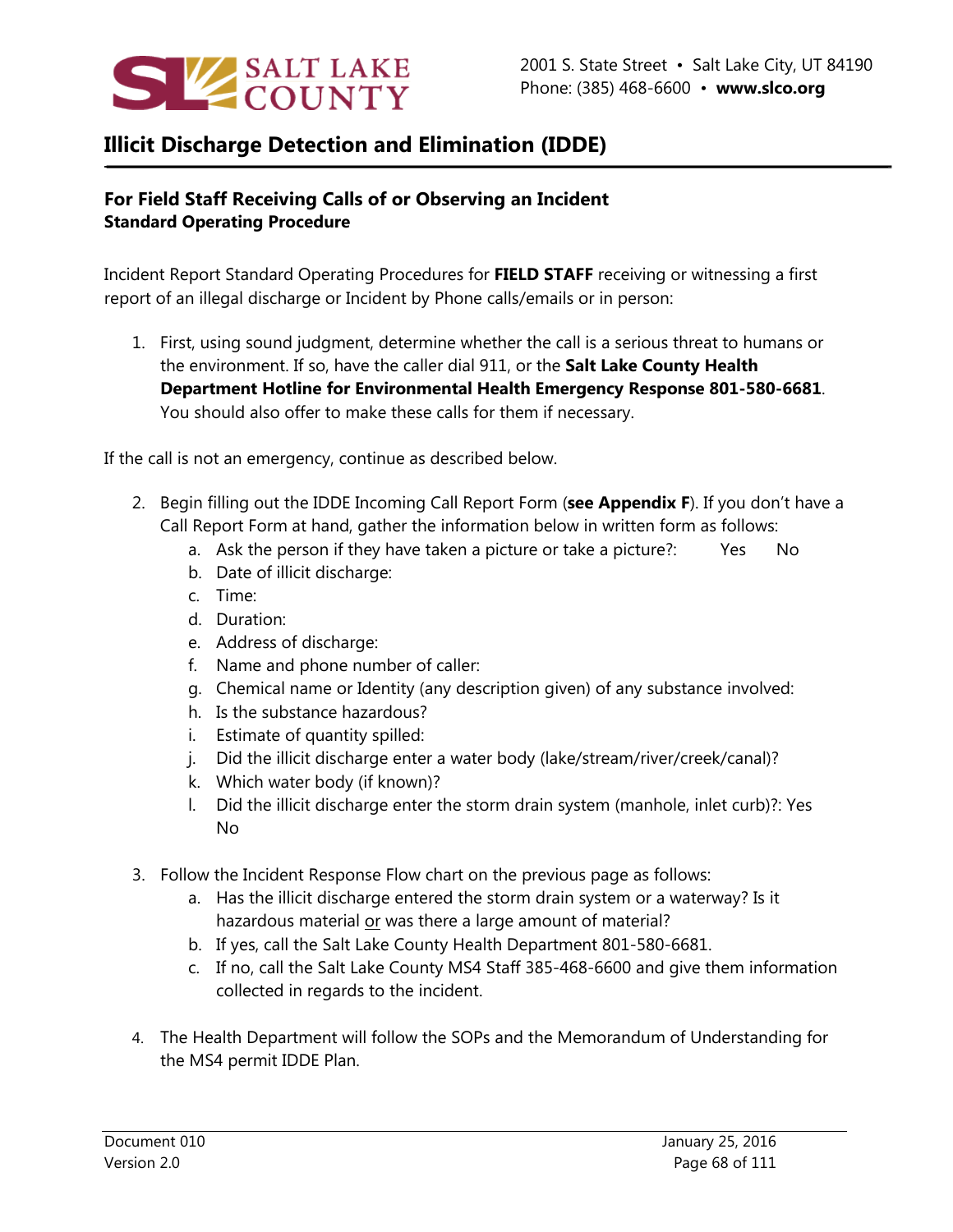

2001 S. State Street • Salt Lake City, UT 84190 Phone: (385) 468-6600 • **www.slco.org**

Salt Lake County MS4 Staff will fill out the proper IDDE incident forms tracking and documentation as described in the IDDE Plan SOP herein.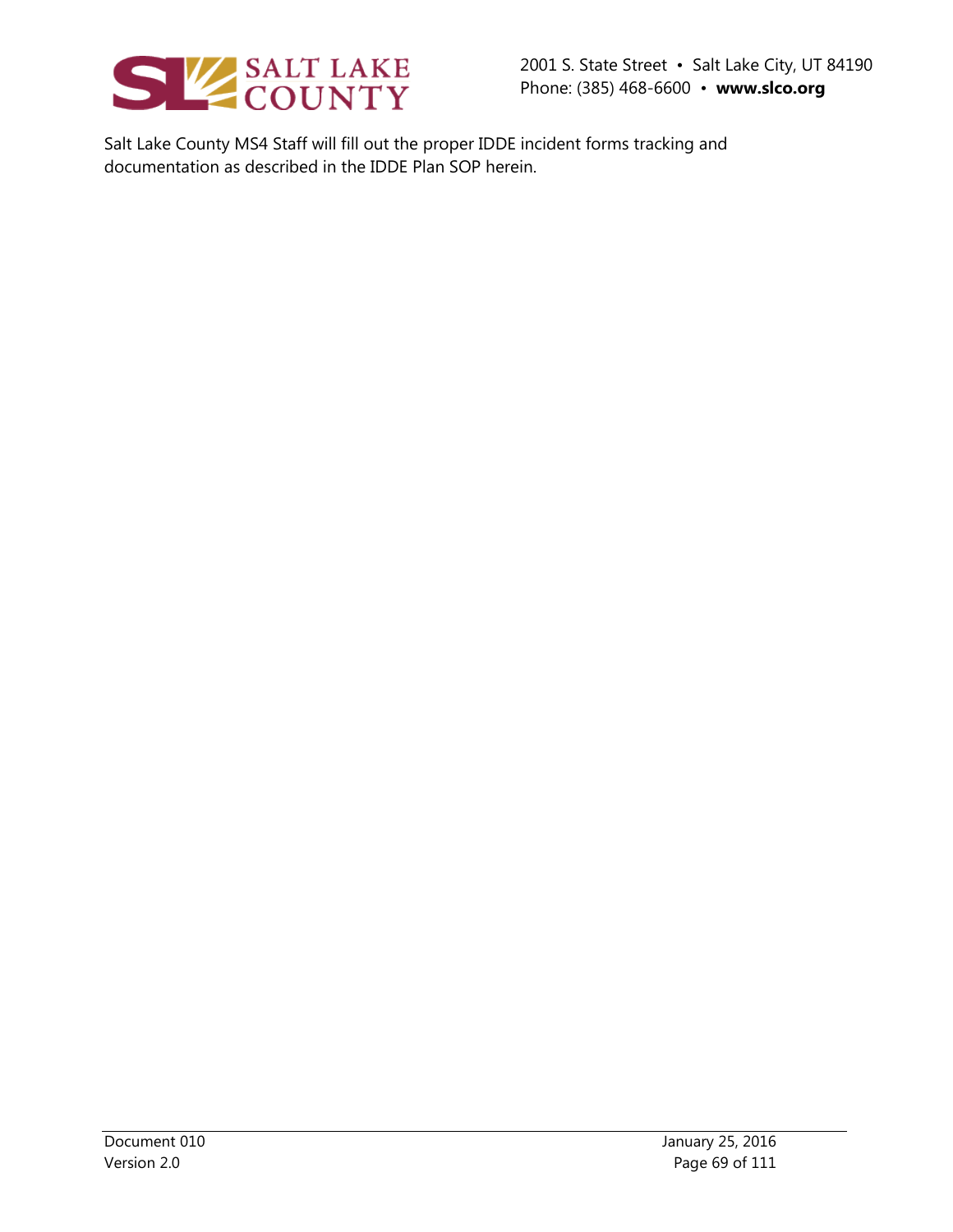

# **MISCELLANEOUS TABLE OF CONTENTS**

| 43. PLANNED WATERLINE EXCAVATION REPAIR/REPLACEMENT 71                            |
|-----------------------------------------------------------------------------------|
| 44. UNPLANNED WATERLINE EXCAVATION REPAIR/REPLACEMENT  72                         |
| 45. WATERLINE FLUSHING AFTER CONSTRUCTION/SYSTEM DISINFECTION WITH DISCHARGE TO   |
|                                                                                   |
| 46. WATERLINE FLUSHING AFTER CONSTRUCTION/SYSTEM DISINFECTION WITH DISCHARGE WITH |
|                                                                                   |
|                                                                                   |
| 48. INDUSTRIAL AND COMMERCIAL FACILITIES STORM WATER POLLUTION PREVENTION PROGRAM |
|                                                                                   |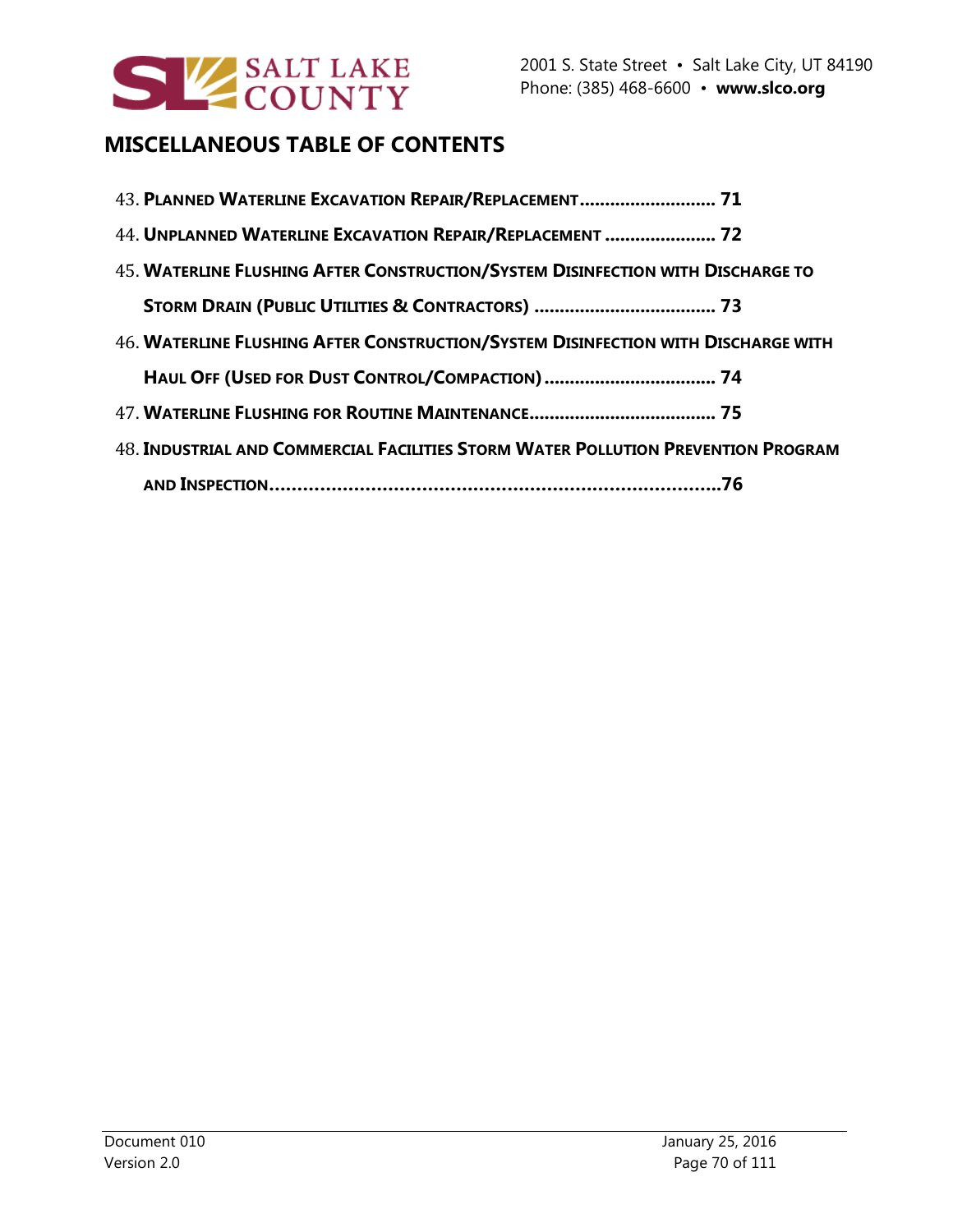

## **Miscellaneous**

### **Planned Waterline Excavation Repair/Replacement Standard Operating Procedure**

#### **PURPOSE:**

To prevent pollution of stormwater from water line repair/replacement activities.

- 1. Preparation:
	- a. Determine where discharge flow will go.
	- b. Place inlet protection at nearest downstream storm drain inlet.
	- c. Clean gutters leading to inlet.
	- d. Isolate waterline to be worked on.
	- e. Neutralize any chlorine residual before discharging water.
- 2. Process:
	- a. Make efforts to keep pipeline water from entering the excavation.
	- b. Direct any discharge to pre-determined area.
	- c. Backfill and compact excavation.
	- d. Haul off excavated material or stock pile nearby.
- 3. Clean-up:
	- a. Clear gutter/waterway where water flowed.
	- b. Clean up all areas around excavation.
	- c. Clean up travel path of trucked material.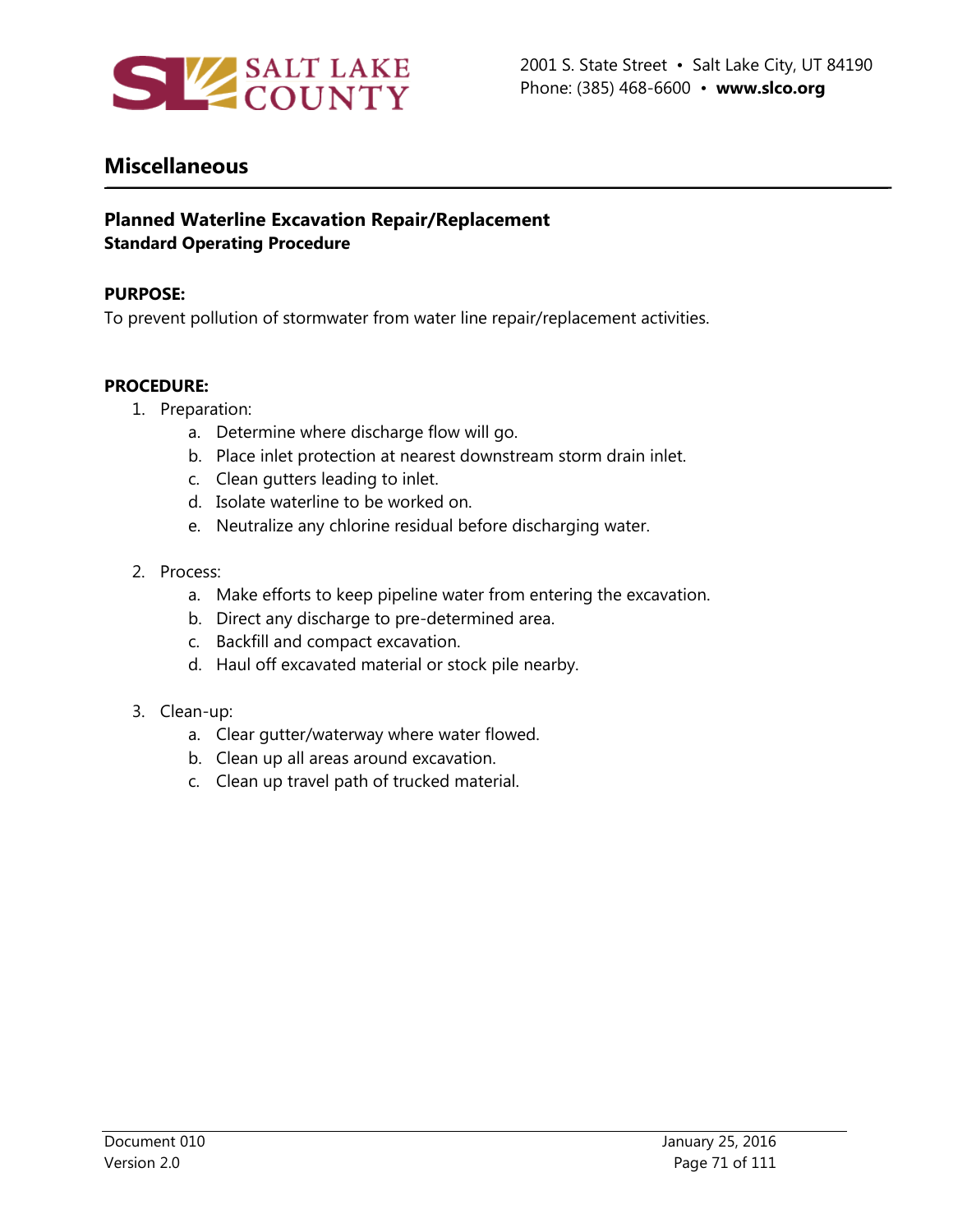

## **Miscellaneous**

## **Unplanned Waterline Excavation Repair/Replacement Standard Operating Procedure**

#### **PURPOSE:**

To prevent pollution of stormwater during unplanned waterline repairs.

- 1. Preparation:
	- a. Make sure service trucks are equipped with, and workers are able to deploy, wattles, gravel bags, de-watering bag, or other materials for inlet protection and sediment control.
- 2. Process:
	- a. Slow the discharge.
	- b. Inspect flow path of discharged water.
	- c. Protect water inlet areas by placing inlet protection devises around or up stream of inlet.
	- d. Follow planned repair procedures.
	- e. Haul off spoils of excavation.
	- f. Use dewatering bags on pumps and check hourly for effectiveness.
- 3. Clean up:
	- a. Repair eroded areas as needed.
	- b. Follow planned repair procedures.
	- c. Remove any inlet protection and dewatering bags and discard appropriately.
	- d. Clean up the travel path of trucked excavated material.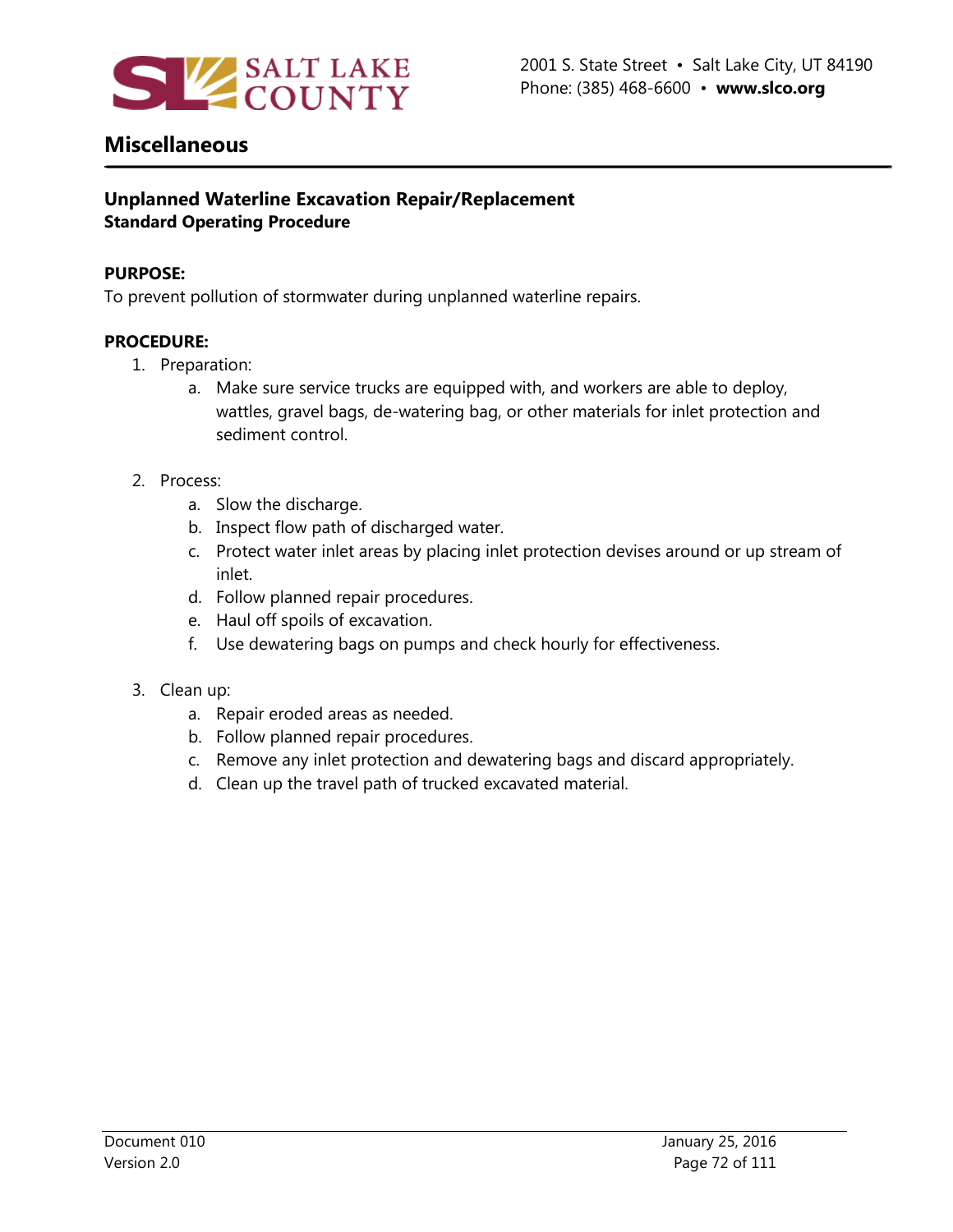

### **Waterline Flushing After Construction/System Disinfection with Discharge to Storm Drain (Public Utilities & Contractors) Standard Operating Procedure**

#### **PURPOSE:**

To prevent pollution of stormwater during waterline flushing activities.

#### **PROCEDURE:**

- 1. Preparation:
	- a. Determine chlorine content of discharged water, and select de-chlorination equipment to be used.
	- b. Determine flow path of discharge.
- 2. Process:
	- a. Protect inlets in flow path.
	- b. Install de-chlorination equipment.
	- c. Sweep and clean flow path
	- d. Use diffuser to reduce velocities.

#### 3. Clean-up:

- a. Pick up inlet protection.
- b. Clean flow paths.
- c. Remove equipment from flush point.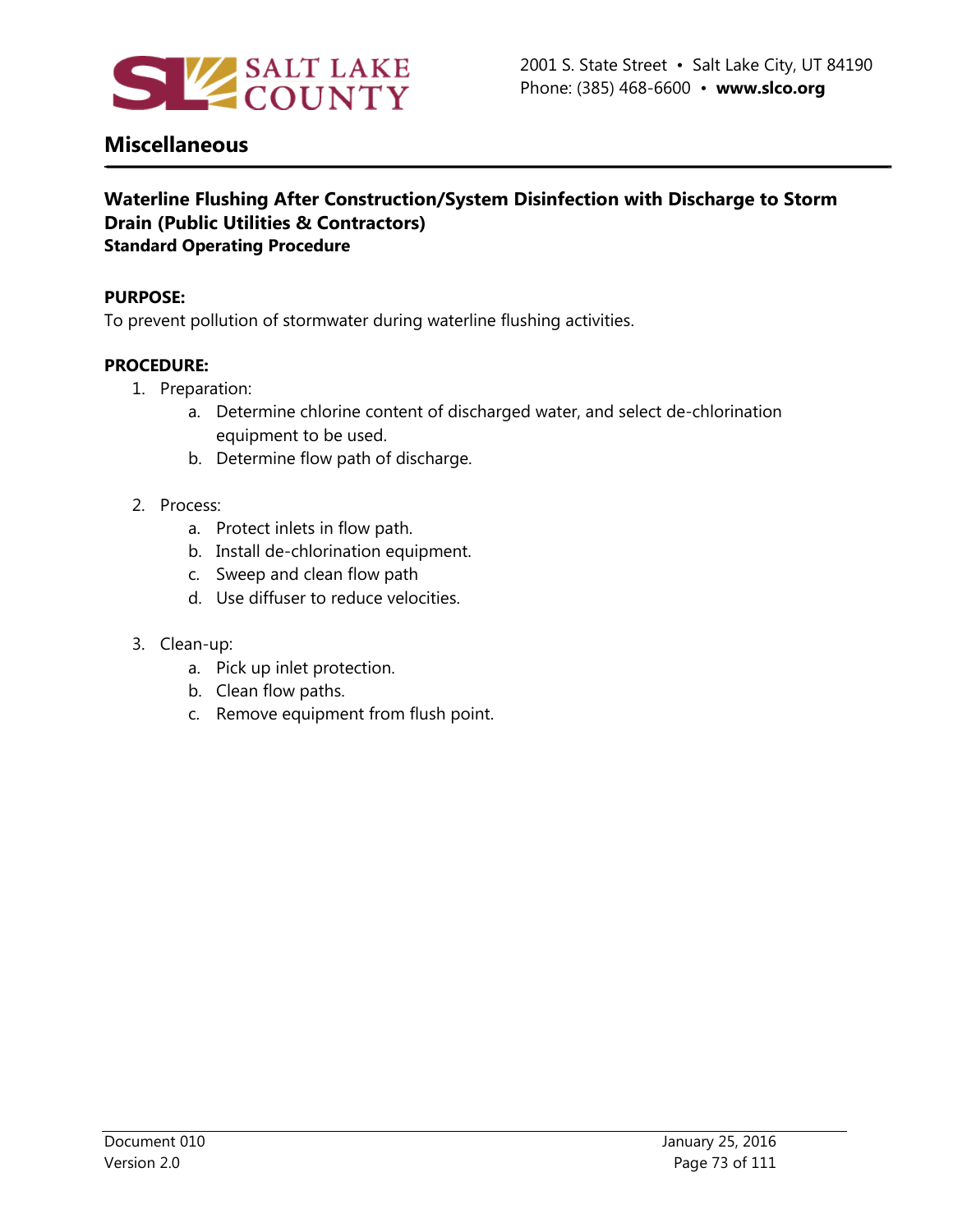

## **Waterline Flushing After Construction/System Disinfection with Discharge with Haul Off (Used for Dust Control/Compaction) Standard Operating Procedure**

#### **PURPOSE:**

To prevent pollution of stormwater during waterline flushing activities.

#### **PROCEDURE:**

- 1. Preparation:
	- a. Determine chlorine content of discharged water.
	- b. Determine appropriate construction activity for treatment.

#### 2. Process:

- a. Flush to tanker and use for dust control or compaction on unpaved construction activity.
- b. Confirm that application of water is in appropriate location.
- 3. Clean-up:
	- a. Remove equipment from flush point.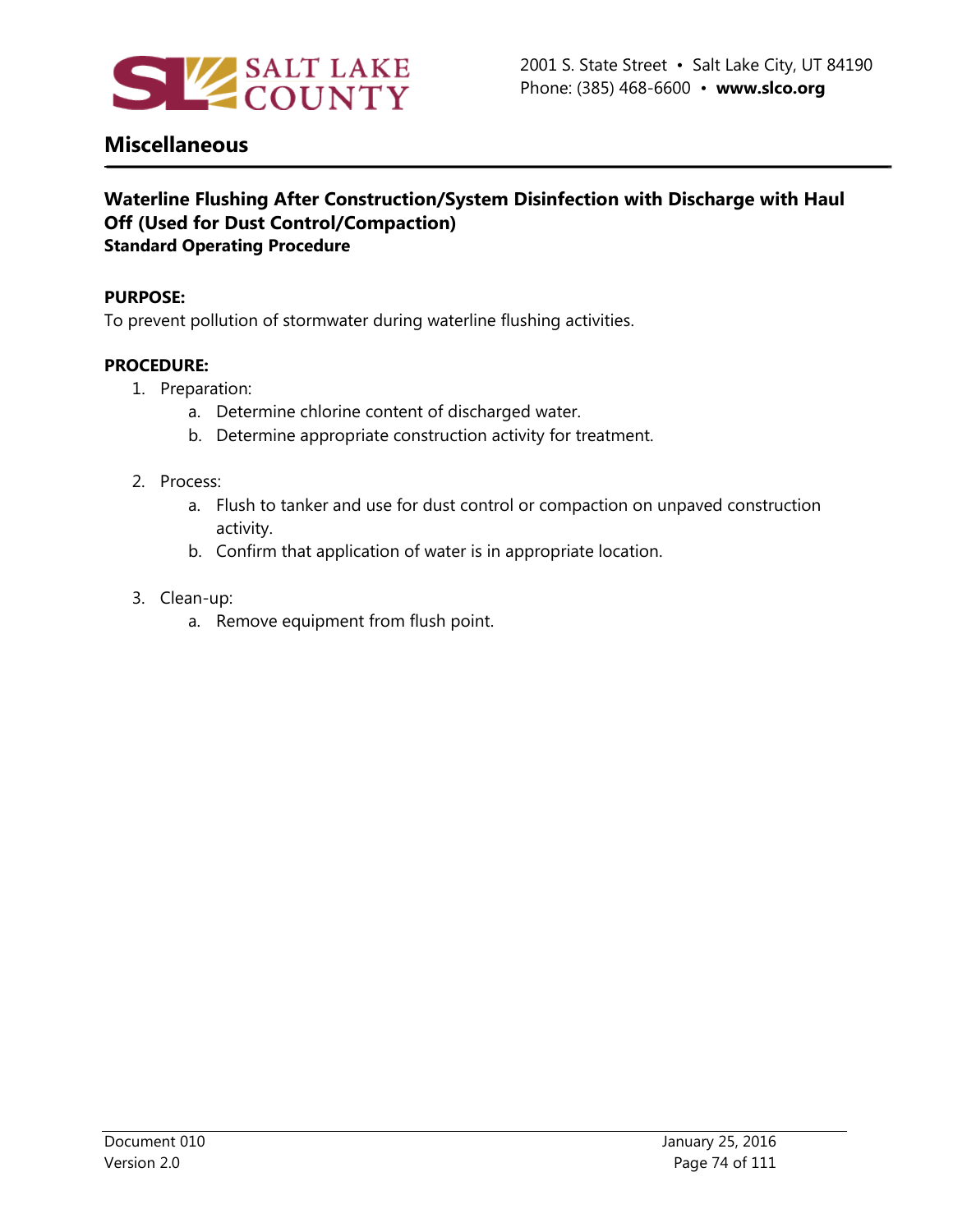

## **Waterline Flushing for Routine Maintenance Standard Operating Procedure**

#### **PURPOSE:**

To prevent pollution of stormwater during waterline flushing activities.

#### **PROCEDURE:**

- 1. Preparation:
	- a. Determine flow path of discharge to inlet of waterway.
- 2. Process:
	- a. Clean flow path.
	- b. Protect inlet structures
	- c. Use diffuser to dissipate pressure to reduce erosion possibilities.
- 3. Clean-up:
	- a. Clean flow path.
	- b. Remove inlet protection.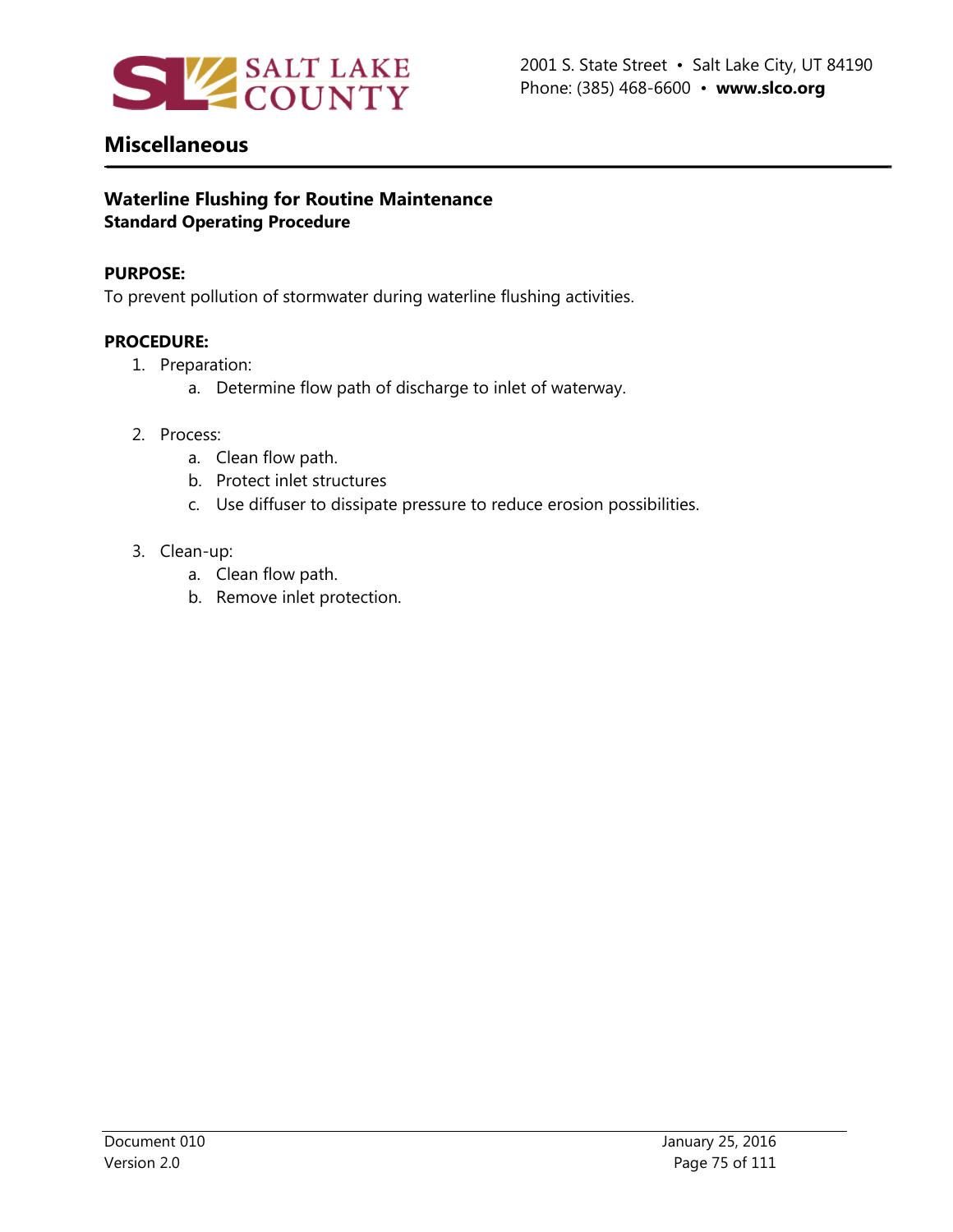

### **Industrial and Commercial Facilities Stormwater Pollution Prevention Program and Inspection Standard Operating Procedure**

### **PURPOSE:**

The Salt Lake County Industrial/Commercial Facility Stormwater Pollution Prevention Program (IFCSWPPP) is designed for the purpose of inspecting Industrial Facilities. Salt Lake County has developed this IFCSWPPP in compliance with its 2013 Utah Municipal Storm Water Pollutant Discharge Elimination System ("UPDES") permit (Part 4 § 4.3) The program will outline the procedures for identification, inspection and enforcement of those industrial facilities discharging into the Salt Lake County MS4. The Jordan Valley Municipal permit UTS0000001 identifies an "Industrial Facility" as one that discharges to: the County MS4 from municipal landfills; hazardous waste treatment, storage, disposal and recovery facilities; facilities that are subject to § 313 of Title III of the Superfund Amendments and Reauthorization Act of 1986 (SARA); facilities that hold, or are required to hold a UPDES storm water permits; and each other industrial or commercial discharger that Salt Lake County determines is contributing a substantial pollutant load to the Salt Lake County MS4.

The IFCSWPPP and Inspection Standard Operating Procedures (SOPs) are designed not only for the inspection and enforcement of Industrial Facilities but may also be used for the inspection of facilities with the potential to discharge substantial pollutant loads to the County's MS4. In most cases, the inspection of non-permitted facilities may be initiated by the commercial inspections of the facilities; or when pollution problems or complaints are brought to the County's attention by concerned citizens, alerts from other Cities or government agencies, reported spills, and/or problems discovered through the IDDE program, Fats Oil Grease (FOG) program, Cross Connection program, construction site inspections and general construction inspection.

- 1. Authority to Conduct Inspections: The authority to conduct inspections is provided in Chapter § 17.22 of the Salt Lake County Code of Ordinance and the Utah Clean Water Act, §§ 19-5:101-124, Utah Code Ann. (2014)
	- a. Right of Access
		- i. Duly authorized representatives of Salt Lake County may inspect the property or facilities of any user (including facilities under construction) to ascertain compliance with the **Jordan Valley Municipal Permit UTS000001** and the County's Stormwater Quality Ordinance.
		- ii. Owners or occupants of premises where storm water or wastewater is either generated or discharged shall allow properly-identified Salt Lake County representatives safe and ready access, at all reasonable times during normal business hours and at such other times as Salt Lake County reasonably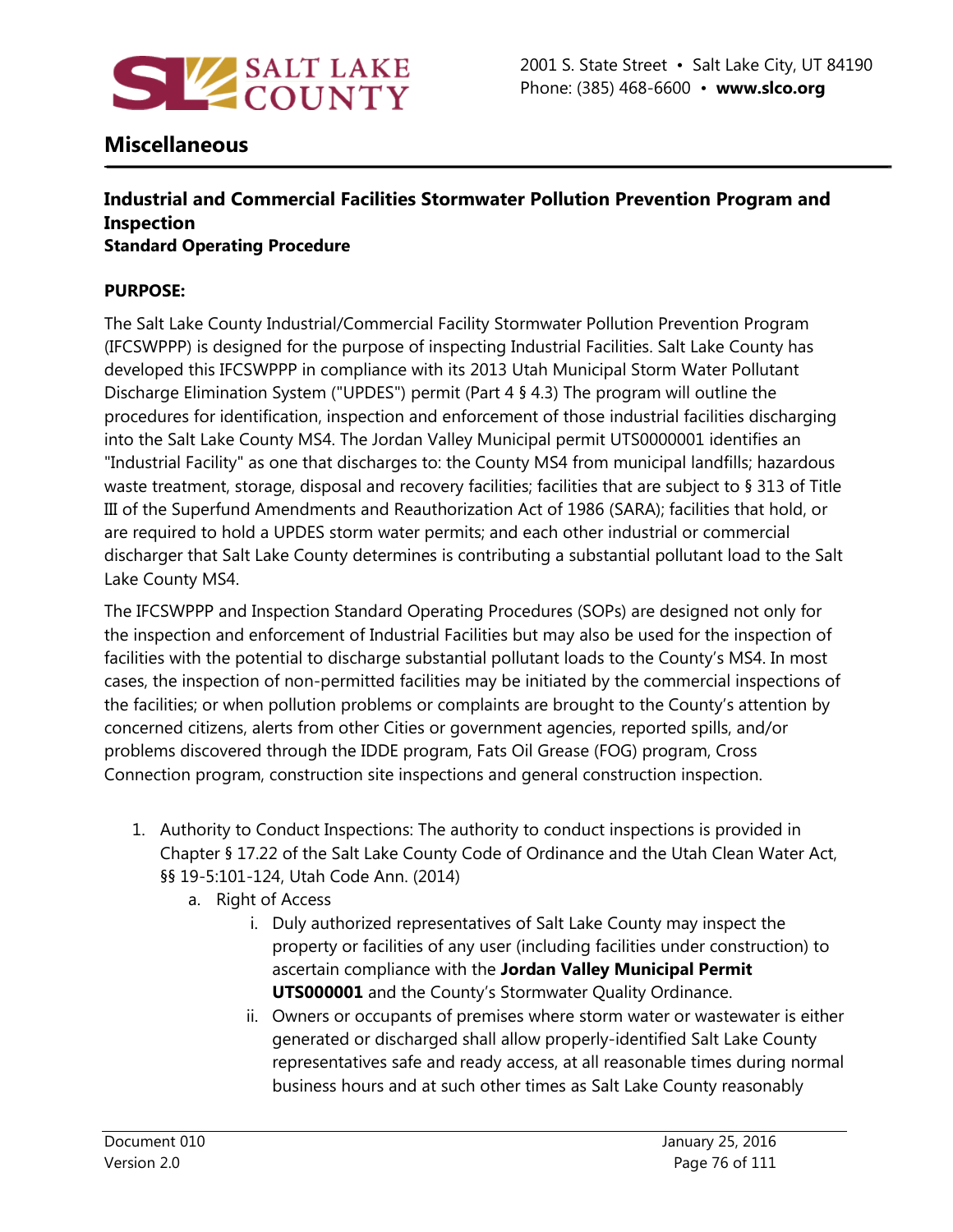

suspects that a violation of the Jordan Valley Municipal UTS0000001 or the County's Stormwater Quality Ordinance may be occurring.

- iii. Access shall be allowed to all such parts of the premises as would enable Salt Lake County personnel to inspect, observe, measure, sample and test:
	- 1. Internal plumbing;
	- 2. Pretreatment facilities;
	- 3. Internal discharge points or connections;
	- 4. Exterior connections;
	- 5. Building sewers or building storm drains;
	- 6. Oil traps and grease traps;
	- 7. Any other facilities required by the County and/or the Salt Lake County Health Department to be constructed, installed or utilized.
- iv. Measurement, sampling and testing facilities and procedures that have been required by Salt Lake County and/or the Salt Lake County Health Department and;
- v. Such other facilities as Salt Lake County reasonably believes may be contributing to a violation of these Regulations or a permit issued pursuant to these Regulations.
- vi. Salt Lake County, by itself or in conjunction with the Salt Lake County Health Department, may conduct routine, periodic inspections of certain types of facilities. It is anticipated that restaurants, other food handling or food processing establishments, service stations, and other entities which deal with grease or petroleum products are particularly likely to be subject to such an inspection program.
- vii. Other industrial users may also be so inspected as Salt Lake County deems appropriate. Owners or occupants shall provide any labor or equipment needed by Salt Lake County or Salt Lake County Health Department personnel to open, inspect, and operate oil and grease traps and other facilities.
- b. Right of Entry
	- i. Upon proper identification and at reasonable times during normal business hours (and at such times as Salt Lake County reasonably suspects that a violation of the Jordan Valley Municipal Permit UTS000001 and Salt Lake County Storm water Quality Ordinance may be occurring) duly-authorized representatives of Salt Lake County shall be permitted to enter all private property through which Salt Lake County holds an easement for the purposes of inspection, observation, measurement, sampling, testing, maintenance, repair, or reconstruction of any portion of Salt Lake County storm drainage systems lying within said easement. All entry and subsequent work, if any, shall be done in full accordance with the terms of said easement.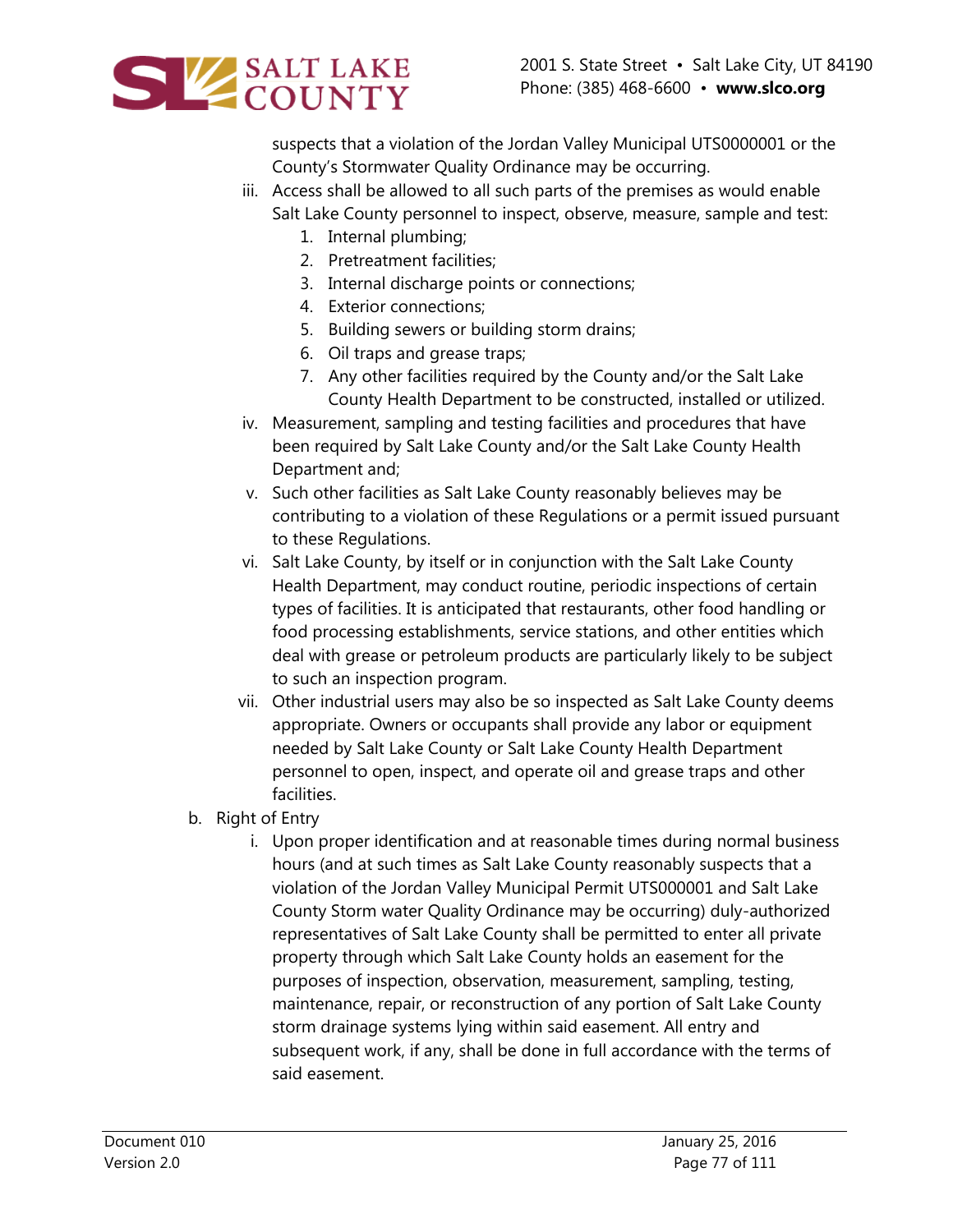

- 2. Pre-Inspection Procedures
	- a. General Procedures: These procedures apply to all field activities and include the following:
		- i. All field personnel entering private properties as part of facility inspections including building and site areas are required to carry photo identification issued by Salt Lake County and a copy of the Salt Lake County Facility Inspection Notification Letter to show facility owners, owner's representatives and tenants identification, if requested while conducting the inspections as evidence that they have authorization from Salt Lake County to perform the work.
			- 1. Vehicles must be clearly labeled with the Salt Lake County Logo.
			- 2. All field personnel will wear safety gear.
			- 3. Field activities within public streets may require a police detail. Salt Lake County personnel or designated representative shall notify the Unified Police Department at least 24 hours in advance of the need for a police detail to allow time to schedule the detail. Roads under the jurisdiction of Utah Department of Transportation (UDOT) require state police details which require notification of the local state police barracks to schedule a detail. Salt Lake County personnel or designated representative shall obtain and sign detail slips and add project identification number. Weekly police detail tracking reports of detail usage shall be prepared with detail cards attached. The detail slips and log are to be submitted by mail to Salt Lake County project manager. The project identification number is to be shown on and written in with signing all detail slips and logs.
			- 4. Field personnel are to act in a professional manner at all times while conducting field activities and in dealing with the public. Field personnel shall not engage in any confrontation with the public regardless of the circumstances. Any problems that the field personnel encounter during the execution of their work shall be reported to Salt Lake County for resolution.
			- 5. Advanced notice should be provided to Salt Lake County and public safety officials (if applicable) of the proposed locations and type of work to be performed at each site daily.
- 3. Facility Inspections
	- a. Prior to the start of the facility inspections including building and site areas, Salt Lake County or designated representative will distribute the Facility Inspection Notification Letters to property owners and/or business owner of each property to be inspected. Notification shall be at least two (2) days prior to the start of site inspections.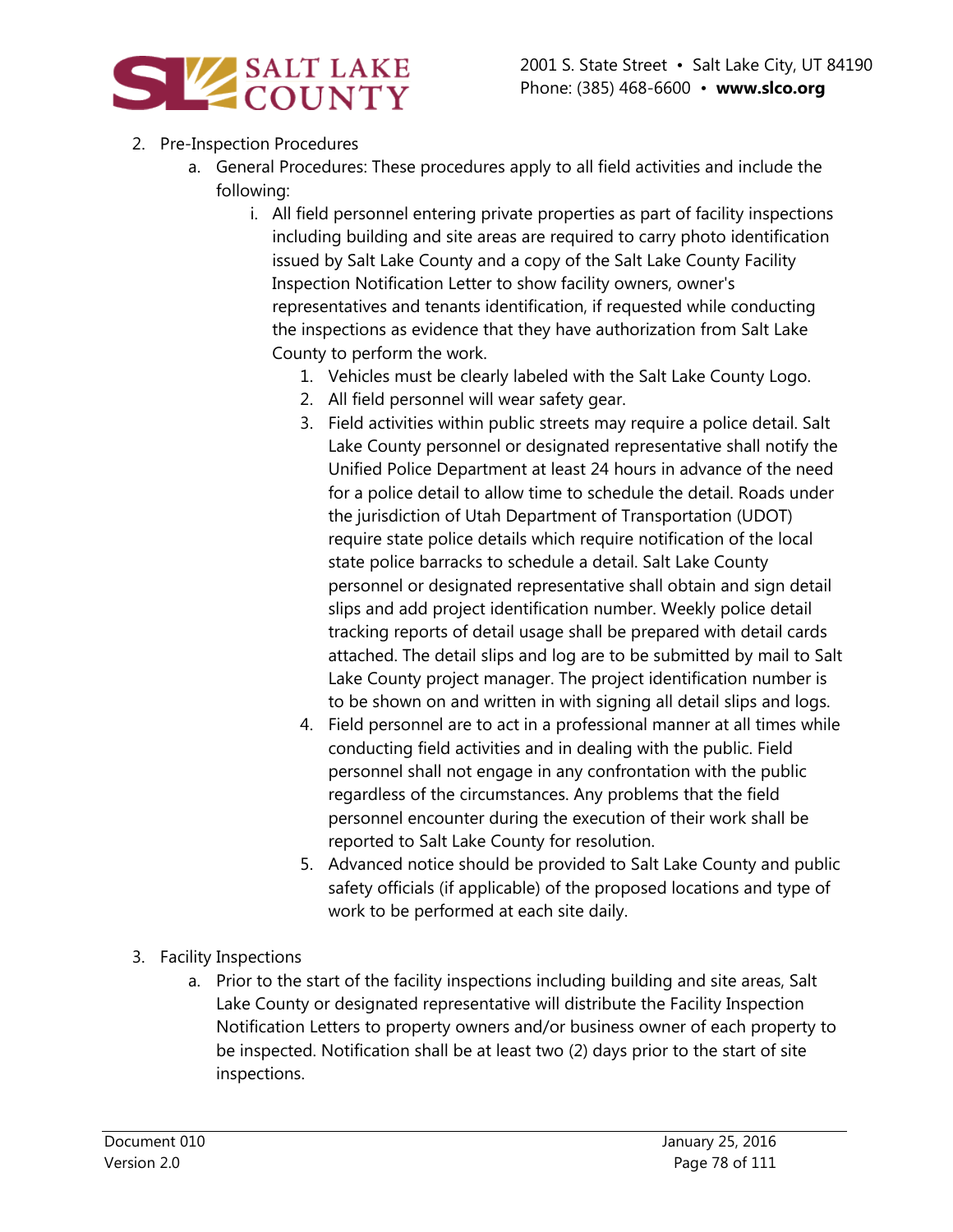

- b. If the inspection requires interior inspection of the building, field personnel shall only enter the building if permitted access by the property/business owner, or property/business owner's representative. If the property/business owner or property/business owner's representative declines access, the field personnel shall cancel the proposed building inspection and inform Salt Lake County of the refusal by the property/business owner, or property/business owner's representative to permit entry.
- c. The property/business owner, or property/business owner's representative must be present prior to any building entry by field personnel.
- d. Field personnel shall take care to not disturb or damage the property being inspected.
- e. Information gathered during the building and site inspection shall be recorded on the data collection device standard inspection form or printed hard copy. This will include information such as a sketch of the property and structure showing on site drainage features, flow of surface run-off and any storm water infrastructure on the property, Data from each site inspection will be uploaded to the current computer software each evening after the completion of inspections.
- f. Prior to the inspection of a facility, inspectors should also perform the preinspection procedures listed below to ensure that each inspection is conducted proficiently and in a professional manner. The pre-inspection procedures include the following:
	- i. Prioritization of facilities to be inspected (by project manager)
	- ii. Review of guidance materials for inspection of industrial facilities
	- iii. Review of guidance materials for inspection of commercial facilities
	- iv. Review of maps for drainage patterns and outfall locations
	- v. Review of files for prior correspondence
	- vi. Facility contact and notification of inspection
	- vii. Proper inspection and safety equipment for entering the facility
- 4. Manhole Inspections
	- a. Field personnel shall fully comply with the requirements of the Occupational Safety and Health Act (OSHA) for entering the storm drains (inspections will be from the surface).
	- b. Prepare the site for the work and set up appropriate equipment and traffic safety cones. Mark and protect the work area with traffic safety cones prior to opening the manhole.
	- c. Personal Protective Equipment is required as defined by OSHA Regulations § 1910.120 Appendix B.
	- d. Immediately report to the Associate Director of Engineering any significant defects observed from the manhole inspection including flow blockages or severe structural deficiencies that pose the risk of collapse or other major failure of the structure.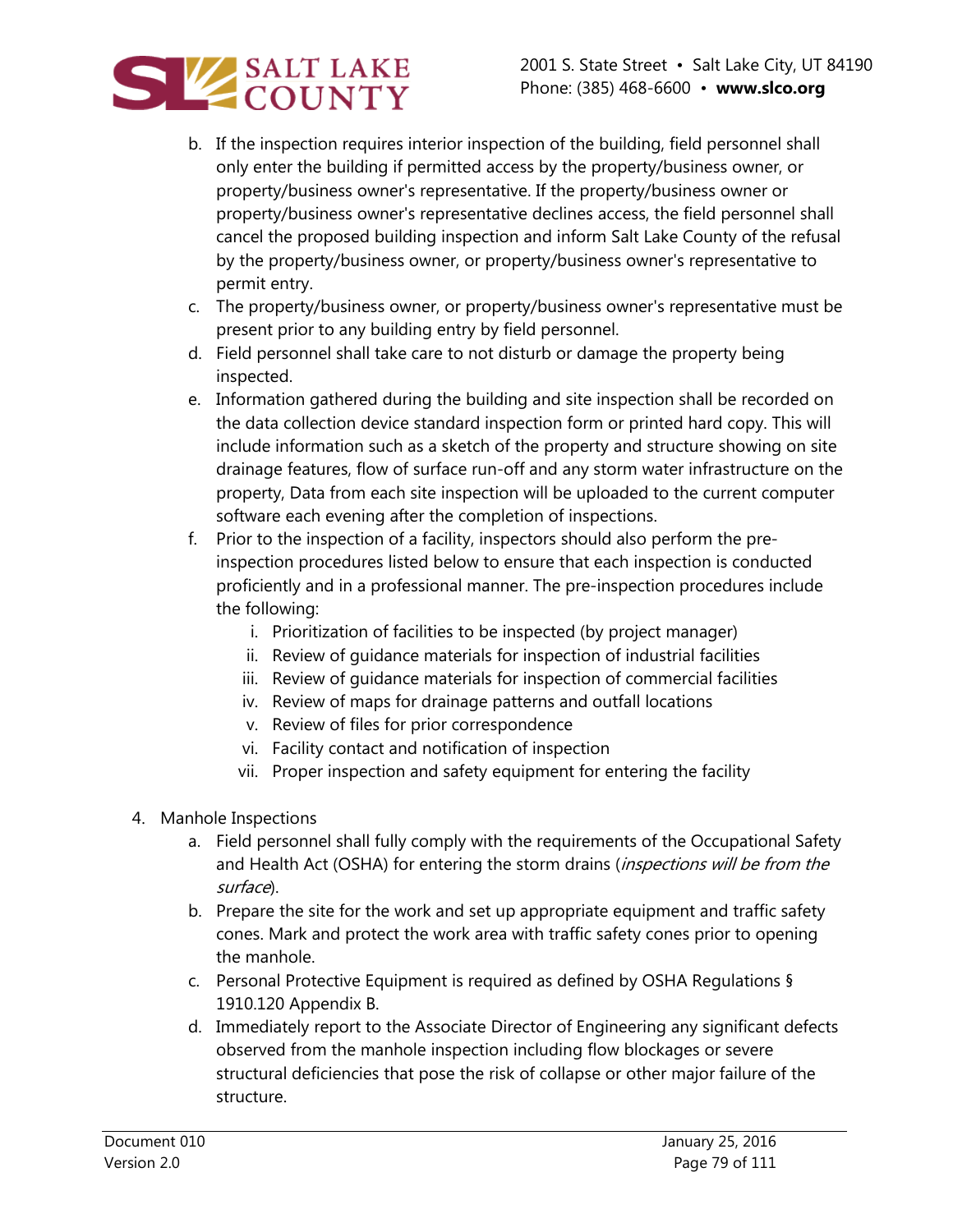

- e. Close the manholes and move to next location or store equipment and begin cleanup.
- f. Private manholes will be opened by a facility representative.
- 5. Prioritization of Inspections
	- a. The Salt Lake County currently maintains an inventory of 4500 industrial facilities and commercial facilities, which must be inspected a minimum of once every five (5) years. In order to meet the requirements of the permit, Salt Lake County will need to inspect 900 facilities per year including high risk facilities once per year during the permit cycles. That is three (3) commercial/industrial inspections per day for 360 days of the year.
- 6. Salt Lake County will identify high risk facilities (see the definitions below in § 7f) based upon the potential for water quality, including pollutants of concern, proximity to a water body and violation history. The program will prioritize facilities into high, medium, and low categories. This prioritization process will be developed and maintained in the latest computer software (Eprocess 360, v.2015).
- 7. The Project Manager having oversight of the Industrial/ Commercial Facility Storm Water Pollution Prevention Program (IFCSWPPP) shall prioritize and assign a list of facilities for inspection to each field person.
	- a. Field personnel will then be responsible for organizing his or her list of sites and set up an inspection schedule to comply with the priority established by the Project Manager.
	- b. In order to efficiently conduct the inspections, field personnel should prioritize the list of industrial facilities by reviewing maps and other information and also by driving by and doing a brief visual observation of the sites just prior to meeting with the facility representative. Review of maps will allow for the field personnel to group or organize sites within the same local area(s). The driving by and brief visual observation practice will give the field personnel a good idea of the general layout of the site(s), and more importantly, the range of associated outdoor activities.
	- c. In addition, visiting facilities prior to the official inspection will provide an opportunity to observe some potential concerns, such as stressed or dying vegetation due to spills or leaks, improper discharges, and/or evidence of previous spills and adjust ranking of facilities due to actual conditions.
	- d. Facilities have been ranked based on their industrial classification types and risk of pollution prior to field inspections.
	- e. Facilities in the high category, based on their industrial activities, would have greater potential for pollutants entering Salt Lake County MS4 and receiving waters and should be inspected first.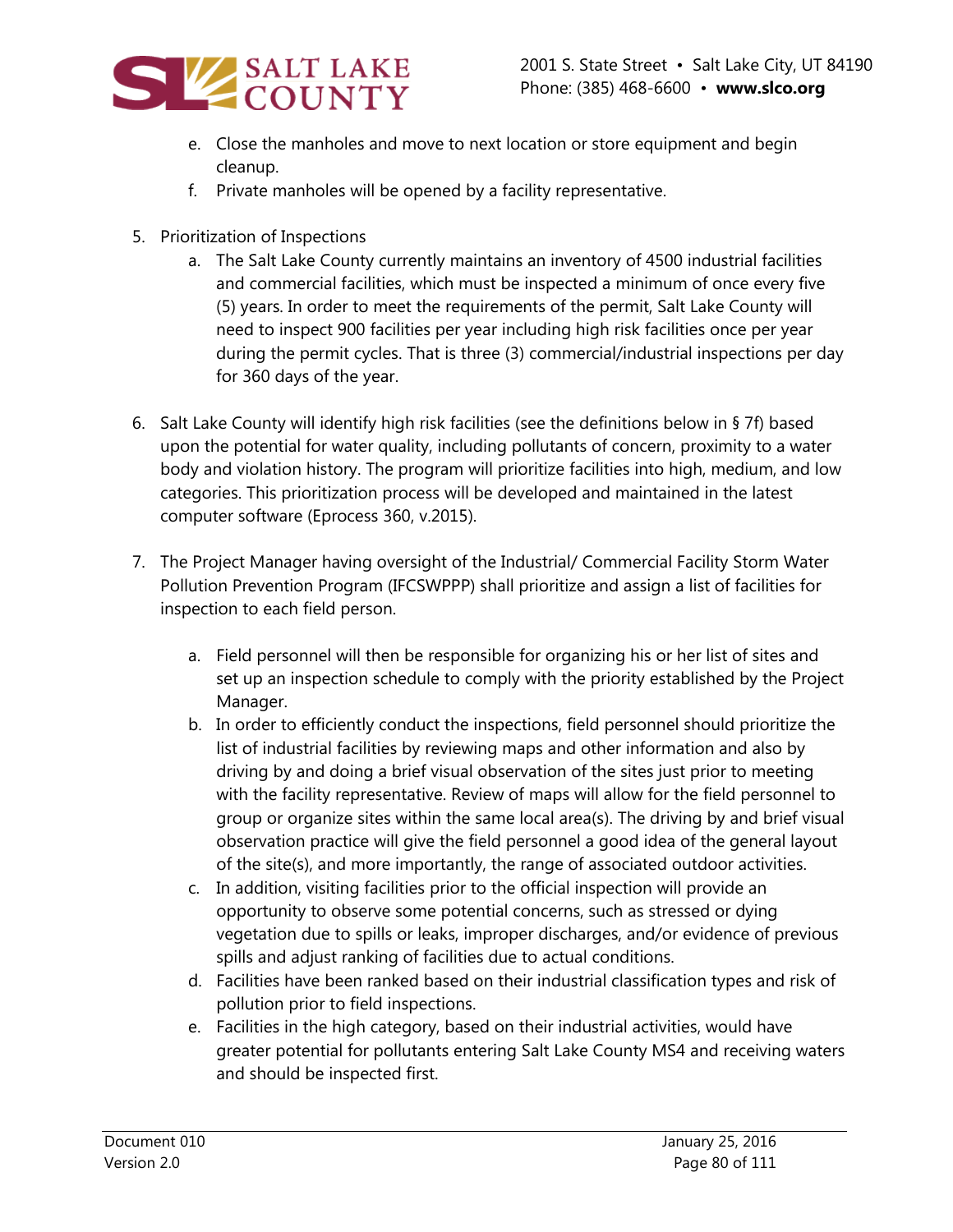

- f. After all the high priority sites are inspected, then the field personnel should inspect facilities ranked medium and low priorities respectively. The three rankings are as follows:
	- i. High: Industrial Facilities in this category have a large amount of outdoor processing activities and/or material storage on-site or obvious poor housekeeping issues. An example of a high priority site would be a metal scrap yard or large manufacturer where materials and stored chemicals are in potentially uncovered areas without containment and in direct contact with the elements (i.e., precipitation).
	- ii. Medium: A medium level site would be similar to a freight carrier facility that receives and delivers materials via tractor trailer trucks. Most activities involve the loading and unloading of materials under a covered loading dock. However, these facilities usually have a vehicle maintenance area which can be problematic in terms of releasing oil and grease products.
	- iii. Low: A facility in low level ranking would have limited or no outdoor processing areas. After inspection and review with Salt Lake County, a "Certificate of No Exposure" could be issued by the state if it is determined to not present substantial pollutant loading from the site. Salt Lake County will send out an inspection letter to the Commercial/Industrial facility as well as copy the State of Utah DEQ by hard copy or email that the facility may qualify for the "No Exposure Certificate." The file will then be placed back into rotation for inspection in the next permit cycle to confirm the No Exposure Certification is still applicable. Industrial facilities may be reranked based on results from the findings of fact during the field inspections, and discussions with the County Inspection Supervisor and/or the State of Utah DEQ Industrial Program personnel.
- 8. Review of Guidance/Resource Material
	- a. Field personnel should familiarize themselves with several guidance and resource materials before conducting facility site inspections. The materials are provided to give beneficial information on the types of general storm water permits, material handling and storage activities associated with the different industries, industry terminology, equipment and structures which could be helpful to industries in regards to mitigating pollution concerns, and the components contained in a Stormwater Pollution Prevention Plan.
	- b. The resource materials will be housed near the IFCSWPPP site inspections file and the Project Manager will also have copies available for review by field personnel.
	- c. The list of in-house guidance and resource materials includes (but not limited to) the following:
		- i. Stormwater discharges from Industrial Facilities, EPA Website: [http://water.epa.gov/polwaste/npdes/Industrial-and-Commercial-](http://water.epa.gov/polwaste/npdes/Industrial-and-Commercial-Facilities.cfm)[Facilities.cfm](http://water.epa.gov/polwaste/npdes/Industrial-and-Commercial-Facilities.cfm)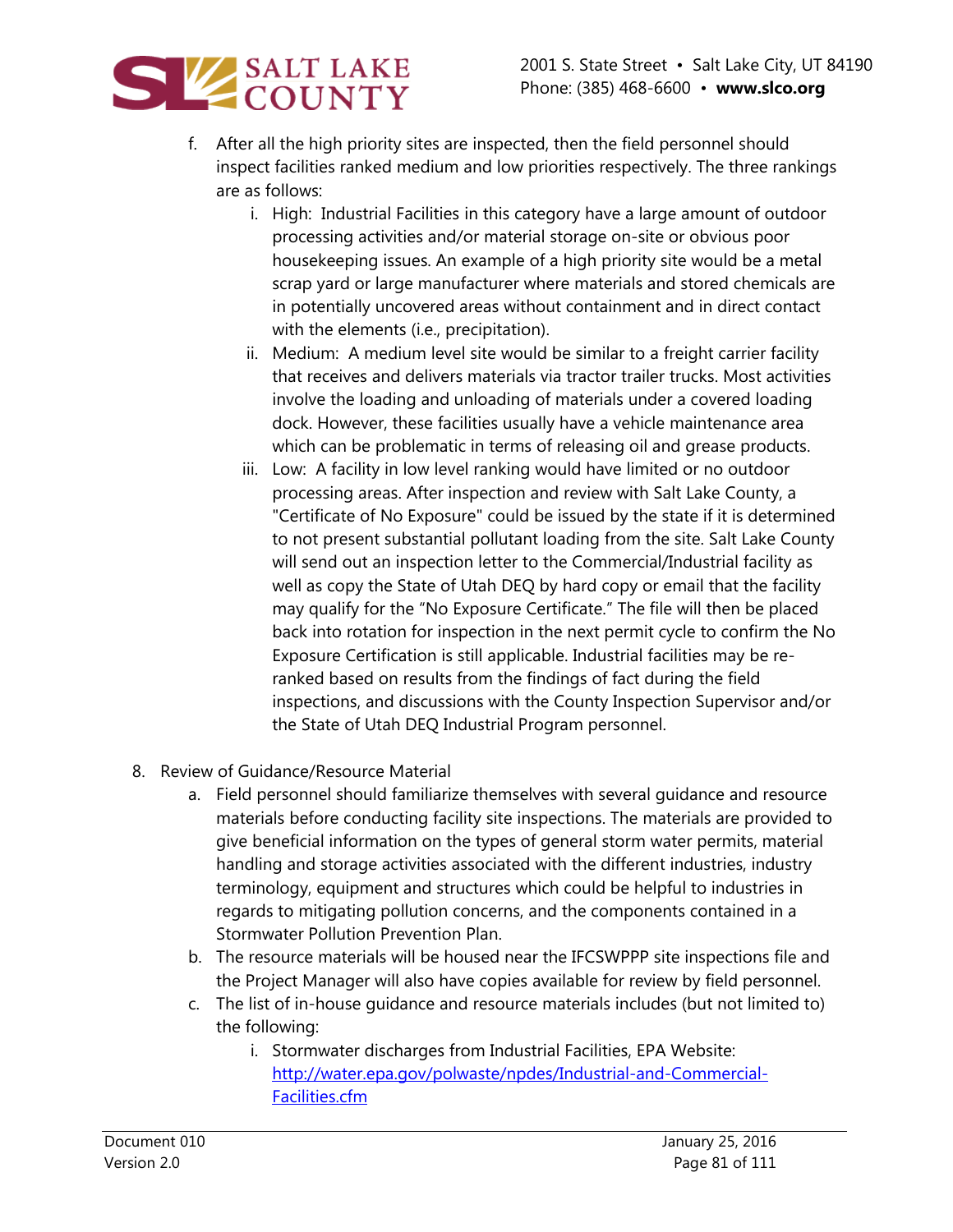

- ii. North American Industry Classification System (NAICS) Manual (US Census Bureau 2012): <http://www.census.gov/eos/www/naics/>
- iii. Salt Lake County Sampling Plan for Representative Storm Monitoring
- iv. Salt Lake County Dry Weather Screening Plan
- v. Salt Lake County IDDE Plan
- 9. Review of Drainage and Storm Sewer Outfall Maps
	- a. As a condition of the UPDES stormwater permit, a permitted facility should have a site map that displays on-site drainage patterns and storm drain outfalls. However, prior to the visiting an Industrial or Commercial Facility site, the inspectors should review in-house Salt Lake County drainage maps from its system.
- 10. Salt Lake County and Governmental Record(s)Review
	- a. Coordination with and a review of Salt Lake County and governmental agency records (including records from:
		- i. Salt Lake County Assessor,
		- ii. Unified Fire Authority,
		- iii. UDOT,
		- iv. EPA, etc.)
	- b. Information and records collected can potentially provide information on the property ownership, uses, drainage facilities, possible records of spills, manufacturing processes and material storage, permit information, past water quality violations, and other reports that may give the inspector background history on the industrial or commercial facility site.
	- c. A list of Salt Lake County and governmental agency records that could be beneficial for field personnel to review includes the following:
		- i. Spill and Complaint Database
		- ii. Assessing Records & Latest Computer Software (EProcess 360 v.2015)
		- iii. Enforcement files (IDDE & SLCO Health Department)
		- iv. Pretreatment inspections
		- v. Inspections performed by the Fire Department or Building Inspector
		- vi. NOVs
	- d. Any Industrial or Commercial Facility that has a history of noncompliance, the field personnel performing the inspection should check for any records from the following:
		- i. State of Utah DEQ
		- ii. Salt Lake County Environmental Health
		- iii. The EPA's website for Industrial Facilities: [http://water.epa.gov/polwaste/npdes/Industrial-and-Commercial-](http://water.epa.gov/polwaste/npdes/Industrial-and-Commercial-Facilities.cfm)[Facilities.cfm](http://water.epa.gov/polwaste/npdes/Industrial-and-Commercial-Facilities.cfm)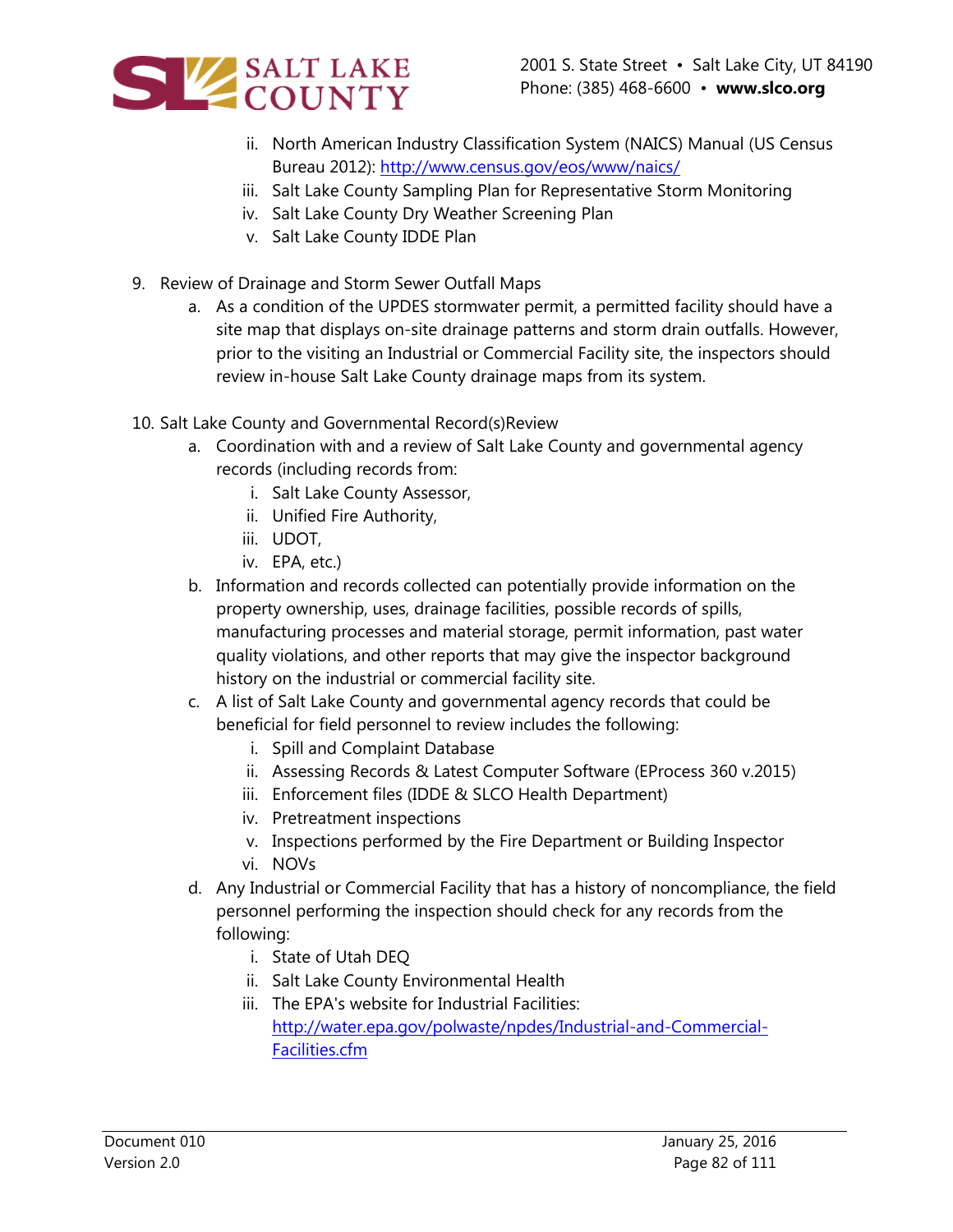

## 11. Facility Notification

- a. Initial facility notification will be by Facility Inspection Notification Letter mailed out to each facility on the inventory list. The letters will include a general description of the program, identification of authorized representatives to perform the inspections on behalf of Salt Lake County activities to be performed and contact information should a facility have any questions. Notification letters will be mailed in batches so that inspections can be completed no later than three (3) months after notifications have been mailed out to the perspective facilities.
	- i. Field inspectors will perform inspections no sooner than two (2) days after notification letters are mailed out.
	- ii. Inspectors will arrive with copies of the notification letters, authorization materials and photo identification and inspection equipment and gear.
	- iii. When arriving at the facility, the field personnel will ask to speak to the person who handles environmental matters for the site. (It is common for Industrial Facilities to have one primary contact person who deals with all environmental issues, in Commercial facilities the primary contact person will most often be the business owner or the office manager.)
	- iv. The representative will be advised that Salt Lake County, is conducting the inspection and what pertinent areas the inspection will focus upon (i.e., SWPPP review and physical walkthrough of the facility and site).
	- v. In some cases, it may be required to schedule an inspection with the facility owner, representative or tenant.
- b. Business License Information should have the relevant contact information for each facility site to be be inspected. However, in some cases this information could be incorrect or out of date. Inspectors will record any updates to the contact information with the property/business owner, or property/business owner's representative.
- c. Business License information should have the relevant contact information for each facility site. If for some reason the property/business owner, or property/business owner's representative questions or is hesitant to allow the inspection, cordially explain the provisions of the applicable Salt Lake County Ordinance § 17.22 and the Jordan Valley Municipal UTS0000001 that allows for access by the Salt Lake County or its representatives to conduct an inspection of the Industrial and Commercial Facility and its discharges within Salt Lake County.
- d. In addition, if entry to a facility is denied and the issues cannot be resolved at the facility, the field personnel should leave the scene and discuss the matter with Salt Lake County Project Manager for further direction.
- 12. Inspection and Safety Equipment
	- a. When making initial contact with the Industrial or Commercial Facility, it is also important to ask the company representative what necessary equipment is needed for a safe entrance to the facility. **Table 1** below includes a list of personal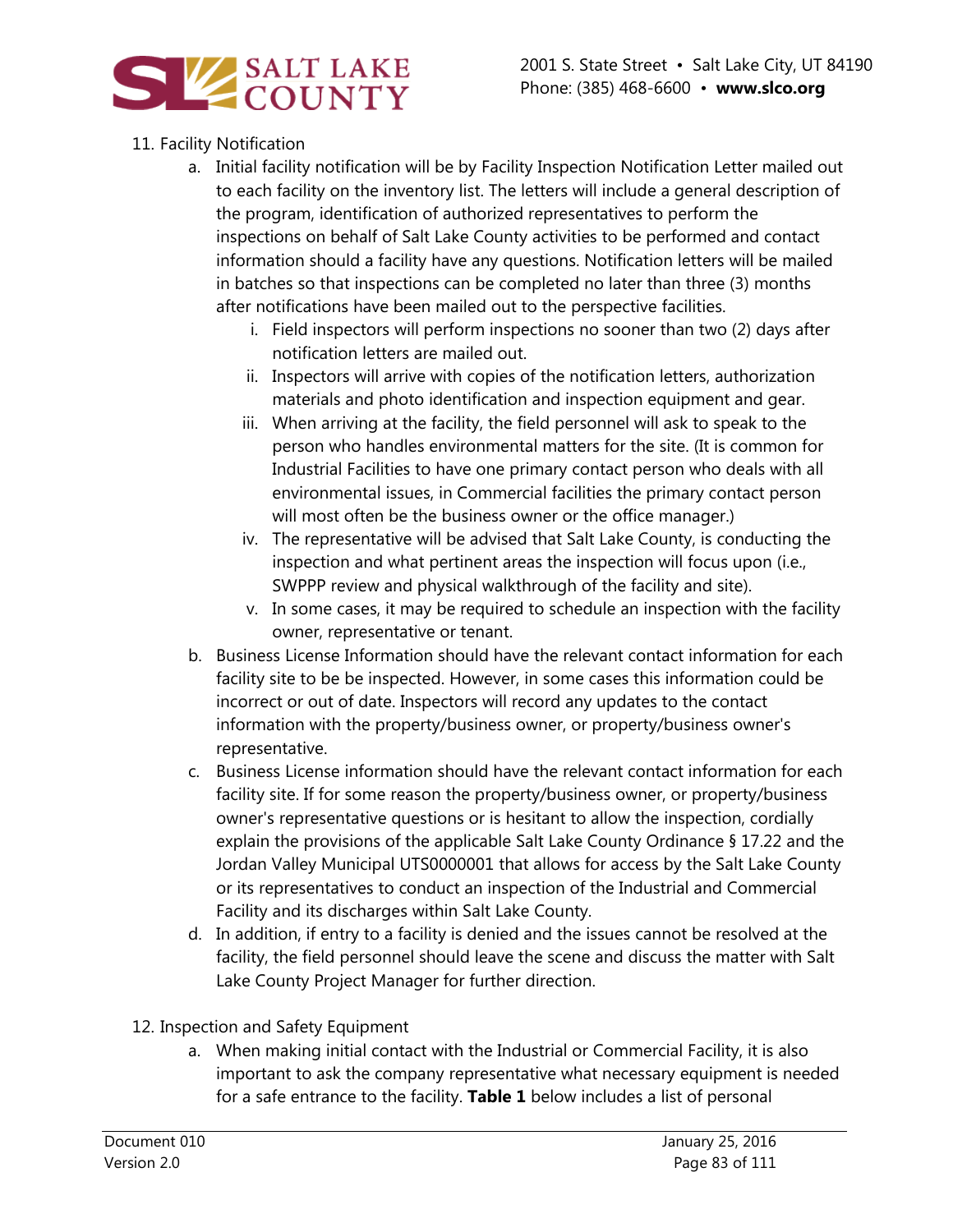

protective equipment and additional materials that may be needed to properly complete the inspection.

| Documents and Inspection Tools                                                                                                                                                                                                                                   | Safety Equipment and Protective                                                                                              |
|------------------------------------------------------------------------------------------------------------------------------------------------------------------------------------------------------------------------------------------------------------------|------------------------------------------------------------------------------------------------------------------------------|
| • Salt Lake County ID and business cards<br>• Facility file (records and maps)<br>· Field notebook<br>• Clipboard<br>• Cell phone<br>• Digital camera<br>• Flashlight/mirror<br>• Manhole pick<br>• Tape measure<br>• Field computer with inspection application | • Hard hat<br>• Hearing protection<br>• Safety shoes (steel toe)<br>• Reflective safety vest<br>• Safety glasses<br>• Gloves |
|                                                                                                                                                                                                                                                                  |                                                                                                                              |

#### **Table 1**

- b. On-Site Inspection Procedures
	- i. Upon arrival at the Industrial or Commercial Facility, the field personnel should introduce himself or herself as a Salt Lake County authorized representative and offer the appropriate credentials (i.e., Salt Lake County issued ID and/or business card ID). After introductions, the field personnel should communicate to the company representatives the reason and extent of the inspection, which include the following:
		- 1. On-site records review
		- 2. Physical walkthrough of the facility
		- 3. Wrap-up meeting with company official
- c. On-Site Records Review
	- i. Field personnel should begin the on-site records review with an evaluation of the facility's SWPPP. As a requirement of the EPA UPDES program for permitted Industrial or Commercial Facilities, the SWPPP is a document utilized by the facility to manage and minimize the likelihood of pollution due to storm water runoff and spills. The Stormwater Industrial Inspection form should be used during the review of documents. It is important to document any pertinent notes about the plan on the inspection form or in a field notebook.
	- ii. The SWPPP consists of five major components:
		- 1. Site Plan,
		- 2. Stormwater Management Plan,
		- 3. Spill Prevention and Response Plan,
		- 4. Preventative Maintenance and Good Housekeeping Plan and,
		- 5. Training Schedules.
	- iii. When properly applied, all five elements of the SWPPP perform an important part in reducing pollution from stormwater runoff.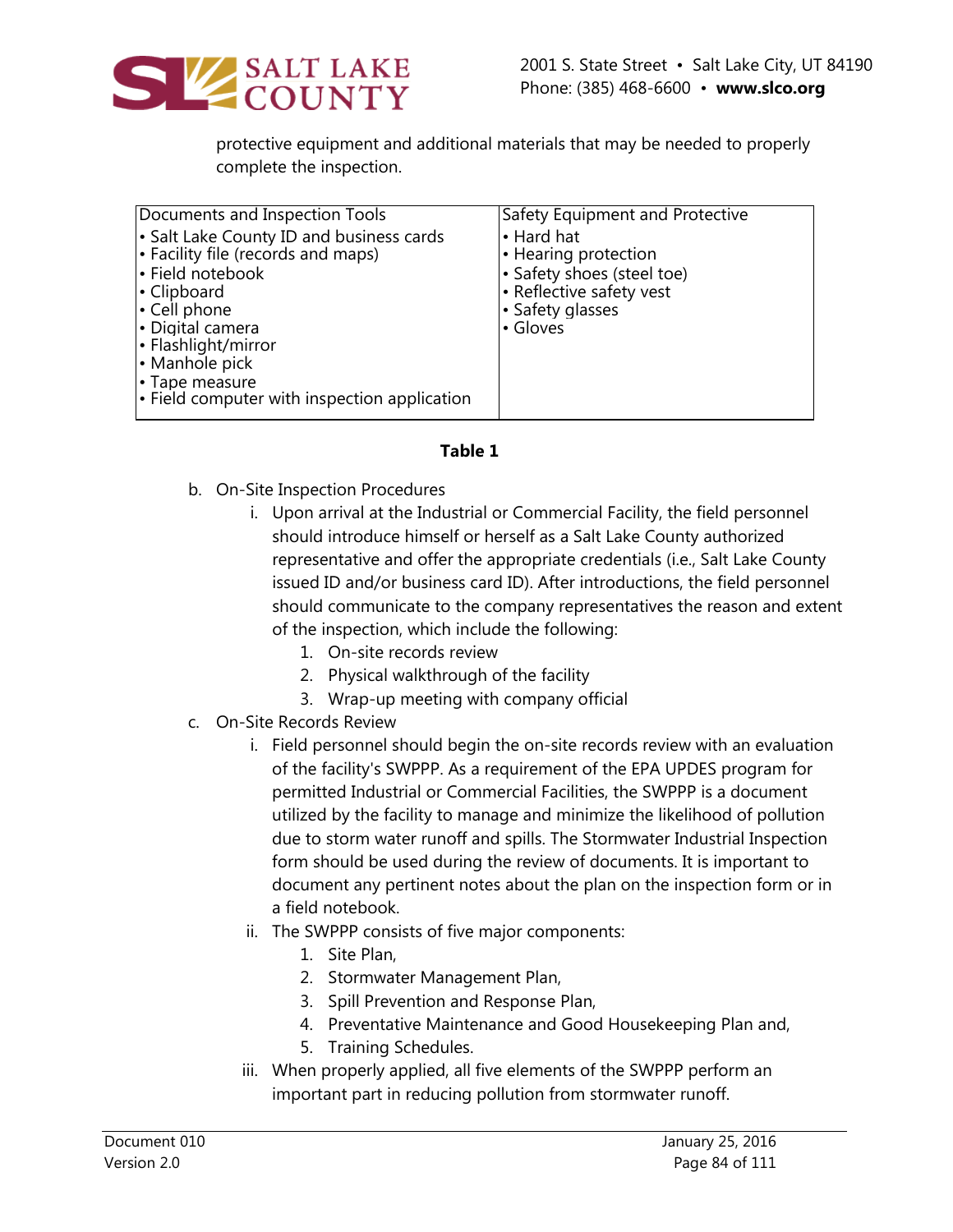



- iv. Once the review of the SWPPP is complete, the field personnel should have a good working knowledge of the Industrial or Commercial Facility site and overall layout of any processing areas.
- v. In addition to the SWPPP, the field personnel should evaluate records that are relevant to the management of stormwater on the facility. Other relevant records may include items such as:
	- 1. Maintenance logs on facility equipment,
	- 2. Prior correspondence with Salt Lake County or other government agencies,
	- 3. Stormwater sampling data,
	- 4. Documentation from any reportable spills, and
	- 5. Any other relevant documents.
- d. Physical Walkthrough of the Facility
	- i. After review of the on-site records, the next phase of the inspection will be the physical walkthrough of the Industrial or Commercial Facility site. A thorough inspection of the entire facility should be completed. A list of general things an inspector should look for is as follows:
		- 1. On-site BMPs.
		- 2. Indicators or presence of illicit connections and improper disposal.
		- 3. Evidence of past spills.
		- 4. Material handling and storage areas, including loading/unloading areas.
		- 5. Equipment fueling and maintenance areas.
		- 6. Storm drain structures and receiving streams.
		- 7. Ground disturbance and contamination.
		- 8. Good House Keeping (is site free of trash, debris, organized and clean?)
	- ii. When conducting the on-site inspection, it will be beneficial to have the owner or owner's representative supply a copy of the site map that shows all areas of concern.
	- iii. In regards to impacts to stormwater runoff, field personnel shall pay close attention to outside processing and manufacturing areas. Notice where and how materials are stored (materials should be properly labeled and located out of high traffic areas).
	- iv. Examine storm drains, drainage swales, and outfalls for debris and evidence of spillage. Document any non-stormwater (dry weather) flows in the storm drains and outfalls.
		- 1. If dry weather overflow is present, note presence of pollutant indicators like oily sheens, odors, flow discoloration, or unnatural algae blooms.
		- 2. Inspectors should also note whether to recommend those dry weather flows for further investigation to the Salt Lake County IDDE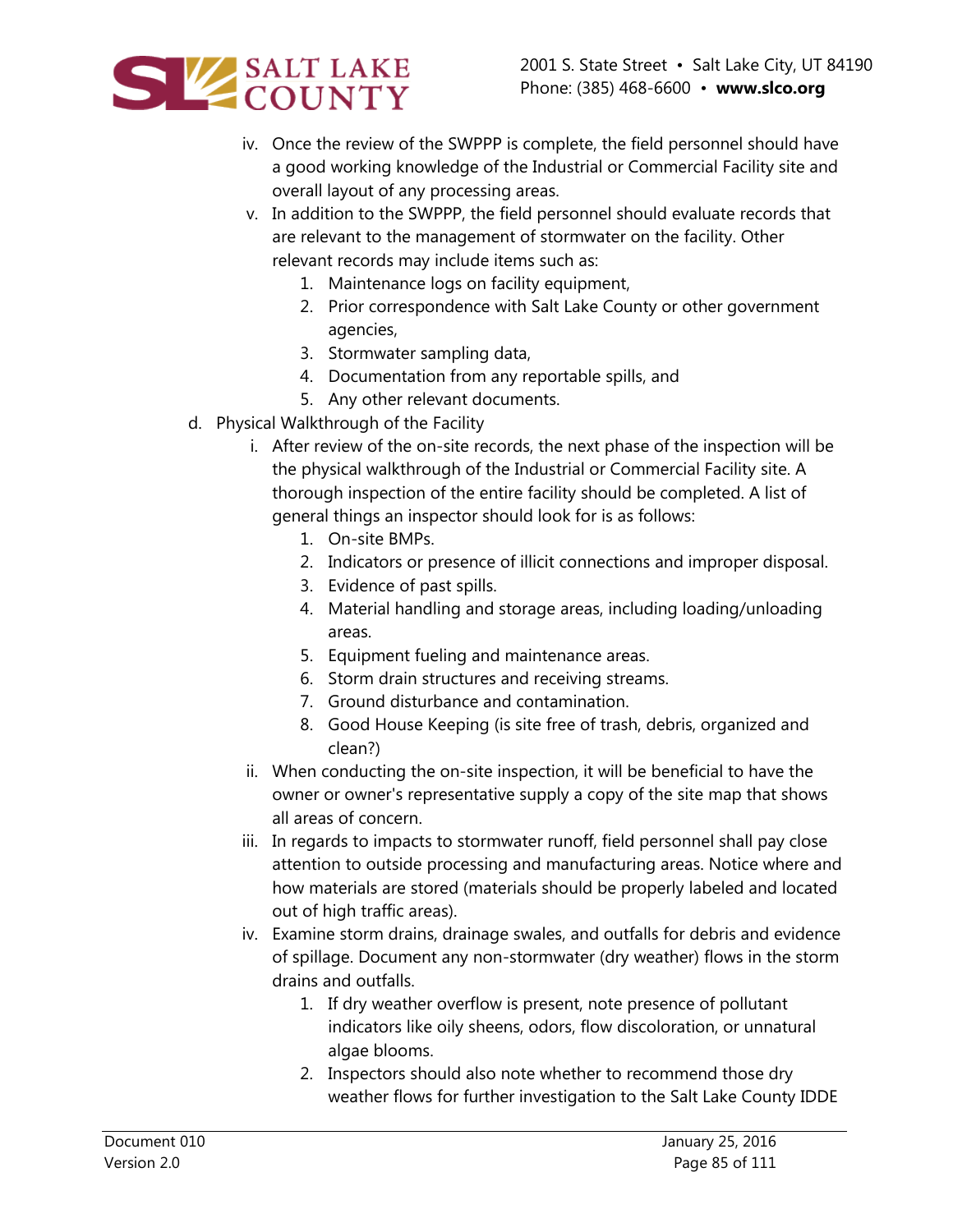

Manager and the Salt Lake County Health Department as part of the MOU dated January 15, 2015 with Office of Engineering.

- v. The inspection data will be uploaded to a current database no less than on a weekly basis (once completed).
- vi. It is appropriate for the field personnel to have a field notebook and camera to document any findings and perform sketches while doing the walk through.
	- 1. In some cases, the facility owner or owner's representative may convey concerns about allowing the inspector to take photographs. If this situation occurs, cordially talk about the concerns and attempt to come up with a solution satisfactory to both parties.
	- 2. Allowing the owner or owner's representative to view the pictures on the camera's display or avoiding pictures of sensitive areas that have no relevance to the inspection may mitigate this problem.
- vii. Not all scenarios that field personnel may encounter in the field can be covered in this document. Each site will be unique and will have different processes that have the potential to impact storm water runoff.
- viii. Field personnel need to keep the big picture scenarios in mind (e.g., noting where materials will go and how Salt Lake County storm drains and water quality may be affected during a rainfall event or if there is a spill).
- ix. Field personnel should note whether the strategies outlined in the SWPPP are being implemented successfully and whether appropriate BMPs are in place. Remember that being on the site is the most opportune time to discuss the facility's operations with the owner's representative. When in doubt, ask for clarification; being hesitant may cause the inspector to miss a potential problem area.
- e. Wrap-Up Meeting
	- i. A wrap-up meeting with the property/business owner, or property/business owner's representative will provide a final opportunity to answer questions, gather information, and present findings.
	- ii. Field personnel should be prepared to discuss the preliminary findings of the inspection. However, it is not necessary to share all findings of the inspection with the facility owner or owner's representative, especially if advice or direction is needed on a particular issue.
	- iii. Explain the next steps in the process and what further communications Salt Lake County may have with the company, such as sending the inspection form/letter or the possibility of a follow-up inspection.
- 13. Water Sampling
	- a. During the walkthrough of the facility, if evidence exists to warrant sampling and monitoring, then Salt Lake County may require that the property/business owner, or property/business owner's representative to perform future monitoring of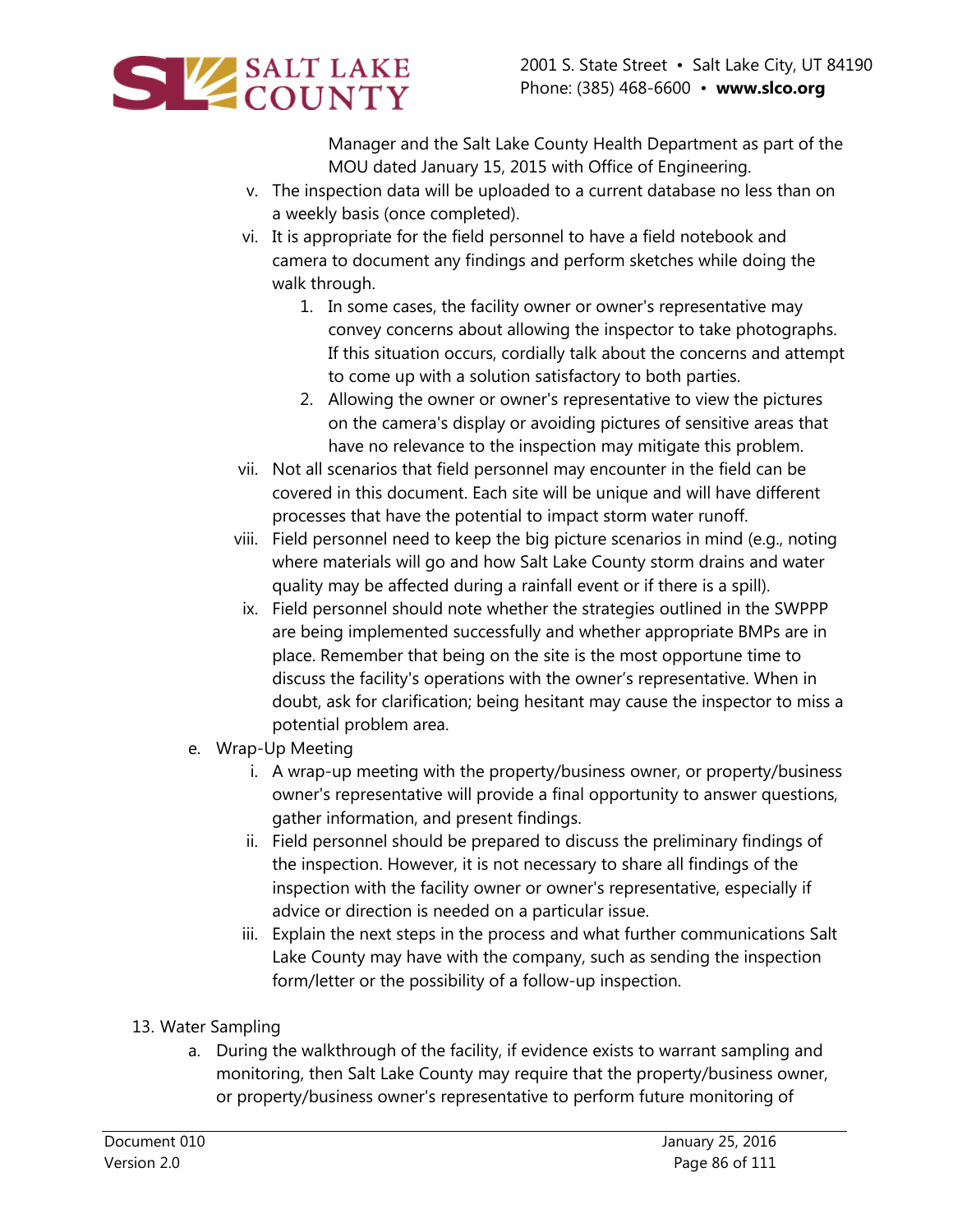

industrial or commercial discharges to Salt Lake County Storm drain systems, on an as-needed basis.

- i. The collection of water samples will utilize sampling techniques similar to those employed in Salt Lake County Sampling plan for Representative Storm Monitoring and the Salt Lake County Dry Weather Screening Plan for monitoring storm water programs.
- ii. The chemical analyses to be conducted on the water samples should be done by a contracted state certified lab and include the parameters most often required of industrial sites that have an UPDES storm water discharge permit.
- iii. Extra parameters may need to be analyzed in the water samples depending on the materials used and stored on the site. Here is a common list of parameters:
	- 1. Oil and grease
	- 2. BOD
	- 3. COD
	- 4. Total Kjeldahl nitrogen (TKN)
	- 5. Nitrate + nitrite nitrogen
	- 6. Total phosphorus
	- 7. TSS
	- 8. PH
	- 9. DO
	- 10. VOC's
	- 11. Heavy metals
	- 12. Tier 2 chemicals
	- 13. Conductivity
	- 14. Temperature
- iv. Samples obtained for use by Salt Lake County as part of the Industrial and Commercial Inspection program will be collected by the IDDE team from Salt Lake County Engineering Section or the Salt Lake County Health Department. They will be collected when it is determined by the inspector in the field that a potential source or discharge has entered the Salt Lake County storm drain system.
- v. This and other data will be used to ensure compliance with discharge limits and help the facility mitigate future non-storm water discharges.
- 14. Contact Information:
	- a. Salt Lake County and/ or Salt Lake County Engineering Division will report to the Salt Lake County Health Department any incidents involving spills, releases or the discharge of pollutants, contaminants, or waste into gutters and storm drains covered by the UPDES Storm water permit.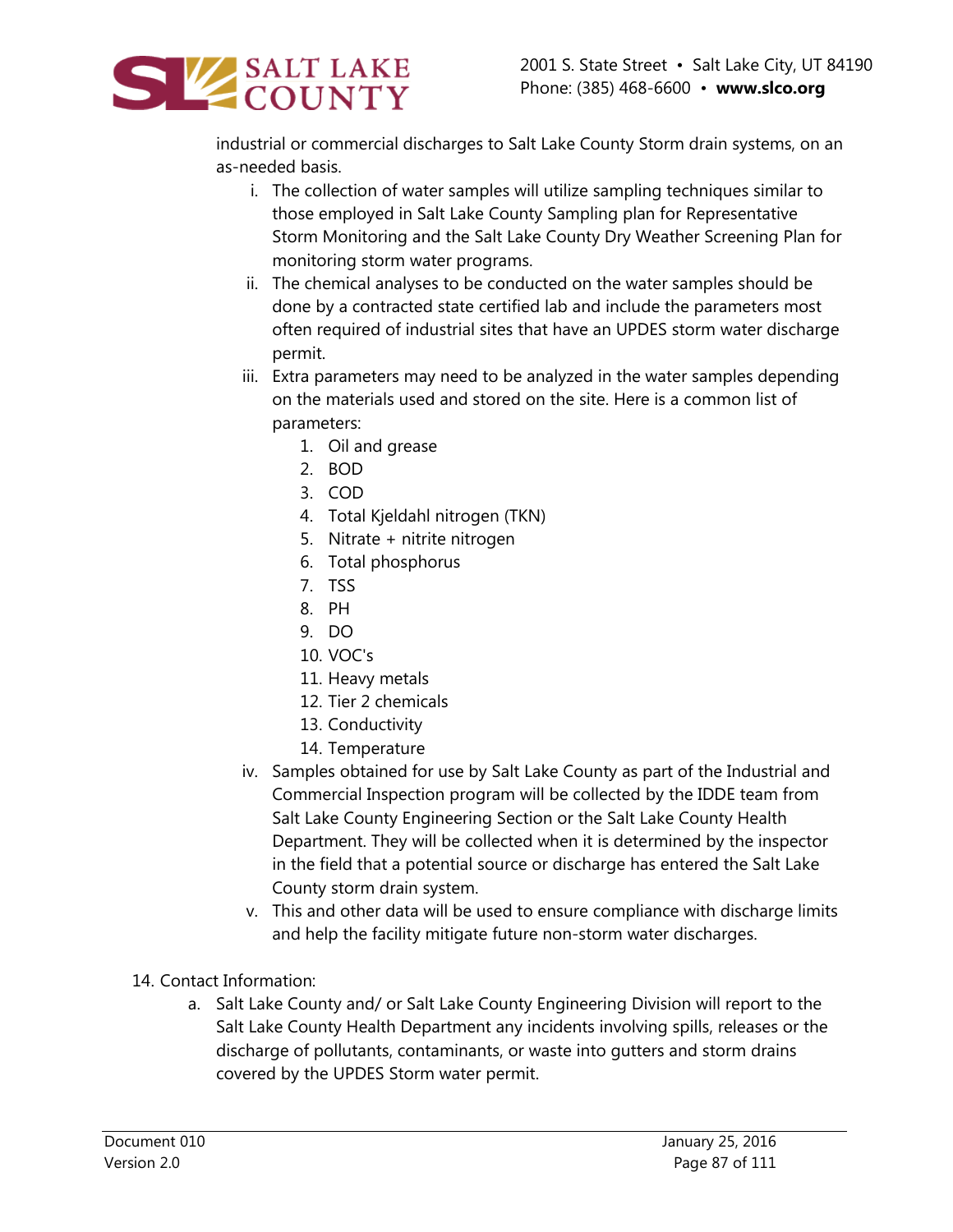

- b. Incidents will be reported immediately to the Salt Lake County Health Department 24-hour hotline at (801) 580-6681 or during business hours to the Salt Lake County Health Department Office at (385) 468-3862.
	- i. Salt Lake County Stormwater Program Supervisor: (385)-468-6645
	- ii. Salt Lake County Stormwater Program Supervisor: (385)-468-6648
	- iii. Salt Lake County Stormwater Program Manager: (801) 554-1396
- 15. Project database and documentation of the Inspection
	- a. An Industrial Facility SWPPP tracking database will be created for this project.
	- b. The database contains tables that will be used for entering facility details, tracking inspections, and inspection details.
		- i. The IFCSWPPP database includes a unique facility identification number that is linked to the building address stored with Salt Lake County.
		- ii. This number will be used to track specific sites and file information regarding them.
		- iii. The database is being developed, which takes into consideration the requirements of casework, site specific information collected from the inventory, Salt Lake County input, and specific information related to the physical site inspection. The database shall have the capability of:
			- 1. Integrating with casework, three (3) primary tables will be used.
			- 2. Integrating with the facilities addresses that have been used related to the GIS building identifier of the primary building at a facility.
			- 3. Within the database, the facility table will contain site information, contacts, associated primary building identifiers from GIS, and the status of the facility.
			- 4. The inspection table will include information specific to the site inspections. Attributes for this table are defined by the inspection checklist. The inspection detail table will contain details collected during inspections. A list of potential attributes of the database can be found in **Table 2** below.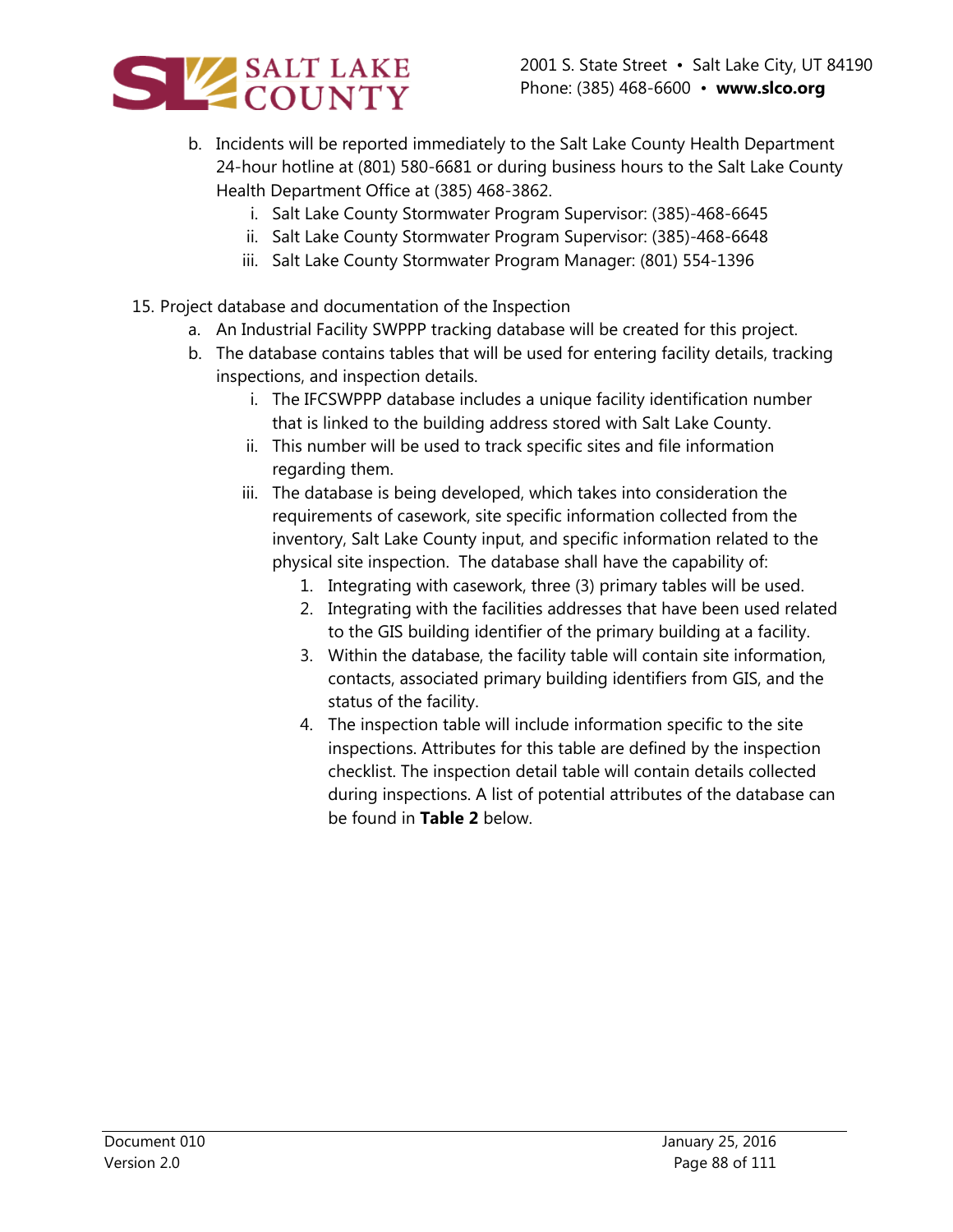

| <b>Business License Number</b>  | Inspector                                 |  |
|---------------------------------|-------------------------------------------|--|
| Site Address                    | Site Activities (land use)                |  |
| <b>NAICS</b>                    | Site Plan                                 |  |
| Site Owner                      | Existing SWPP Plan                        |  |
| <b>Contact Name</b>             | <b>Presence of Storm Sewers</b>           |  |
| <b>Contact Phone</b>            | Drainage Areas                            |  |
| <b>Contact Email</b>            | Illicit Discharges to Stormwater System   |  |
| <b>Inspection Type</b>          | On-site BMPs                              |  |
| <b>Inspection Status</b>        | <b>Water Quality Monitoring Plan</b>      |  |
| <b>Inspection Schedule Date</b> | <b>Chemical Storage</b>                   |  |
| <b>Inspection Results</b>       | <b>Current Monitoring Initiatives</b>     |  |
| <b>Enforcement Activities</b>   | <b>Existence of Existing UPDES Permit</b> |  |
| <b>Enforcement Resolutions</b>  | <b>Chemical Transfer Procedures</b>       |  |
| <b>Inspection Photos</b>        | Spill Prevention Countermeasure Control   |  |
|                                 | <b>Potential Risks</b>                    |  |
|                                 | <b>Employee Training</b>                  |  |

#### **Table 2**

- iv. An important final step in the inspection procedures is the documentation of observations made during the facility inspection.
- v. Field personnel should refer to the Salt Lake County ICFSWPPP assigned to the project to generate the necessary form letters to be submitted to the facility contact. This is to inform them of the findings of the inspection, contact log, inspection and inspection form letters, which are stored on the project.
- vi. These documents, as well as field notes & photos, will serve as the main tools to record the findings of the inspection.
- vii. A general description of the documentation forms is listed below.
	- 1. Inspection Forms: This will be completed by field personnel while conducting the Industrial and Commercial facility site inspection. It has been designed to give users a checklist of items to cover while doing the inspection. In addition, there is blank space below each section for comments.
	- 2. The Inspectors may also find it beneficial to carry a field notebook if extra space is needed for notes and/or sketches for subsequent transfer to the database. Photos taken during the Inspection will be logged and included in the final report, which will be uploaded into the Latest computer software.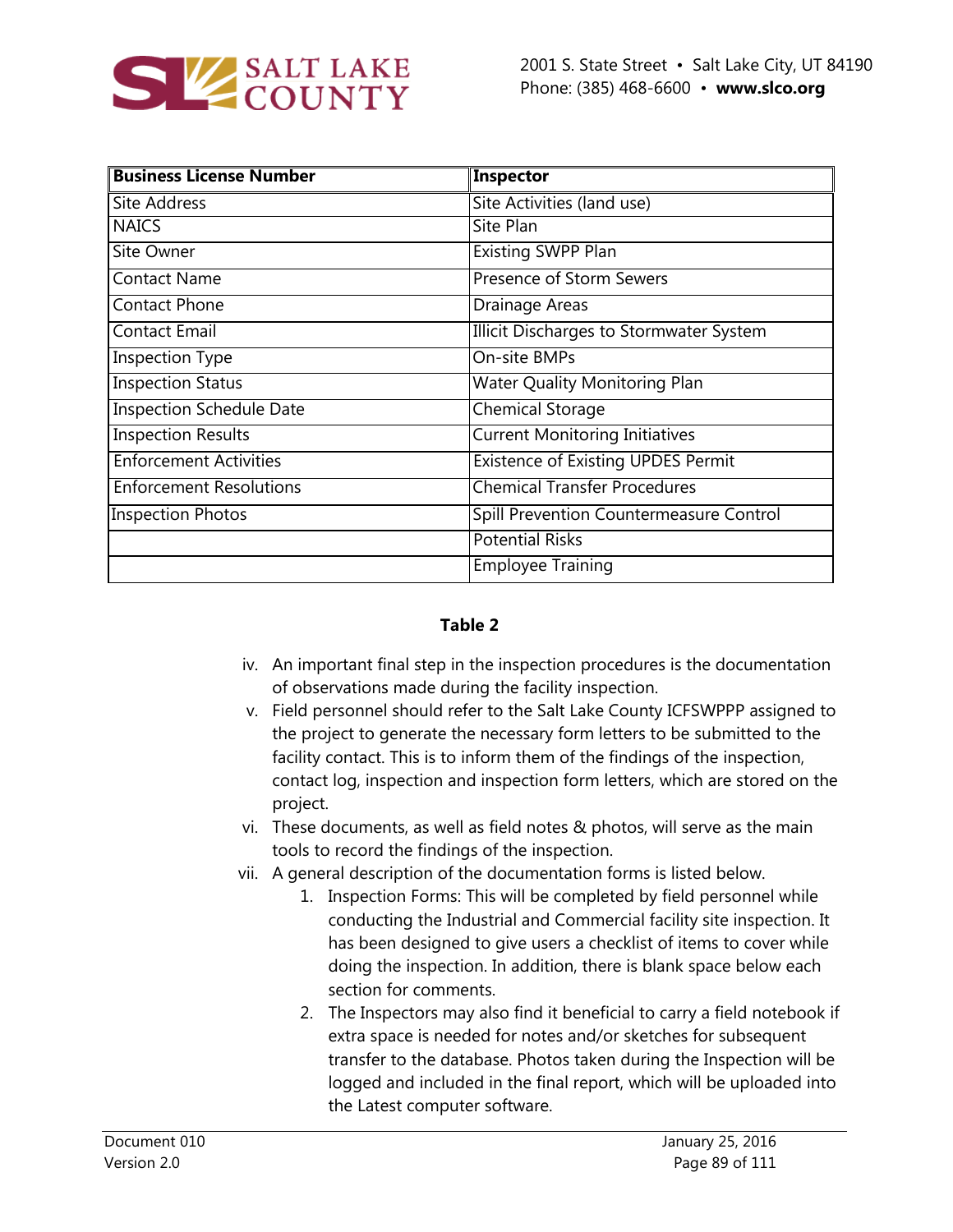

- 3. Inspection Letters 1, 2, and 3: These form letters will be used to communicate the findings of the inspection to the facility owners.
	- a. Letter 1 will be used when no or only minor issues are discovered during the compliance inspection.
	- b. When more serious deficiencies at a facility are noted, inspectors will use Letter 2. The use of Letter 2 will also alert the facility owners that a follow-up inspection by Salt Lake County will be conducted and the County may notify The Salt Lake County Health Department and the State of Utah Department of Environmental Quality.
		- i. If major water quality violations are observed during the inspection, the findings will be discussed with the Project Site Manager. Based on the seriousness of the situation, formal enforcement protocols may warrant implementation. If this occurs, inspectors will contact the **County Stormwater Program Supervisor: (385)468-6600** or **(801)554-1396**, who will report the incidents to the **Salt Lake County Health Department via the 24-hour hotline at (801) 580- 6681 after hours or during business hours at (385)468-3862** in accordance with the County Engineering MOU with the Salt Lake County Health Department dated January 15, 2015.
	- c. Letter 3 will be used for facilities with no exposure where materials or activities are not exposed to stormwater.
	- d. Contact Log for Industrial Inspections: Field personnel will use contact logs to document correspondence with the facility contact representative and/or owner. This would include emails, phone messages, voicemail, and letters. The keeping of a contact log will be especially helpful if questions are raised during the inspection notification process.
	- e. Filing of Documents: The goal is to track and file all information within an Industrial/Commercial Facility Stormwater Pollution Prevention Plan (ICFSWPPP) database, however, if other documents are stored externally they will be organized by the business license facility number. Salt Lake County will prepare semi-annual reports in February of each year. The reports will document the facility inspections and summarize findings and recommendations.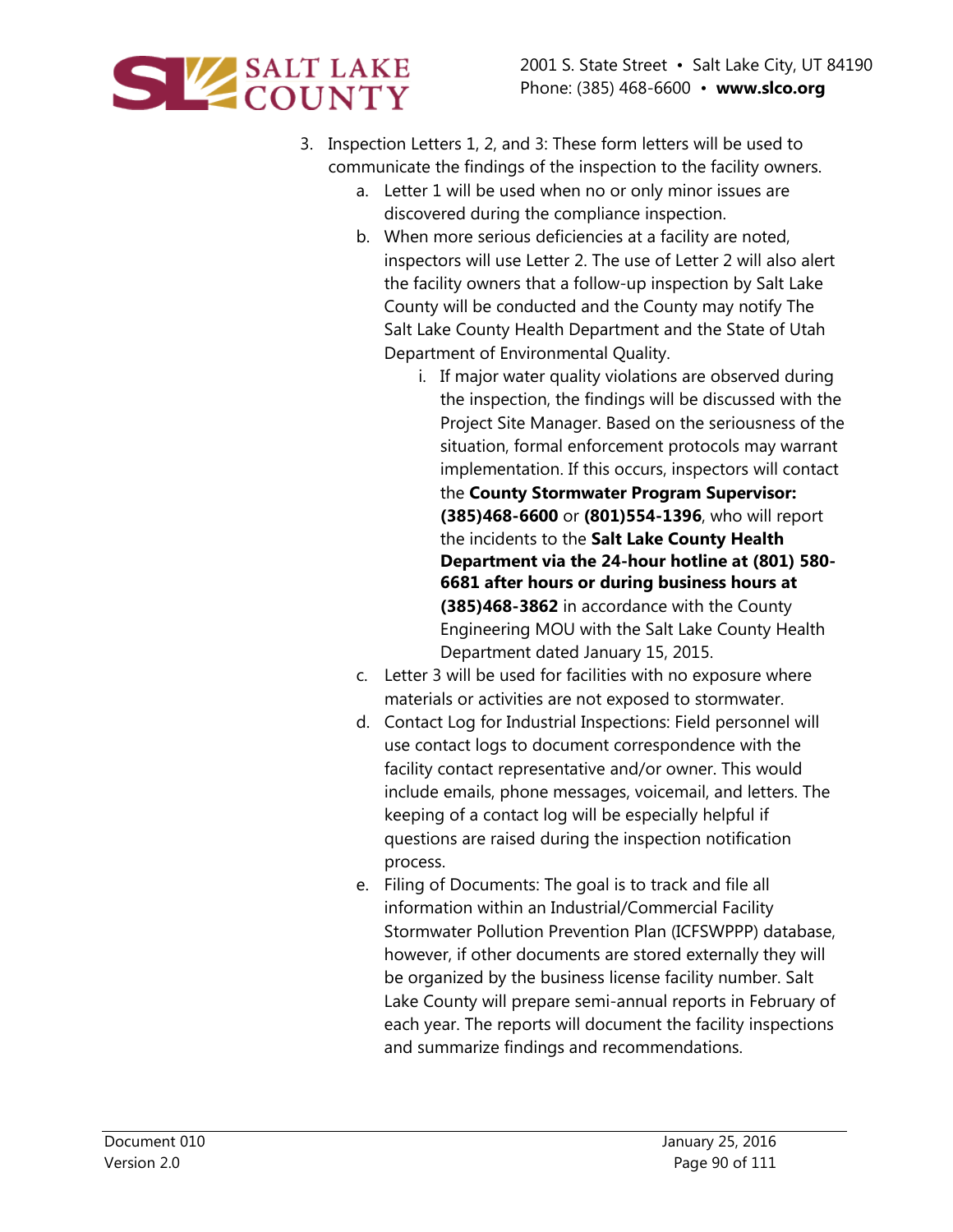

## 16. Enforcement Procedures

- a. Salt Lake County will pursue enforcement action against non-complying industrial facilities.
- b. Every facility required to be covered under a UPDES Permit for Stormwater Discharge Associated with Industrial Activity is required to submit a Notice of Intent and Obtain required permits with Salt Lake County, as set forth in the Salt Lake County Ordinances § 17.22 and the Jordan Valley Municipal UTS0000001 permit.
- c. Salt Lake County Inspectors and or representatives are authorized to commence enforcement activities if a facility fails to comply with the Salt Lake County and the requirements of the Jordan Valley Municipal UTS0000001 permit, including but not limited to Compliance orders or Requests for access to subject facilities.
- d. Any post-inspection violations discovered by field personnel or others must be reported to the appropriate Salt Lake County Stormwater Supervisor.
- e. Initial enforcement may be commenced by Salt Lake County Engineering Staff and additional enforcement matters may be referred to the Salt Lake County Health Department and the Salt Lake County Attorney's Office.
	- i. WRITTEN NOTICE OF VIOLATION:
		- 1. As a first step to enforcement, the field personnel will inform the Owner or the Owner's on-site representative of any acts or evidence of non-compliance at the facility. Salt Lake County Inspector will then provide a written warning notice to the Owner or the Owner's on-site representative to document the offense(s) and instruct the facility to remediate the violation(s).
		- 2. The first written notice will inform the industrial facility of the violation(s), order the Owner or the Owner's representative to correct the violation(s) within a specified deadline, refer the operator to its SWPPP, and warn that failure to act may result in imposition of fines or other actions pursuant to Salt Lake County Ordinance § 17.22 and the Jordan Valley Municipal UTS0000001 permit.
	- ii. Fines:
		- 1. If issues of non-compliance exist after site meeting and written warning, then fines may be assessed. Salt Lake County may assess fines or penalties on a case-by-case basis; however, all repeat violations will be subject to fines.
			- a. Un-permitted discharges or illegal industrial discharges may result in fines up to \$20,000.00 per day, with each day constituting a separate violation.
			- b. Illegal discharges into a storm drain catch-basin violate several sections of the Salt Lake County Ordinance § 17.22 and the Jordan Valley Municipal UTS0000001 permit, as well as state and federal law and may result in fines up to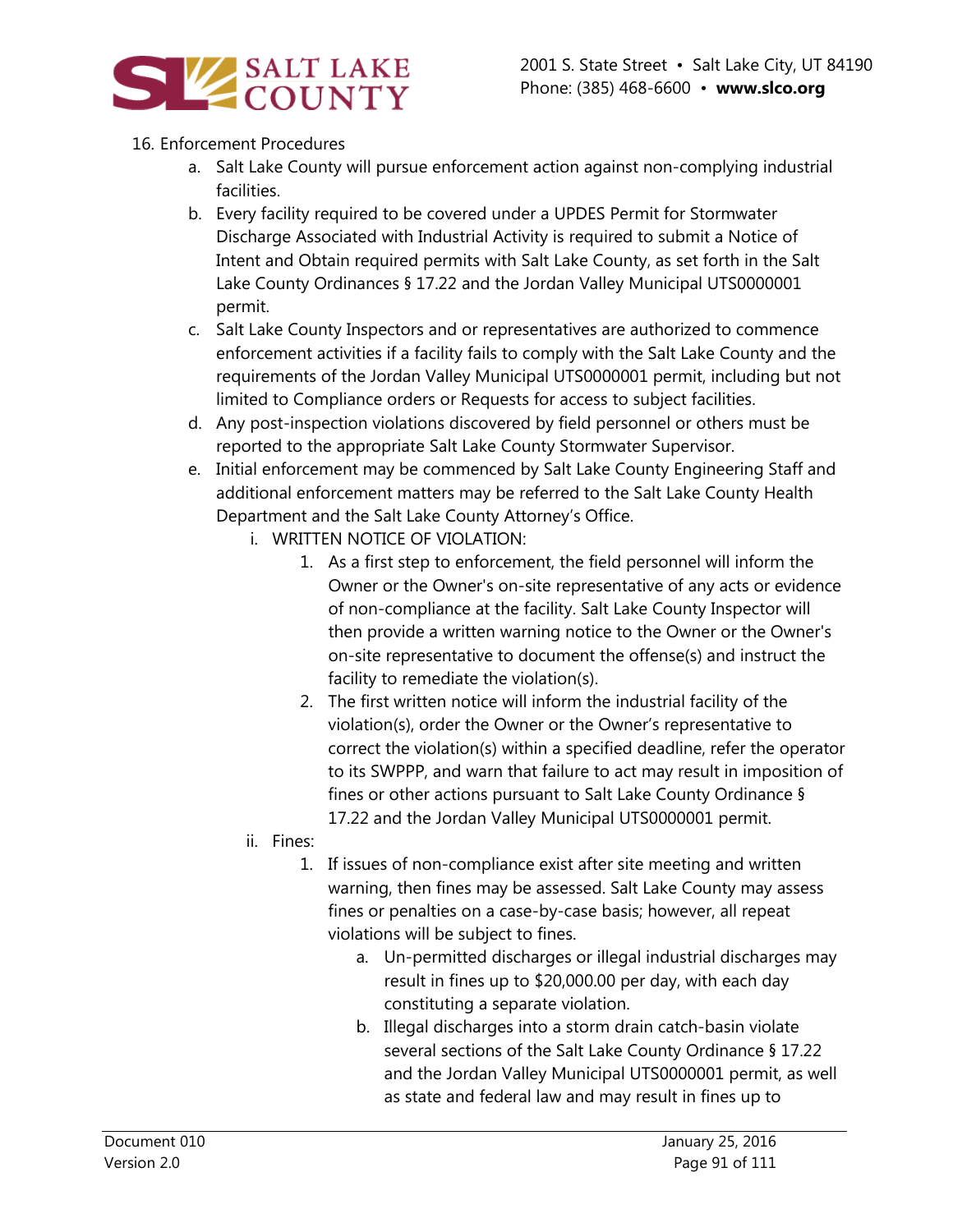

\$20,000.00 per day, with each day constituting a separate violation in accordance with the Utah Clean Water Act.

- c. Failure to permit access and failure to discharge pursuant to a permit can result in violations up to \$20,000.00 per day. Other violations can result in additional fines in amounts set forth in the Schedule of Penalties adopted by Salt Lake County from The Utah Clean Water Act and Solid Waste Act.
- 2. A second notice or subsequent enforcement letter will be sent to the Owner or the owner's representative by the Salt Lake County District Attorney's office, The County may take other steps reasonable and necessary to ensure compliance, including but not limited to: issuance of fines and penalties in accordance with Salt Lake County Ordinances and the Utah Clean Water Act and Solid Waste Act, issuance of a cease and desist order, notification of appropriate regulators (Utah DEQ & Federal EPA) and revocation of necessary permits and approvals Including Business Licenses.
- 3. Salt Lake County may also take other necessary legal action to prevent illicit industrial discharges to the storm water system that may impact public health or the environment. Enforcement data collected for each industrial facility will be entered into and maintained in the Industrial facility tracking database.

## 17. Training

- a. Salt Lake County Storm Water Construction, Industrial, and Commercial Inspection Supervisor will conduct training regarding Industrial, Commercial Facility stormwater runoff control for personnel carrying out the Salt Lake County ICFSPPP. All personnel performing Industrial and Commercial Facility site inspections will be trained within sixty (60) days of commencing their employment or assignment to perform inspections. Refresher training for all personnel performing inspections will occur on an annual basis.
- b. Initial Training will include:
	- 1. Introduction to EPA's Clean Water Act and Industrial Stormwater Pollution Prevention Program.
	- 2. Overview of inventory list development.
	- 3. Case studies of industry inspections presented in real life examples and situations experienced by other local agencies.
	- 4. Field inspection best practices for accessing facilities.
	- 5. Field inspection process and checklist including how to conduct an Industrial Facility inspection.
	- 6. Overview of electronic data collection methods and use of the information management portal.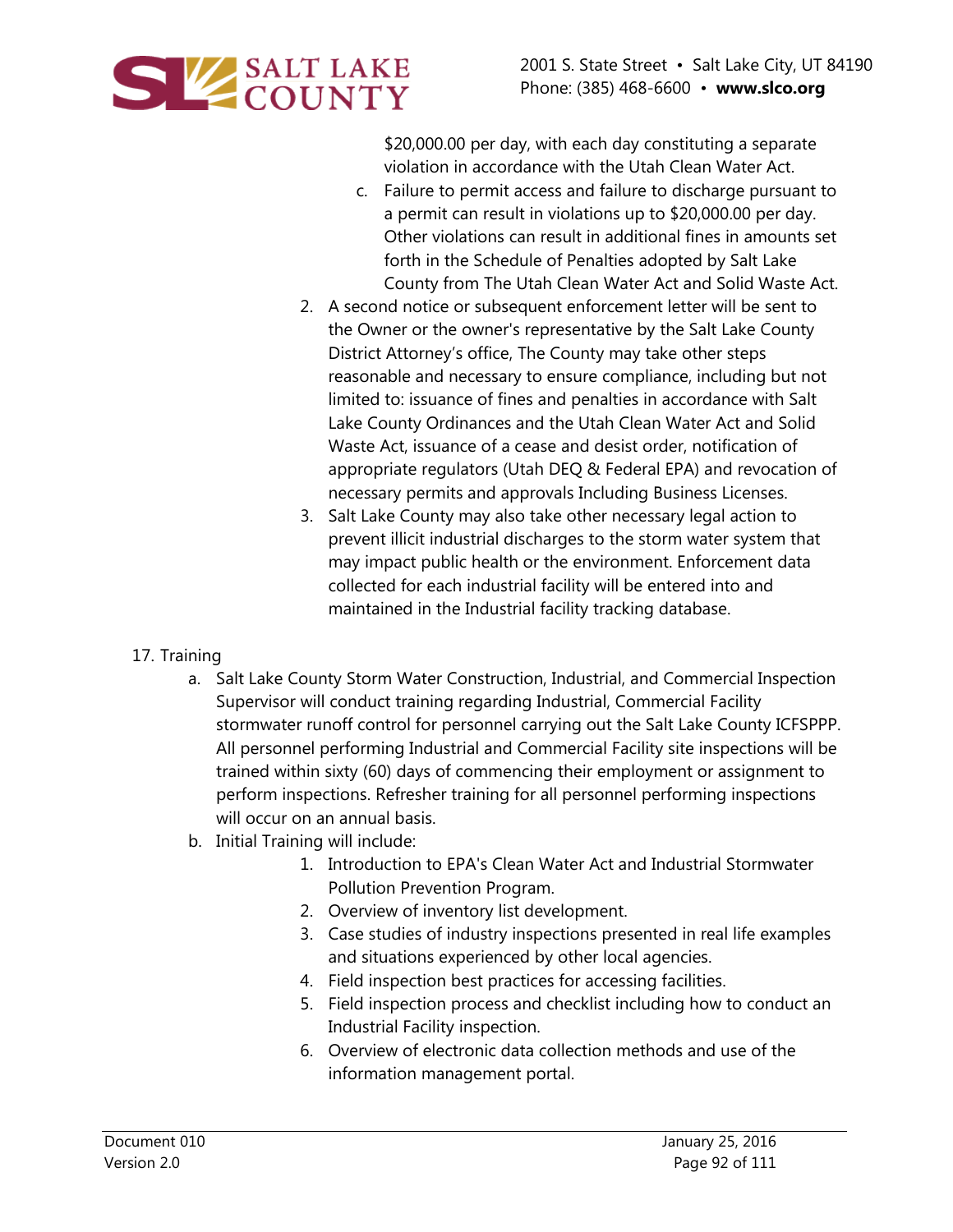

- 7. BMP inspections with examples to cover how to review best management practices ranging from programmatic (non-structural) to structural.
- 8. Post Inspection procedures.
- 9. Introduction to enforcement.
- 10. Training will be documented (who, when, what) and saved to training database.
- 11. Specific consideration for inspection of a broad range of BMPs (from simple to complex) will be presented. The training will be provided in a one on one environment, utilizing a PowerPoint presentation, trainer/student active interaction on presentation topics and a post-presentation Q&A session. The workshop will last approximately 1 hour.
- ii. Field Training will include:
	- 1. How to use and optimize the Information with real time entry of data into checklist and the latest computer database,
	- 2. How to conduct Industrial Facility Inspection, and integrate field exercises of various industrial sites representing different industrial activities.
	- 3. New inspectors will "shadow" field crews to learn inspection process and data collection procedures.
	- 4. The field training will be provided with a pre-inspection briefing on the workshop topics followed by hands-on learning through actual field inspections.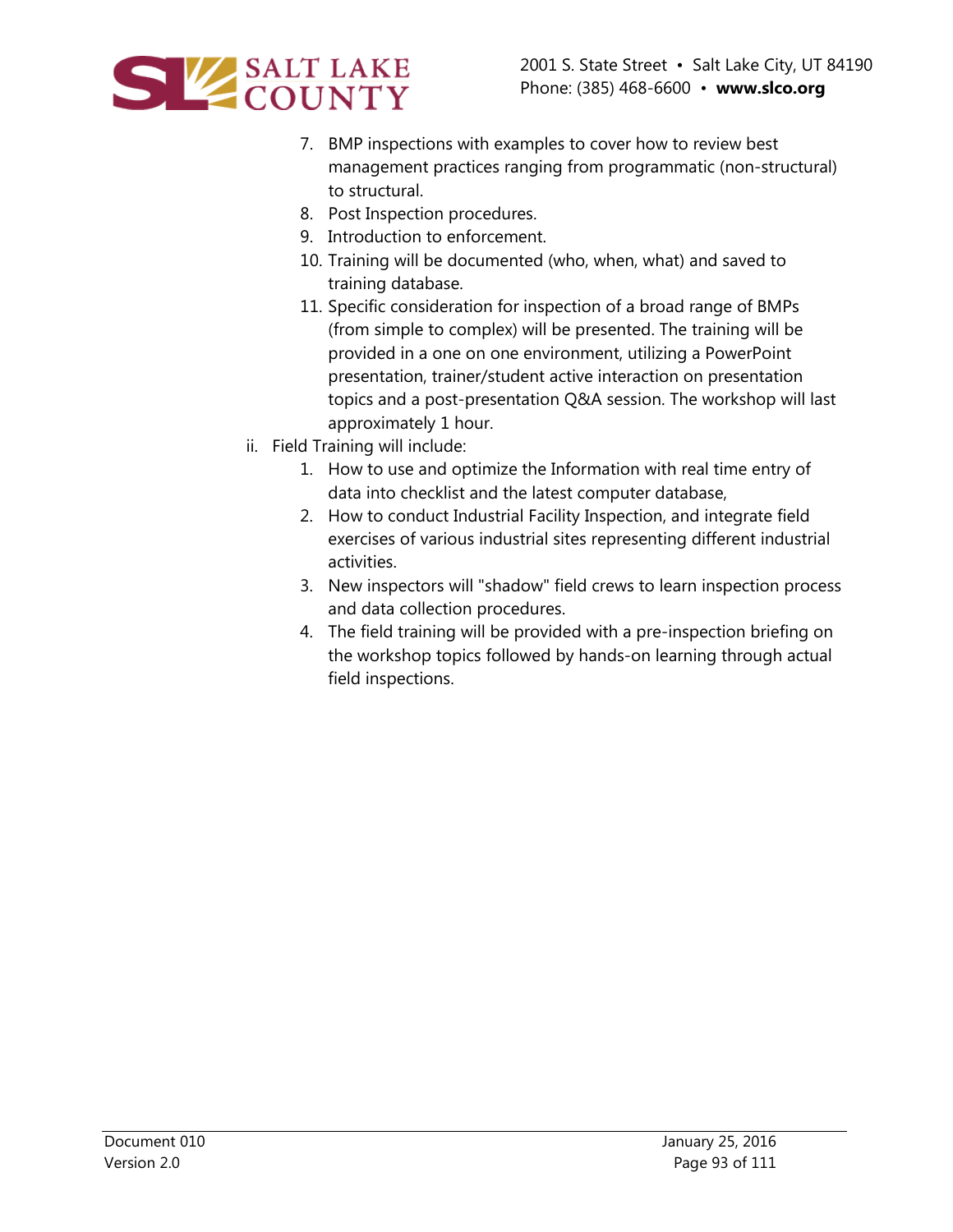

# **Appendix A**

## **Utah Pollutant Discharge Elimination (UPDES) Jordan Valley Municipalities Permit No. UTS000001**

[http://www.deq.utah.gov/Permits/water/updes/docs/2013/09Sep/JordanValMunicSWPermitUTS0](http://www.deq.utah.gov/Permits/water/updes/docs/2013/09Sep/JordanValMunicSWPermitUTS000001.pdf) [00001.pdf](http://www.deq.utah.gov/Permits/water/updes/docs/2013/09Sep/JordanValMunicSWPermitUTS000001.pdf)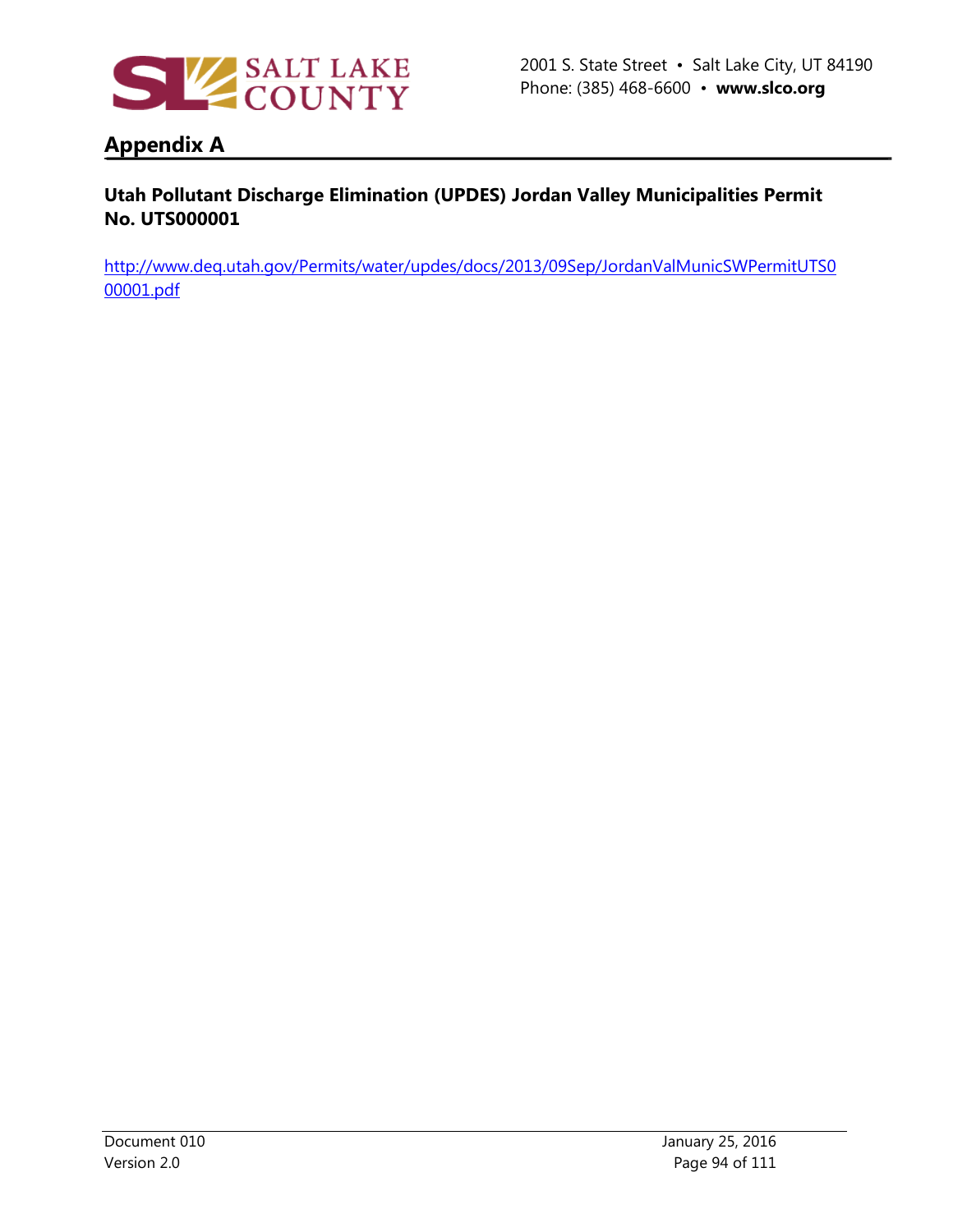

### **Appendix B**

## **Training Tracking Form**

#### **PURPOSE:**

To ensure annual training is provided to all County employees who have responsibilities as it relates to the Stormwater Protection SOPs contained in this booklet.

**Who Conducted the Training** 

SOPs that were covered in Training:

Who attended this training: (may also submit/attach a sign-in sheet)

Please send completed form (scanned electronic document is preferred) to the **County Stormwater Program Manager or the County Stormwater Program** Supervisor.

#### **Stormwater Form 100**

Document 010 Version 2.0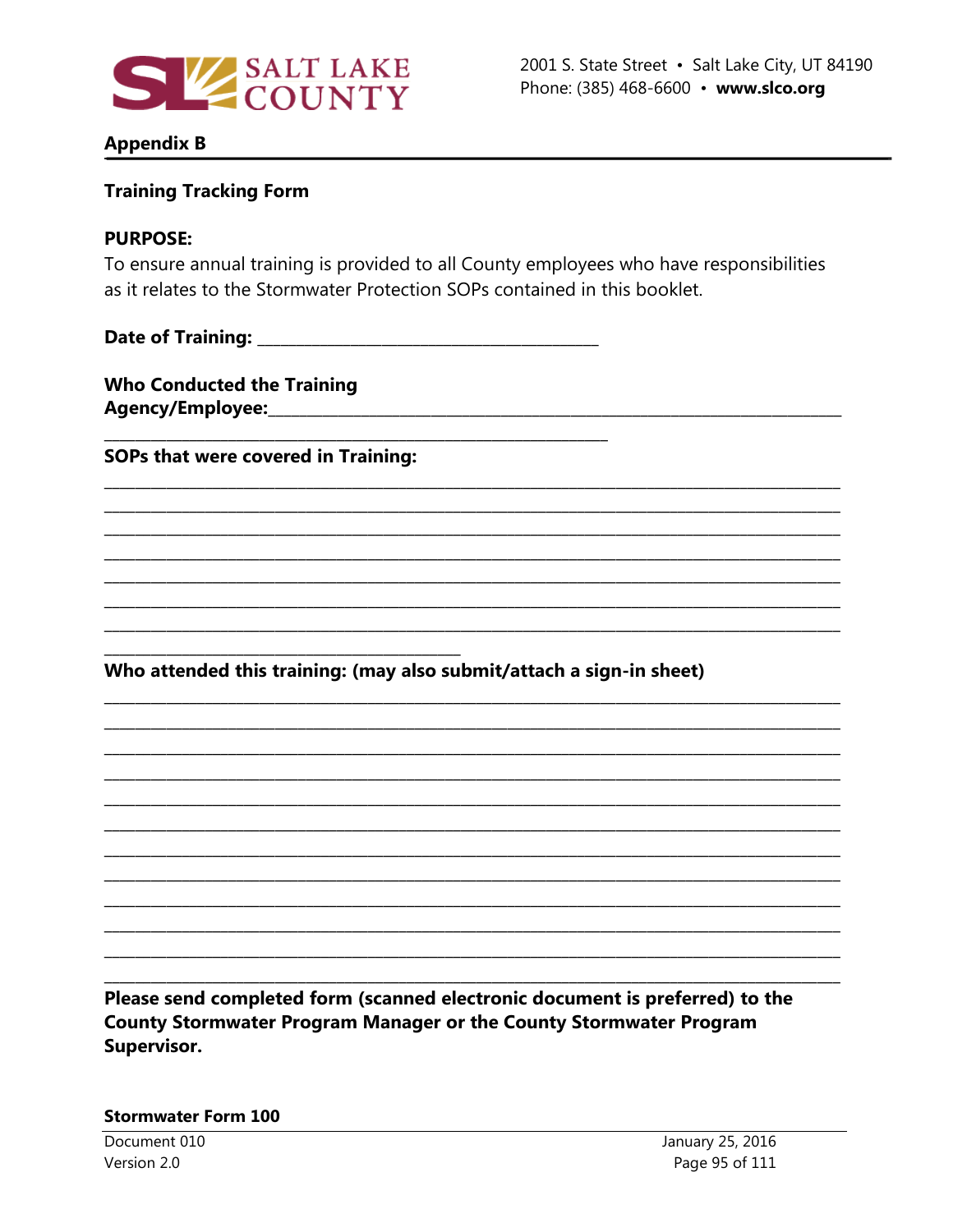

2001 S. State Street • Salt Lake City, UT 84190 Phone: (385) 468-6600 • **www.slco.org**

# **Appendix C**

**SWPPP Checklist**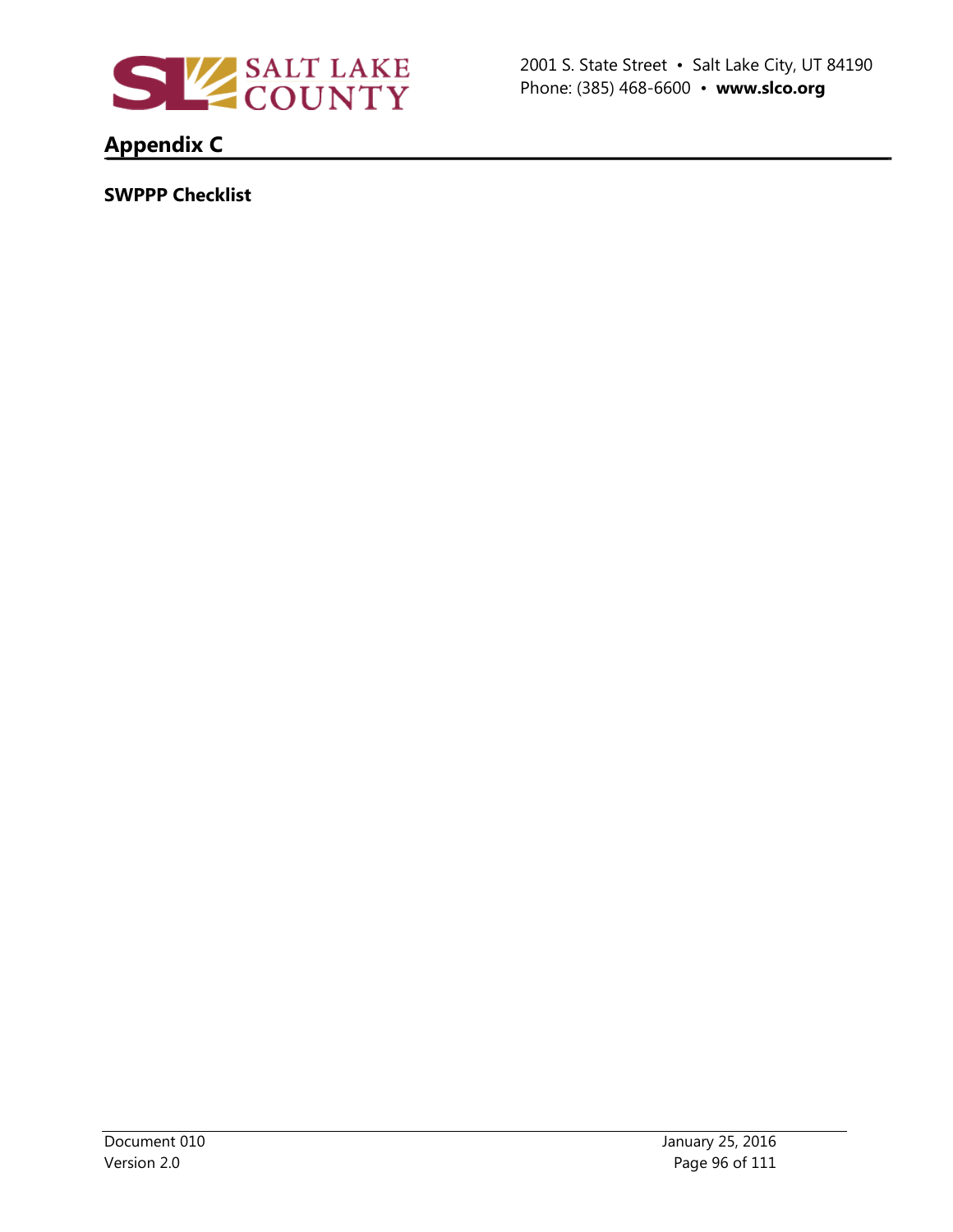

| SĽ<br><b>Planning &amp; Development Services</b><br>2001 South State Street, #N-3600<br>Salt Lake City, Ut 84190-4050<br>SALT LAKE<br>COUNTY<br>Cell:<br>Fax:<br><b>SWPPP Checklist</b><br>Grading Review Specialist &<br>Date:<br>This checklist needs to be filled out prior to work commencing on any construction site disturbing 1 acre or more in size, or is part of a<br>development that is greater than 1 acre in size. |                             |  |            | Office: (801) 468-2516<br>(801) 381-1455<br>(801) 468-2169<br><b>Greg Baptist</b><br>Storm Water Inspector<br>GBaptist@slco.org |  |
|-----------------------------------------------------------------------------------------------------------------------------------------------------------------------------------------------------------------------------------------------------------------------------------------------------------------------------------------------------------------------------------------------------------------------------------|-----------------------------|--|------------|---------------------------------------------------------------------------------------------------------------------------------|--|
| Item                                                                                                                                                                                                                                                                                                                                                                                                                              | <b>Answer / Page Number</b> |  |            |                                                                                                                                 |  |
| General:                                                                                                                                                                                                                                                                                                                                                                                                                          |                             |  | <b>YES</b> | <b>NO</b>                                                                                                                       |  |
| Development Name:                                                                                                                                                                                                                                                                                                                                                                                                                 |                             |  |            | Ο.                                                                                                                              |  |
| Did owner and all "operators" sign the SWPPP?                                                                                                                                                                                                                                                                                                                                                                                     |                             |  |            |                                                                                                                                 |  |
| Did the signatures include the certification statement?                                                                                                                                                                                                                                                                                                                                                                           |                             |  |            |                                                                                                                                 |  |
| Were the signatories authorized to sign?                                                                                                                                                                                                                                                                                                                                                                                          |                             |  |            |                                                                                                                                 |  |
| <b>Site Description:</b>                                                                                                                                                                                                                                                                                                                                                                                                          |                             |  |            |                                                                                                                                 |  |
| Is there a site description?                                                                                                                                                                                                                                                                                                                                                                                                      |                             |  |            | ( .                                                                                                                             |  |
| Nature/sequence of construction activity?                                                                                                                                                                                                                                                                                                                                                                                         |                             |  |            |                                                                                                                                 |  |
| Major Grading Activities                                                                                                                                                                                                                                                                                                                                                                                                          |                             |  |            |                                                                                                                                 |  |
| Total area of site & total are to be disturbed?                                                                                                                                                                                                                                                                                                                                                                                   |                             |  |            |                                                                                                                                 |  |
| Pre/post runoff coefficient/soils description?                                                                                                                                                                                                                                                                                                                                                                                    |                             |  |            |                                                                                                                                 |  |
| Name of receiving water(s) or MS4 listed?                                                                                                                                                                                                                                                                                                                                                                                         |                             |  |            |                                                                                                                                 |  |
| Is the receiving water a tributary to waters of the U.S.?                                                                                                                                                                                                                                                                                                                                                                         |                             |  |            |                                                                                                                                 |  |
| Is there a site map?                                                                                                                                                                                                                                                                                                                                                                                                              |                             |  |            |                                                                                                                                 |  |
| Drainage patterns/outfalls on map?                                                                                                                                                                                                                                                                                                                                                                                                |                             |  |            |                                                                                                                                 |  |
| Area of soil disturbance on map?                                                                                                                                                                                                                                                                                                                                                                                                  |                             |  |            |                                                                                                                                 |  |
| Location of major structural controls on map?                                                                                                                                                                                                                                                                                                                                                                                     |                             |  |            |                                                                                                                                 |  |
| Location of storm water discharges to a surface water on<br>map?                                                                                                                                                                                                                                                                                                                                                                  |                             |  |            |                                                                                                                                 |  |
| Location of materials or equipment storage on map (on-site<br>or off-site)?                                                                                                                                                                                                                                                                                                                                                       |                             |  |            |                                                                                                                                 |  |

2001 South State Street, #N-3600 Salt Lake City, Ut 84190-4050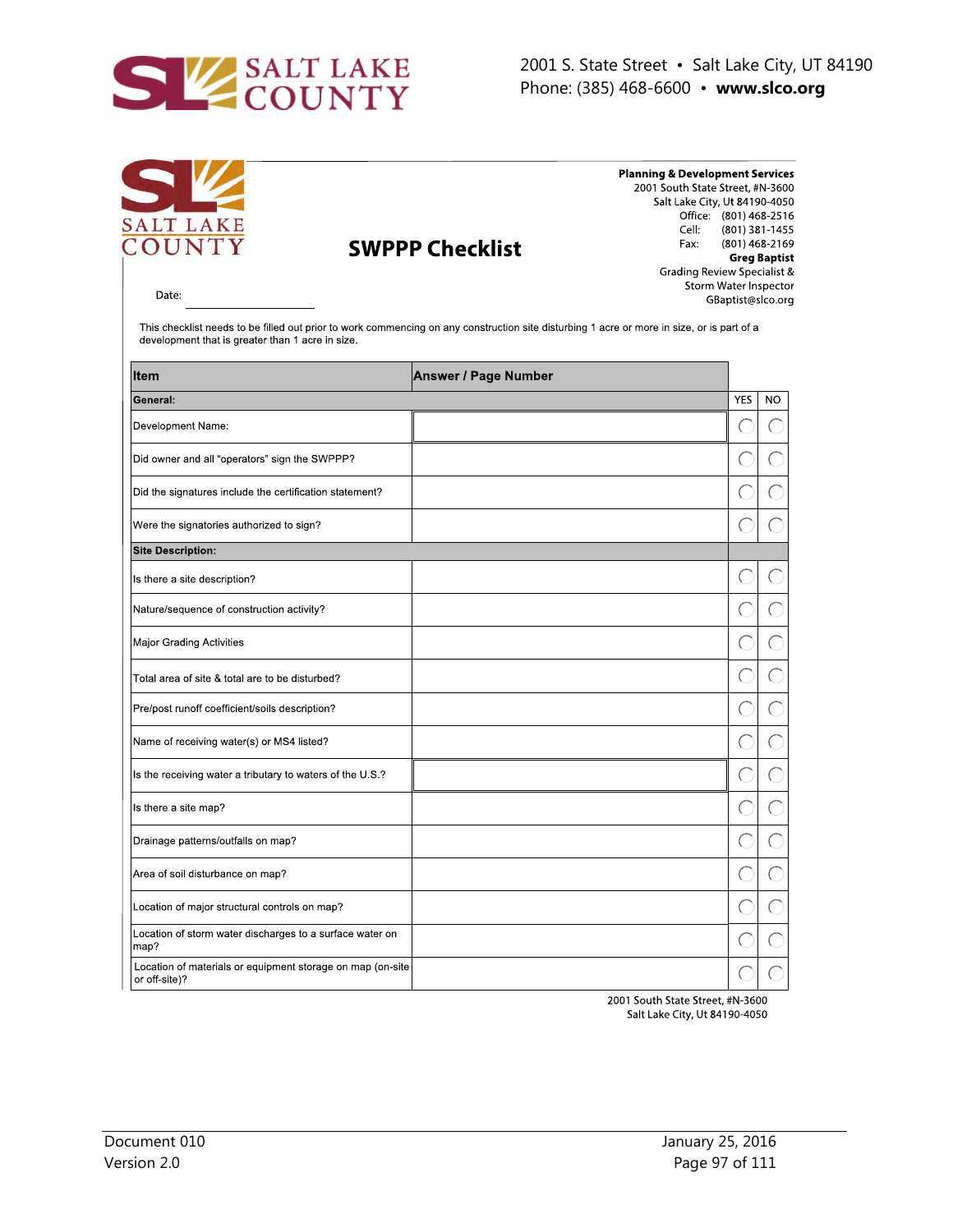

# **Appendix D**

## **ENFORCEMENT RESPONSE PLAN - Construction Activity**

### **PURPOSE:**

Salt Lake County is required to implement State and Federal storm water regulations for construction activities in accordance with the requirements of the storm water discharge permit issued by the State of Utah Department of Environmental Quality. The regulations require the owners or operators of construction activities that disturb one acre or more of land (including activities on less than one acre if part of a larger project or located within the Salt Lake City Watershed) to obtain permits from both Salt Lake County and the UDEQ. A County grading permit is also required for construction activities of any size that may affect water quality. To insure that construction activities are in compliance with the regulatory requirements, enforcement provisions are included in the Salt Lake County Ordinances. The County use this Enforcement Response Plan and the attached Enforcement Response Guide to insure enforcement actions are conducted in accordance with regulations and are applied in a consistent manner. The County objectives are to achieve compliance as quickly as possible and to make sure that violations do not continue.

## **LEGAL AUTHORITY:**

The legal authority for enforcement of the stormwater requirements is contained within the Salt Lake County Ordinances Chapter § 17.22, Stormwater Illicit Discharges and Permit Requirements, § 17.22.180 Enforcement and Penalties. The Ordinance describes the types of enforcement actions that can be applied to violations of the requirements. The State of Utah, Federal Clean Water Act of 1987 and the Stormwater Phase I regulations (40CFR122) also provide legal authority for the Salt Lake County Stormwater Quality Program.

## **RESPONSIBILITIES:**

The Mayor or the Mayor's designee, are the responsible officials for all enforcement actions outlined in the Ordinance. The Mayor's designees, for the purpose of construction activities, are the listed below, by title, for Salt Lake County:

- County Stormwater Construction Supervisor
- County Inspector
- County Industrial and Commercial Inspector
- County Grading Review Specialist
- County Stormwater Program Manager and County Stormwater Program Supervisors
- other positions that have enforcement authority with respect to Ordinance provisions are Code Enforcement Officers, the Chief Building Official, Building Code Inspectors and the Salt Lake County Health Department.

If litigation is necessary, enforcement will become the responsibility of the Salt Lake County District Attorney's Office. Some or all of these positions may be involved in determining the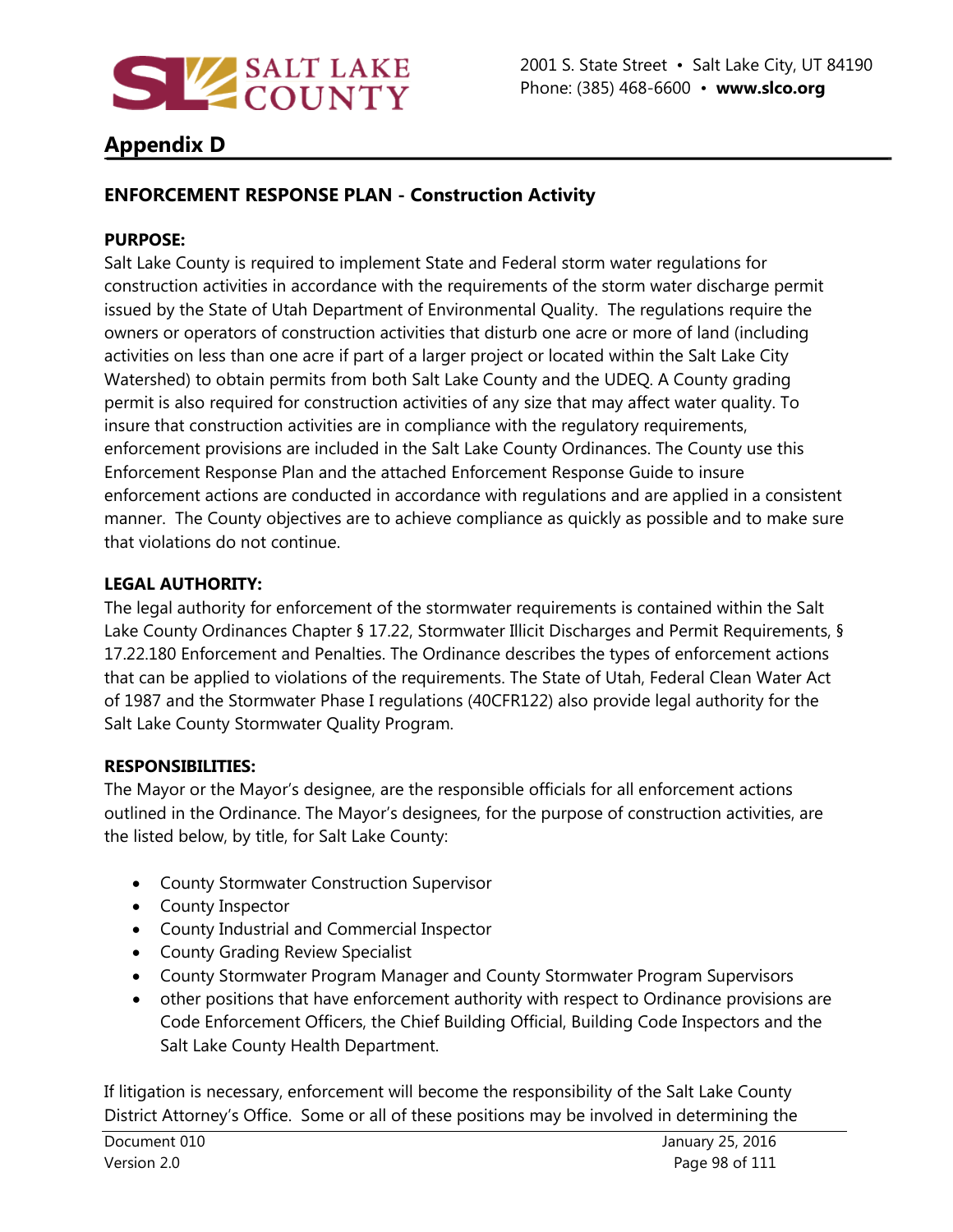

gravity of the specific violations, the type of enforcement action to be taken, and the timing of escalating enforcement.

### **ENFORCEMENT ACTIONS:**

The Ordinance provides the authority for specific actions to deal with the enforcement of violations. The purpose of these enforcement actions is to bring the violator back into compliance as quickly as possible and minimize the negative impacts on the stormwater system, surface waters and the general public.

- 1. THE TYPES OF ACTIONS INCLUDE:
	- a. **COMPLIANCE ORDER**: This is a written notification served to the owner/operator informing them of work that is out of Compliance with the approved Stormwater Pollution Prevention Plans, or other development approved plans. The notice is posted on the site, work is allowed to continue for the time limit identified on the order to correct the deficiencies identified. Failure to correct the identified deficiencies will result in a STOP WORK ORDER being issued. Copies of the Compliance Order are included in the project inspection files and the Process360 inspection reports or the latest computer software.
	- b. **STOP WORK ORDER**: This is a written notification served to the owner/operator directing them to stop work immediately. The notice is also posted on the construction site. Work can only be resumed after the conditions and requirements of the stop work order have been met. Copies of the stop work order are included in the project inspection files and Process360 inspection records or the latest computer software.
	- c. **NOTICE OF VIOLATION (NOV):** This is formal written notification of violation(s) which serves as an official record of the violations and may include any remedies required by Salt Lake County. The time frame for responding to an NOV will be based on the seriousness of the violation and whether or not immediate actions are required to address imminent or ongoing violations. The NOV shall state the nature of the violation(s) and may refer to the specific section of the Ordinance or the Utah Clean Water Act that has been violated. The NOV is sent via certified mail or personal delivery.
	- d. **REFERRAL TO CODE ENFORECMENT -- PUBLIC NUISANCE**: This action is taken in response to a threatened discharge or public nuisance conditions that are not specifically related to construction requirements.
	- e. **REFERRAL TO SALT LAKE COUNTY DISTRICT ATTORNEY:** This action is taken in response to conditions that are a threat to public health, safety, or welfare, and are not corrected immediately by the owner/operator.
	- f. **REVOCATION OF PERMIT:** Based on the seriousness of the violations and responsiveness of the permitted, Salt Lake County may revoke the stormwater permit and require that the permittee resubmit a permit application and revised SWPPP that addresses and remedies the cause of the violations.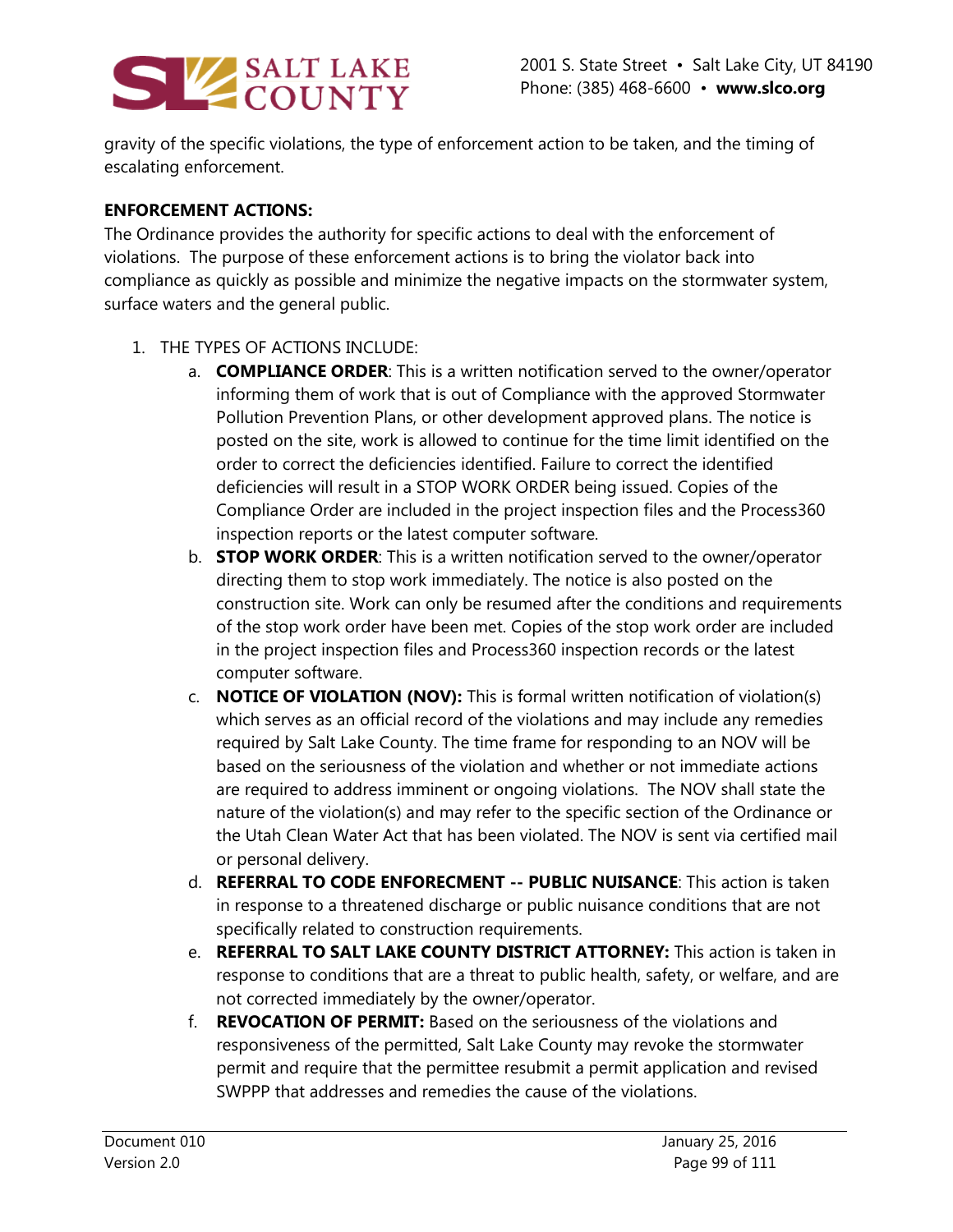

- g. **ABATEMENT:** Whenever a violation is identified which will result in an immediate danger to public health or safety and the violation is not immediately corrected by the responsible party, Salt Lake County and Salt Lake County Health Department can take whatever measures are necessary to abate the violation. The cost of the abatement shall be charged to the responsible party.
- **2.** PENALTY AND FINES:
	- a. Whenever an Infraction is identified which violates Salt Lake County Ordinances §17.22, the **State of Utah Federal Clean Water Act of 1987** or the Stormwater Phase I regulations (40CFR122) for Salt Lake County Stormwater Quality Program, the Inspectors in the field shall determine whether to issue a penalty or fine in accordance with requirements of the SWPPP or Common Plan of Development permit (when applicable) or in accordance with this document and/or to contact the **Salt Lake County Health Department Emergency IDDE hot line (801) 580- 6681** for sampling and testing for egregious Acts.
- **3.** LEVEL OF ENFORCEMENT AND ESCALATION:
	- a. The following guidelines are considered when determining the level of enforcement and the need to escalate enforcement:
		- i. Whether or not there are or have been recurring or chronic violations.
		- ii. The diligence of the owner/operator in responding to and solving the problem which caused the violation(s) and how quickly compliance is achieved.
		- iii. Seriousness of the violation. For example, pollutants entering the storm drain or surface waters are more significant than pollutants that have a potential to leave the site but are currently contained. Pollutants that endanger the public, workers or the environment due to lack of proper BMPs or poor BMP maintenance are serious problems whether or not the pollutants have left the site. Serious violations must be addressed immediately to prevent additional problems and to keep the County in Compliance with its stormwater permit requirements. Less serious violations require enforcement that rapidly brings the construction activities into compliance and sustains compliance.
		- iv. Economic benefit If the violation is the result of avoiding the costs of complying with regulatory requirements, or operating in an environmentally responsible way, this can be taken into account when determining enforcement actions and penalties.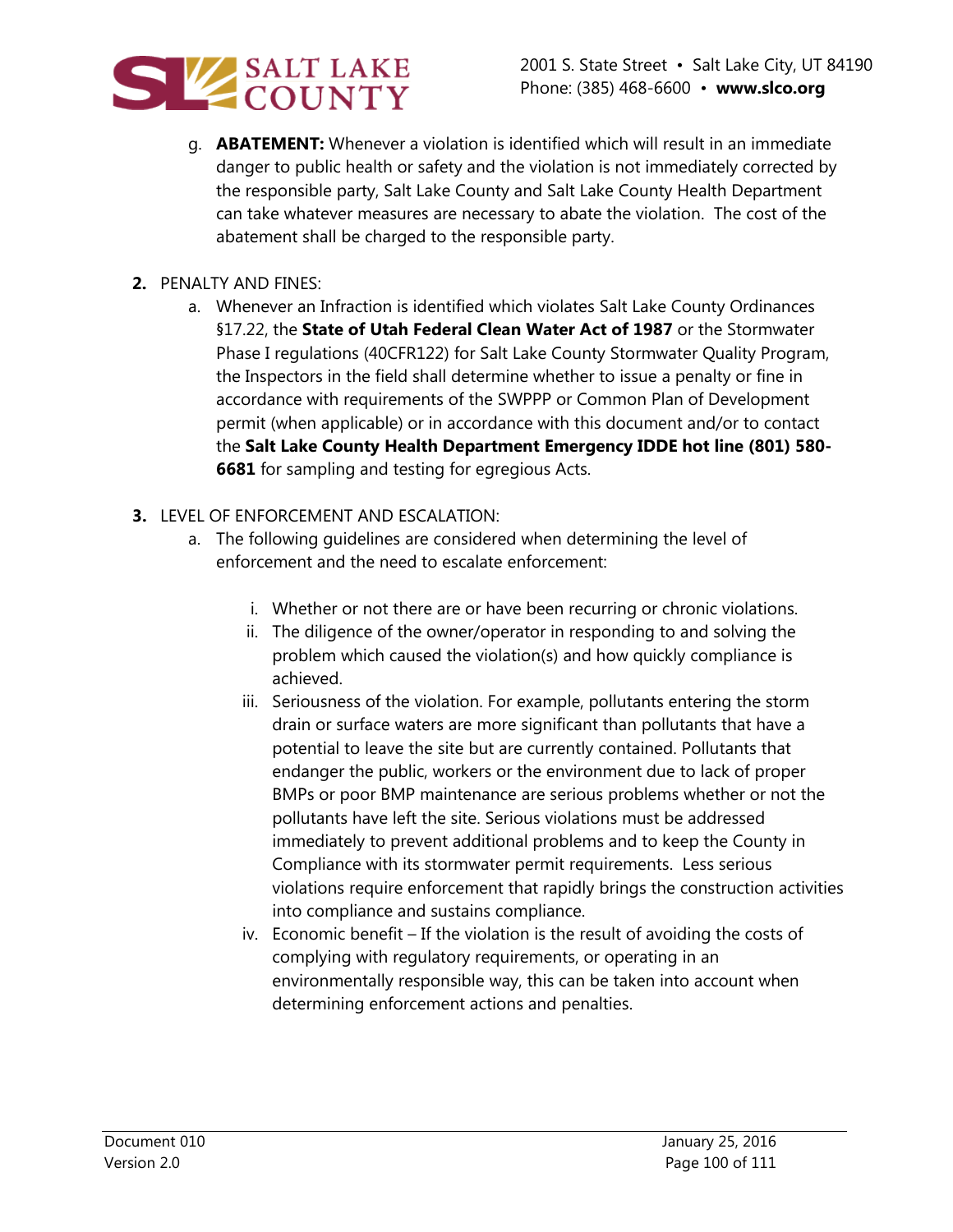

# **Appendix E**

## **ENFORCEMENT RESPONSE GUIDE - Construction Activity**

#### **ENFORCEMENT RESPONSE**

Violations of the construction activities in the stormwater requirements generally fall into the following areas:

- 1. Administrative Violations:
	- a. County or State permits not current,
	- b. Working without County or State permit,
	- c. SWPPP not on site, SWPPP not up to date,
	- d. No designated or certified on-site erosion control specialist,
	- e. Stormwater inspection records missing, not completed according to requirements or not up to date,
	- f. County and/or State Notice of Inactivation not submitted,
	- g. County and/or State Transfer of Ownership not submitted.
- 2. Best Management Practices (BMPs) Violations with no discharge off site:
	- a. BMPs not maintained in accordance with best practices or SWPPP,
	- b. Improperly stored materials on site,
	- c. BMPs in use on the site not shown/not covered in SWPPP,
	- d. Site changes requiring new or modified BMPs not covered in SWPPP,
	- e. Improperly maintained or located vehicle storage or maintenance areas.
- 3. Best Management Practices (BMPs) Violations with discharge from site:
	- a. Sediment or other pollutants leaving site,
	- b. Potential discharge to storm drain,
	- c. Discharge to storm drain or channel.

Each of these violations may result in varying enforcement actions, a series of enforcement actions, or a combination of enforcement actions, depending on the severity and duration of the violation. In addition, the following circumstances will be evaluated when determining appropriate actions or escalating enforcement for continued violations:

- Magnitude of the violation (type and severity);
- Duration of the violation;
- Effect of the violation on the environment and public health;
- Effect of the violation on surface waters;
- Economic benefit realized because of noncompliance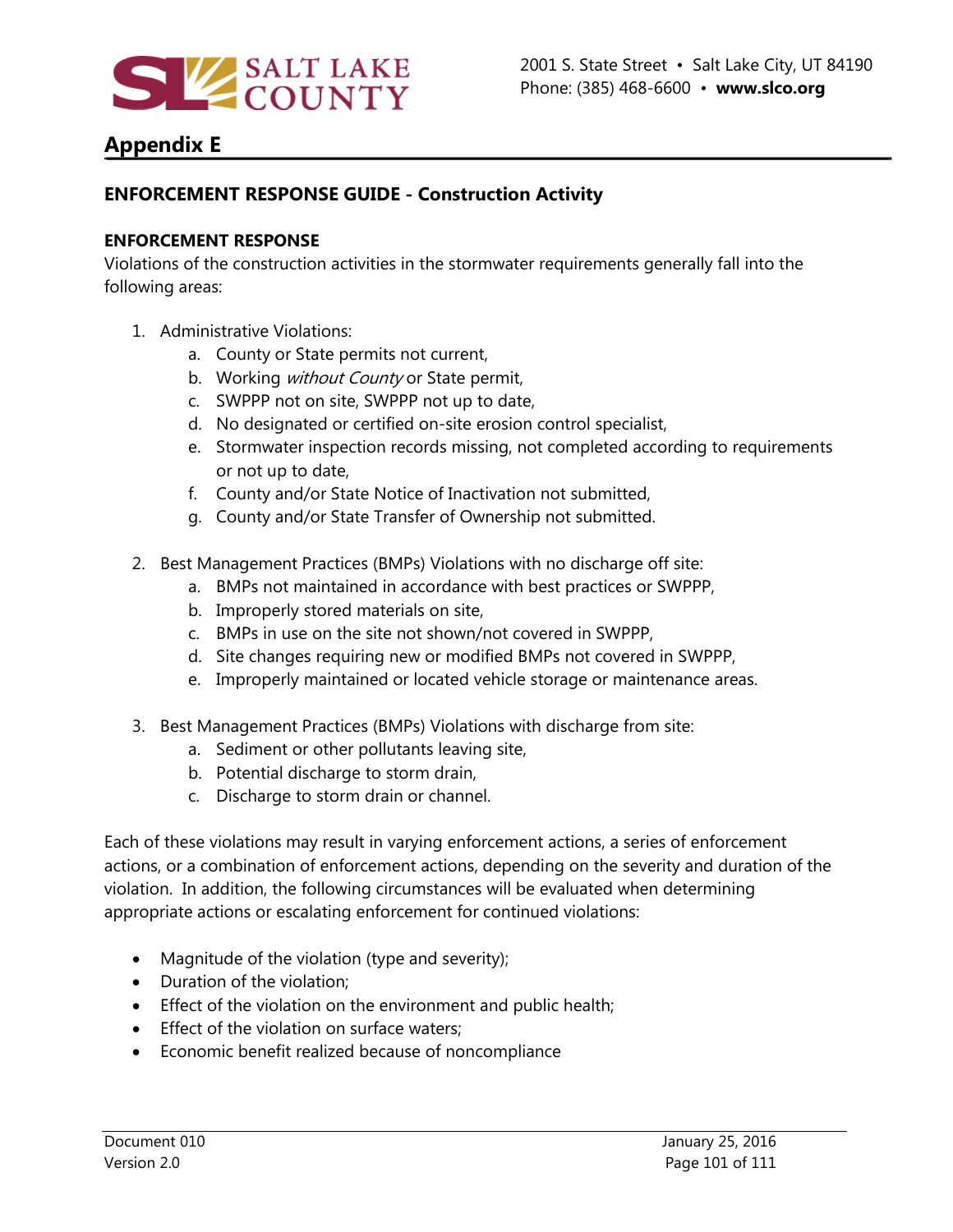

# **Appendix F**

## **IDDE Call Report Form**

### **Illicit Discharge Detection and Elimination (IDDE) Program**

Incident Report Standard Operating Procedures for field Staff observing an illicit discharge or illegal dumping incident:

- 1. First, is the situation, in your own judgment, a serious environmental threat to humans or the environment? If so, call the **Salt Lake County Health Department Hotline for Environmental Health Emergency Response 801-580-6681 immediately.** If the situation is less serious, continue as described below.
- 2. Begin observing and recording the following information:
	- Take a picture if possible: Yes No
	- Date of Illicit Discharge:
	- Time:
	- Duration:
	- Address of Discharge:
	- Chemical name or Identity (any description given) of any substance involved:
	- Is the substance hazardous?
	- Estimate of quantity Spilled:
	- Did the illicit discharge enter a waterbody (lake/stream/river/creek/canal)?
	- Which water body (if known)?
	- Did the illicit discharge enter the storm drain system (manhole, inlet curb) Yes No
- 3. Follow the Incident Response Flow chart (see page 54 of Document 010, Stormwater Standard Operating Procedures) as follows:

Again assess if the Illicit Discharge entered the storm drain system or a waterway, is the discharge hazardous or is it a large amount of material?

**If yes, call the SL County Health Department 801-580-6681**

If no, call 385-468-6600 and give them information the Incident Sheet you have completed.

- 4 The Health Department will follow their SOP's and the MOU we have established for the MS4 permit IDDE Plan.
- 5 The Salt Lake County MS4 Staff (IDDE staff) will fill out the proper IDDE incident forms and documentation as described in the IDDE Plan per the SOP.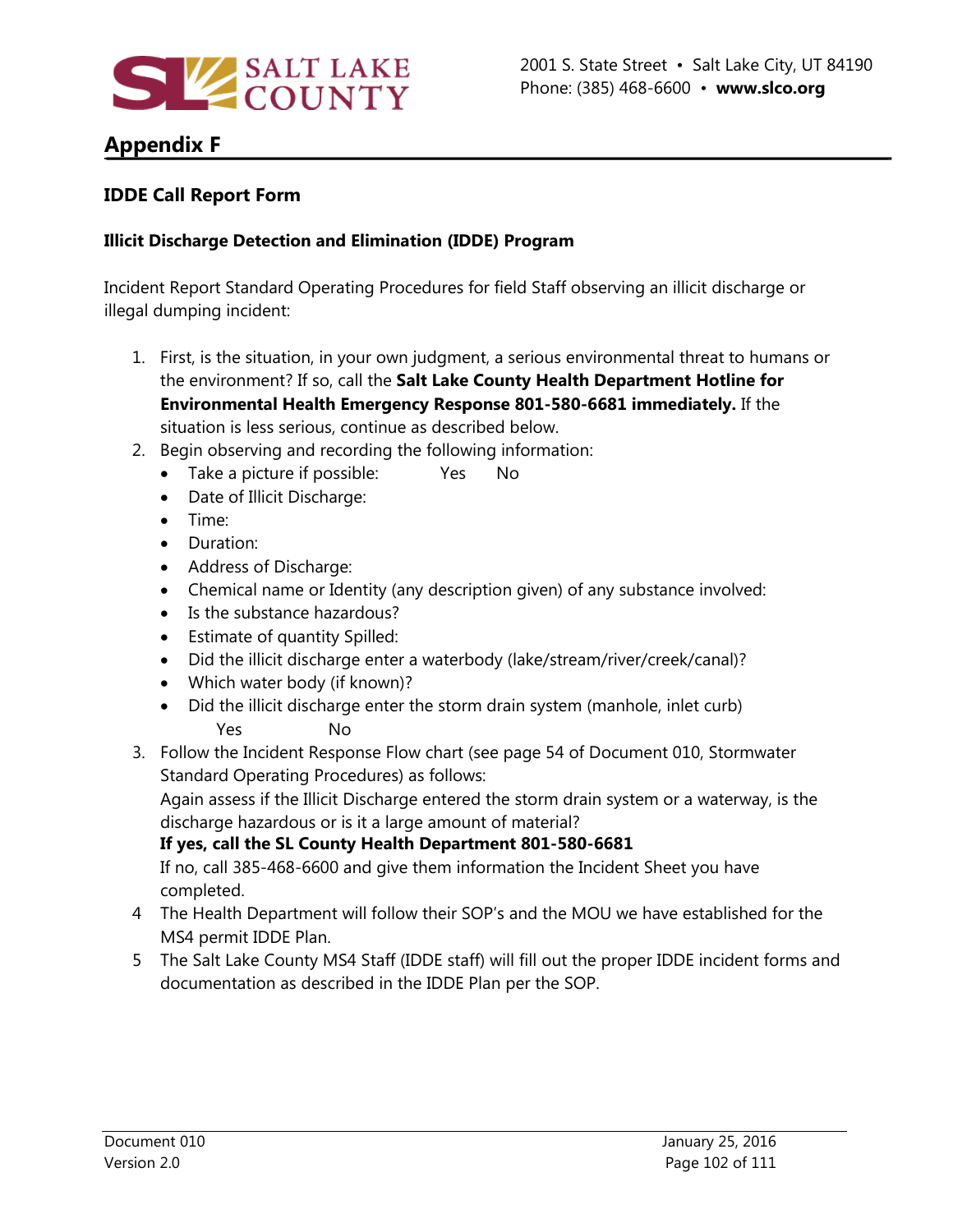

# **Appendix G**

## **VIOLATIONS LIST AND ENFORCEMENT ACTIONS**

- 1. County or State permits not current:
	- Compliance Order: The County Inspector gives owner/operator a Compliance Order with schedule to obtain updated permit(s). The County Inspector documents the date and conditions creating the Compliance Order in inspection records.
	- Stop Work Order: The County Inspector will issue Stop Work Order if permits are not obtained within time frame. Date and conditions of Stop Work Order are recorded on the Stop Work order and in Eprocess 360 v.2015.
	- Referral to County Attorney: If work continues at the site, the County will be informed and will refer this issue to Salt Lake County District Attorney for action.
	- NOV and Penalty Assessment: Salt Lake County will prepare and issue an NOV with a compliance schedule and penalty assessment (if appropriate) if there is no response to the Stop Work Order or if permits are not obtained in a timely manner.
- 2. Working without County or State permit:
	- Stop Work Order: Inspector issues Stop Work Order. Date and conditions of Stop Work Order are recorded in inspection records. Inspector refers case to the County for further action.
	- NOV and Penalty Assessment: The County prepares and issues an NOV with a compliance schedule and penalty assessment (if appropriate) if there is no response to the Stop Work Order or permits are not obtained in a timely manner.
	- Referral to County Attorney: If work continues at the site, The County is to be informed and will refer this issue to Salt Lake County District Attorney for action.
- 3. Stormwater Pollution Prevention Plan not on site or Stormwater Pollution Plan is not current:
	- Compliance Order: The County Inspector will give owner/operator a Compliance Order with schedule for correcting SWPPP deficiencies. The Inspector will document the date and conditions of Compliance Order in writing and upload into the Compliance Order in Eprocess 360 v.2015.
	- NOV and Penalty Assessment: The County will prepare and issue an NOV and penalty assessment (if appropriate) if there is no response to Compliance Order or if the SWPPP deficiencies are not corrected in a timely manner. Also, see Stop Work Order.
	- Stop Work Order: The County Inspector can issue a Stop Work Order if there is no response to the Compliance Order and/or NOV.
	- Referral to the County Attorney: If work continues at the site, Salt Lake County will be informed and in turn, refer the matter to Salt Lake County District Attorney for further action.
- 4. No designated or certified on-site erosion control specialist, Stormwater inspection records missing, incomplete or not current: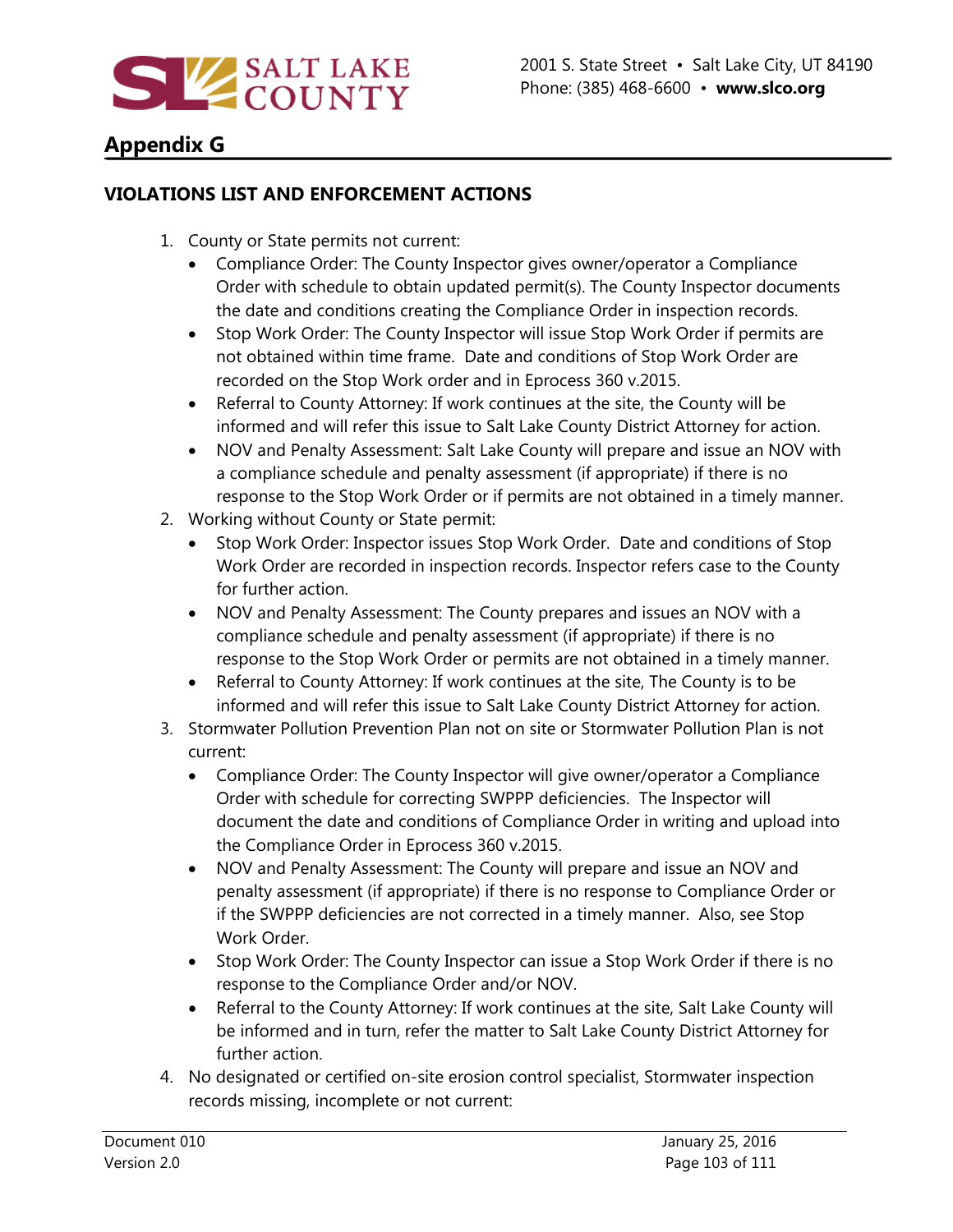

- Compliance Order: The County Inspector will give owner/operator a Compliance Order with schedule for correcting SWPPP deficiencies. The Inspector will document the date and conditions of Compliance Order in writing and upload into the Compliance Order in Eprocess 360 v.2015.
- NOV and Penalty Assessment: The County will prepare and issue an NOV and penalty assessment (if appropriate) if there is no response to Compliance Order or if the SWPPP deficiencies are not corrected in a timely manner. Also, see Stop Work Order.
- Stop Work Order: The County Inspector can issue a Stop Work Order if there is no response to the Compliance Order and/or NOV.
- Referral to County Attorney: If work continues at the site, Salt Lake County will be informed and in turn, refer the matter to Salt Lake County District Attorney for further action.
- 5. County and/or State Notice of Inactivation not submitted:
- Compliance Order: The County Inspector shall give owner/operator a Compliance Order with schedule for correcting SWPPP deficiencies. The Inspector will document the date and conditions of Compliance Order in writing and upload into the Compliance Order in Eprocess 360 v.2015.
- NOV and Penalty Assessment: County will prepare and issue an NOV and penalty assessment (if appropriate) if there is no response to Compliance Order or if the SWPPP deficiencies are not corrected in a timely manner. Also, see Stop Work Order.
- Penalty Assessment: County will prepare and issue a penalty assessment if NOV is disregarded.
- Revoke Permit: A Permit will be terminated by County if NOV is disregarded.
- Referral to County Attorney: If work continues at the site, Salt Lake County will be informed and in turn, refer the matter to Salt Lake County District Attorney for further action.
- 6. County and/or State Transfer of Ownership not submitted:
	- Compliance Order: County Inspector will give owner/operator a Compliance Order with schedule for correcting SWPPP deficiencies. The Inspector will document the date and conditions of Compliance Order in writing and upload into the Compliance Order in Eprocess 360 v.2015.
	- NOV and Penalty Assessment: County will prepare and issue an NOV and penalty assessment (if appropriate) if there is no response to Compliance Order or if the SWPPP deficiencies are not corrected in a timely manner. Also, see Stop Work Order.
	- Stop Work Order: County Inspector can issue a Stop Work Order if there is no response to the Compliance Order and/or NOV and work continues on site
	- Referral to County Attorney: If work continues at the site, Salt Lake County will be informed and in turn, refer the matter to Salt Lake County District Attorney for further action.
- 7. Best Management Practices Violations Discharge from Site: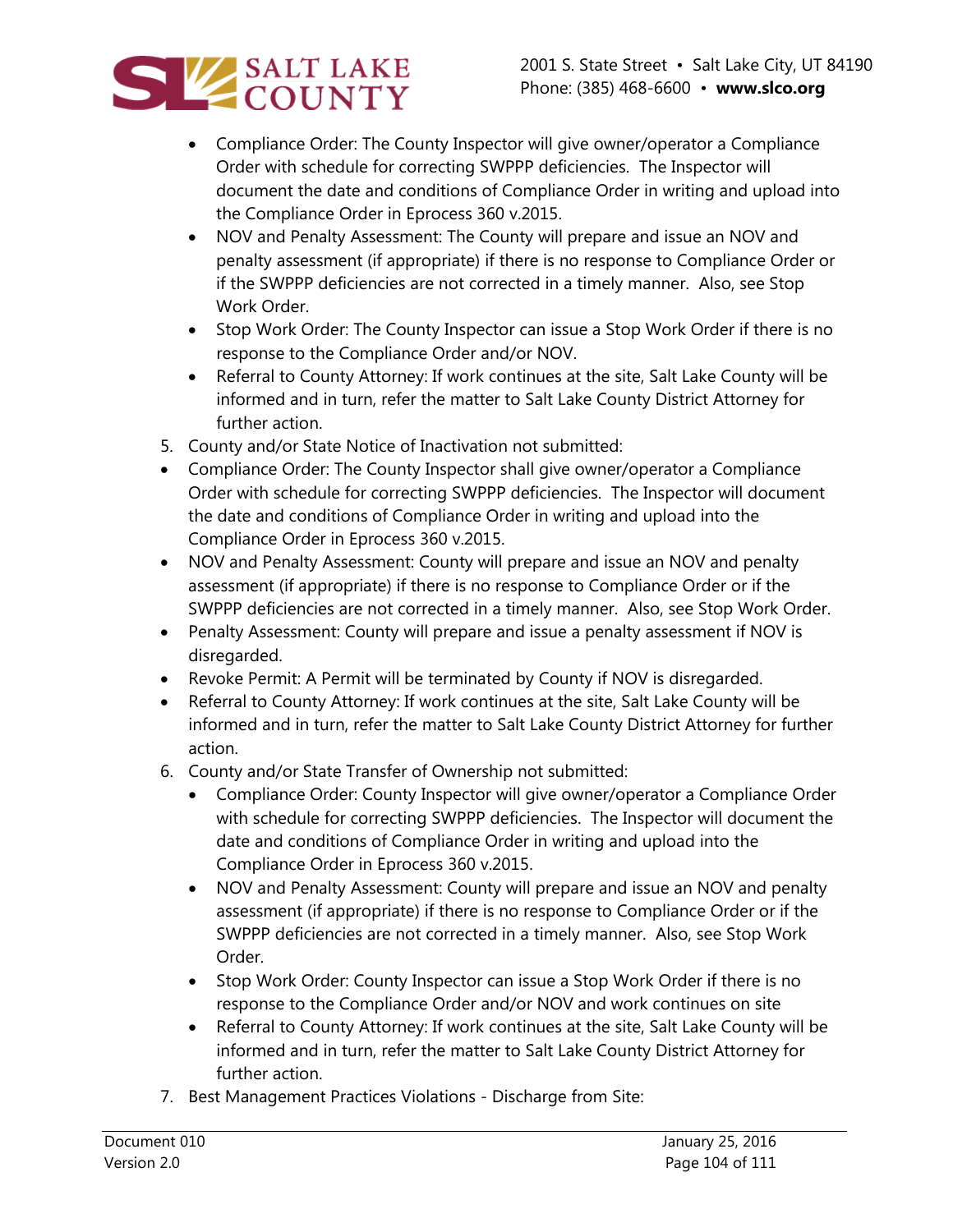

- NOV and Compliance schedule: County Inspector will give owner/operator a Compliance Order with schedule for correcting SWPPP deficiencies. The Inspector will document the date and conditions of Compliance Order in writing. Violations are referred to County if violations are not corrected. A NOV or a Stop Work Order may be issued.
- Stop Work Order: County Inspector can issue a Stop Work Order if there is no response to the Compliance Order and/or NOV and work continues on site.
- Penalty Assessment: County prepares and issues a penalty assessment if NOV or Stop Work Order is disregarded.
- Revoke Permit: County Permit will be terminated by County if violations continue.
- Referral to County Attorney: If work continues at the site, Salt Lake County will be informed and in turn, refer the matter to Salt Lake County District Attorney for further action.
- 8. BMPs in Use On the Site Not Shown or Not Covered in SWPPP Site Changes Requiring New or Modified BMPs Not Covered in SWPPP:
	- Compliance Order: County Inspector will give owner/operator a Compliance Order with schedule for correcting SWPPP or BMP deficiencies. The Inspector will document the date and conditions of Compliance Order in writing and upload into the Compliance Order in Eprocess 360 v.2015.
	- NOV and Penalty Assessment: County will prepare and issue an NOV and penalty assessment (if appropriate) if there is no response to Compliance Order or SWPPP deficiencies are not corrected in a timely manner. Also see Stop Work Order.
	- Stop Work Order: County Inspector can issue Stop Work Order if there is no response to the Compliance Order and/or NOV.
	- Penalty Assessment: County will prepare and issue a penalty assessment if NOV or Stop Work Order is disregarded.
	- Revoke Permit: The County Permit will be terminated by County if violations continue.
	- Referral to County Attorney: If work continues at the site, Salt Lake County will be informed and in turn, refer the matter to Salt Lake County District Attorney for further action.
- 9. Best Management Practices Violations: Discharge from Site: Sediment or Other Pollutants Leaving Site; Potential Discharge to Storm Drain
	- NOV and penalty assessment: County will prepare and issue an NOV and penalty assessment (if appropriate) if there is no response to Compliance Order or SWPPP deficiencies are not corrected in a timely manner. Also see Stop Work Order.
	- Stop Work Order: County Inspector can issue Stop Work Order if there is no response to the Compliance Order and/or NOV.
	- Penalty Assessment: County will prepare and issue a penalty assessment if NOV or Stop Work Order is disregarded.
	- Revoke Permit: County Permit will be terminated by County if violations continue.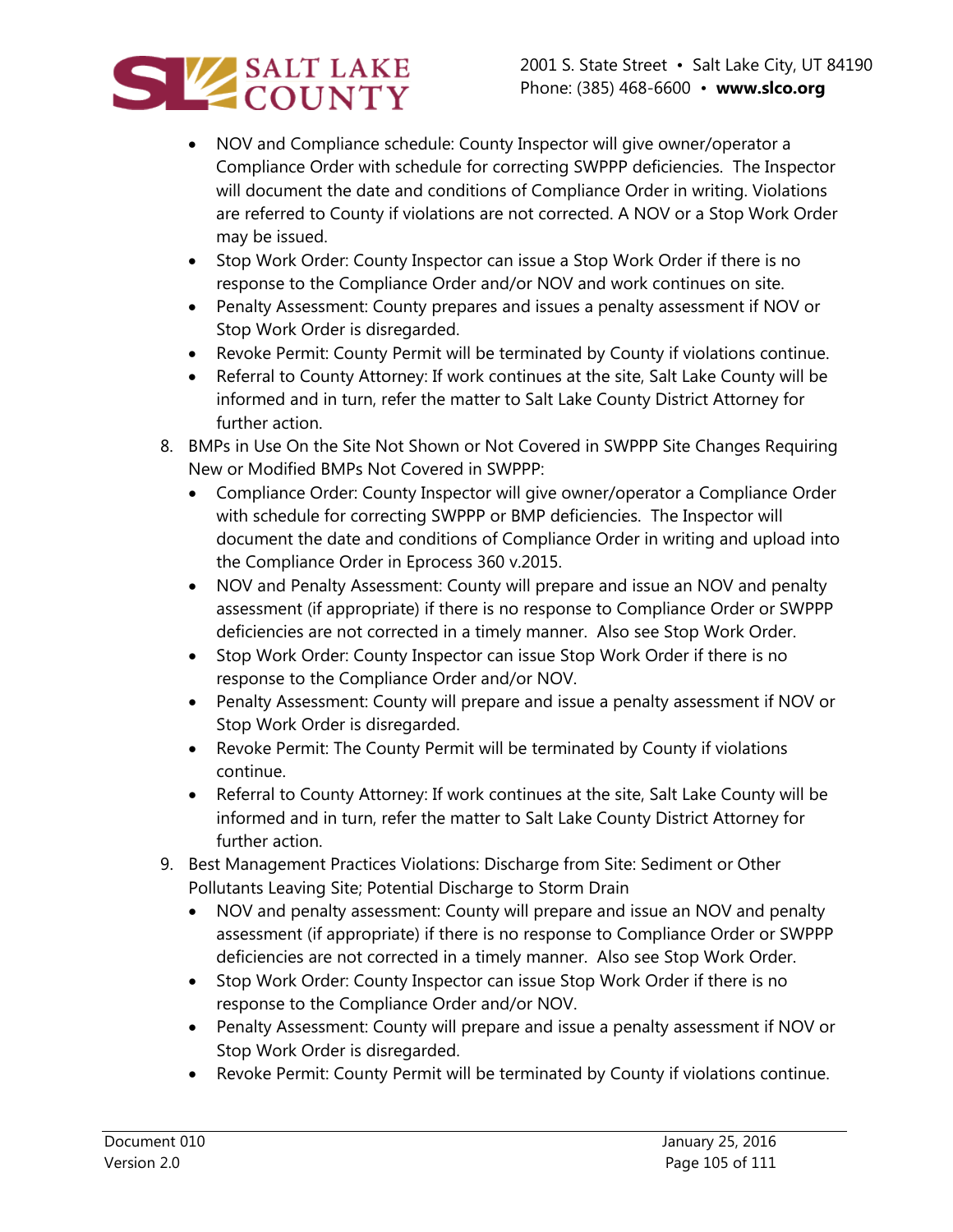

- Referral to County Attorney: If work continues at the site, Salt Lake County will be informed and in turn, refer the matter to Salt Lake County District Attorney for further action.
- 10. Sediment or Other Pollutants Leaving Site, Discharge to Storm Drain or Channel:
	- Stop Work Order: County Inspector will issue Stop Work Order, documents the violation and requires owner/operator to mitigate the problems immediately. Project Inspector will consult with County on further actions.
	- Abatement: If the violation is a potential hazard to public health or safety and is not immediately corrected by the owner/operator, the inspector will document the situation and refer it to County and Salt Lake County Health via the 24-hour hotline. County will also determine who will arrange for abatement of the violation. The cost of the abatement shall be charged to the owner/operator.
	- NOV and compliance schedule: If the discharge caused minimal impact or was quickly mitigated by the owner/operator, County will prepare and issue an NOV and compliance schedule.
	- Revoke Permit: Depending on the severity of the violation, the owner/operators permit may be revoked.
	- Penalty assessment: County will prepare and issue penalty assessment, including costs of any abatement.
	- Referral to County Attorney: If work continues at the site, Salt Lake County will be informed and in turn, refer the matter to Salt Lake County District Attorney for further action.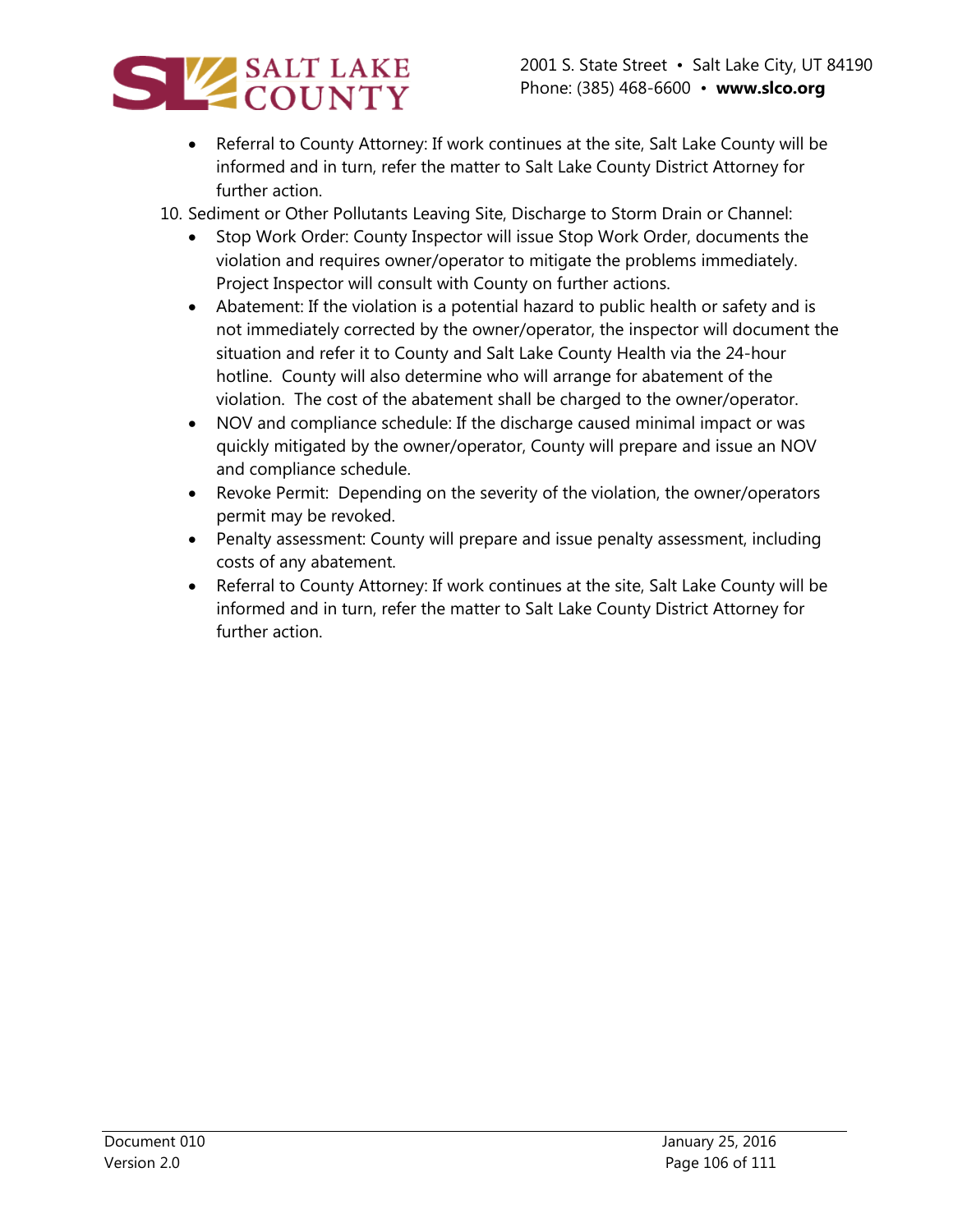

# **Appendix H**

**NOTICE OF VIOLATION FORM**

Date

**Contact** Name Address1 Address2 RE: Notice of Violation - Stormwater

Permit for Construction Activity #Permit number

Dear Contact Name:

Pursuant to Chapter § 17.22 of the Salt Lake County (the "Ordinance") you are hereby notified of the following violations of the terms and conditions of the above-referenced permit:

During a monthly site inspection by the County on xxxxxx it was found that your Stormwater Pollution Prevention Plan (SWPPP) has not been updated to include recent changes in the site and in the Best Management Practices (BMPs) used on the site. The SWPPP must be correct and up to date per the requirements of your permit.

You have \_\_\_ days from receipt of this Notice to complete the following:

- 1. Correct the violations and schedule an inspection with the County Project Inspector to confirm that the violations have been addressed.
- 2. Submit a written description to the County Office of the steps you will take to insure that there will be no future violations of the type listed above.

This Notice does not constitute a waiver or election by Salt Lake County to forego any civil or criminal action to seek penalties, fines or other relief as it may deem appropriate under Chapter § 17.22 of the Ordinance. Be advised that § 17.22.180 of the Ordinance authorizes the imposition of penalties of up to \$10,000.00 per day for each violation of the Ordinance. Nothing in this Notice shall be construed to preclude Salt Lake County of further action under the Ordinance for those violations cited herein or to relieve you from any responsibilities, liabilities, or penalties established pursuant to any applicable Federal, State or County laws or regulations. Please call if you have any questions. The County appreciates your efforts to comply with the terms and conditions of your discharge permit and operate your construction activities in an environmentally responsible manner.

Sincerely,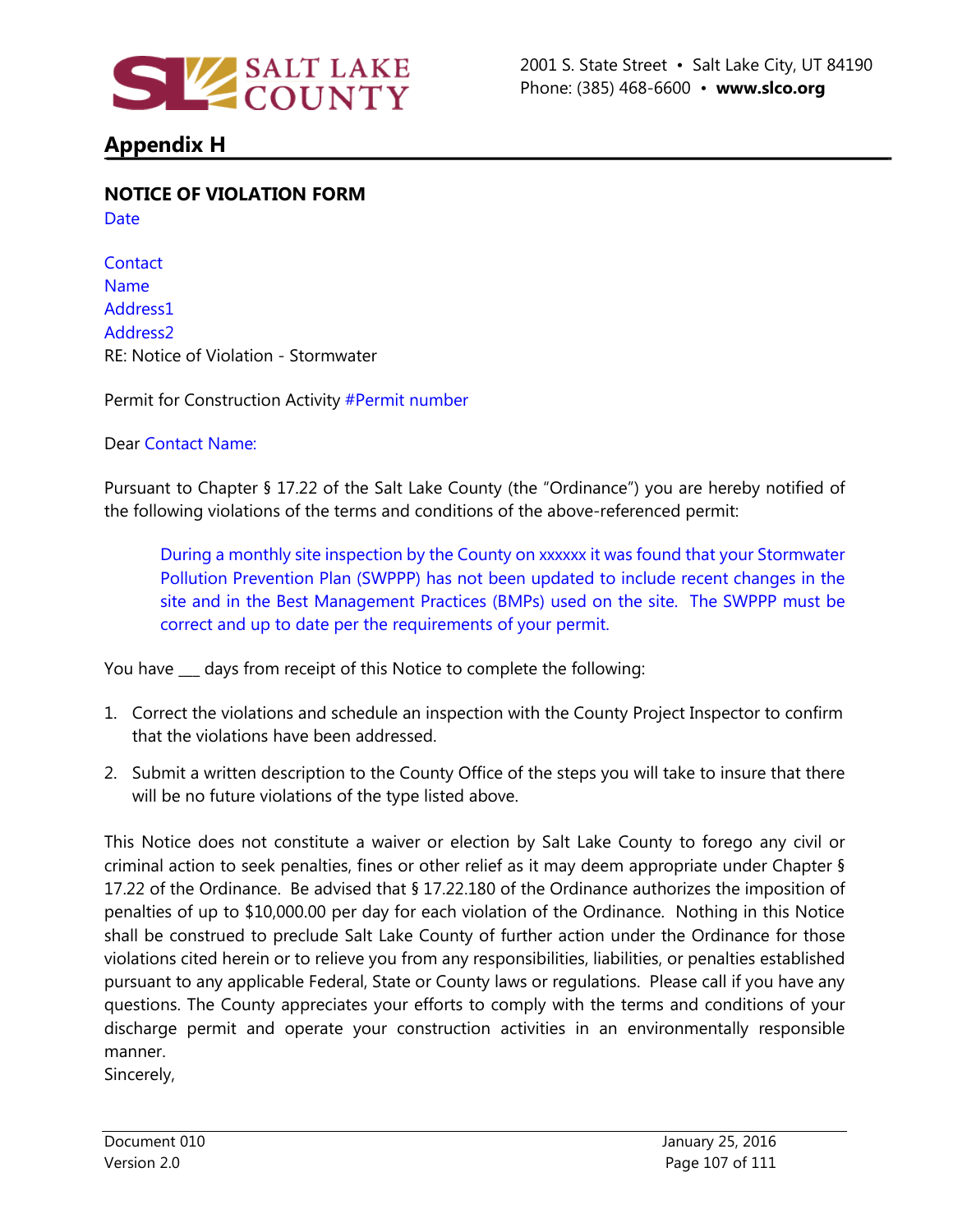

Name

Salt Lake County County SWPPP Inspector

cc:

## Name,

Construction Inspection Supervisor

2001 S. State Street • Salt Lake City, UT 84190 Phone: (385) 468-6600 • **www.slco.org**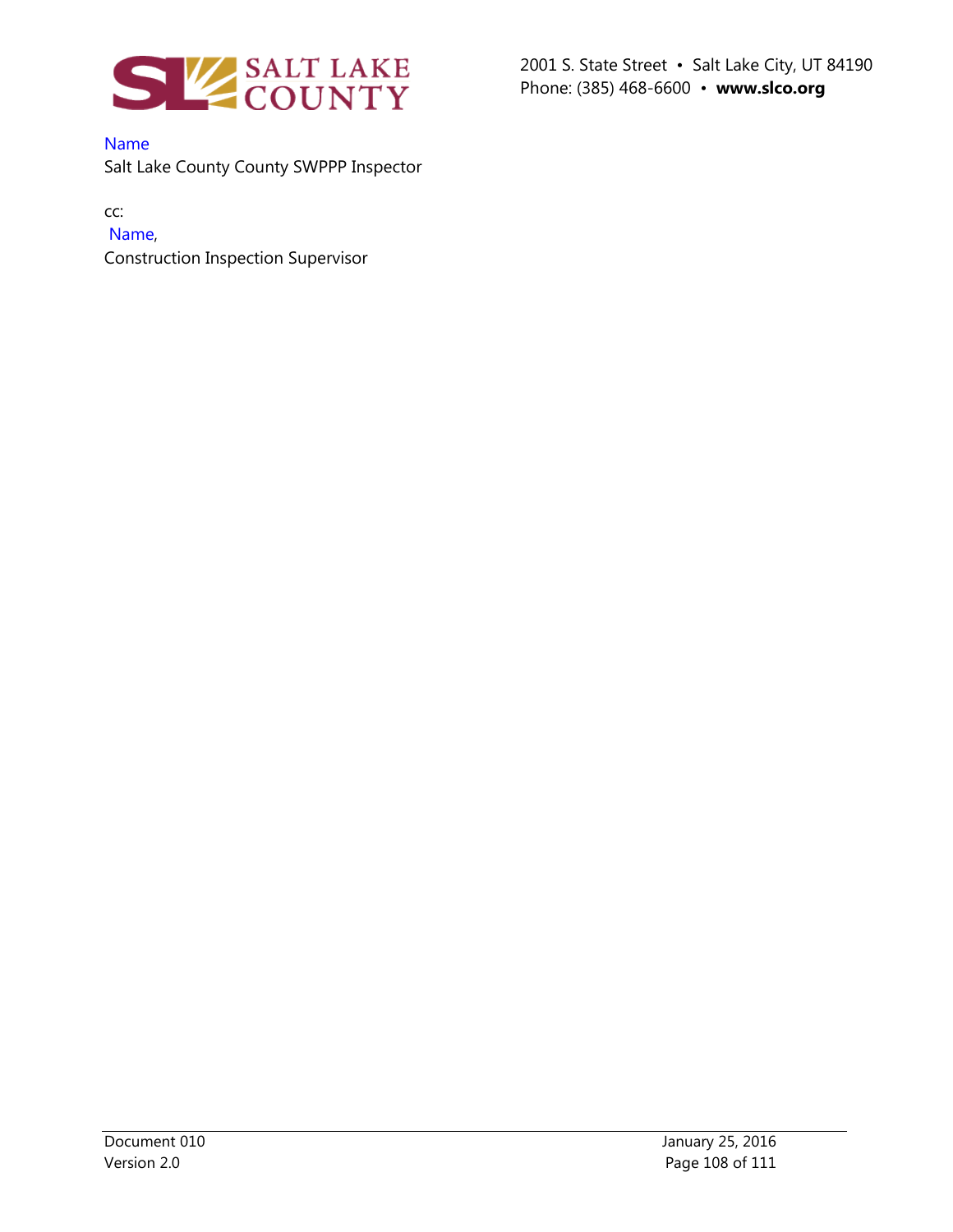

## **Appendix I**

### **STORMWATER MANAGEMENT BMP SCHEDULE OF LONG TERM MANTENANCE IN SALT LAKE COUNTY**

| Activity                                               | Frequency                                                      | <b>Notes</b>                                                                                                                                                                                                                                  |
|--------------------------------------------------------|----------------------------------------------------------------|-----------------------------------------------------------------------------------------------------------------------------------------------------------------------------------------------------------------------------------------------|
| Inspection                                             | Annually                                                       | It is recommended that the SMP Operation and<br>Maintenance Inspection Report, referenced by<br>this agreement, be used as a guiding<br>document. This annual inspection should be<br>to Salt Lake County<br>submitted<br>upon<br>completion. |
| Mowing and<br>maintenance of<br>vegetation             | Variable, depending<br>on vegetation and<br>desired aesthetics | Landscaping and vegetation should be cared<br>for throughout the year to ensure proper<br>sediment removal and infiltration is maintained<br>and the facilities remain aesthetically appealing.                                               |
| Remove trash and As needed or<br>debris                | following each storm                                           | Trash and debris should be removed regularly<br>to ensure that the Facilities function properly<br>and operate effectively. Trash often collects at<br>inlet and outlet structures.                                                           |
| Inspect and<br>maintain inlet and<br>outlet structures | Annually                                                       | The inlet and outlet structures should<br>bel<br>inspected for damage and proper operation.                                                                                                                                                   |
| Sediment removal                                       | typical)                                                       | Nariable (5-10 years is The removal of sediment is necessary if the<br>Facilities<br>begin to lose capacity or effectiveness.                                                                                                                 |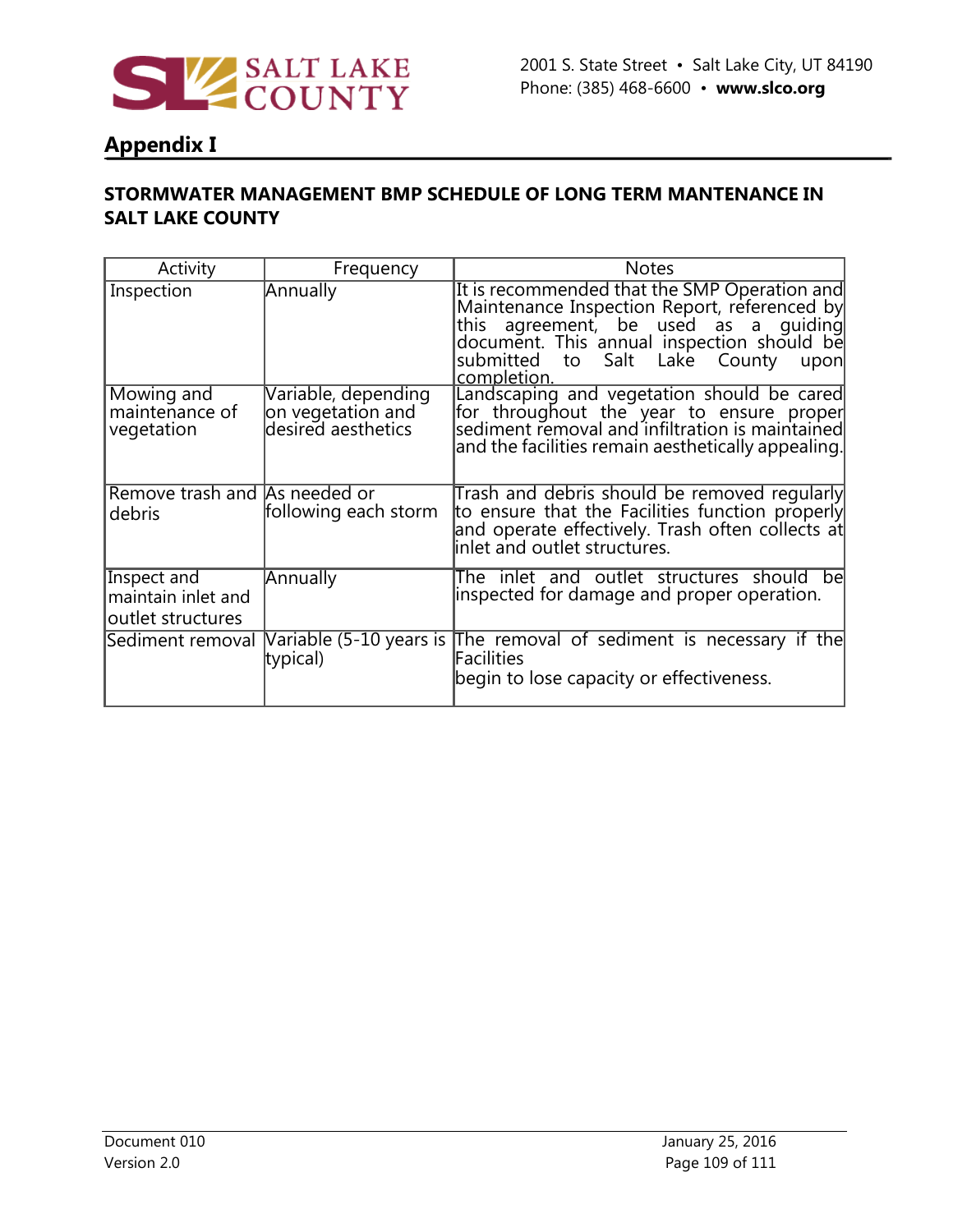

# **Appendix J**

#### **SMP OPERATION AND INSPECTION MAINTENANCE REPORT SAMPLE**

| Site Name:                                                                                                                            |                                                      |                 |    |                    | Date of Evaluation           |                                          |    |                                                   |                                 |           |
|---------------------------------------------------------------------------------------------------------------------------------------|------------------------------------------------------|-----------------|----|--------------------|------------------------------|------------------------------------------|----|---------------------------------------------------|---------------------------------|-----------|
| Site Address:                                                                                                                         |                                                      |                 |    |                    |                              |                                          |    |                                                   |                                 |           |
|                                                                                                                                       |                                                      |                 |    |                    | Facility Contact information |                                          |    |                                                   |                                 |           |
|                                                                                                                                       | NAME and MAILING ADDRESS<br>E- MAIL ADDRESS<br>Phone |                 |    |                    |                              |                                          |    |                                                   |                                 |           |
| SITE CONTACT:                                                                                                                         |                                                      |                 |    |                    |                              |                                          |    |                                                   |                                 |           |
| <b>INSPECTOR CONTACT:</b>                                                                                                             |                                                      |                 |    |                    |                              |                                          |    |                                                   |                                 |           |
| COMMERCIA L<br><b>BUSINESS TYPE:</b><br>INSTITUTIONAL<br>INDUSTRIAL<br>OTHER                                                          |                                                      |                 |    |                    |                              |                                          |    |                                                   |                                 |           |
| Circle Business type<br>Are SOP's for Stormwater Post Construction Inspections implemented and available for review?<br>Circle Answer |                                                      |                 |    |                    |                              |                                          |    | YES NO                                            |                                 |           |
| Orifice Required for site YES<br>Circle Answers                                                                                       |                                                      | $\overline{NO}$ |    | Orifice Size:      |                              |                                          |    | Hooded outlet cover (snout) Required for site YES |                                 | <b>NO</b> |
| Items Inspected                                                                                                                       |                                                      | Checked         |    | Maintenance Req'd? |                              | Is there<br>excessive<br>accumulation of |    |                                                   | <b>Observations and Remarks</b> |           |
|                                                                                                                                       |                                                      | Yes             | No | Yes                | No                           | Yes                                      | No |                                                   |                                 |           |
| 1. Dumping Evidence                                                                                                                   |                                                      |                 |    |                    |                              |                                          |    |                                                   |                                 |           |
| 2. Spill Evidence                                                                                                                     |                                                      |                 |    |                    |                              |                                          |    |                                                   |                                 |           |
| 3.General Site Exposure                                                                                                               |                                                      |                 |    |                    |                              |                                          |    |                                                   |                                 |           |
| 4. Other Pollution Sources                                                                                                            |                                                      |                 |    |                    |                              |                                          |    |                                                   |                                 |           |
| 5. Stormwater Storage                                                                                                                 |                                                      |                 |    |                    |                              |                                          |    |                                                   |                                 |           |
| condition and capacity                                                                                                                |                                                      |                 |    |                    |                              |                                          |    |                                                   |                                 |           |
| (detention/retention nonds)<br>6. Inlets and catch basins                                                                             |                                                      |                 |    |                    |                              |                                          |    |                                                   |                                 |           |
| 7. Conveyance System                                                                                                                  |                                                      |                 |    |                    |                              |                                          |    |                                                   |                                 |           |
| 8. Manholes                                                                                                                           |                                                      |                 |    |                    |                              |                                          |    |                                                   |                                 |           |
| 9. Parking                                                                                                                            |                                                      |                 |    |                    |                              |                                          |    |                                                   |                                 |           |
| 10. Waste Collection                                                                                                                  |                                                      |                 |    |                    |                              |                                          |    |                                                   |                                 |           |
| 11. Landscaping                                                                                                                       |                                                      |                 |    |                    |                              |                                          |    |                                                   |                                 |           |
| 2. Pre-Treatment devices                                                                                                              |                                                      |                 |    |                    |                              |                                          |    |                                                   |                                 |           |
| 13. Sumps                                                                                                                             |                                                      |                 |    |                    |                              |                                          |    |                                                   |                                 |           |
| 4. Flow Control devices                                                                                                               |                                                      |                 |    |                    |                              |                                          |    |                                                   |                                 |           |
| 15. Site Specific SOP Items                                                                                                           |                                                      |                 |    |                    |                              |                                          |    |                                                   |                                 |           |
| 16. Other                                                                                                                             |                                                      |                 |    |                    |                              |                                          |    |                                                   |                                 |           |
|                                                                                                                                       |                                                      |                 |    |                    |                              |                                          |    |                                                   |                                 |           |
|                                                                                                                                       |                                                      |                 |    |                    |                              |                                          |    |                                                   |                                 |           |
|                                                                                                                                       |                                                      |                 |    |                    |                              |                                          |    |                                                   |                                 |           |
| Notes:                                                                                                                                |                                                      |                 |    |                    |                              |                                          |    |                                                   |                                 |           |
|                                                                                                                                       |                                                      |                 |    |                    |                              |                                          |    |                                                   |                                 |           |
|                                                                                                                                       |                                                      |                 |    |                    |                              |                                          |    |                                                   |                                 |           |
| Print Name:<br>Date:                                                                                                                  |                                                      |                 |    |                    |                              |                                          |    |                                                   |                                 |           |
| Signature:<br>Title or Position                                                                                                       |                                                      |                 |    |                    |                              |                                          |    |                                                   |                                 |           |
|                                                                                                                                       |                                                      |                 |    |                    |                              |                                          |    |                                                   |                                 |           |